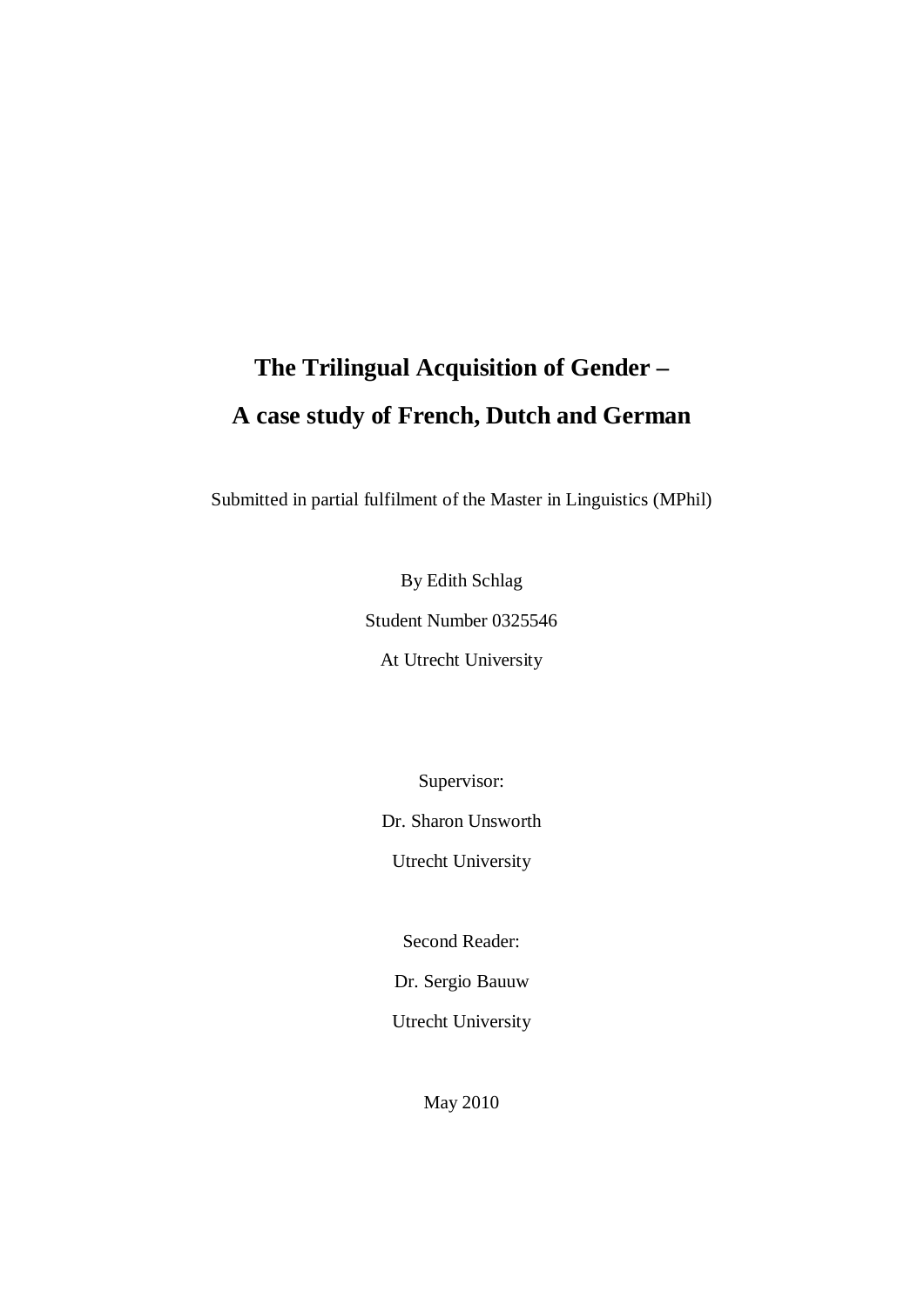# **Table of Contents**

| 2.2. Gender assignment and gender agreement and implications for acquisition 8                      |  |
|-----------------------------------------------------------------------------------------------------|--|
|                                                                                                     |  |
|                                                                                                     |  |
| 3. The acquisition of gender in French, Dutch and German in mono-, bi- and multilingual children- a |  |
|                                                                                                     |  |
|                                                                                                     |  |
|                                                                                                     |  |
|                                                                                                     |  |
|                                                                                                     |  |
| 4. Potential causes for differences between French, Dutch and German and mono and bilingual         |  |
|                                                                                                     |  |
|                                                                                                     |  |
| 4.2.1. The role of cross-linguistic influences: Hulk & Müller's (2000) hypothesis  30               |  |
|                                                                                                     |  |
|                                                                                                     |  |
|                                                                                                     |  |
|                                                                                                     |  |
|                                                                                                     |  |
|                                                                                                     |  |
|                                                                                                     |  |
|                                                                                                     |  |
|                                                                                                     |  |
|                                                                                                     |  |
|                                                                                                     |  |
|                                                                                                     |  |
|                                                                                                     |  |
|                                                                                                     |  |
|                                                                                                     |  |
|                                                                                                     |  |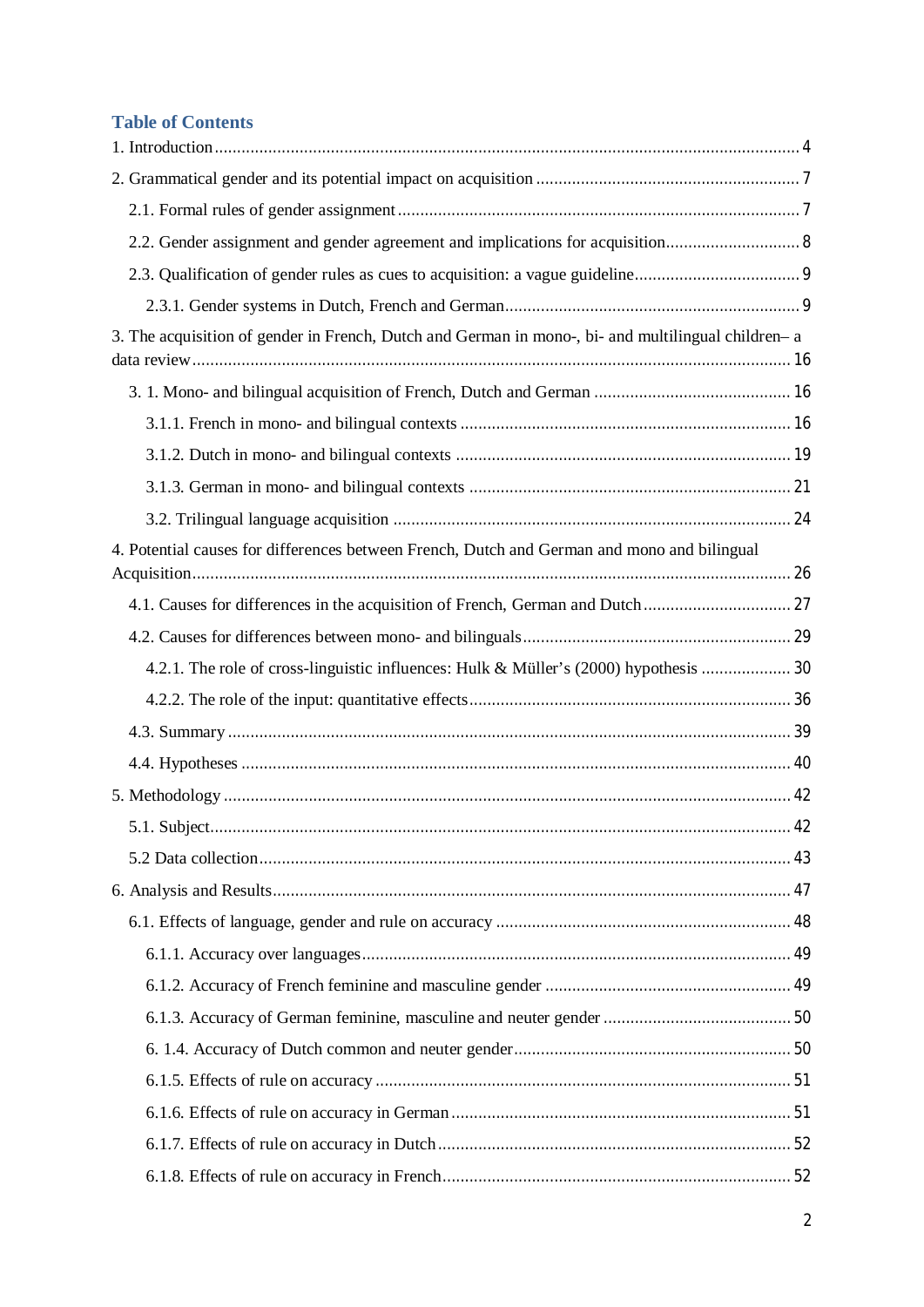| 7.1. Effects of language specific overtness, assignment rules, their scope and consistency  58 |  |
|------------------------------------------------------------------------------------------------|--|
|                                                                                                |  |
| 7.1.2. Discussion of language-specific overtness and cross-linguistic differences              |  |
|                                                                                                |  |
|                                                                                                |  |
|                                                                                                |  |
|                                                                                                |  |
|                                                                                                |  |
|                                                                                                |  |
|                                                                                                |  |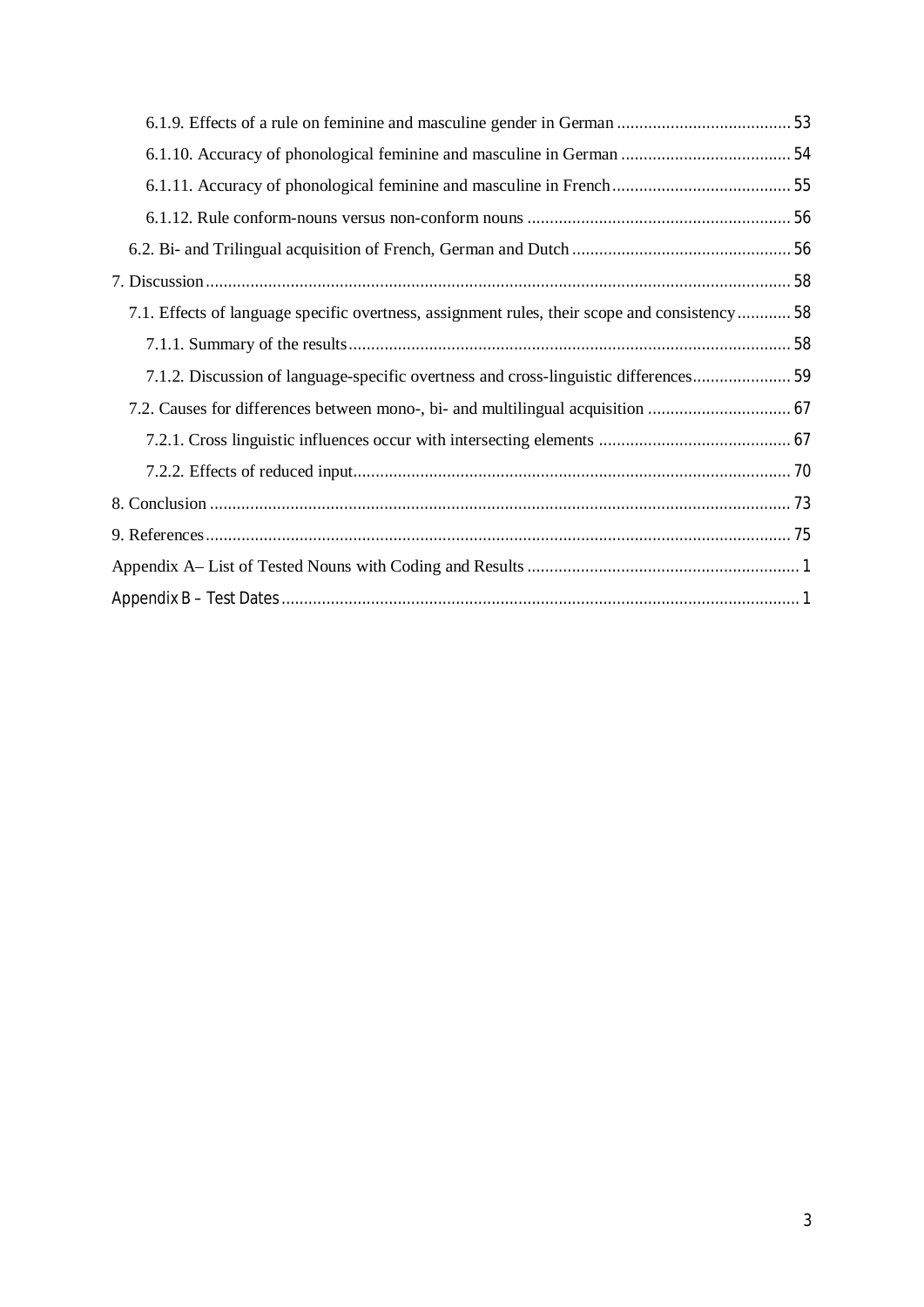# **1. Introduction**

The present study investigates the acquisition of grammatical gender of nouns in a trilingual three-and-a half year old boy acquiring French, German and Dutch. He is exposed to French and German from birth and to Dutch before the onset of speech (11 months). The study examines the differences between the acquisition course of the three languages and the causes thereof. Related literature associates these differences with the degree of available assignment rules for gender. Moreover, it investigates differences and their causes between mono-, bi- and multilingual acquisition. These differences may be caused either by crosslinguistic influences (Hulk & Müller, 2000) or by reduced input (Unsworth, 2008).

Data from the acquisition of French, Dutch and German show that grammatical gender is not acquired in the same way across languages. In French, for instance, the acquisition in monolinguals is practically error-free (Müller, 1990, Karmilloff-Smith, 1979, van der Velde, 2003). Similarly, monolingual German is acquired with little to no errors (Szagun et al, 2007). Both French and German grammatical gender is mastered by the age of 3,0 to 3,5. Monolingual Dutch, on the other hand, is acquired comparably late. That is, errors, at least in one gender category, are only overcome by the age of around 6 (van der Velde, 2003; Bol & Kuiken, 1988). One possible reason lies within the characteristics of the gender systems in each language. Grammatical gender is said to be assigned to nouns in a rulegoverned or in an arbitrary way (Corbett, 1991). It is suggested that the acquisition of gender is affected by assignment rules (Mills, 1986; Wegener, 1995; Szagun et al., 2007; Müller, 1990; Karmilloff-Smith, 1979; Hulk & Cornips, 2006b). A more arbitrary system such as Dutch may cause more difficulties than a comparably rule-governed system such as French or German. So far, there are only studies on bilingual acquisition of gender (Hulk & Cornips, 2006a and b; Unsworth, 2008; Cornips et al., 2006; Granfeldt, 2000; Hulk, 2004; Müller, 1990). Trilingual acquisition may give further insight whether rules may account for developmental differences, particularly as one of the languages is mostly arbitrary while the other two are mostly rule-governed. The question which shall be pursued here is whether the differences between the acquisition of French, Dutch and German are caused by the language specific availability of assignment rules.

There is consensus in related literature that bilingual children acquire their languages separate from the start (Meisel, 1989; Hulk & Müller, 2000). This does not prevent from cross-linguistic influences to occur, though (Hulk & Müller, 2000). As proposed by Hulk & Müller, cross-linguistic influences may affect particular language structures while others seem unaffected. Affected languages structures are supposed to lie at the syntax-pragmatic interface such as the CP. Hulk & Müller (2000) investigated potential effects on the acquisition of the CP based on the work of Platzack (1999, 2001). According to Platzack, the layer in a syntactic construction that encodes discourse information may cause problems in language acquisition, in SLI and also in Broca aphasics. Hulk & Müller extend this proposal to bilingual acquisition. They also propose that cross-linguistic influences only occur under the condition that there is a surface similarity among the languages involved. In order to test Hulk&Müller's proposal, Kupisch (2003) investigated the DP. Kupisch argued that the DP also encodes discourse information, such as definiteness, and hence is subject to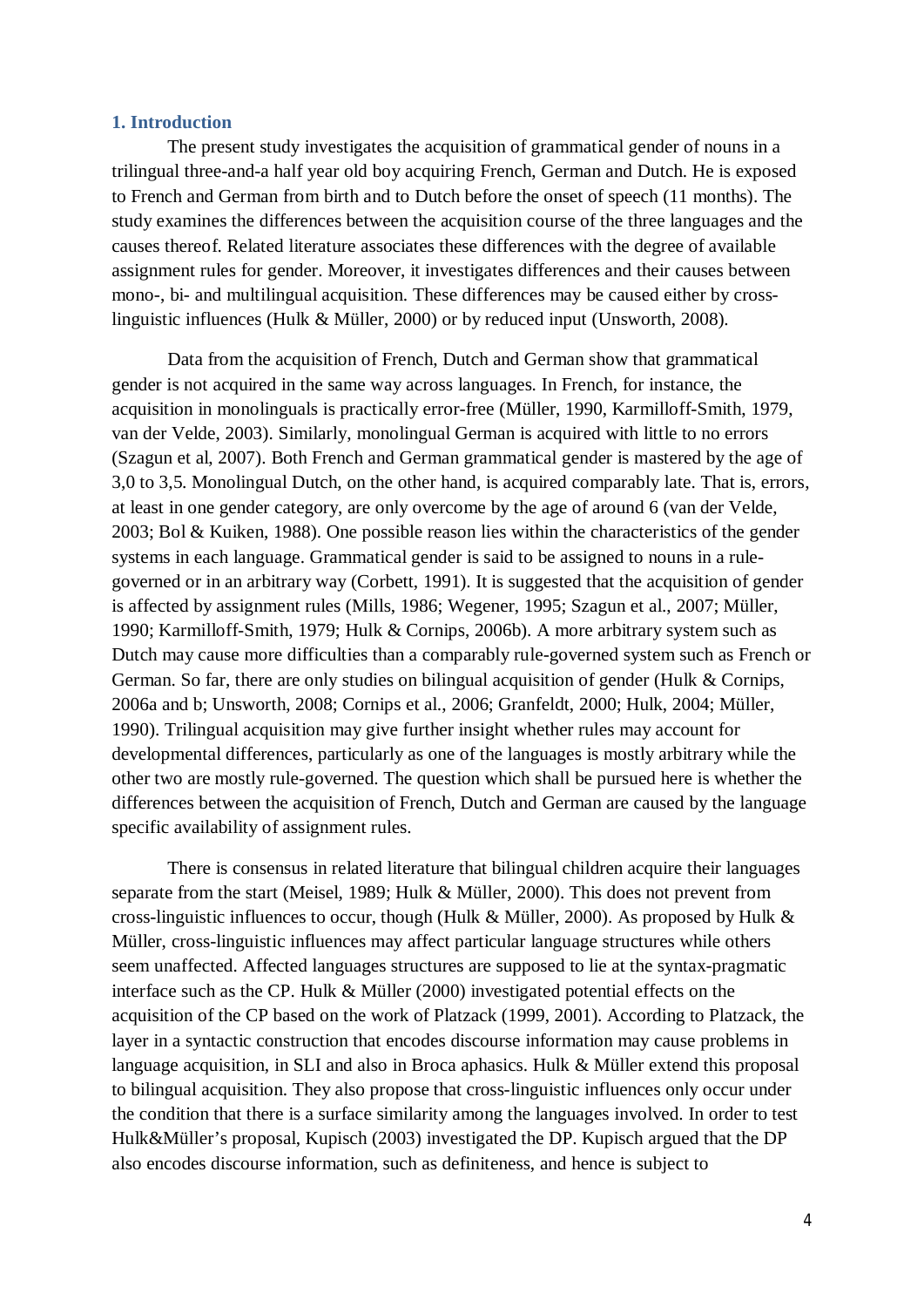Hulk&Müller's proposal. Apart from definiteness, also gender is marked on DPs. Consequently, potential cross-linguistic effects could also occur in the acquisition of gender. It is suggested here that Hulk & Müller's proposal cannot be applied to the present investigation since grammatical gender does not encode discourse information. However, Hulk & Müller's proposal contributes to an alternative proposal on cross-linguistic influence which is made here. That is, for cross-linguistic influences to occur, the languages must be similar to a certain degree. This will be laid out in what follows.

Hulk & Müller proposed that for cross-linguistic influence to occur, the languages involved must be similar on a surface level. This concept of similarity potentially allow for cross-linguistic influence to occur is also known from L2 acquisition (Sabourin et al, 2006). Sabourin et al. propose that a gender category in one language may influence the acquisition of the same gender category in L2 when phonetic similarity is given. This influence seems to be beneficial in that the gender category is then learned with fewer errors. A further observation is made regarding the acquisition of gender categories. That is, it appears that certain genders undergo fewer errors in bilingual acquisition than others. Masculine and feminine is mostly correct in bilingual German and French (Müller, 1990) while neuter is moderately difficult in bilingual German (Müller, 1990) and considerably delayed in bilingual Dutch (Hulk & Cornips, 2006a,b). On the basis of this observation and Sabourin et al.'s (2006) suggestions on transfer effects of gender categories, the question arises whether identical gender categories, in other words, those which intersect within the languages involved, influence each other within bilingual acquisition. The effect would be that intersecting categories are learned with fewer errors while those which do not intersect are learned less fast and with more errors. For instance, French and German feminine and masculine intersect while Dutch common does not intersect with a gender category of another language. It shall be investigated here whether cross-linguistic influence can be said to occur within intersecting elements.

A further reason for differences between mono-, bi- and multilingual acquisition may lie within the effect of reduced input (Unsworth, 2008). That is, bilingual children undergo less exposure in the same time span as monolingual children. Less exposure brings about less data the child can use in order to build up the language system. It seems that for some languages and for some structures within those, the input reduction causes delays. For instance, in Dutch, it seems that the acquisition of neuter gender is sensitive to input reduction as it causes a delay (Unsworth, 2008). For other languages, such as French, the input reduction in bilinguals seems to have very little effect as gender is acquired almost error-free in mono- and bilinguals. For German, on the other hand, there is a difference between mono- and bilinguals as one gender category, namely neuter, is acquired with a certain delay. The reduction of input does not have the same effect across languages. The acquisition course of a language structure in bi- or multilingual contexts is then the result of reduced input on the one hand and language particular characteristics on the other. The present investigation of trilingual acquisition may provide with further evidence for both factors. That is, the attainments in each language shall be compared in the light of specific availability of rules on the one hand and the input reduction for each language on the other.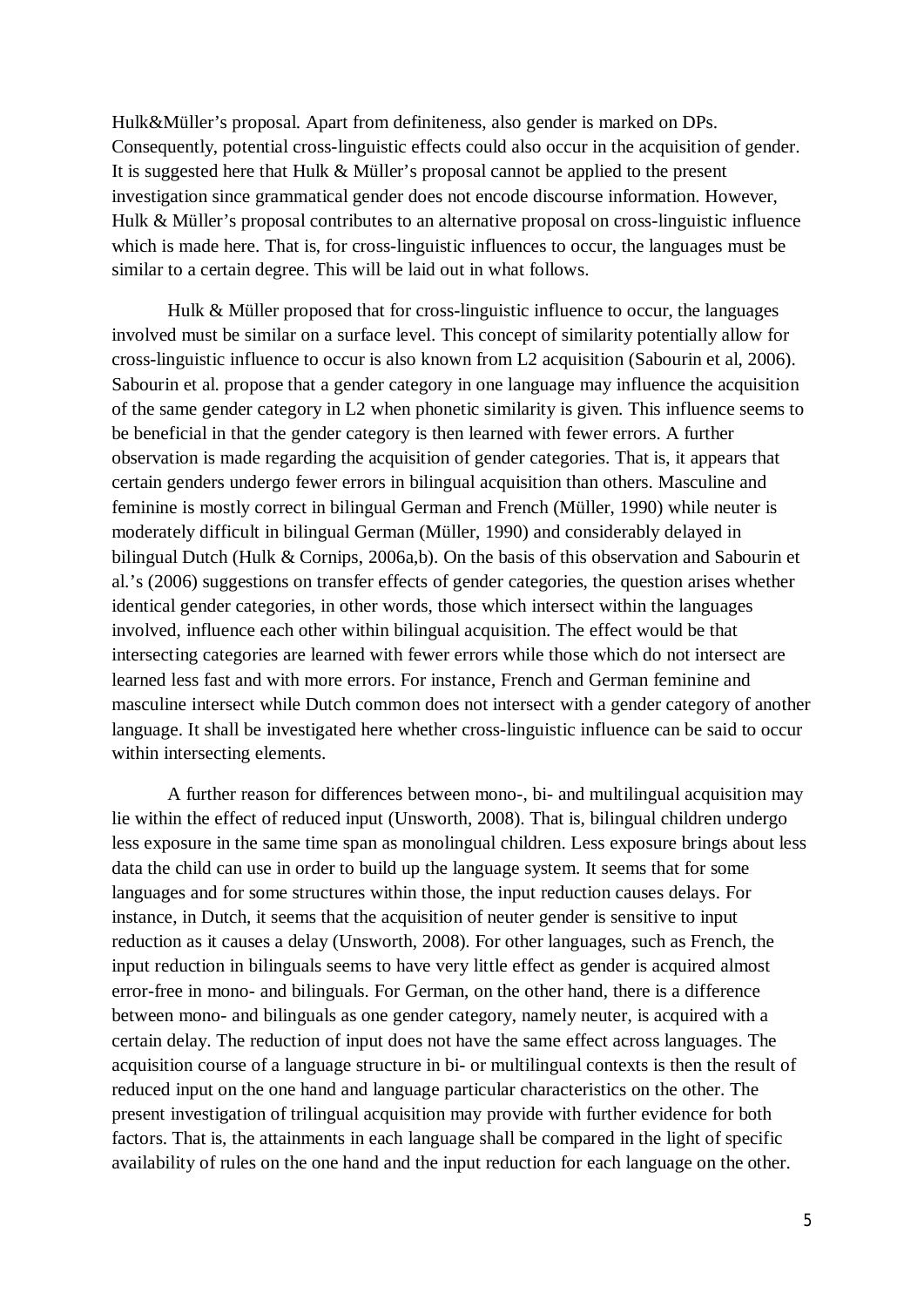The paper is organized as follows. Chapter two describes the gender systems of French, Dutch and German and introduces briefly conditions on gender acquisition. Chapter 3 presents with the data of the acquisition of French, Dutch and German in mono- and bilingual contexts. Chapter 4 discusses potential causes for firstly, differences between the acquisition of the three languages, and secondly, differences between mono- and bilingual acquisition in for each language. Chapter 4 concludes with predictions for trilingual acquisition. In Chapter 5, the methodology is presented and in chapter 6, the data analysis and the results are given. Chapter 7 discusses the results in the light of the predictions made. Finally, chapter 8 presents with the conclusion of the present investigation.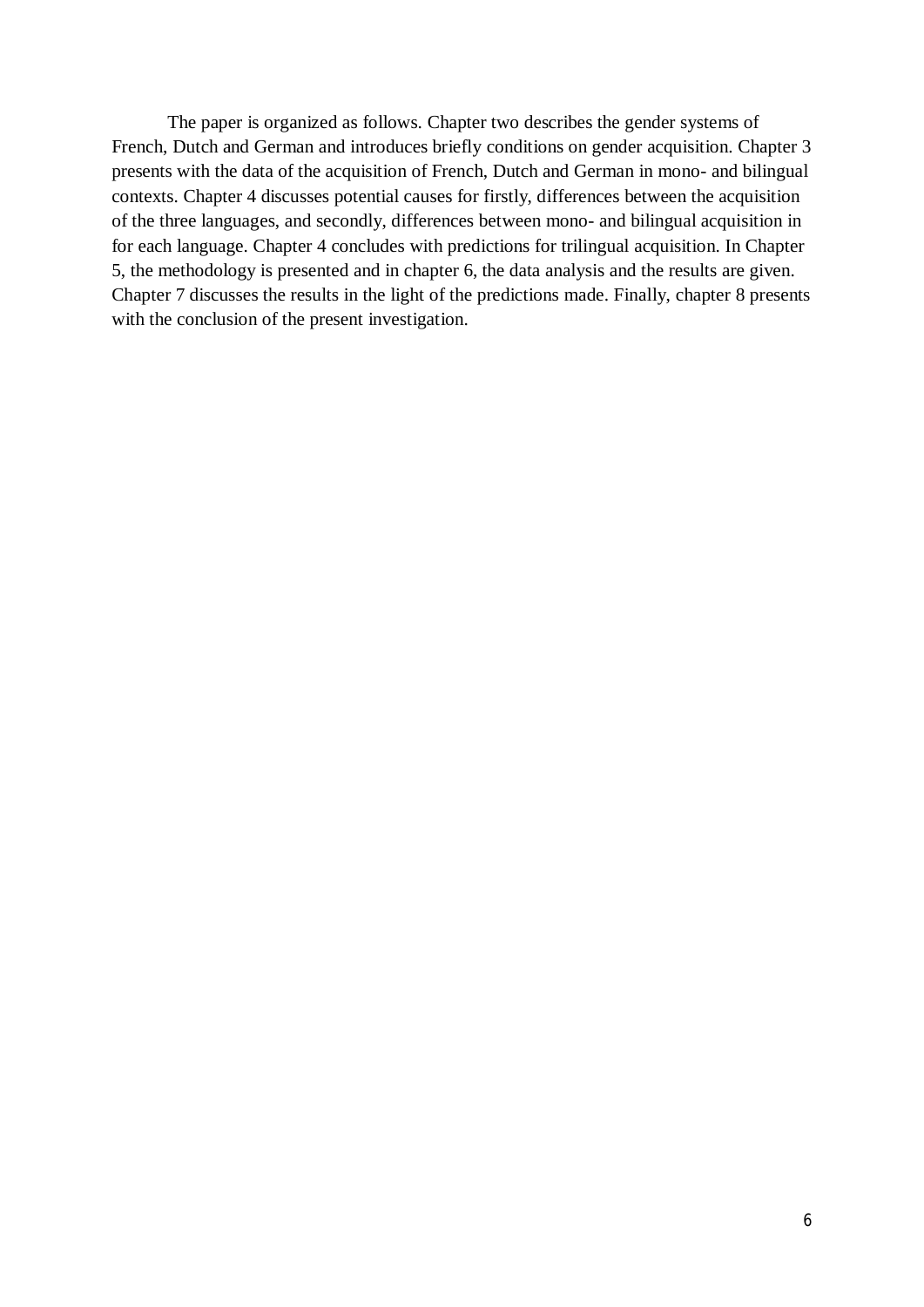# **2. Grammatical gender and its potential impact on acquisition**

In order to outline the acquisition task of the acquisition of gender, a definition of gender is presented in what follows. Furthermore, the gender systems of French, Dutch and German are described. It occurs that gender differ in several respects over languages. They differ in the number of genders, in the scope of each gender level within the lexicon and also in respect to being assigned by formal rules or by no rule at all. The aspects number of gender levels, lexical scope and assignment rules are considered in depth as the present study investigates their potential impact on acquisition. Further relevant issues such as 'assignment versus agreement' and requirements for a gender rule to act as a cue in acquisition are considered. The chapter concludes with a summary of findings about gender levels, their scope and assignment rules in French, Dutch and German.

Grammatical gender classifies nouns into categories within a language, based on the gender feature said to be inherent to the noun (Corbett, 1991, van Berkum, 1996). Gender marking of the noun can be found in about one-fourth of the world languages. Within this fourth, all languages have a basic gender concept of masculine, feminine and neuter, referred to as 'semantic core' (Corbett,  $1991$ )<sup>1</sup>. It appears that in all languages, a particular group of nouns denotes real-world entities with natural sex whereas a larger group of nouns are entities that are not sex-differentiable. Corbett (1991) refers to the former as 'semantic core', from which the gender system to all nouns evolved. For instance, in French, 'la fille'/the girl, the gender marking is assigned on the basis of natural sex. Accordingly, 'le garcon'/the boy bears masculine gender which is reflected in the masculine marking 'le'. The assignment of gender markings on the basis of natural sex is called Natural Gender Rule (henceforth: NGR, cp. Mills, 1986). As mentioned above, not all nouns are categorized by NGR. In fact, the majority of nouns does not have animate and sex-differentiable 'real-world' referents (Corbett, 1991). These nouns are nevertheless labeled 'feminine', 'masculine' or 'neuter'. In German, for instance, the fork is 'die Gabel' and marked feminine; the spoon is 'der Löffel' and marked masculine whereas the knife is 'das Messer' and marked neuter. These entities clearly do not have a natural gender. The nouns referring to them therefore bear what is called 'grammatical gender'<sup>2</sup>. The present investigation focuses on grammatical gender only. This is because, firstly, the distinction between natural and grammatical gender seems to play no role in acquisition (Szagun et al., 2007, Mills, 1986, Wegener, 1995, Müller, 2000). Secondly, the overall scope of natural gender within the lexicon is limited.

# **2.1. Formal rules of gender assignment**

Having identified a rule assigning natural gender, the question arises whether the assignment of grammatical gender also follows assignment rules. Three options can be identified from related literature (Tucker, et al, 1977, Corbett, 1991, van Berkum, 1996): a noun may be assigned gender (i) by means of phonological or by (ii) morphological properties of the noun and finally (iii) in an arbitrary way (Corbett, 1991)<sup>3</sup>. See the examples overleaf:

 $1$  These three concepts are not necessarily marked on determiners in all languages. In English, for instance, they are only visible on pronouns as he, she and it. In German, on the other hand, they are also marked on determiners such as 'der'/masc., ʻdie'/fem. and ʻdas'/neut.<br><sup>2</sup> Corbett (1991) notes that the labels 'feminine', 'masculine' and 'neuter' for grammatical gender are misleading since they

suggest natural sex. He proposes neutral labels such as 'gender A', 'gender B', and so forth. However, related literature maintains the labels based on natural sex and therefore, the common notions 'feminine', 'masculine' and 'neuter' for grammatical gender are used here.<br><sup>3</sup> Corbett (1991) calls those properties 'gender assigners' or 'gender predictors'. Throughout the present paper, morphemes

and phonemes are labeled 'gender assigners' to the noun.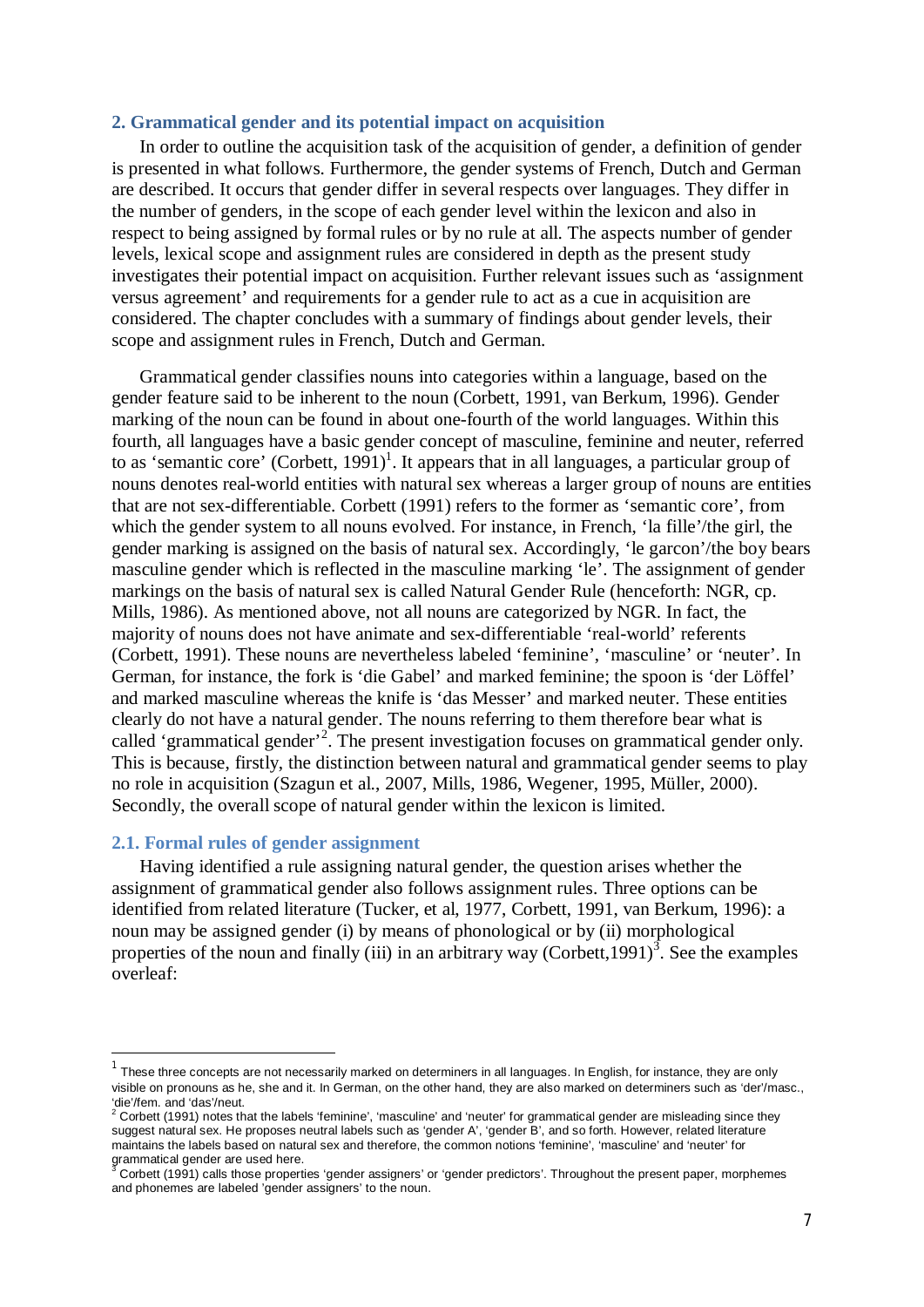# (i) phonological: the final phoneme /z/ as in 'chaise'/chair is associated with feminine gender in French

# (ii) morphological: the morpheme [-chen] as in 'Mädchen'/girl is associated with neuter gender in German

Since phonological and morphological properties of this kind apply to a group of nouns, they are referred to as phonological or morphological 'rules' (Corbett, 1991). Arbitrary gender assignment is a case where no rule for gender assignment can be identified, as in the following example:

(iii)arbitrary: de tafel/the table in Dutch

In French and German these three options of assignment can be found. Dutch only displays morphological rules and arbitrary assignment. The languages also differ in respect to the scope these options have over the noun lexicon. French, for instance, is said to be largely rule governed with mostly phonological gender assignment (Corbett, 1991; Tucker et al., 1977) and to a smaller part arbitrary where no rules apply. Dutch, on the other hand, displays very little rules for gender assignment, which are mostly morphological (Haeseryn et al., 1997), and hence, its gender assignment is largely arbitrary. German has phonological, morphological rules and arbitrary assignment (Köpcke & Zubin, 1984) with more arbitrary assignment then French (Corbett, 1991). It appears that for each of the three languages, the amount of nouns with gender assigned by rules varies. The relative portion of arbitrary versus rule-governed gender assignment is expressed by the notion of 'overtness' (Corbett, 1991). Languages where most or all nouns carry formal and discernable assigners are said to have an 'overt' gender system (Corbett, 1991). Languages where some but not all nouns carry an overt gender assigner have a covert or a semi-overt system. To a certain extent, the nouns in French, Dutch and German have no formal gender assigner. Therefore, they are said to be semi-overt (Corbett, 1991). Comparing their degree of overtness, it appears that French is more overt than German, which in turn, is more overt than Dutch. These findings are of particular interest for the present investigation since the degree of overtness may have an impact on the acquisition of gender (Wegener, 1995). That is, the more overt a particular system appears in the child's input, the easier it might be acquired. As a consequence, a more overt language should be acquired with fewer errors and faster than a less overt language. Section 1. below presents with the overtness in form of assignment rules over the three languages. The degree of overtness is given in percentages.

# **2.2. Gender assignment and gender agreement and implications for acquisition**

Apart from gender assignment, gender appears also in an agreement relation of a noun phrase. Agreement refers to the concord of elements in respect to features such as gender. In a DP such as 'le grand ballon'/the big balloon, all elements carry the feature 'masculine' and thereby agree in this respect. It is assumed (Müller, 1996; Caroll, 1989, cited in Sisson (2006), Glück, 2000) that nouns carry gender as an inherent feature whereas associated elements such as adjectives and determiners carry gender via agreement. Hence, the gender concord of a noun and a determiner, for instance, is achieved via agreement. In this sense, a noun is assigned gender in an inherent and lexical fashion whereas a determiner receives gender via agreement with this noun as soon as it enters in an agreement relation within a DP.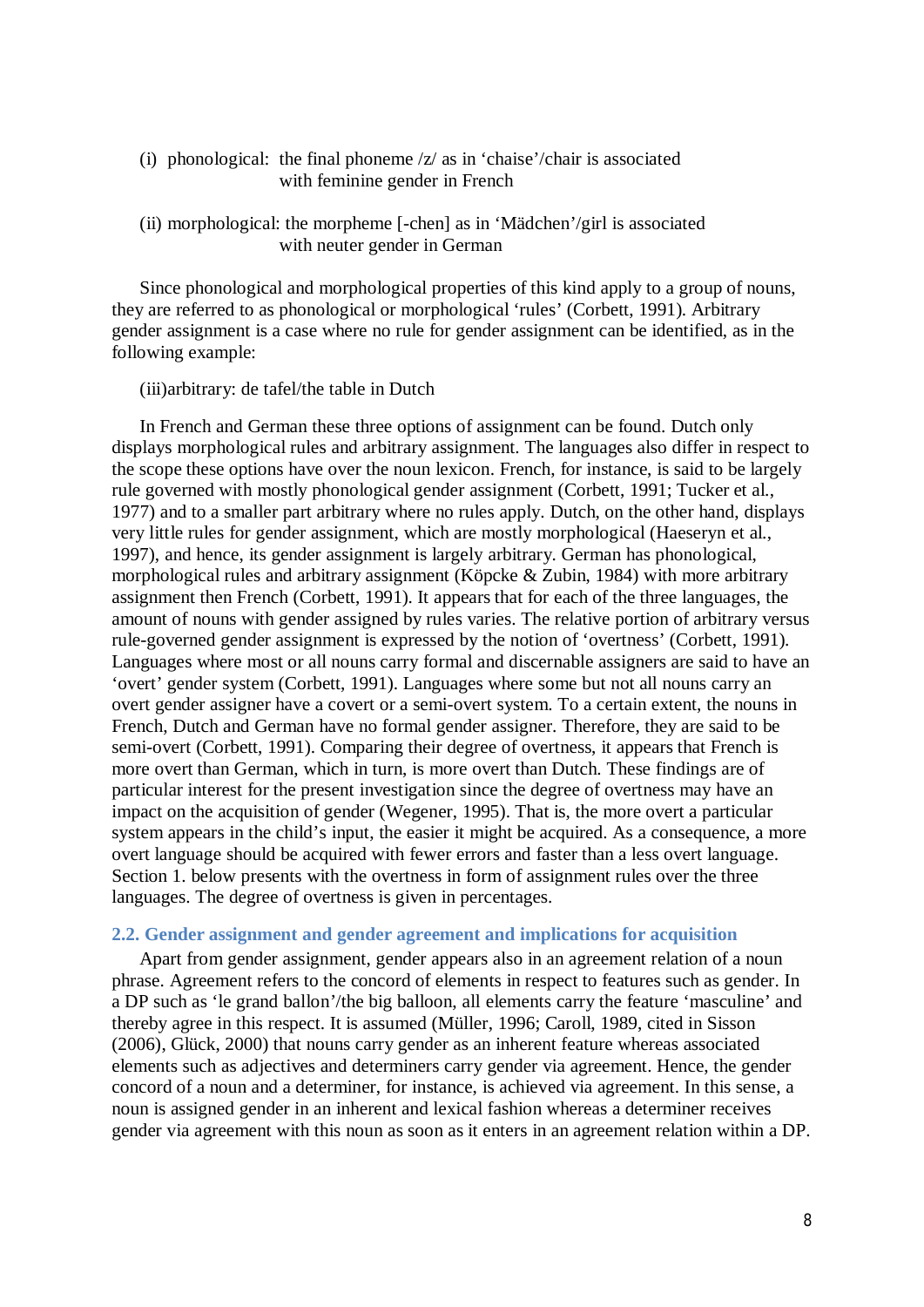According to Caroll (1989), gender assignment to the noun is not based on assignment rules but arbitrary only. Hence, the acquisition of gender is not based on formal rules. As a consequence, the inherent gender feature of the noun must be learned for each noun individually. When this gender feature is acquired, the agreement with further elements, such as determiners, can be established. Szagun et al. (2007), Müller (1990) and Mills (1989) assume that the acquisition of gender of a noun is based on rules. They suggest that the inherent gender feature for the majority of nouns are assigned by means of morphophonological cues of the noun form. This means that the gender feature of most nouns is not learned in an individual 'word-by-word' fashion. The child rather detects that a group of nouns have formal cues in common and can be associated with a particular gender. If this is the case, the use of assignment rules should be visible in children's determiner and noun use. This use can be two-fold. Firstly, the use of a gender is consistent over a group of nouns with the same formal cue. Second, if mistakes occur, these should be systematic. That is, if a child relies on a specific form to assign gender to a noun, it should overgeneralize this gender to exceptions. For example, the final consonant /-r/ in French is associated with masculine gender as in 'le beurre'/the butter. Exceptions like 'la chambre' [+fem] should be overgeneralized and being marked [+masc.] in children who acquire French. In other words, if children use assignment rules, they may pass through a stage of overgeneralization (Szagun et al., 2007) which should be visible in the data. If the acquisition of gender merely involves rote-learning and the establishment of an agreement relation (Caroll, 1989), no use of a rule or overgeneralizations should be visible during acquisition course. The present study may shed light on whether the acquisition of gender of a noun phrase involves rote-learning or whether formal assignment also plays a role.

# **2.3. Qualification of gender rules as cues to acquisition: a vague guideline**

In related literature, little is provided which describes criteria of what qualifies a noun form to be a gender cue. Wegener (1995) suggests that the acquisition of a grammatical feature depends on its salience, its frequency, and, if a rule applies, the rule's scope and consistency in the input. To what degree a rule must be consistent or to how many entries in the lexicon this rule must apply in order to be salient enough for acquisition is not a trivial question. Literature on the acquisition of morphology does not provide with a straightforward answer. Therefore, Wegener's criteria may only give a vague guideline to the choice of formal cues for the present investigation. The cues chosen on this basis are those with a high consistency of the rule with as little exceptions as possible. The cue should also be discernable over many entries in the lexicon in order to appear salient to the child. Finally, the noun which carries the cue should be semantically accessible, that is, the nouns should denote concrete entities. In order to outline potential formal cues for acquisition in each of the languages under investigation, the gender systems of French, Dutch and German are presented in what follows.

## **2.3.1. Gender systems in Dutch, French and German**

The following section presents morphological and phonological assignment rules in the languages under investigation. Each section will conclude with a selection of morphological and phonological assigners which enter the present investigation. This selection will be based on Wegener's guidelines presented above.

# *I. Dutch*

Dutch gender belongs to the predominantly covert systems with mostly arbitrary assignment (van Berkum, 1996). It has a two-way gender system spelled out on definite determiners, pronouns and adjectives. The definite determiner is marked for common gender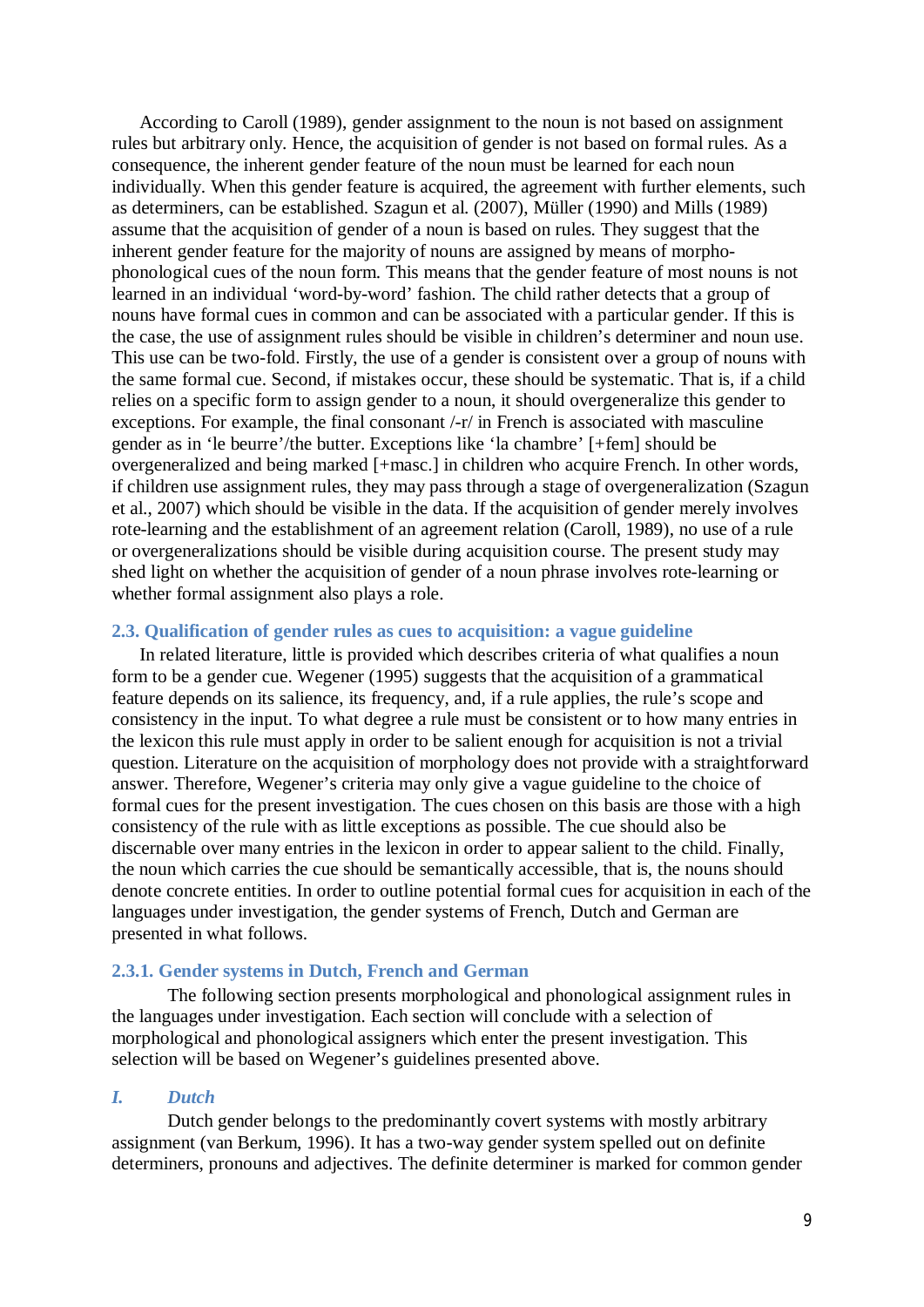with 'de' and for neuter with 'het'. Indefinites take an identical form for both genders. See the examples 1. to 2 below:

- 1. de mond (definite)/een mond (indefinite) the/a mouth
- 2. het oog (definite)/een oog (indefinite) the/a eye

The Dutch system evolved from a three-way gender system with 'vrouwelijk'/feminine, 'mannlijk'/masculine and 'onzijdig'/neuter (van Berkum, 1996) gender. The feminine and masculine gender conflated into the common gender marked with 'de'. The former three-way distinction is still visible on pronouns, though only for natural gender nouns. For example 'de man'/the man is referred to as 'hij'/he. Since feminine and masculine converged, van Berkum (1996) argues that Dutch can be seen as a two-way system with common and neuter gender.

*Morphological assignment:* As noted above, for most Dutch words, the assignment of grammatical gender cannot be derived from the form of the noun (van Berkum, 1996). Some morphological cues exist though, but no phonological ones (Haeseryn, et al., 1997). For instance, the final morpheme [-de] is associated with common gender marking as in 'de kunde'/the lore. In contrast to common gender, morphological cues for neuter may also be prefixes. For instance, [be-] as in 'het begin'/the start or [ont-] as in 'het ontwerp'/the design. Suffixes for neuter gender include, for example, [-asme] as in 'het enthousiasme'/the enthusiasm. Most of the words with these affixes denote abstract entities. An exception in this respect is the suffix [-je]. [-je] is a diminutive morpheme which can be attached to common and neuter words and denotes all kind of concrete or abstract entities. It also turns words with common gender into a neuter marked noun. For instance, 'de hond'/the dog becomes 'het hondje'/the little dog which is then marked for neuter gender. The use of [-je] is highly productive in colloquial Dutch (van Berkum, 1996).

*Distribution:* Common and neuter gender are not evenly distributed over the lexicon. There is agreement in related literature that the common marking 'de' occurs three times as often as the neuter marking 'het' (Haeseryn et al., 1997, van Berkum, 1996). Van Berkum (1996) carefully analyzed the frequency of gender occurrence in Dutch, using the CELEX database and dictionary counts. He concludes that the ratio of 3:1 can be confirmed.

In sum, Dutch has a two-fold gender system with common and neuter gender. The former is marked with 'de' and the latter with 'het. Common and neuter gender appear in a ratio of 3:1. Mostly, Dutch gender appears to be assigned in an arbitrary way. To a limited part of the lexicon, gender is assigned on the basis of morphological but no phonological cues. Morphological gender markers tend to denote abstract entities. An exception is the suffix [-je] assigning neuter gender, even to originally common nouns, and it is often used in colloquial Dutch.

For the purpose of the present investigation, [-je] presents itself as the most suitable morpheme to test the use of a rule in acquisition. It is used in a high frequency and it is not restricted in its use such as morphemes assigning common gender, which mostly denote abstract entities. Moreover, the rule is consistent with no exceptions. The highly frequent use of [-je] as observed by Berkum (1996) makes it likely that this rule has a high scope in the child's input.

# *II. French*

French is a two-way gender system where nouns are assigned to feminine and masculine gender. Gender is marked on definite and indefinite determiners, pronouns and adjectives. Definite determiners take the form 'la' for feminine and 'le' for masculine gender.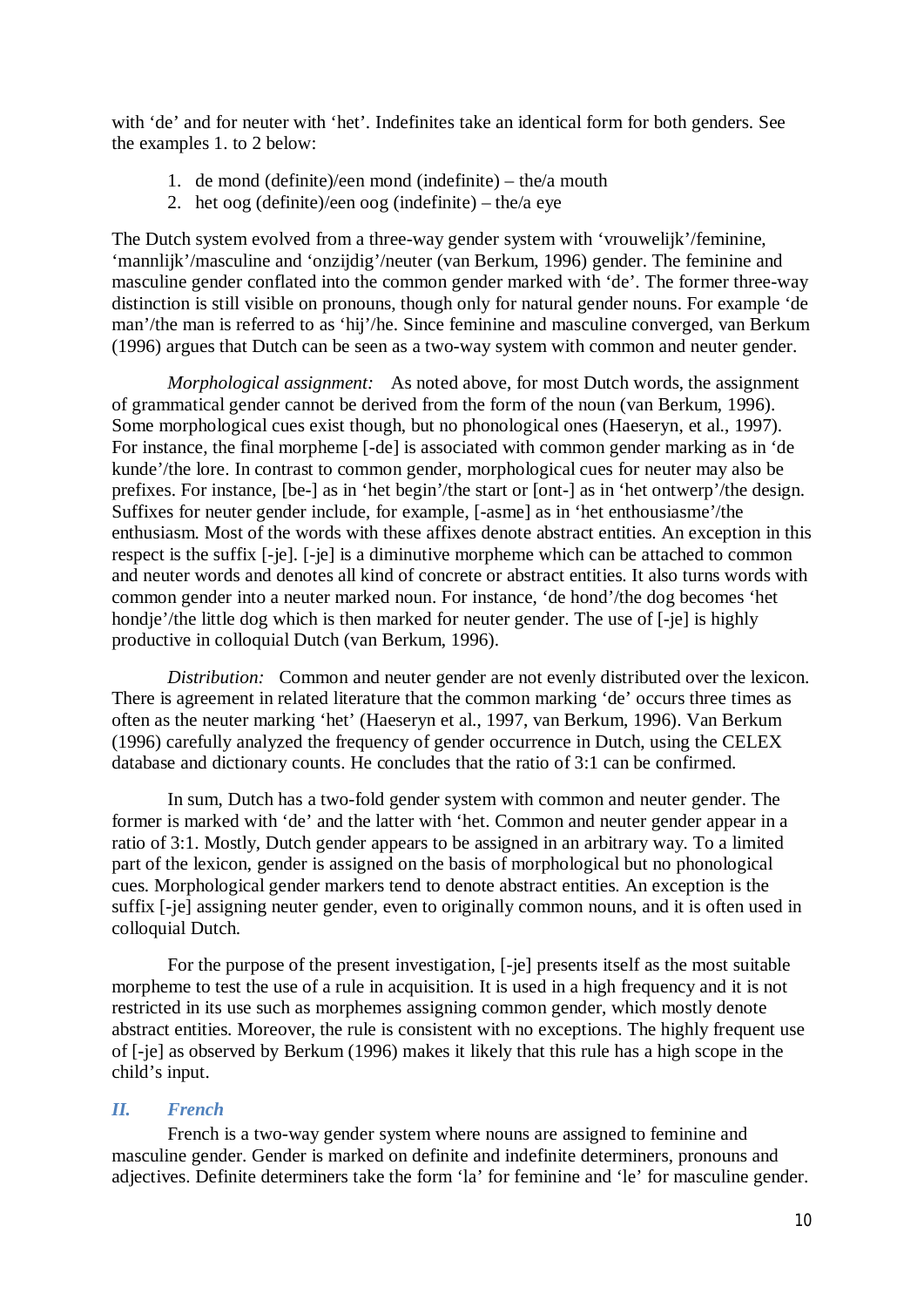This distinction is also visible on indefinite determiners which take the form of 'un' for masculine and 'une' for feminine. See the examples below:

- 1. la bouche/une bouche the mouth/a mouth
- 2. le nez /un nez the nose/a nose

French belongs to the languages with overt and covert gender. The French gender system was seen as arbitrary (see Corbett, 1991, for references) until the extensive analysis by Tucker et.al. (1977) revealed that the system is in fact highly systematic. Further inspection by Corbett (1991) confirms that formal gender assignment rules cover about 85 % of the nouns in the lexicon. This renders French a more overt than covert gender assignment system. In what follows, morphological and phonological rules of gender assignment in French are presented.

*Morphological assignment:* Altogether, there are 17 morphological rules with few exceptions to the associated gender (Müller, 1990, Tucker et al., 1977, www.lexique.org). The morphemes assigning gender are exclusively word-final. For instance, [-ette] as in 'chaussette'/sock indicates feminine gender and [-ier] indicates masculine gender (Tucker et al., 1977) as in 'tablier'/apron. Except on the website www.lexique.org<sup>4</sup>, no information about the scope is given in related literature. As opposed to its high consistency (100%), the scope of a morpheme is typically rather small. [-ette], for instance, amounts to 380 nouns  $\left($ lexique.org $\right)$ <sup>5</sup> which contrasts with the potentially great scopes of phonological gender assigners (e.g. up to 15.000 entries in the lexicon). The scope of masculine [-ier] amounts to ca. 459 entries in the lexicon.

The morphemes [-ette] as in 'la trotinette'/scooter and [-ise] as in 'la sottise'/foolery are the most frequent morphological assigners for feminine gender. Since [-ise] denotes mostly abstract entities, comparable with Dutch [-heid], preference is given to [-ette] to enter the present investigation, because it appears with concrete entities. [-ette] also displays a higher frequency in the lexicon, at least compared to other morphemes, and it is highly consistent (no exceptions). The same holds for the masculine assigner, the morpheme [-ier]. Hence, [-ette] and [-ier] are the morphological assigners chosen for the present investigation.

*Phonological assignment:* There are about 30 phonological rules in French (Tucker et al., 1977). In contrast to the deterministic morphological assignment, phonological rules allow exceptions to varying degrees. Despite these exceptions, Corbett (1991) suggests that French gender system is nevertheless predominantly phonological since most of the nouns are assigned gender on the basis of phonological properties of the noun. The statistics in what follows are based on Tucker, et al. (1977) and further inspections on their data by Corbett (1991) and Müller (1990). The phonological rules mostly refer to final phonemes and vary in respect to consistency. That is, a rule may apply to about 60 to 100% of a group of nouns. For instance,  $\frac{1}{a}$  as in 'le miel'/the honey applies to 58% of a total of 1581 entries. In contrast, /r/ as in 'le beurre'/the butter assigns masculine gender to 78% of a total of 3974 nouns. In respect to scope, the phoneme /r/ stands out among phonological assignment in French, not only for masculine gender. In an overall group comparison of all phonological assigners, /r/ applies to the highest number of entries. The phoneme /z/ for feminine as in 'la chaise'/the chair applies to 90% of 912 entries<sup>6</sup>. Compared to the phonological assigner, /z/ has a rather small scope in the lexicon but it is the most consistent of the phonemes assigning

<sup>&</sup>lt;sup>4</sup> Run by Centre National de la Recherche Scientifique - http://www.lexique.org/

 $^5$  [-je] in Dutch with it's high frequency is an exception among the languages under investigation.

<sup>&</sup>lt;sup>6</sup> For a concise overview of morphological and phonological rules, see Müller, 1990 based on the analysis of Tucker, et al. 1977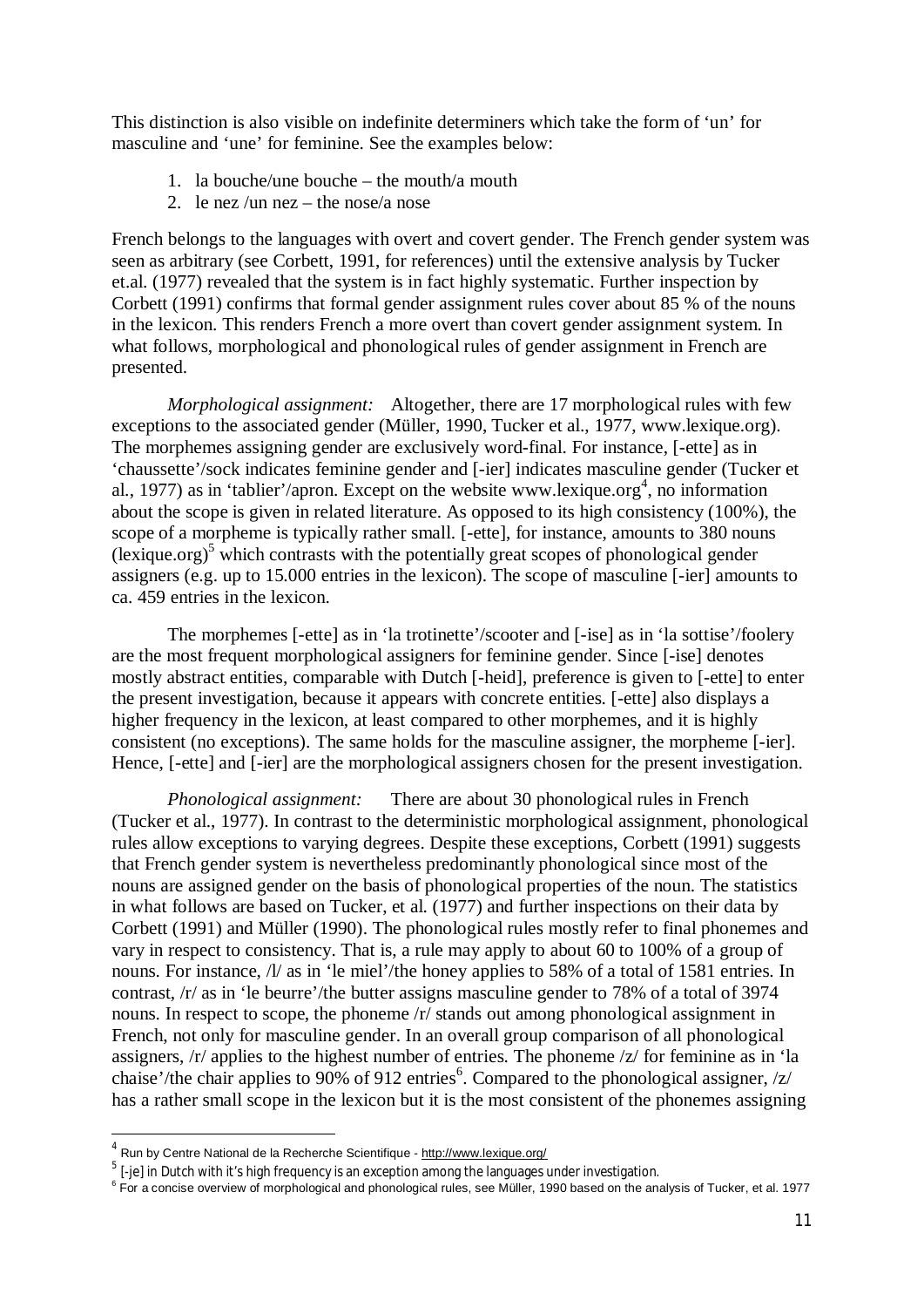feminine gender. Therefore, masculine assigner /r/ and feminine assigner /z/ shall be administered in the present investigation.

Distribution: As can be derived from the statistics in the lexique.org database, masculine gender occurs about to the same amount as feminine, namely 'la' to 52% and 'le' to  $48\%$ <sup>7</sup>. Hence, the scope of feminine and masculine in the French lexicon is balanced.

In sum, French gender assignment is seen as predominantly phonological (Corbett, 1991) where two third of the rules reach a consistency level of at least 70%. Altogether 17 morphological rules assign gender in a deterministic way (Müller, 1990) but cover only a limited scope in the lexicon (Corbett, 1991). Phonological and morphological rules taken together cover 85% of the nouns in the French lexicon (Corbett, 1991), which renders this gender system highly rule-governed. Hence, French gender assignment is mostly formal and highly systematic. For the present investigation, the morphemes [-ette] for feminine gender, [-ier] for masculine gender are chosen. The phonological rule is tested with the final phoneme /z/ for feminine and /r/ for masculine gender. The scope of the genders feminine and masculine is almost equal over the noun lexicon.

# *III. German*

German is a three-way gender system where feminine, masculine and neuter gender is marked on definite and indefinite determiners, adjectives and pronouns. Distinct forms exist for definite determiners, as mentioned above. The forms for indefinites are distinct only for feminine gender. These differences are illustrated in examples (5) through (7).

- 1. der Mund/ein Mund– the mouth/a mouth
- 2. die Nase/*eine* Nase the nose/a nose
- 3. das Auge/ein Auge the eye/an eye

As French, German was said to assign grammatical gender entirely arbitrarily (Maratsos, 1982; Carroll, 1989) whereas Köpcke & Zubin (1984), Wegener (1995), Müller (1990), and Mills (1986) argue that the assignment system, for the majority of the nouns, is based on rules, and hence, German gender should be considered semi-covert. In accordance with this view, van Berkum states that "whereas most linguists and psycholinguists view gender assignment as a largely random affair, an apparently well-informed minority takes it to be largely systematic." (1996, p. 39). Corbett (1991) also describes German gender assignment as resting on an interplay of phonological, semantic and morphological rules. These were extensively analyzed by Köpcke & Zubin (1984). They identified morphological rules which are, similarly to French, mostly deterministic and phonological rules which allow exceptions to varying degrees.

*Morphological assignment:* Compared to French, only a small range of affixes are associated with grammatical gender; this is in turn comparable to Dutch. The following examples are taken from Müller (1990). Nouns with prefixes such as [be-] are assigned masculine gender as in 'der Bereich'/the domain. Suffixes are also associated with gender. Examples are [-er] for masculine as in 'der Hörer'/the receiver, [-in] for feminine as in 'die Lehrerin/the teacher' and the diminutive [-chen] for neuter, and 'das Türmchen'/ the turret, where all of them assign gender with a high consistency, that is, they allow little, as in [-er], or no exception at all, as [-in] and [-chen] (Wegener, 2000). The diminutive [-chen] derives nouns of any original gender into neuter, identical to the Dutch morpheme [-je]. German [-

 $^7$  'La' and 'le' also occur as pronouns where the proportions are similar. The uses of 'la' and 'le' are derived from spoken corpora (e.g. movies).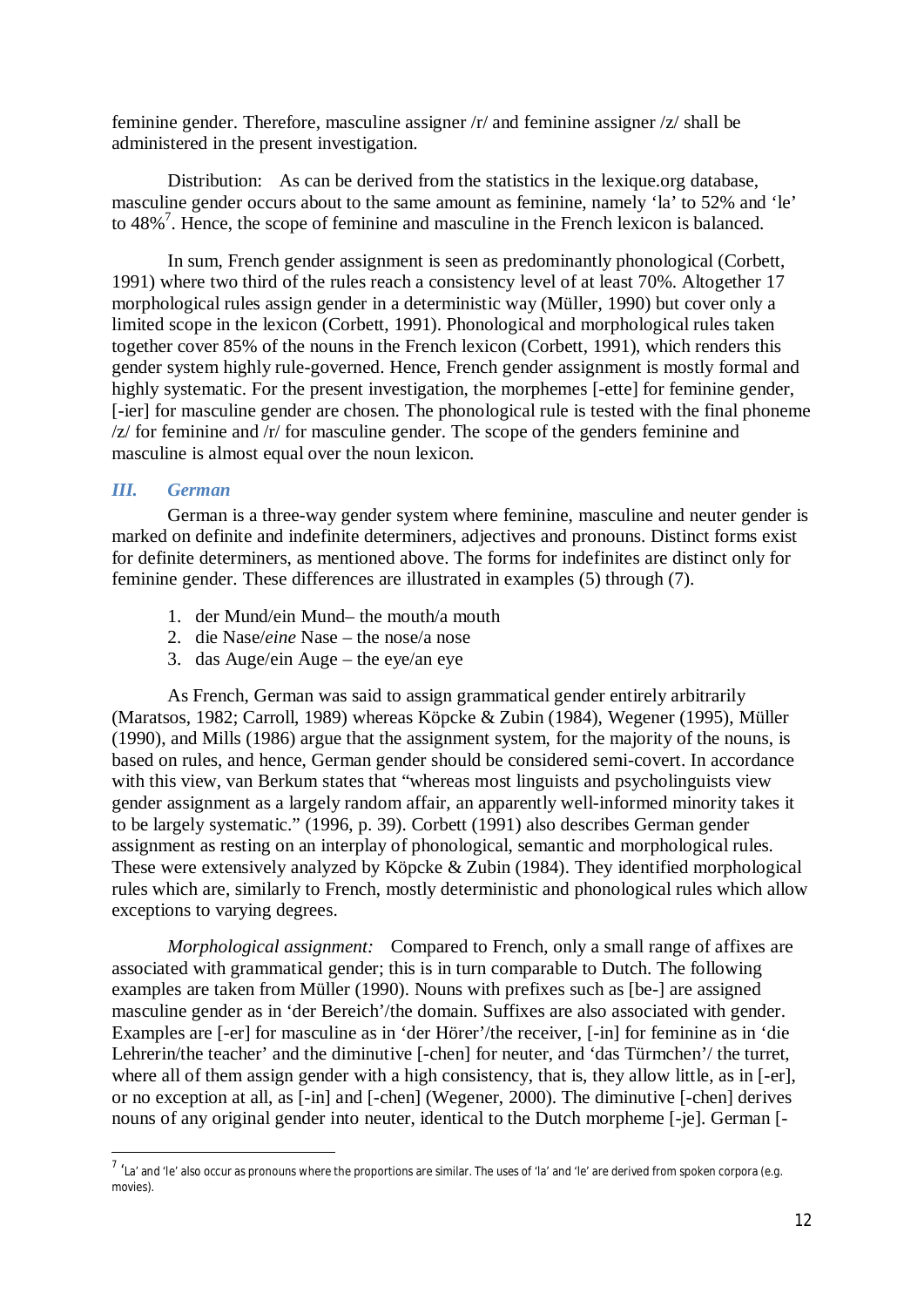chen] differs in that its use is less frequent than in Dutch. As in Dutch and French, the assignment of gender via derivational morphemes very rarely allows exceptions. No frequency of occurrences for the morphemes are presented in the literature (Müller, 1990, Köpcke and Zubin, 1984). The general assumption for these morphemes may hold, that is, the scope is rather small. Given the limited range of morphemes and the tendency of morphemes to denote abstract entities, the most suitable morphemes for the present study appear to be [ in] for feminine, [-er] for masculine and [-chen] for neuter gender. All of them can be associated with concrete entities.

Another morphological and also prominent rule for gender assignment shall be noted here, namely the so-called 'one'-syllable rule (Wegener, 1995, Szagun et al., 2007). This rule is associated with masculine gender and applies to 60% of one-syllable-words. The remainder is divided into 22% of neuter and 14% of feminine nouns. The prototype of words with masculine gender has a word-initial and -final consonant as in 'der Fuss'/the foot (Wegener, 1995) as opposed to 'die Kuh'/the cow with no final consonant The more clustering of consonants occurs at the end of the noun, the more likely is the masculine gender as in 'der Sitz'/the seat with a final sequence of /ts/ or 'der Scherz'/the joke with a sequence of /rts/ (Eisenberg, 2000). This represents an interplay of morphological and phonological rules. Eisenberg (2000) argues that the phonological part of this interplay has a stronger effect on gender assignment than the morphological 'one-syllable'-rule. The morpheme [-er] for masculine gender is more distinct than the one-syllable-rule in that it does not confound phonological and morphological rules. Moreover, it has a higher consistency. Hence, the morpheme [-er] is given precedence over the 'one-syllable-rule' and enters the present investigation.

*Phonological assignment:* The most prominent phonological rule in German is the so-called 'schwa' rule. Schwa is an unstressed word-final syllable as in 'Nase'/nose and it mostly occurs in two-syllable words. 'Nase' represents a trochaic word pattern where an unstressed syllable which consists of a schwa, phonetically noted as  $/naz2/$ , follows a stressed one. This pattern is said to be predominant in German word prosody (Fikkert et al. 1998). It indeed applies to 15.000 entries in the lexicon (Müller, 1990). Words with this pattern are marked for feminine gender with a consistency of 90% (Köpcke & Zubin,1984; Müller, 1990) which led to the term 'schwa-rule' for feminine gender assignment (Köpcke & Zubin,1984, Wegener, 1995). Given its great scope and high consistency, the schwa-rule will be examined in the present investigation. For masculine assignment, Köpcke & Zubin (1984) found the final word pattern /…XCs/ where X stands for any vowel or consonant and C for a consonant as in 'der Pelz'/the fur. This rule shall be called 'final-consonant-cluster-rule' (FCCR) in what follows. The consistency of FCCR amounts to 75% over 160 entries in the noun lexicon (Müller, 1990).<sup>8</sup> With 160 entries, FCCR has a comparably small scope. However, it represents the highest available rate of phonological assigners for masculine gender. Hence, for phonological assignment of masculine gender, the form /XCs/ is chosen.

*Distribution:* The distribution of the three genders in German is as follows: about 50% of the nouns are marked masculine, 30% are marked feminine and 20% are marked neuter (Wegener, 1995; Mills, 1986). According to Wegener (2000), assignment rules are

 $8$  Note that these phonological rules apply mostly to one-syllable words. Eisenberg (2000) presents with a closer inspection of those onesyllable words and comes to the conclusion that the predictive power of syllable length is weaker than the one of phonological patterns, as alluded to above. For example, sequences of /t/ preceded by /f/, /c/ or /x/ as in 'die Luft'/the air, die Schicht'/the layer or 'die Frucht'/the fruit are assigned feminine gender. The one-syllable rule must therefore be treated with caution. The more predictive power seems to lie within phonological clusters in word-final position.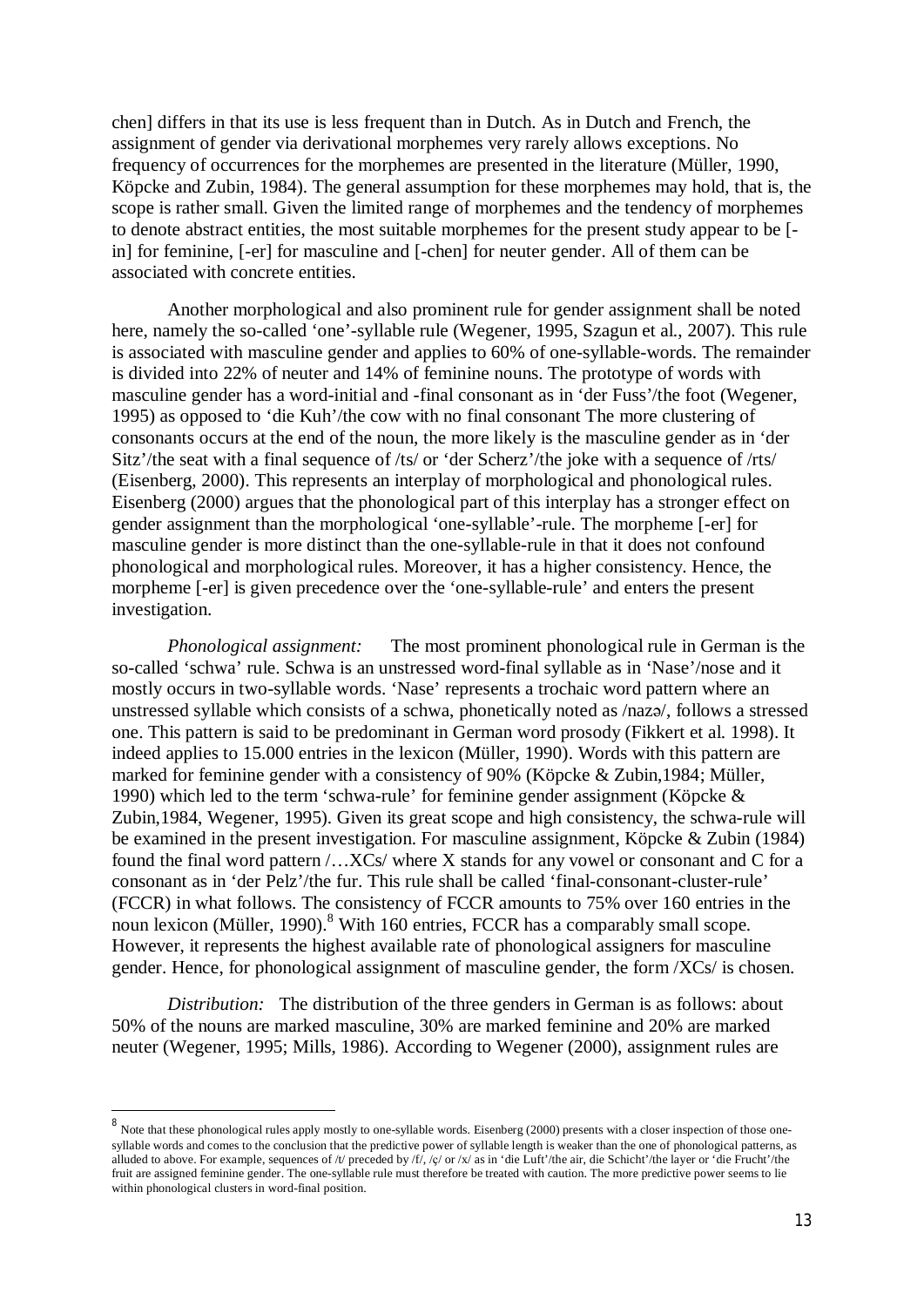applied to the overall noun lexicon to 65.4 %. The consistency of these rules appears to vary between 50 and 100 percent, that is, up to 50% exception may occur to some rules.

One further remark is in order here. This concerns the apparently close relationship between masculine and neuter gender in German. Some phonological rules apply to both masculine and neuter gender whereas masculine gender always applies to the greater part of entries (Müller, 1990, Szagun et al 2007). Neuter assignment does not rest on a distinct phonological rule in its own right. For example, 15 German words start with the consonant cluster /kn/ from which 14 bear masculine gender, as in 'der Knopf'/button and one is neuter as in 'das Knie'/knee. This distribution led to the assumption that neuter gender is a 'subgender' to the masculine gender (Müller, 1999). The particular relation between neuter and masculine seems also to be reflected in gender fluctuation (Eisenberg, 2000). Both genders are allowed for some nouns in German, for instance, 'der/das Filter'/the filter or 'der/das Joghurt'/the joghurt. These fluctuations only appear between masculine and neuter gender (Eisenberg, 2000). Given the relation between neuter and masculine, the German gender distribution can also be described as 70% non-feminine and 30% feminine nouns. The suggestion made here is that this relation may play a role in the acquisition in that it could be particularly difficult to disentangle neuter from masculine.

In sum, German displays distinct morphological and phonological rules for gender assignment. German is semi-overt since about a third of the nouns display arbitrary assignment. Among the identified rules, the most prominent is the phonological 'schwa' rule for feminine gender since it applies to 15.000 entries of the noun lexicon and shows few exceptions. The one-syllable rule for masculine gender is morpho-phonological. Its phonological part, final clusters, is more predictive than word length. Neuter gender is specific in that it might be seen as a 'subgender' to masculine gender with no phonological rule in its own right. For morphological gender assignment, [-in] for feminine, [-er] for masculine and [-chen] for neuter are chosen. For phonological assignment, the schwa-rule /-e/ is employed for feminine and the FCCR in the form of /…XCs/ for masculine gender. No specific phonological gender assigner for neuter is available.

Table 1. below sums up those morphemes which, on the basis of the preceding discussion, have been selected for the present investigation.

| <b>Dutch</b>  | <b>German</b>                                     | <b>French</b>                                      |
|---------------|---------------------------------------------------|----------------------------------------------------|
| <b>Common</b> | <b>Masculine</b>                                  | <b>Masculine</b>                                   |
|               | 1. phonological:                                  | 1. phonological:                                   |
|               | /X C s/ as in 'Ke-ks'/cookie<br>(FCCR)            | $/r/$ as in 'zeb-re'/zebra                         |
|               | 2. morphological<br>[-er] as in 'Räub-er'/burglar | 2. morphological:<br>[-ier] as in 'tabl-ier'/apron |

Table 1: Selection of rules for gender assignment in Dutch, German and French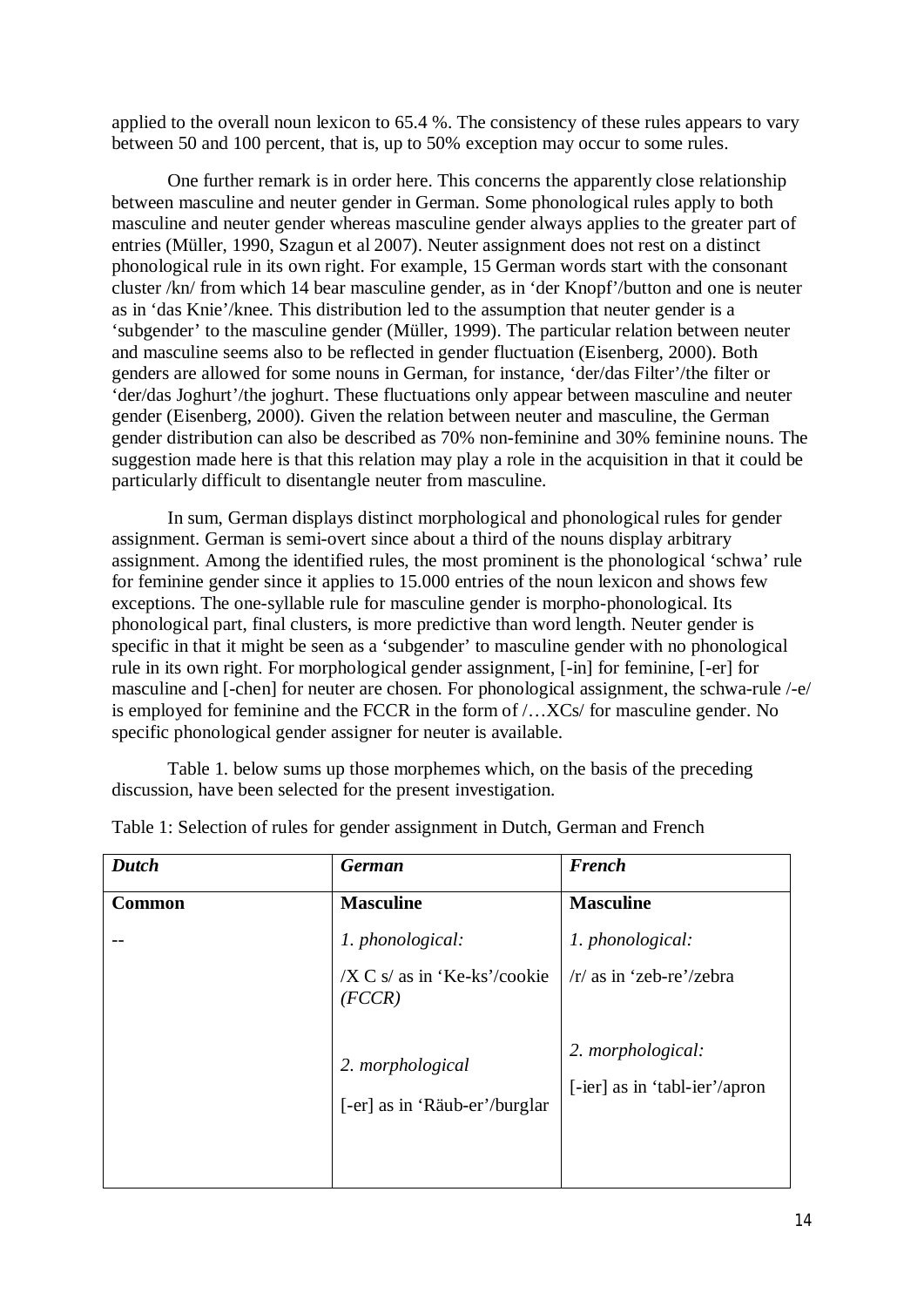| <b>Dutch</b>                          | <b>German</b>                                 | <b>French</b>                       |
|---------------------------------------|-----------------------------------------------|-------------------------------------|
|                                       | Feminine                                      | Feminine                            |
|                                       | 1. phonological:                              | 1. phonological:                    |
|                                       | schwa-rule as in                              | $ z $ as in 'chai-se'/chair         |
|                                       | 'Bien-e'/bee                                  |                                     |
|                                       |                                               |                                     |
|                                       | 2. morphological:                             | 2. morphological:                   |
|                                       | [-in] as in 'Verkäufer-<br>$in'/\text{clerk}$ | [-ette] as in 'chaus-<br>ette'/sock |
| <b>Neuter</b>                         | <b>Neuter</b>                                 |                                     |
| 1. phonological: --                   | 1. phonological: --                           |                                     |
|                                       |                                               |                                     |
| 2. morphological:                     | 2. morphological:                             |                                     |
| [-je] as in 'muis-je'/little<br>mouse | [-chen] as in 'Mäus-<br>chen'/little mouse    |                                     |

The present chapter examined the three gender systems of the languages under investigation. This inspection outlined what a child is confronted with when acquiring gender in one or all of these languages. This chapter also intended to define the selection of gender assigners which will enter the present investigation. In chapter 3, acquisition data of monoand bilingual French, Dutch and German are presented. These will reveal whether the differences of the gender systems are reflected in the acquisition processes. Moreover, data on bilingual acquisition are inspected to see whether there are differences to monolingual acquisition. In chapter 4, it will be examined whether these differences, if any, are attributable to language internal characteristics as presented in this chapter. Further potential causes for differences will also be discussed.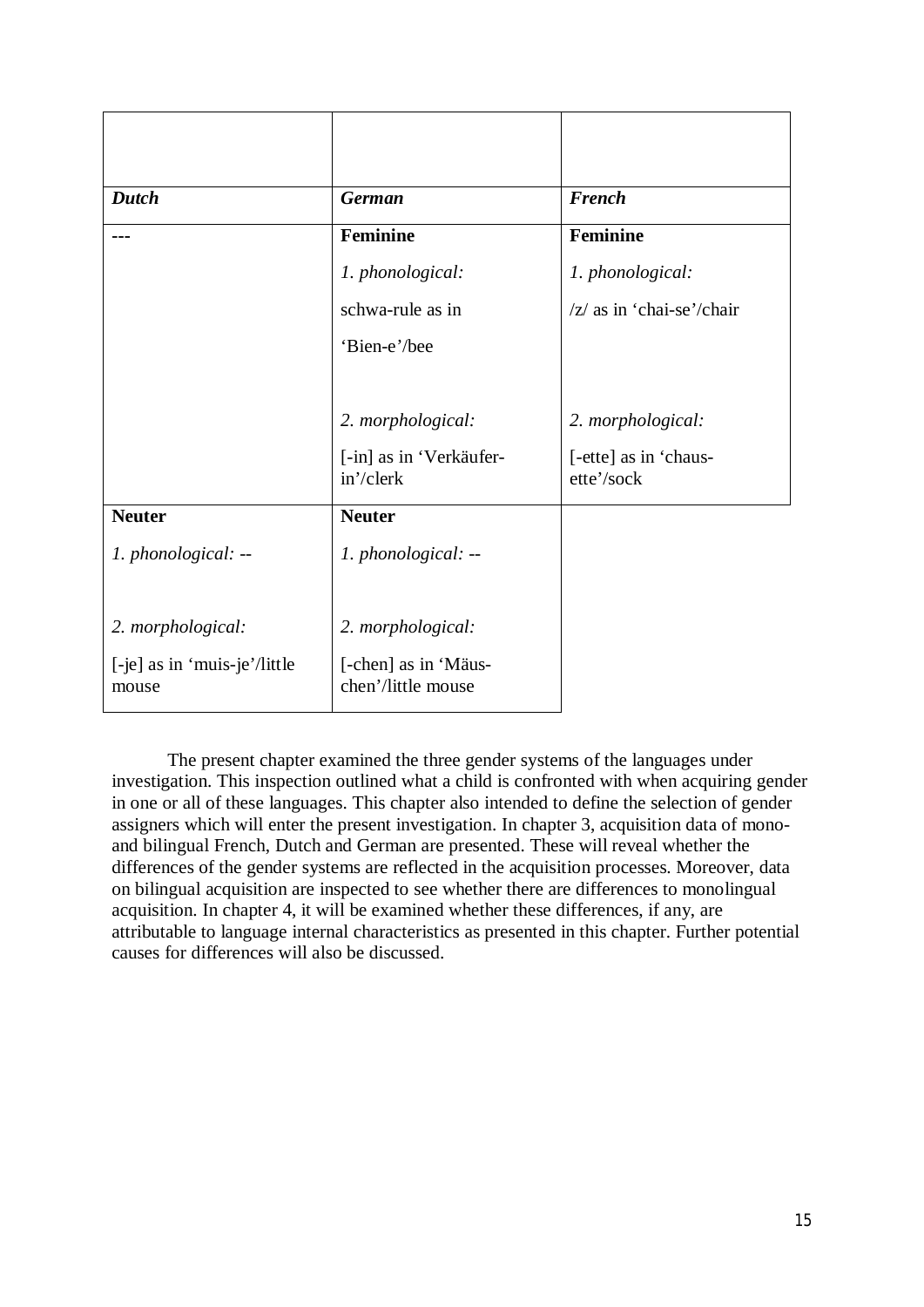# **3. The acquisition of gender in French, Dutch and German in mono-, bi- and multilingual children– a data review**

In the last chapter, the three gender systems French, Dutch and German were presented in order to outline the task of a gender learning child. This outline rests on the hypothesis that specific characteristics of a gender system impact its acquisition. Therefore, the systems where examined in respect to the number of genders, their distribution in the lexicon and whether they displayed assignment rules. In the present chapter, it is investigated whether related literature reports on influence of these characteristics on acquisition.

In order to build the background for comparison with trilingual data, the first sections present with the acquisition of gender in mono- and bilinguals. The section is dedicated to two aspects of the acquisition data. Firstly, it presents the acquisition course for each language under investigation. This concerns the age, the duration until mastery is reached, the use of assignment rules and potential errors. It is also investigated whether there are differences among the languages and whether the language specific gender systems are indeed reflected in the acquisition course. Secondly, the section inspects if there are differences in mono- and bilingual acquisition of gender. As stated in the introduction, the acquisition of gender in monolinguals appears to be different from the one of bilinguals in two ways. That is, there might be a quantitative difference in that bilinguals acquire the two gender systems later (e.g Müller, 1990) or qualitative in that the lag cannot be borne out (Hulk and Cornips, 2006b). The reason for these differences may lie within the language specific characteristics of the gender system described in Chapter 2 or the differences may have independent causes. This chapter will build the basis of chapter four which investigates the potential causes for these differences.

The last section of the chapter presents with a presentation of trilingual language acquisition being the subject of the present investigation. It turns out that studies with trilingual children are scant as opposed to studies investigating bilingualism. Studies with trilingual children are concerned with subjects such as the acquisition of questions (Barnes, 2006) or language choice and the exposure-production-relation (Quay, 2001). Quay's overview of studies illustrates the lack of research in trilingualism. These studies amount to only six over a span of 30 years (Quay, 2001, p. 154). To my knowledge, no data on the trilingual acquisition of grammatical gender exist to date, at least not with children.

# **3. 1. Mono- and bilingual acquisition of French, Dutch and German**

# **3. 1. 1. French in mono- and bilingual contexts**

#### *a. Monolingual acquisition*

Studies on the acquisition of grammatical gender in French monolingual children are scarce. The two available studies are presented in what follows. Van der Velde (2003) reports on an almost error-less marking of gender in French monolinguals at the age of 4. Her experiment was dedicated to examine the acquisition of DPs in 4- and 6-year-olds so that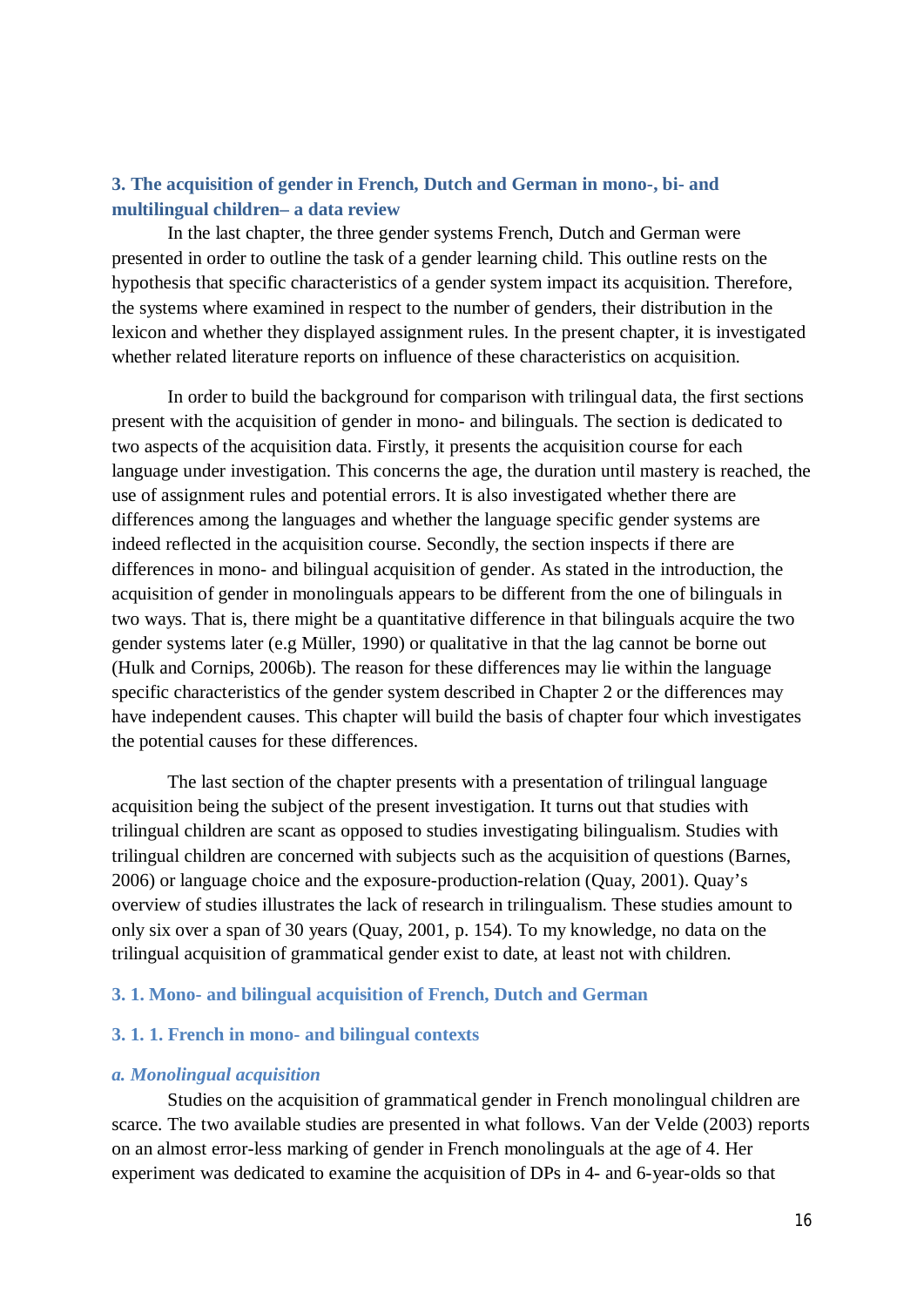little can be said about the onset of acquisition. Van der Velde (2003) suggests that gender in French is not acquired via assignment rules. In contrast, Karmilloff-Smith (1979), who studied 341 children aged 3,2 to 7,10, assumes that this nearly error-less acquisition is related to the use of phonological assignment rules. She found that subjects were able to attribute the correct gender to non-words furnished with phonological cues within the youngest age group. Those were, for instance, morphological cues as [-ette] or phonological as /-on/. Karmiloff-Smith (1979) also reports on an almost error-less acquisition course. She observes that feminine gender is slightly more prone to errors than the masculine one. No further information on errors such as overgeneralization and its direction are given. Potential developmental stages of gender acquisition are not available from these studies. It seems though, that French children as soon as they use definite determiners gender is used in an almost error-free fashion.

# *b. Bilingual acquisition*

The results of Müller's (1990, 1994) studies, using spontaneous speech samples, suggest that the mono- and bilingual acquisition of French proceeds similarly. Her bilingual subject Caroline produces both feminine and masculine gender in an adult-like way by the age of around 3. This is about the same age as their monolingual peers reach mastery. Apart from being French-German speaking, Müller (1990) does not report on the kind of bilingualism her subject belongs to. No information, for instance, on exposure pattern or proficiency is given.

Unlike monolingual acquisition, bilingual acquisition of gender differs quantitatively in that it lags behind. Whereas monolinguals master the system by maximally 3;0, bilinguals do so by about 3,4. The difference is also qualitative. Bilinguals pass an initial phase where only masculine gender is used. This phase lasts only very short and ends well before the age of three where the system is fully mastered. This bilingual acquisition pattern for French is described in several studies (Müller, 1990, 1994; Hulk, 2004, Granfeldt, 2000).

Müller (1990) identifies five (A to E) phases for the acquisition of gender in French. As will become clear, the gender paradigm on definite determiners is in fact already established by phase D. In phase A, which lasts up to approximately one year of age, no gender marking occurs, because the DP is not yet fully acquired. The form preceding a noun is merely an underspecified pre-form without a gender distinction. Indefinite and definite determiners appear in phase B, which lasts up to 2 years. Definite determiners are only used with masculine marking as mentioned above. Müller (1990) suggests that children did not detect that a determiner carries a gender feature. If this is the case, the aforementioned masculine marking 'le' might not be specified for masculine but is rather used as a default form of a determiner . The role of the exclusive masculine marking in this phase is not clear from Müller's study. In phase C, Caroline uses both 'le' and 'la' whereas overgeneralizations from 'le' to 'la' occur but only for a quite short period, as mentioned above. Müller (1990) suggests that Caroline already assigns masculine gender on the basis of phonological rules. The gender rules she detects are the final sounds /e/ and nasal vowels being associated with masculine gender. Overgeneralizations always take the direction of masculine to feminine gender. At about 2, 0, Caroline uses 'la' more frequently and on the basis of phonological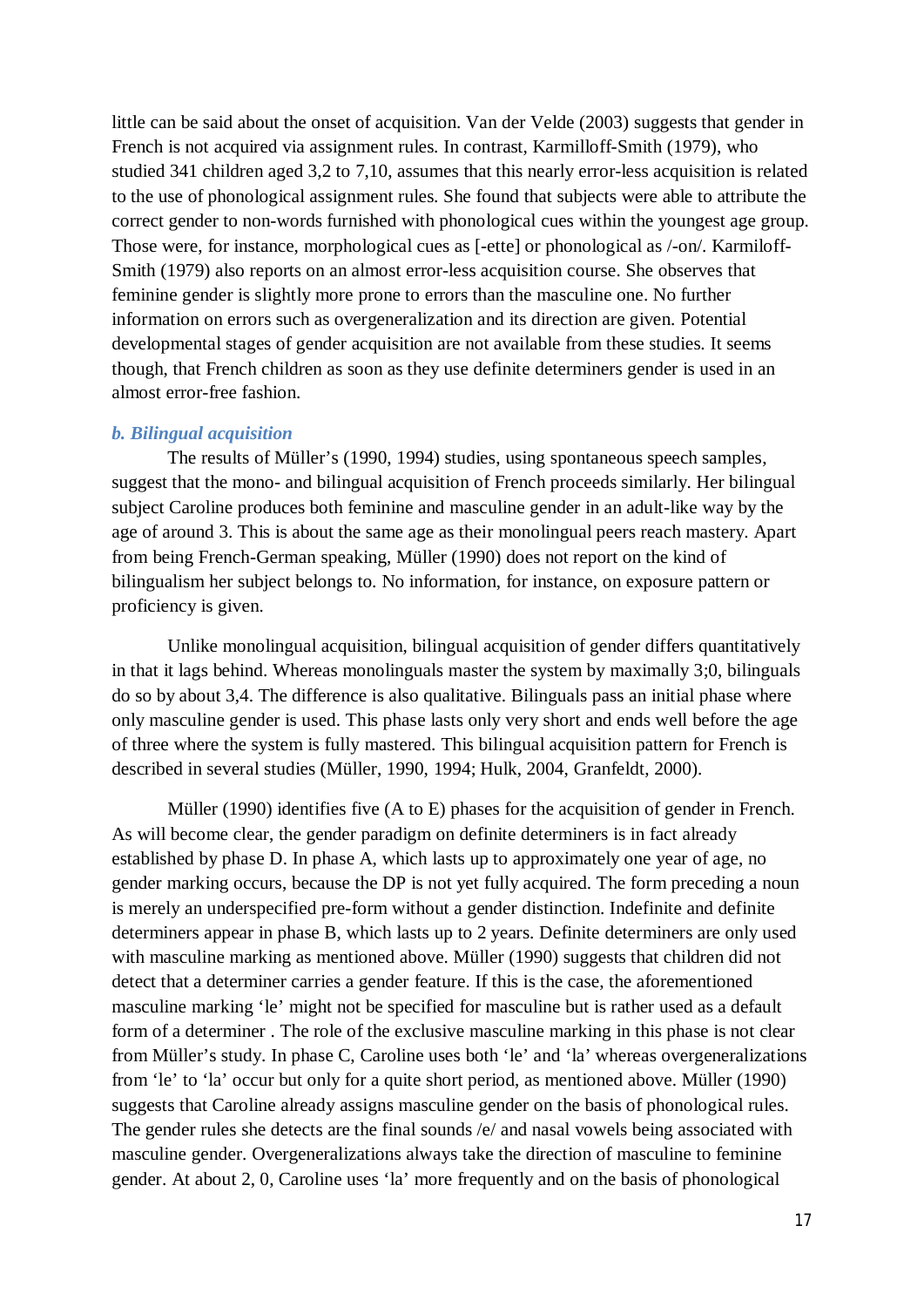rules. Errors in this phase are attributed to overgeneralized phonological rules such as nasal vowel in /\*le maison/house (masc.) or \*le main/hand (masc.). In phase D, which lasts until 2,7, the gender paradigm in French is almost entirely established. The errors which occur after are related to agreement features among adjectives and nouns which are not of concern here. In phase E which lasts from 3,0 until 4, 0, more specific aspects such as gender on pronouns are acquired. In fact, the gender paradigm investigated here is already established around 3 years of age. The difference between mono- and bilingual acquisition are the few overgeneralizations from masculine to feminine gender markings within a limited period before the age of 2,7. Morphological rules of gender assignment are not investigated in this study.

Another study by Müller (1994) confirms that the development of the French gender system in bilinguals is almost error-free from the start. In addition to Caroline from the study in 1990, the spontaneous speech data from Ivar are investigated, displaying a similar pattern with even less instances of gender errors on determiners.

Hulk (2004)'s data confirm the results of both of Müller's studies (1990, 1994). Hulk's investigation concerned the acquisition of DPs in bilingual French rather than gender, though. Her study centers around the data of one subject, Anouk. Additionally, data of two further subjects are considered. The results are similar to those of Müller in that, firstly, Anouk uses the masculine marker 'le' on definite determiners approximately a month before the feminine one. Subsequently, she uses both markers. Hulk's results differ from Müller's in that gender errors occur to slightly above 10% at the age of 3,3 years. Also, these errors are not restricted to overgeneralizations of masculine markers on feminine ones. For instance, Anouk marks 'zebra' erroneously with 'la'. Granfeldt (2000), whose subjects are French-Swedish bilinguals, also reports that the masculine gender undergoes errors, being overgeneralizations by feminine 'la'.

Hulk (2004) includes information on the kind of bilingual exposure, that is, the subject's father speaks Dutch and her mother speaks French. This information is particularly important since language proficiency and length/intensity of exposure may have considerable impact on the achievements in the acquisition of gender (Unsworth, 2008; Hulk and Cornips, 2006b). They will be discussed in chapter four. Unfortunately, this information is mostly not provided in acquisition studies.

To summarize, French bilinguals reach mastery of their gender system at almost the same age (Müller, 1990) or a little later (Hulk, 2004). A difference reported in these studies lies within the order of occurrence of gender marked determiners and the amount of gender errors. The masculine marker 'le' seems to occur before the feminine marker 'la'. Whereas monolingual acquisition is described as practically error-free, bilingual acquisition may display about 10% overgeneralizations from masculine on feminine nouns and vice versa by the age of 3,3. As for the use of assignment rules, Müller (1990) states that mono- and bilingual acquisition of gender is guided by them. However, only two rules are mentioned as being used by her subject and these refer to masculine markings. More data on French monolingual acquisition are needed to state with certainty that there is a difference to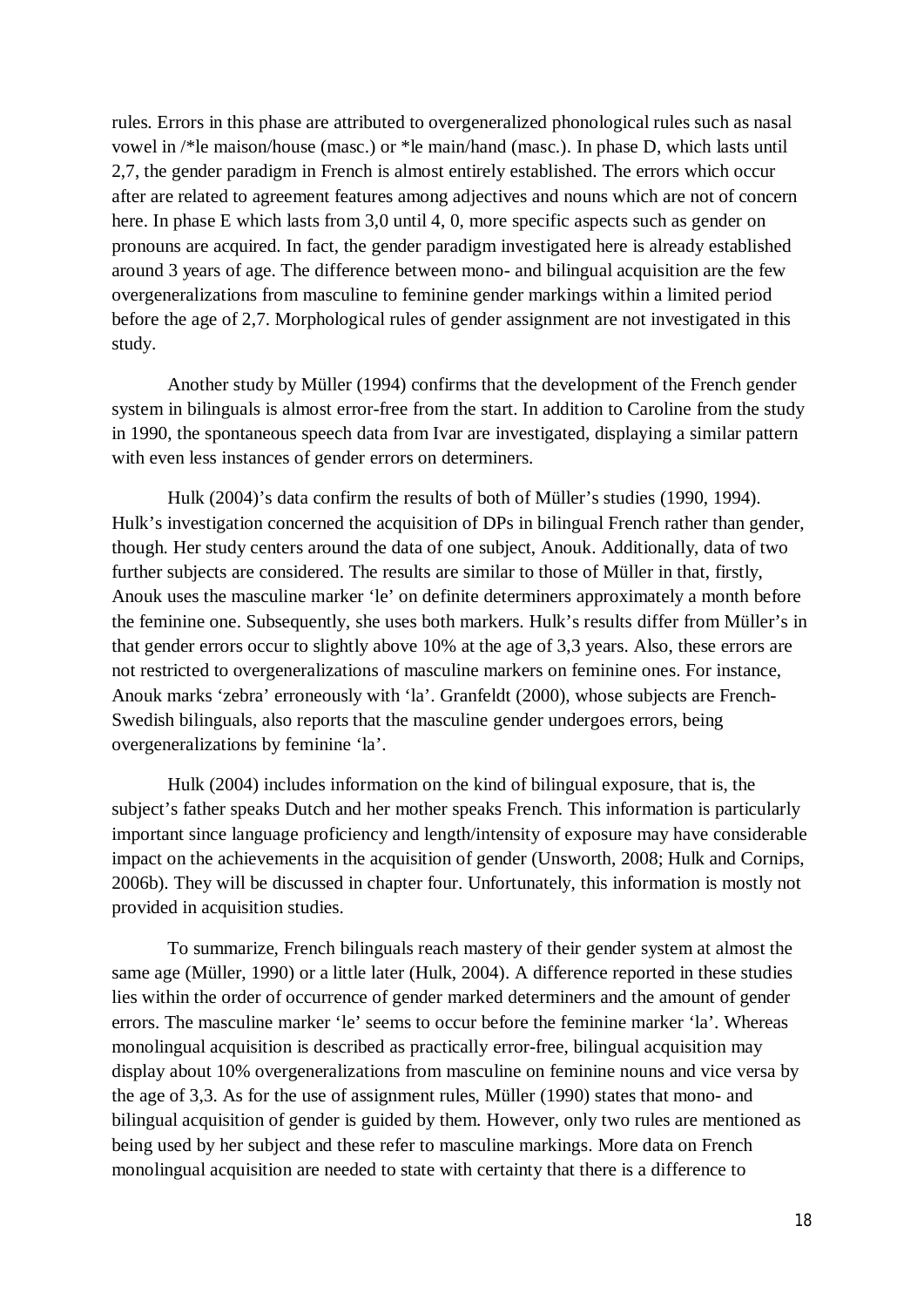bilingual data. Even though further evidence is needed, the data presented here shall suffice to discuss causes for potential differences in chapter four. Any conclusions on differences between mono- and bilingual French will be treated with caution.

# **3.1.2. Dutch in mono- and bilingual contexts**

## *a. Monolingual acquisition*

For the monolingual acquisition of Dutch gender, Hulk & Cornips (2006a) report on four phases within the age range of before 2,0 until around 6 years. In stage one, children have not yet established the use of the determiner within DP, that is, children use predominantly bare nouns. In stage two before the age two, children use a schwa-element before the noun which is seen as a pre-form of a determiner<sup>9</sup> This schwa-element is interpreted as non-gender marked and indefinite. In stage three where children are older than two, the DP is fully fledged in respect to syntax, but definite determiners are only marked for common gender. This marker in form of 'de' is over-generalized on neuter nouns. No instances of overgeneralizations in the other direction are observed. Neuter is not marked target-like before the age of 6. These phases sum up the results of four related studies (Bol & Kuiken, 1988; van Zonneveld, 1992; van der Velde, 2003 and 2004) and are provided in Hulk & Cornips (2006a). From their studies (2006 a and b), based on a production task with monoand bilinguals in the age range from 3,0 to 10,5 years, the following data are available. At 3,0 to 3,10, common gender marking 'de' is used at a rate of 59% in obligatory contexts. It is not reported which gender marking is used in the remaining 41%. Hence, common is not mostly used correctly within this age range. By 5,0, the error rate drops to 10% and from then on, little development is observed up to the age of 10. Neuter 'het' is used at a rate of 7% at the age of 3,0. It mostly undergoes overgeneralizations by common 'de', namely to 70%. It is not clear what the subjects used in the remaining 23% of 'het'-contexts. The onset of use cannot be stated since the age range does not embrace first determiner use. In the age group around 5 years, correct use of 'het' increases to 77% which represents a distinct development. The age group 9 – 10 years produces mostly correct forms of neuter. The latter consists of one child only. More data are needed to state the general developmental level at this age. Since there is no age group around 6 in Hulk & Cornip's (2006a) study, where mastery is supposed to be reached, the ability to mark neuter at this age cannot be stated. However, it appears from their data that even children as old as 10 err in gender marking of 'het' to 10%. Blom et al. (2008) study confirms these results in that monolingual children have a high level of accuracy with 'de' in the age group  $3;0 - 7;0$ . The development of neuter takes place a earlier than reported by Hulk & Cornips (2006 a and b), that is, the error rate for neuter declines to 33% already at the age of  $3 - 5$ .

Hulk and Cornips (2004) suggests that the acquisition of neuter might be initiated by the morphological cue [-je]. This suggestion is pursued in Cornips & Hulk (2008) where van Ginkel's study (2006) is cited. Van Ginkel (2006) found that children  $(n=8)$  in the age range of  $6$ ;  $0 - 7$ ; 6 performed better with neuter nouns that carried the diminutive. This effect was

 $^9$  This is also reported for bilingual French (Müller, 1990) but not for monolinguals. Since monolingual French data are so scarce, potential differences or similarities cannot be stated with certainty.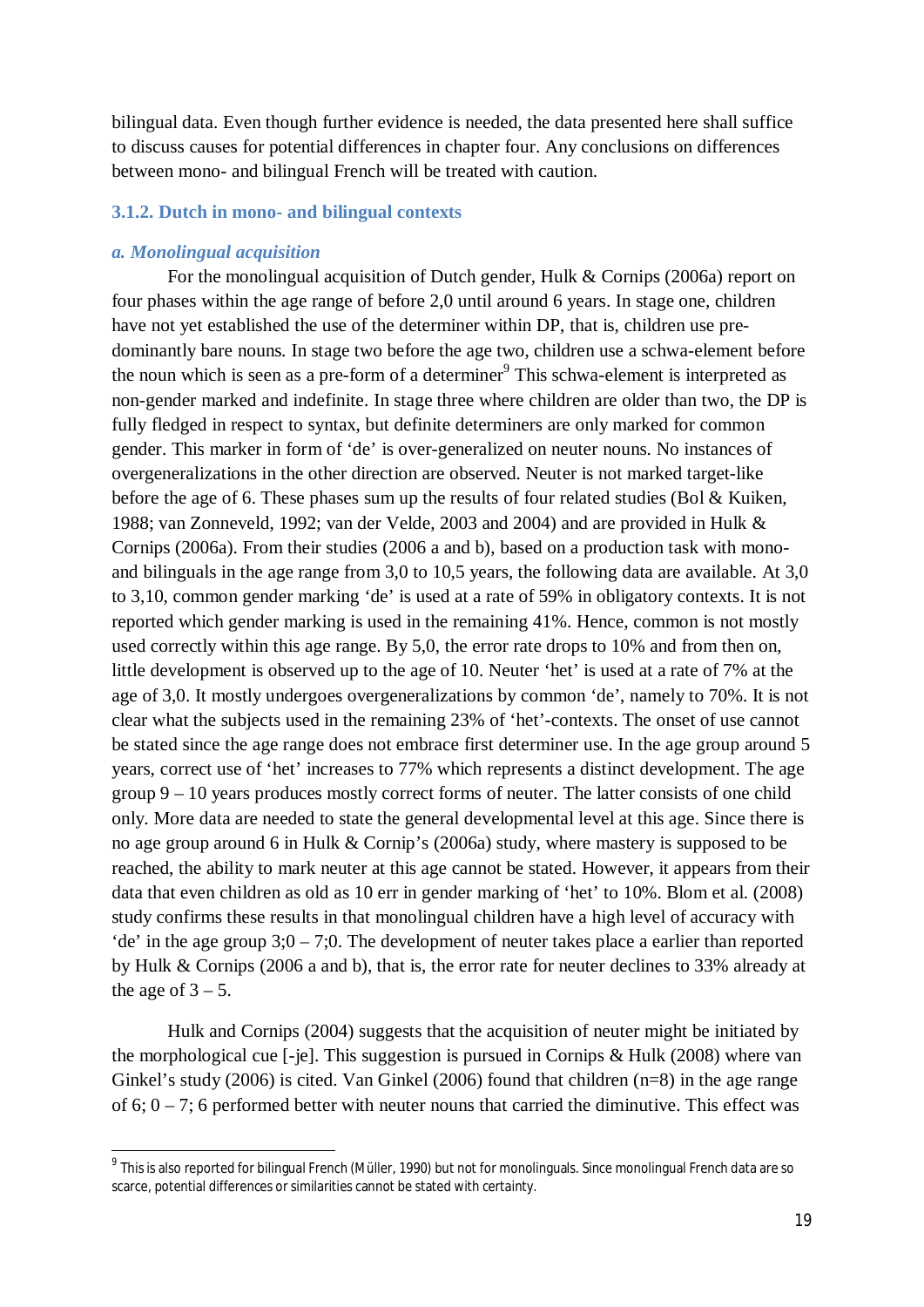also observed in the age group 10;  $3 - 11$ ; 5. Cornips & Hulk (2008) suggest that the diminutive triggers the specification of the neuter gender in a DP. The accuracy rate of neuter increases in their subjects (Hulk & Cornips, (2006 a and b) at the age of 5;0 to 70%. Van Ginkel (2006) finds a better performance with neuter nouns carrying [-je] only at the age of  $6;0 - 7;6$ . From this discrepancy, the role of a diminutive as a trigger for the marking of neuter nouns cannot be claimed with certainty. This is not to say that diminutives may not function as a trigger but more evidence of the use of [-je] at a younger age are needed and more data on the first correct use of neuter words.

Compared to monolingual acquisition of French, Dutch children acquire the gender system with a delay. Common gender is acquired with a small delay to French and German but mostly correct at the age of 3. The delay is largely due to the neuter gender with a considerable amount of erroneous gender selection, even at an older age.

# *b. Bilingual acquisition*

The Hulk and Cornips (2006b) study also included 14 bilingual subjects. Similar to the development of monolinguals, bilinguals show a distinct development of the common marker 'de'. That is, between age range  $3.0 - 3.11$  and  $5.0 - 5.2$ , accuracy level for the marking 'de' increases by 30% for monolinguals and by 20% for bilinguals. At the age of 3,0, accuracy level amounts to 36% of obligatory contexts , it increases to 55% at the age of 5 and finally evolves to 94% at the age of  $9 - 10$ . The most prominent difference between mono- and bilingual development on the basis of Hulk & Cornips data (2006b) can be observed at the age of 5,0. Monolinguals mark common gender to 90% correctly in obligatory contexts whereas bilinguals do so only to 55%. This difference is made up for at the last age range where mono- as well as bilinguals mark 'de' to 92% - 94% correctly. From this comparison, it appears that bilinguals need more time to establish 'de' with common nouns but ultimately attain the same level as monolinguals. Unsworth (2008) found that common displays a higher accuracy rate at an early age. Her subjects (n=13) were exposed at an early age or from birth to Dutch and reached an accuracy rate in common of 95.8%. Hence, there is evidence that common may be acquired correctly almost from the onset of acquisition. This contrasts with the development of neuter marker 'het'. At the age of 3,0, only 13% of neuter words are marked correctly in obligatory contexts, at the age of 5,0, they amount to 17% and evolve to 39% at the age of about 10. This represents a gradual development with the accuracy level in the oldest group well below chance. Even at an older age, there is little use of neuter in bilinguals. This remarkable difficulty in bilinguals to establish neuter gender is confirmed by several studies (Unsworth, 2008; Cornips et al, 2006, Hulk & Cornips, 2006b).

As mentioned above, monolingual children might use [-je] as a trigger for the acquisition of neuter gender. However, Van Ginkel's (2006) data show that bilingual children, even at an older age, do not perform better with neuter words carrying the diminutive. No concluding explanation for this difference is found so far (Cornips & Hulk, 2008)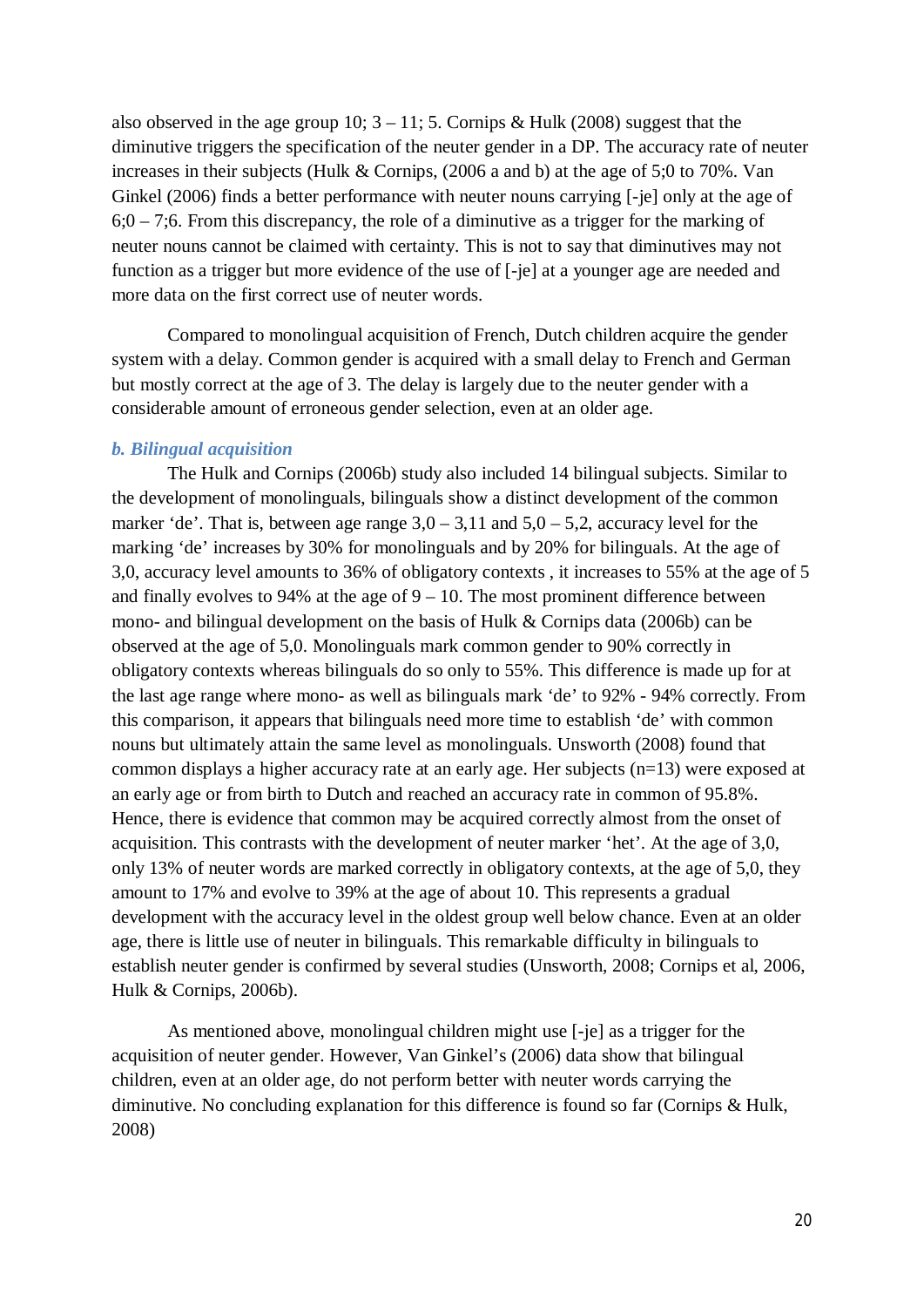Mono- and bilinguals both pass through a stage of uni-directional overgeneralization of common 'de' on neuter 'het'. Monolinguals overcome this overgeneralization at about the age of 6 where error rate drops to 10%. Bilinguals do so only significantly later (Unsworth, 2008) if at all (Unsworth, 2008; Cornips et al, 2006, Hulk & Cornips 2006 a,b). Monolinguals overcome the overgeneralization of 'de' on 'het' whereas bilinguals do not seem to overcome this error. The oldest age group in Hulk & Cornips' studies were  $9 - 10$ . They suggested that since there is little development of the neuter marker until this age with an accuracy level below chance, bilinguals fossilize at their low ability to mark 'het'. Cornips et al. (2006) tested this hypothesis with 30 mono- and bilingual children of 10 to almost 13 years of age. The accuracy level in respect to neuter was slightly higher in this age group but still remained below chance level. They suggest that this provides evidence for a potential fossilization in bilinguals. However, they do not exclude the possibility of further development when children become older.

Hulk & Cornips (2006a, b), Cornips et al. (2006) and Unsworth (2008) address potential reasons for this remarkable delay in bilinguals. Hulk & Cornips (2006a, b) do not find evidence for cross-linguistic influence as an account for the delay. They rather suggest that quantity and quality of input, the latter being 'ethnic' Dutch, lead to fossilization. Unsworth (2008) examines data of 58 English/Dutch speaking children within the age range of 5,3 to 17,4 in order to investigate, among others, potential fossilization. She comes to the conclusion that fossilization cannot be claimed with certainty, also because one of her subjects used 'het' target-like by the age of 11. Rather, intensity of input as much as proficiency may contribute to these results. A detailed discussion for potential causes in respect to this specific difficulty will follow in section 4.

To sum up, monolinguals acquire the Dutch gender system by the age of 6 although error rates may still amount to 10% at the age of 10. These errors concern the neuter marker 'het' which undergoes overgeneralization by the common marker 'de'. The latter develops gradually with a high accuracy rate by the age of 6. Bilinguals develop the common 'de' in a similar way, though delayed. The difference is most distinct at the age of 5. High accuracy of 'de' is reached by the age of 10. Bilinguals acquire 'het' remarkably late and in the data presented above, the vast majority does not reach mastery by the age of 10.

# **3.1.3. German in mono- and bilingual contexts**

# *a. Monolingual acquisition*

German monolinguals begin to use DPs by the age of one and a half (Mills, 1986, Szagun et al., 2007). Gender-marked forms appear at around age 2 (Mills, 1986) and are mastered about at the age of 3 (Müller, 1990, Szagun et al., 2007).

Mills (1986), who analyzed spontaneous speech samples of three children over an age span of 1,8 to 2,6, reports that as soon as the definite article occurs, the gender marking is mostly correct and errors very rarely occur. She found that children use formal assignment rules from early on, that is from the age of 2,0. Furthermore, she suggests that there is a hierarchy of rules within the acquisition course. This hierarchy seems to be related to the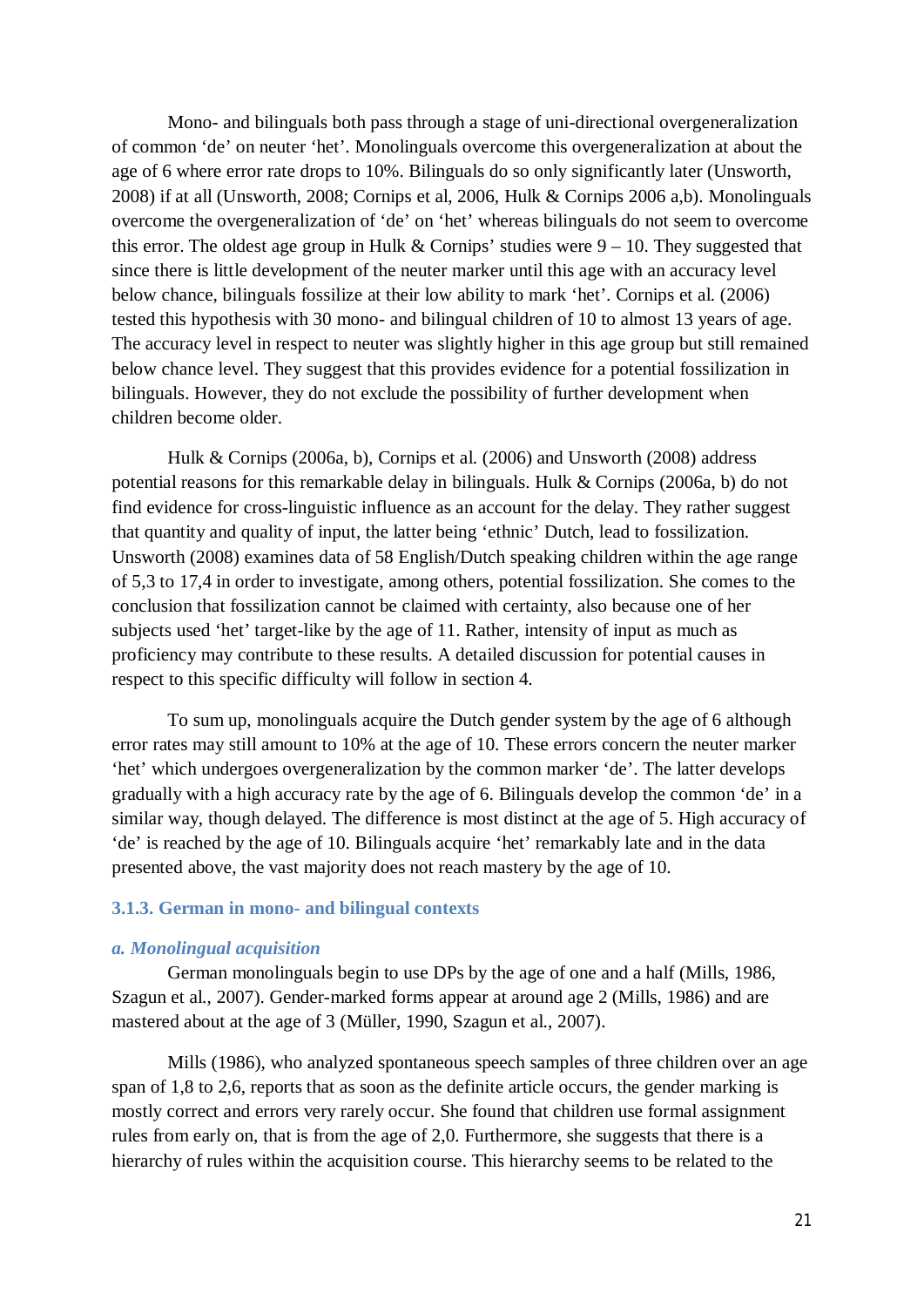number of exceptions which occur to a rule, comparable to the guidelines resting on Wegener (1995). For instance, the schwa-rule for feminine with its high consistency (90%) is acquired prior to the one-syllable-rule with a rule-consistency of 60%. Mills concludes that consistency matters more than the overall instances of a rule in the input.

According to Mill's data, feminine marker 'die' is less sensitive to errors than masculine and neuter. She notes that omission of masculine and neuter markings are significantly higher than feminine ones when the child is uncertain about the gender of a noun. Mills reports on two ways of gender errors. If children err with masculine nouns, they use the feminine marking. If they err with neuter nouns, the masculine marking is used. Mills observes a preference of the feminine marking and suggests that this preference is based on its consistency in the input. Mills argues that the rule consistency also serves to explain the low error rate in feminine markings.

Szagun et al. (2007) conduct their study explicitly to investigate rule-guided acquisition of gender in German. They examined spontaneous speech in 21 subjects with an age range of 1,4 to 3,8. Gender marked determiners occur by the age of 1,5 and the system is mastered latest by 3,0, confirming the findings of Mills (1986). As opposed to the results of Mills, Szagun's et al. finds that masculine markings are more robust against errors. Children err more with feminine and neuter nouns which undergo overgeneralizations by the masculine marking. The use of assignment rules is only evident for masculine nouns. The one-syllable-rule is detected whereas there is no evidence for the schwa-rule. Szagun who argue that children rely on high-frequent rules to acquire gender explains this remarkable result as follows. The schwa-rule, even though high consistent and high frequent, has a considerable amount of instances which are particularly frequent in child-directed speech. Those are 'der Löwe'/lion (masc.), 'der Käse'/cheese (masc.), 'der Hase'/hare (masc.) and , das Auge'/eye (neut.). These instances are said to obscure the schwa-rule. Since highfrequent exceptions to a rule may outweigh the overall consistency, Szagun et al argue that the frequency of instances in the input matters more than rule-consistency. They illustrate their argument with data of nouns with morphological assigners. Non-conform nouns carrying these assigners do not undergo overgeneralizations. This contrasts with suggestions made by Mills who argues the contrary. Finally, Szagun et al. find that nouns with no overt gender assigner have a higher error rate than those where rules are available.

Even though both Mills (1986) and Szagun et al. (2007) state that children's error in gender assignment is based on phonological rules, that is, overgeneralizations on nonconform nouns, they differ in their findings. Mills finds feminine nouns to be more robust against errors. Szagun et al., on the other hand, find that masculine nouns are less prone to errors. From these results, no particular use of rules or a hierarchy can be claimed for German. It seems though, that children use rules and that neuter gender undergoes overgeneralizations whereas is never used to overgeneralize.

Bewer (2003) comes to different results in her analysis of spontaneous speech by her subject. She analyzed longitudinal data over a span of more than two years, namely from 1,9 to 4,0 years. Gender marked determiners are used from 1,9 but instances are scarce at the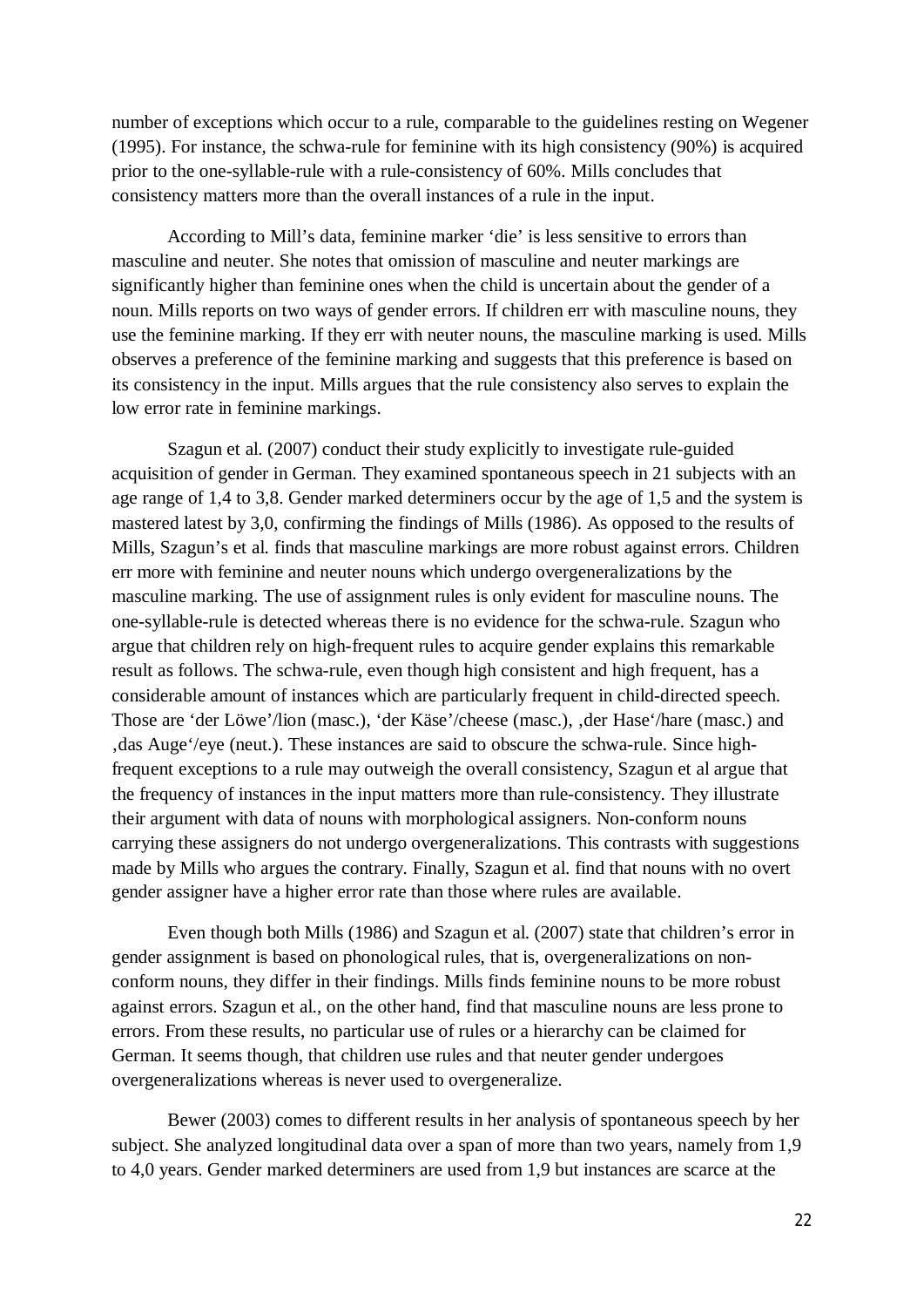onset. Most of these nouns are marked with the appropriate gender. In 38 samples of about 500 utterances , only 80 gender errors occurred. Bewer's data do not provide with the number of DP use of her subject. Hence, one cannot relate the number of errors to the number of article use. However, her subject uses uses DPs from 1,09 to 5% up to 5,0 with 75% and a total of 19000 utterances are analysed. One can assume a considerable amount of DPs present in the data. 80 errors seem amazingly few. From these 80 errors, Bewer finds that masculine, as much as feminine and neuter are prone to errors where 30 concerned masculine, 32 feminine and 18 neuter. Whether neuter as being least affected may be attributable to its overall occurrence in the lexicon of the child cannot be stated. In contrast to Mills (1986) data, Brewer's results show a higher accuracy rate in masculine markings. Overgeneralizations have no specific direction. Neuter is used for feminine or masculine nouns, and vice versa. There is no preference of one marking over another in the error analysis. Finally, none of the assignment rules mentioned above are evident. Bewer suggests that her subject acquires gender not with such an ease as alleged elsewhere (Mills, 1986, Müller, 1990,) since errors still occur at a relatively late age, namely, 3,9.. However, an overall error rate of 80 over a period of 2 years within 19.000 utterances cannot be interpreted as high. This result contrasts with the studies mentioned above. It seems odd that Bewer's results on the use of gender rules differ so strikingly those of the other studies mentioned. Closer inspection reveals that her subject uses definite articles in 75% of obligatory contexts only by the age of 3,0 and remains at this level up to the age of 5 whereas typically developing children at this age establish the DP in German at the age of 3,0. This indicates that the data of Brewer must be treated with caution since they might not represent the typical development of gender.

# *b. Bilingual acquisition*

In German bilingual acquisition, the development is roughly the same as in monolinguals (Müller, 1990). Müller's bilingual subject Caroline, introduced in the section 'Acquisition of French', acquires French and German from birth on. She establishes the German gender system by the age of 4,0, about a year later than their monolingual peers. The difference lies within the acquisition of the neuter 'das', which is prolonged and only mastered after the age of 4. Müller (1990) accounts for the difference by cross-linguistic influence. That is, Caroline might assume that German is as French a two-way gender system. The late mastery of neuter is confirmed by her study in 1994. Her two bilingual subjects establish masculine and feminine markings mostly target-like from the beginning whereas neuter only begins to occur after 3,0 years. Müller (1994) suggests that neuter might not be recognized as a gender in its own right but as a subgender to the masculine, as described in chapter 2. Koehn (1990) also finds that masculine is overgeneralized on neuter nouns in the bilingual subject of her study.

The acquisition course of French and German seems to be similar when comparing feminine and masculine gender. Both subjects use these genders almost error free, at least with the definite determiner under investigation here. Müller (1995) also finds evidence for the application of phonological rules in her subjects, that is, the 'one-syllable-rule' and the 'schwa-rule'. The one-syllable-rule is applied to masculine nouns and overgeneralized to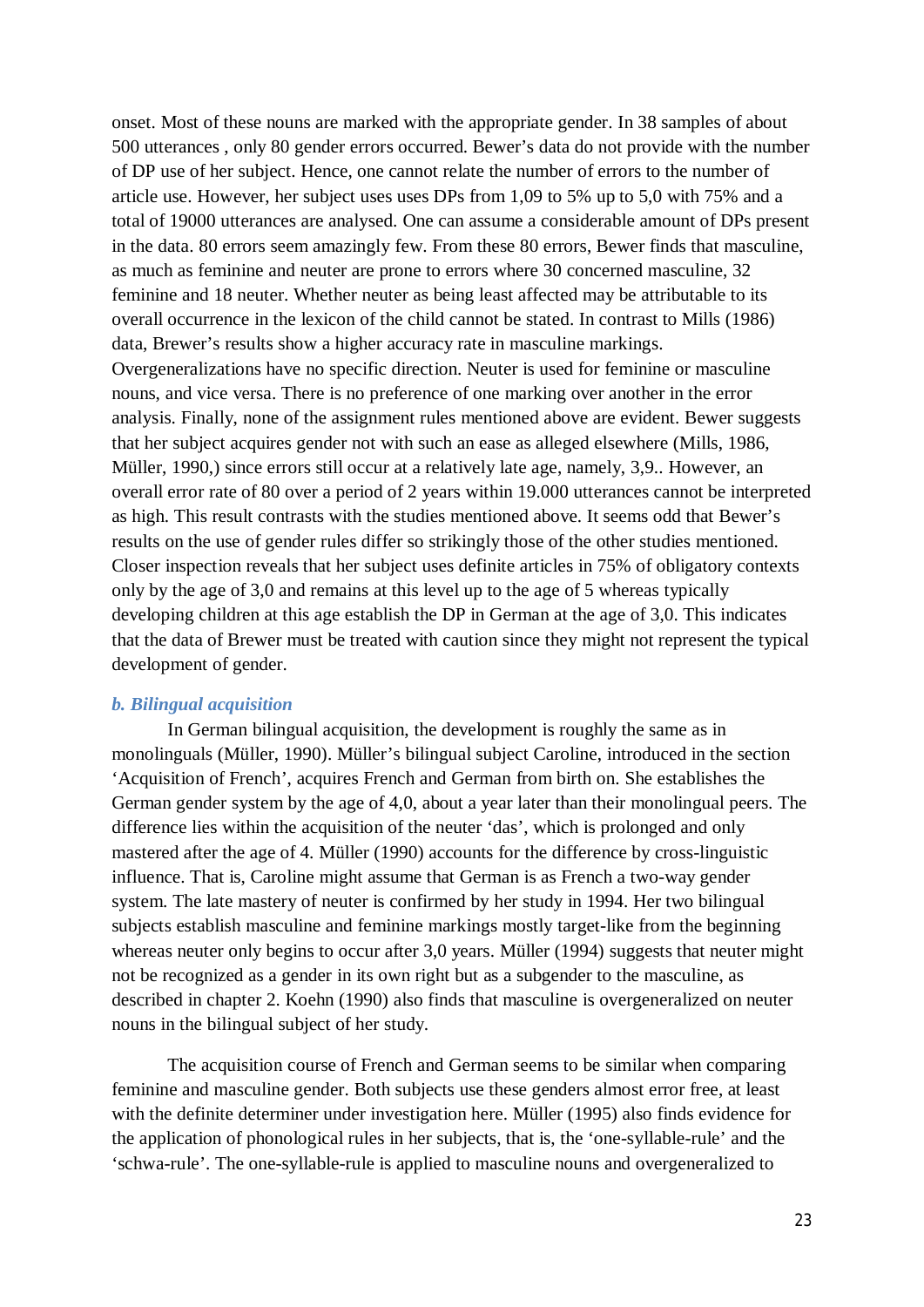exceptions such as \*'die Has-e'/the hare. Müller's study is based on data of three bilinguals and confirm the results described above in that feminine and masculine gender in both languages are acquired early and with little error whereas German neuter is problematic. The use of rules for gender assignment is also confirmed once more. The German schwa- rule and the one-syllable rule guide gender assignment from early on. One subject reduces the 'schwa'-ending in words which are an exception to the feminine rule, that is, he uses 'der Aff' instead of 'der Affe' where the latter is a non-conform assignment. This is interesting since the child seems to modify the noun in order to use the masculine marking on a onesyllable-noun. None of the studies investigating German provide information on the kind of bilinguals in the sense of language dominance, proficiency, ethnic German or the like.

In sum, German monolinguals master the gender system by 3,0 and do so in an almost error-less fashion. German bilinguals show one contrast to monolinguals namely the establishment of neuter. German feminine and masculine are acquired early and on the basis of phonological assignment rules, comparable to monolingual acquisition. In contrast, the neuter is problematic until the age of 4;0. Up to this age, neuter mostly undergoes overgeneralizations by the masculine marker. Due to the neuter marking, the acquisition course of the German gender system is delayed by approximately one year compared to monolinguals. Both mono- and bilinguals seem to use gender assignment rules. However, the results are not uniform in respect to whether the scope or the consistency of an assignment rules influences acquisition more. Since the results of the studies mentioned above differ, no primacy of one rule over the other can be claimed. However, the use of rules seems to be evident for German mono- and bilinguals.

# **3.2. Trilingual language acquisition**

As alluded to at the beginning of this chapter, little is known about language acquisition in trilinguals even though interest in this area of research increased over the last decade (Barnes, 2006). This is expressed by a note of Quay where she states that "work on trilingual families and early trilingual development is still in its infancy" (Quay, 2001, p.149). Barnes (2006) and Hoffmann (2001) note that studies of trilingualism usually 'borrow' the theoretical framework from bilingual studies in the sense that trilingualism is explained as an extension of bilingualism.

The definition of trilingualism in literature is based on the one of bilingualism (Barnes, 2006; Hoffmann, 2001). In an early definition by McLaughlin (1978), a distinction is made between successive and simultaneous bilingual children. 'Successive' refers to the acquisition of a second language after the age of three. 'Simultaneous' refers to exposure to two languages before the age of three. De Houwer (1995) proposes a stricter definition. Following Meisel (1989), she defines bilingualism as a result of 'simultaneous, regular and continued exposure to more than one language' and the onset of this exposure must be birth. Quay (2001) does not find evidence for 'exposure from birth' as requirement for multilingualism. A more relevant factor seems to be 'amount of input'. Quay's (2001) subject Freddy is exposed to German, English from birth and Japanese only later. Freddy heard Japanese from the age of 0,11 onwards and became more proficient in it than in German by the age of 1,9. This is interpreted as an effect of amount of input. Quay defines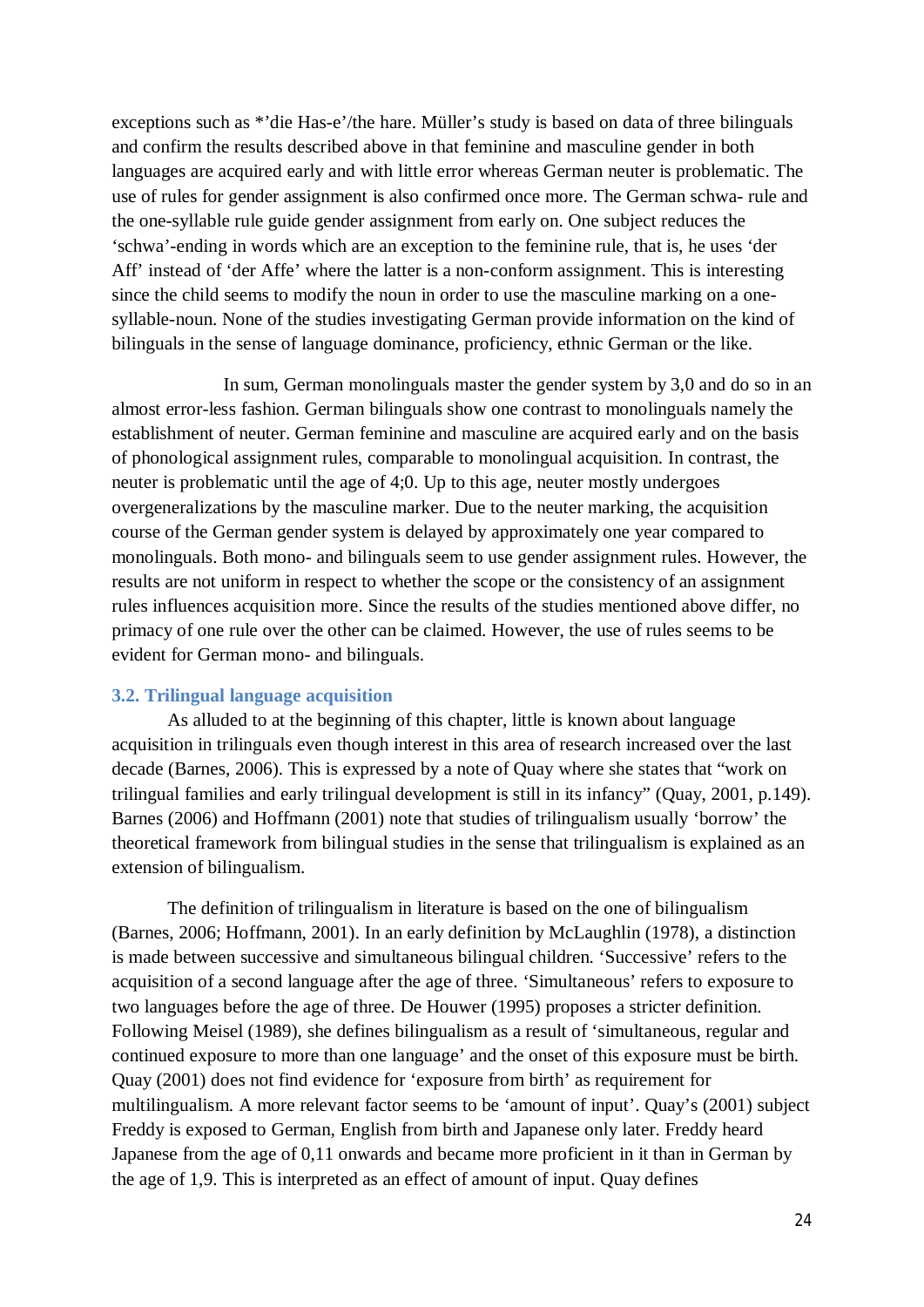multilingualism less strict than De Houwer but tighter than McLaughlin (1978). She states that multilingualism requires exposure to three languages before the production of first words. She defines exposure to three languages after the first words as second or third language acquisition. On the basis of Quay's study, it seems convincing that the degree of Freddy's language proficiency, as a measure of multilingualism, is clearly not a result of 'exposure from birth' but from 'amount of input'. This is further illustrated by the finding of proficiency change. Quay states that the change of exposure patterns leads to change in proficiency. Therefore, her definition of trilingualism shall be adopted here.

There may be different kinds of multilingualism depending on where the input languages come from. For instance, the input may come from a trilingual community or bilinguals learning a third language at school. The most common condition is that trilingual children learn a language from each parent and another language in the community they live in (Barnes, 2006).

Trilingual acquisition is likely to differ from bilingual acquisition, at least quantitatively. Quay (2001) states that "the amount of growth in each language follows closely the amount of language the child hears" (p. 176). Since the input of one language in a trilingual is most likely more reduced than the input of one language in a bilingual, the data of the present study should show a difference to bi- and monolinguals in the attainment of grammatical gender. That is, given that In what follows, data on mono- and bilingual acquisition of gender are presented to build the background for the comparison with the trilingual subject investigated here.

Since there is a marked difference between at least Dutch and German mono- and bilinguals, there might well be differences between bi- and trilingual data. Hulk & Cornips (2006a) note that, what is difficult for a monolingual child might be even more difficult for a bilingual. In this sense, it might be the case that what is difficult for a bilingual may be even harder for a trilingual. That is, for instance, the difficulty to acquire Dutch neuter in monoand even more in bilinguals may be particularly difficult if not impossible for a trilingual. Furthermore, the delay of neuter in German in bilinguals may be more pronounced in trilinguals. Moreover, since there are no problems with neuter in German monolinguals but there are in German bilinguals, trilingual data may show difficulties which were not observed so far. In this sense, trilingual data may reflect qualitative difference between genders which are not visible in mono- and bilingual acquisition.

The following chapter discusses potential causes for these differences between monoand bilingual acquisition are presented in order to define potentially vulnerable areas for trilingual acquisition. The discussion of these causes concludes with a range of predictions on trilingual development of gender.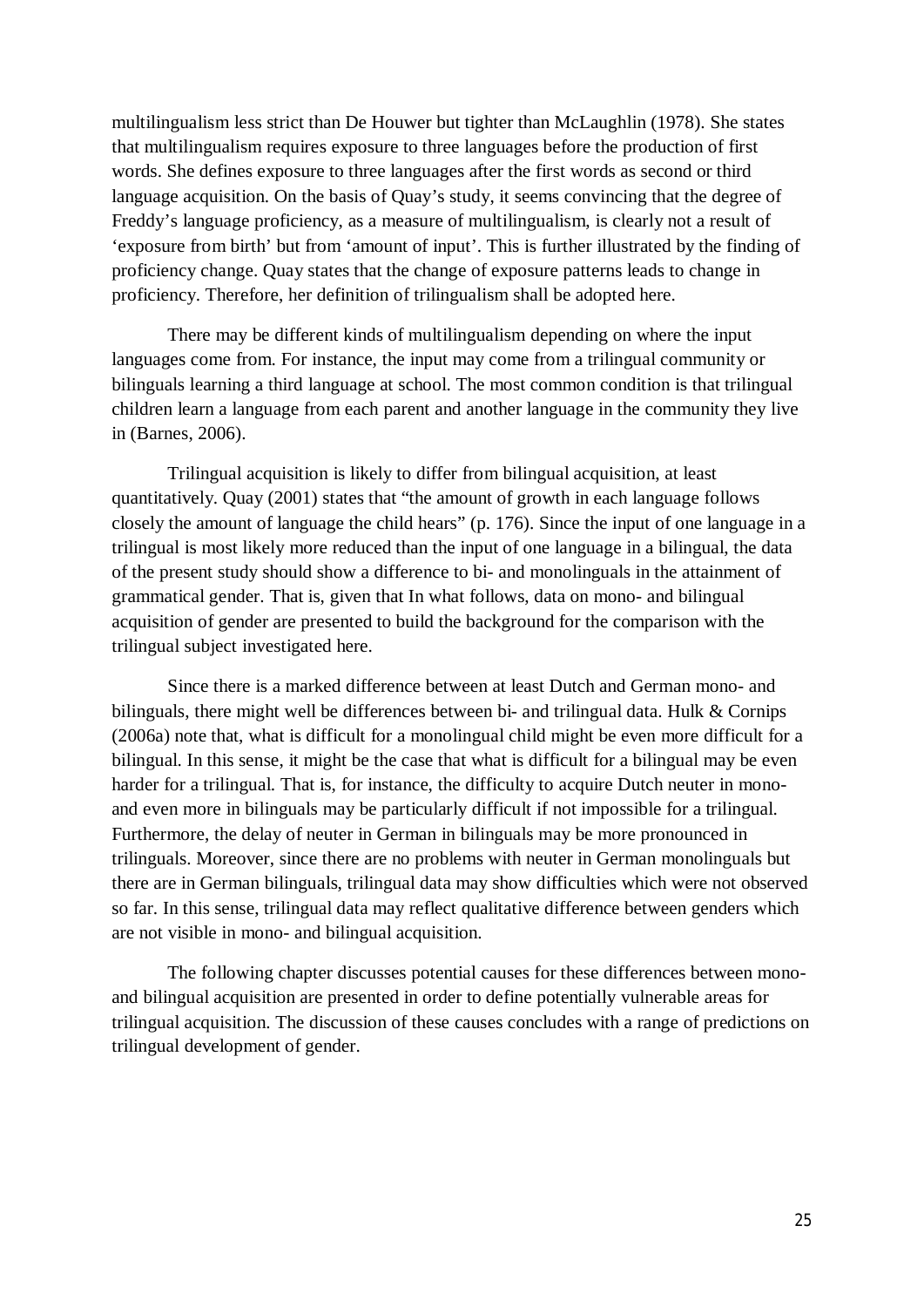# **4. Potential causes for differences between French, Dutch and German and mono and bilingual Acquisition**

From Chapter 3, it appears that there are two kinds of differences when comparing the acquisition of the French, Dutch and German gender in mono- and bilinguals. Firstly, the acquisition course varies over languages in respect to age of mastery and occurrence of errors. Secondly, there are quantitative and potentially qualitative differences between monoand bilingual acquisition. The following table shall give a brief overview of the main findings presented in chapter 3.

Table 2. Mono- and Bilingual Acquisition of French, Dutch and German (age indicates mastery)

|        | Monolingual                                            | Bilingual                                                     |  |  |
|--------|--------------------------------------------------------|---------------------------------------------------------------|--|--|
| French | Masculine by 3,0 years                                 | Masculine by 3,3                                              |  |  |
|        | Feminine by 3,0 years                                  | Feminine by 3,3                                               |  |  |
|        |                                                        |                                                               |  |  |
|        | Main features:                                         | Main features:                                                |  |  |
|        | almost error-free acquisition<br>$\bullet$             | almost error-free acquisition                                 |  |  |
|        | feminine slightly more prone to<br>$\bullet$<br>errors | exclusive use of masculine marker for<br>short initial period |  |  |
|        | early use of assignment rules<br>٠                     | few errors in both genders<br>$\bullet$                       |  |  |
|        | suggested                                              | slightly more errors in feminine nouns<br>$\bullet$           |  |  |
|        |                                                        | early use of assignment rules                                 |  |  |
|        |                                                        | suggested                                                     |  |  |
| Dutch  | Common by 5,0 years                                    | Common by ca. 10,0 years:                                     |  |  |
|        | Neuter by 6,0 years                                    | Neuter: virtually no mastery found in data                    |  |  |
|        |                                                        |                                                               |  |  |
|        | Main features:                                         | Main features:                                                |  |  |
|        | Few errors with neuter until the                       | sustaining use of common marking for                          |  |  |
|        | age of 9,0                                             | neuter nouns                                                  |  |  |
|        | uni-directional overgeneralization<br>$\bullet$        | neuter marking used below chance on<br>$\bullet$              |  |  |
|        | of common marking on neuter                            | neuter nouns in 10-year-olds, one                             |  |  |
|        | nouns, surmounted gradually                            | instance of mastery at the age of 12                          |  |  |
| German | Masculine by 3,0 years                                 | Masculine by 3,0 years                                        |  |  |
|        | Feminine by 3,0 years                                  | Feminine by 3,0 years                                         |  |  |
|        | Neuter by 3,0 years                                    | Neuter by 4,0 years                                           |  |  |
|        | Main features:                                         | Main features:                                                |  |  |
|        | only few errors                                        | delayed acquisition of neuter                                 |  |  |
|        | bi-directional overgeneralizations<br>$\bullet$        | overgeneralization of masculine to<br>$\bullet$               |  |  |
|        | of masculine and feminine                              | neuter, but surmounted by the age of                          |  |  |
|        | neuter overgeneralized only by<br>$\bullet$            | 4,0                                                           |  |  |
|        | masculine                                              | feminine and masculine gender<br>$\bullet$                    |  |  |
|        | early use of assignment rules                          | acquired as in monolinguals                                   |  |  |
|        | suggested                                              | early use of assignment rules                                 |  |  |
|        |                                                        | suggested                                                     |  |  |
|        |                                                        |                                                               |  |  |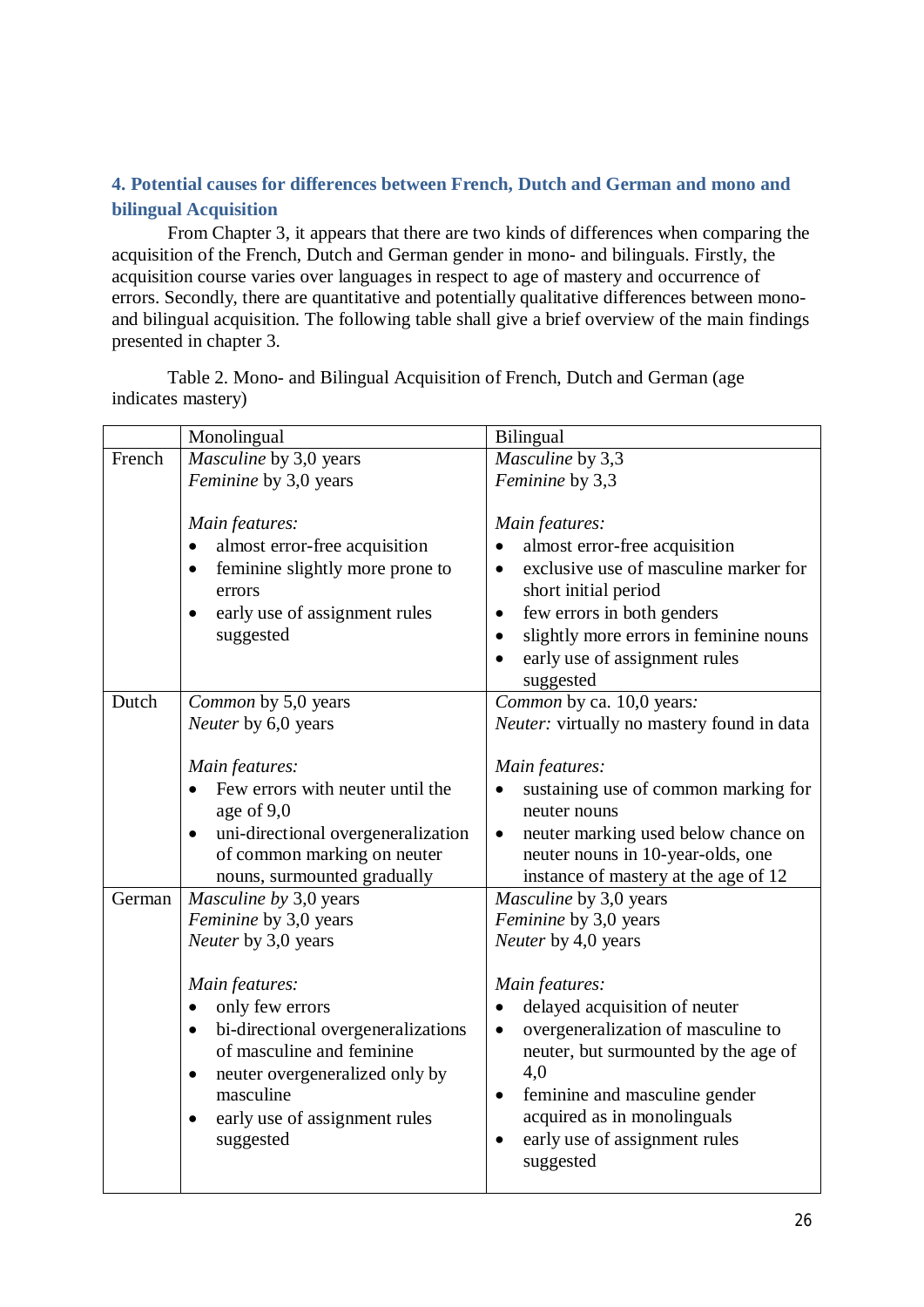The purpose of the present chapter is to investigate the potential causes for differences, firstly, between the acquisition course over the three languages and secondly, between mono- and bilingual children. These shall build the background to explain acquisition data of the trilingual subject investigated here.

# **4.1. Causes for differences in the acquisition of French, German and Dutch**

In what follows, the differences between the acquisition of French, German and Dutch are presented, starting with the similarities between French and German. Subsequently, the differences and similarities to Dutch are considered.

The acquisition of the French and the German gender system is, at least in respect to the time frame, similar for monolinguals. For a start, both languages show evidence for the use of assignment rules. As for bilingual acquisition, French children have only few difficulties with feminine gender, and only at the onset of gender acquisition and evidence for these are scarce. In German, the genders feminine and masculine are mastered at about the same age in both French and German mono- and bilinguals. In German bilinguals, one difference to French becomes apparent. This concerns the establishment of the neuter gender which undergoes about one year delay. German neuter gender is prone to errors and is mostly overgeneralized by masculine, as described in chapter 3.

The cause for this difficulty to acquire neuter as opposes to feminine and masculine may be twofold. Firstly, German is a three-way system as opposed to the two-way system in French. Moreover, neuter does occur less often than both French and German feminine and masculine in the child's input. This may cause a delay and errors in assignment on the basis of a reduced input in comparison with feminine and masculine. Secondly, assignment rules for neuter are less accessible compared to those in French and German feminine and masculine. That is, neuter does not have a phonological rule in its own right but is interpreted as subgender to the masculine one (Müller, 1990, Eisenberg, 2000). The child may have difficulties to access the association of a noun form with neuter gender if it is the masculine gender which is predominantly associated with this form. Neuter may be regarded as an exception to masculine from the learner's perspective. The assumption that neuter is a subgender to masculine seems to be reflected in the fact that neuter undergoes almost exclusively overgeneralization by masculine, at least in bilinguals. Regarding assignment rules, neuter has one morphologlical rule in its own right which is the diminutive rule of the form [-chen]. This rule has a high consistency but the frequency in the input is lower than those for feminine and masculine rules. The input might not suffice to enable the bilingual child to detect the rule in the same time course as monolinguals. From the above, the following factors which complicate the acquisition of neuter may be identified. Firstly, a three-way gender system may simply be more complex than a two-way gender system. This does not yet explain why in particular neuter, and not, for instance, feminine or masculine is affected. Secondly, neuter as an exception to masculine may be difficult to detect. However, this effect is not seen in monolinguals. The particular status of neuter may only become apparent in bilinguals as an effect of reduced input. The amount of input in a monolingual may overcome the difficult status of neuter while bilinguals have problems on the basis of reduced input. In other words, it may be the case that only bilingual contexts make the difficult status of neuter visible.

From the above, it seems that accessibility of assignment rules may cause not only the difference between languages but also between mono- and bilinguals. That is, since the input in bilinguals is reduced, a gender which is regarded as an exception to another gender with an assignment rule of limited scope and frequency is more difficult for bilinguals than for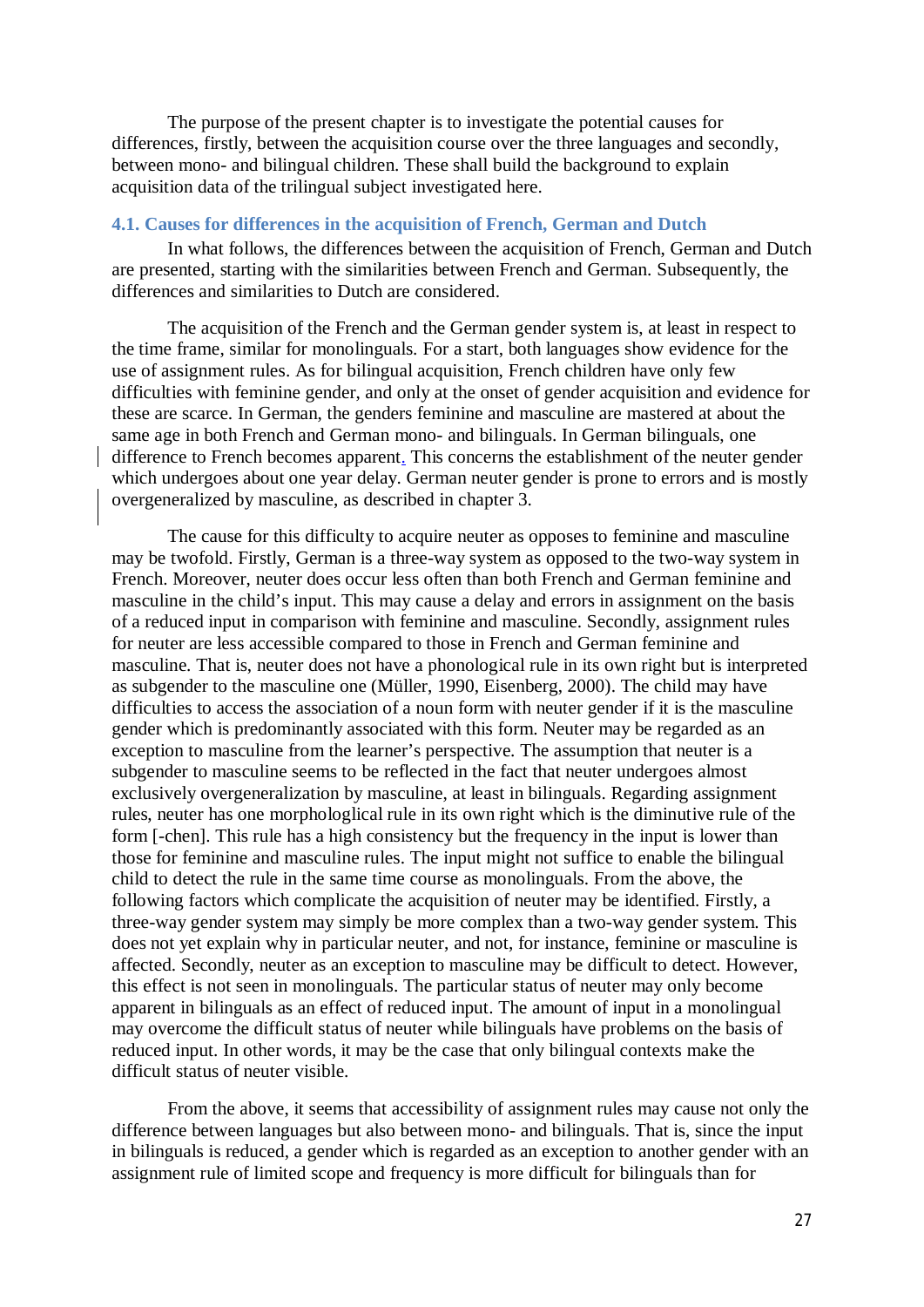monolinguals. Bilingual data seem to show a combined effect of language specific gender systems and reduced input. The role of reduced input as a cause for differences between mono- and bilinguals will be discussed in 4.2.2.

Having suggested that two-way gender systems may be easier to acquire than a threeway gender system, counter-evidence is provided by the comparison between the data of French and Dutch. Both systems have two genders whereas the Dutch acquisition course is mastered comparably late. The difference is even more pronounced when comparing bilingual Dutch and French. Dutch bilinguals have considerable problems to establish neuter gender. Bilingual French, on the other hand, is acquired almost error-less. This illustrates persuasively that the level of genders, at least whether it is two or three, may not explain differences in acquisition courses and other factors must be at work.

The greatest difference over languages lies within French and German on the one hand and Dutch on the other. Dutch mono- and bilinguals master their gender system at least 3 years later than German and French mono- and bilinguals. The reason for this difficulty in Dutch is unclear. It is suggested above that 'accessibility of assignment rule' may cause difficulties in bilingual acquisition for German neuter. Since this cause is applied to explain the problems with German neuter, the accessibility of assignment rules for Dutch neuter shall be inspected here. Berkum (1996) notes that the highly consistent diminutive rule [-je] for neuter is frequent in colloquial Dutch, as opposed to German where this rule is not reported to be used frequently. The use of this rule in gender assignment tasks is reported on in Cornips & Hulk (2008) who cite the study of van Ginkel (2006) but only with children at the age of 6;0 and older while Dutch neuter emerges before the age of 6. It is unclear whether the diminutive rule indeed triggers the acquisition of neuter as suggested by Cornips & Hulk (2008). However, the diminutive rule for Dutch neuter is detected late compared to French and German rules. In what follows, two reasons for this late detection are discussed. Firstly, it could be related to the overall scope of neuter gender over the noun lexicon in Dutch. Secondly, it may lie within the overall abritrariness of the Dutch gender system. Regarding gender scope, it appears that neuter in Dutch covers the noun lexicon to 30%. This is comparable to German feminine which also covers 30%. Note that Dutch neuter is different from German neuter since the latter has a scope of 20%. Since German feminine is acquired with ease and neuter is acquired with a delay of one year in bilinguals, neuter gender scope in Dutch is unlikely to explain the difficulty. Regarding arbitrariness, the situation is less straightforward. The diminutive rule is quite frequent in Dutch. The frequent [-je] rule is the most prominent assignment rule arbitrary in the Dutch system. Nevertheless, common gender is acquired prior to neuter. The usual reasoning is that common gender has a greater scope in the lexicon. However, when comparing with feminine in German, gender scope can not serve as the only reason why neuter is acquired with such a considerable delay. The same holds for opaqueness. Since the diminutive rule is the most prominent assignment rule, it surprises that the gender associated with it causes such difficulties. Referring back to the data of van Ginkel's (2006) study, it might be the case that morphological rules for gender assignment are only used comparably late. That would explain the difference between French, German and Dutch. The former two have ample phonological gender assigners which children use from early on. Morphological assignment is maybe only used at a later stage in development which would explain the relative late detection of neuter in Dutch. The question arises why German neuter is acquired earlier than Dutch neuter. This issue shall be addressed in the following section.

Since there are similarities between the German and the Dutch gender system, Dutch neuter shall be compared to German neuter where the former causes difficulties and the latter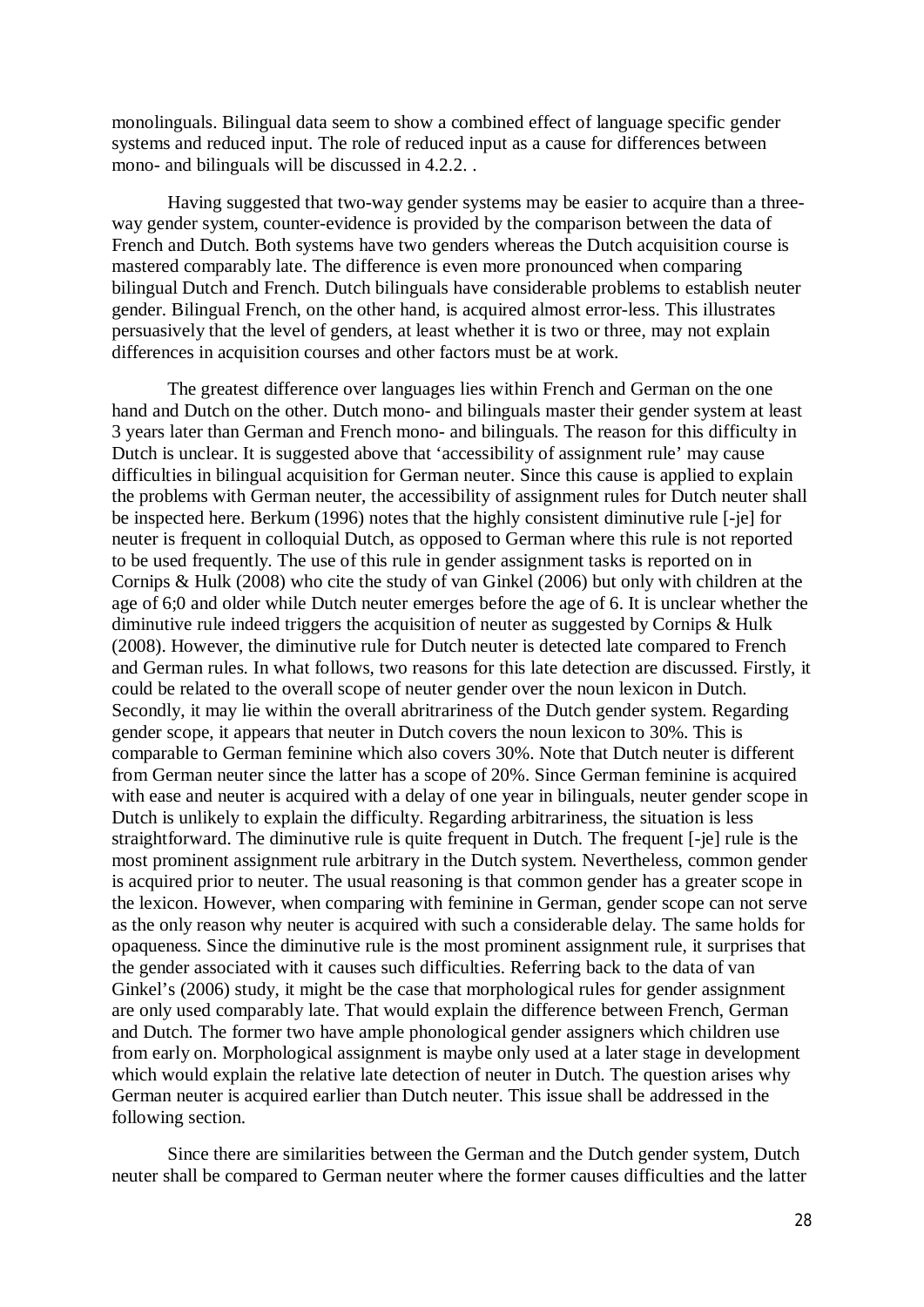does not. Both are said to be largely the same gender category (Sabourin, et al. 2006) whereas there are distinct differences. Firstly, German neuter has a overall gender scope (20%) as mentioned above. Secondly, it is regarded as subgender to masculine as mentioned in previous chapters. For instance, the FCCR rule is associated with masculine as in 'der Spatz'/the sparrow whereas 'das Herz'/the heart is neuter and is seen exception. Dutch, on the contrary, is described as being independent from common gender. Furthermore, Dutch does not have phonological gender assignment as German neuter, even if the latter does so only as an exception to the rule. Finally, the diminutive rule in German is not reported as being as frequently used as the Dutch equivalent. As alluded to above, the overall gender scope may not account for the difficulties with neuter since Dutch neuter and German feminine have the same overall gender scope. Hence, the difference between German and Dutch neuter may not be meaningful. The fact that German neuter is a subgender to masculine could have a negative but also a positive effect on acquisition. The effect could be negative in the sense that neuter must be acquired as an exception to a rule and it could be positive in that neuter could benefit from being associated to the most frequent gender, namely masculine in German. Hence, being a subgender might be an advantage over not being a subgender, as neuter in Dutch. The role of a subgender entails that German neuter does not only have a morphological rule but also phonological rules, even though the latter are said to be the rules for masculine gender. The high frequency of the Dutch diminutive may, as alluded to above, only be used at a later stage in development. This could serve as an explanation for the difference between German and Dutch neuter.

It indeed appears that the diminutive rule in Dutch affects gender assignment in children as reported by Cornips & Hulk (2008), at least at the age of  $6;0 - 7;6$ . It seems that morphological gender assigners are used far later than phonological ones.

In sum, the difference in the number of gender in the system, namely two or three, seems not to account for the differences in acquisition over languages. Further evidence from the acquisition of other languages may shed light on this issue. The accessibility of assignment rules, that is, the overall lexical scope and the consistency of a rule seems to account for firstly, the almost error-free acquisition of feminine and masculine in French and German, secondly, the late acquisition of neuter in German and lastly for differences in the acquisition course of genders within a language. For the acquisition of neuter in Dutch, the size of a gender scope may not explain difficulties in acquisition since Dutch neuter and German feminine have a similar scope over the lexicon. The comparably late acquisition may lie within the fact that it has only one morphological gender assigner in an otherwise arbitrary system at its disposal. The comparison to German neuter suggests that phonological rules may be used prior to morphological ones. This would explain the differences between the acquisition course of Dutch and German neuter. Moreover, if morphological gender assigners are only detected until relatively late, it may explain the delay in the acquisition of Dutch neuter. Hypotheses and predictions for the acquisition of each language are presented at the end of this chapter.

# **4.2. Causes for differences between mono- and bilinguals**

Two causes shall be discussed here. The first concerns the role of cross-linguistic influences and the second the potential role of the input. Within approaches to cross-linguistic influences, the investigation focuses on the explanatory power of Hulk & Müller's (2000) hypothesis. It will turn out that their proposal does not apply to the subject of the present investigation. An alternative proposal will be given.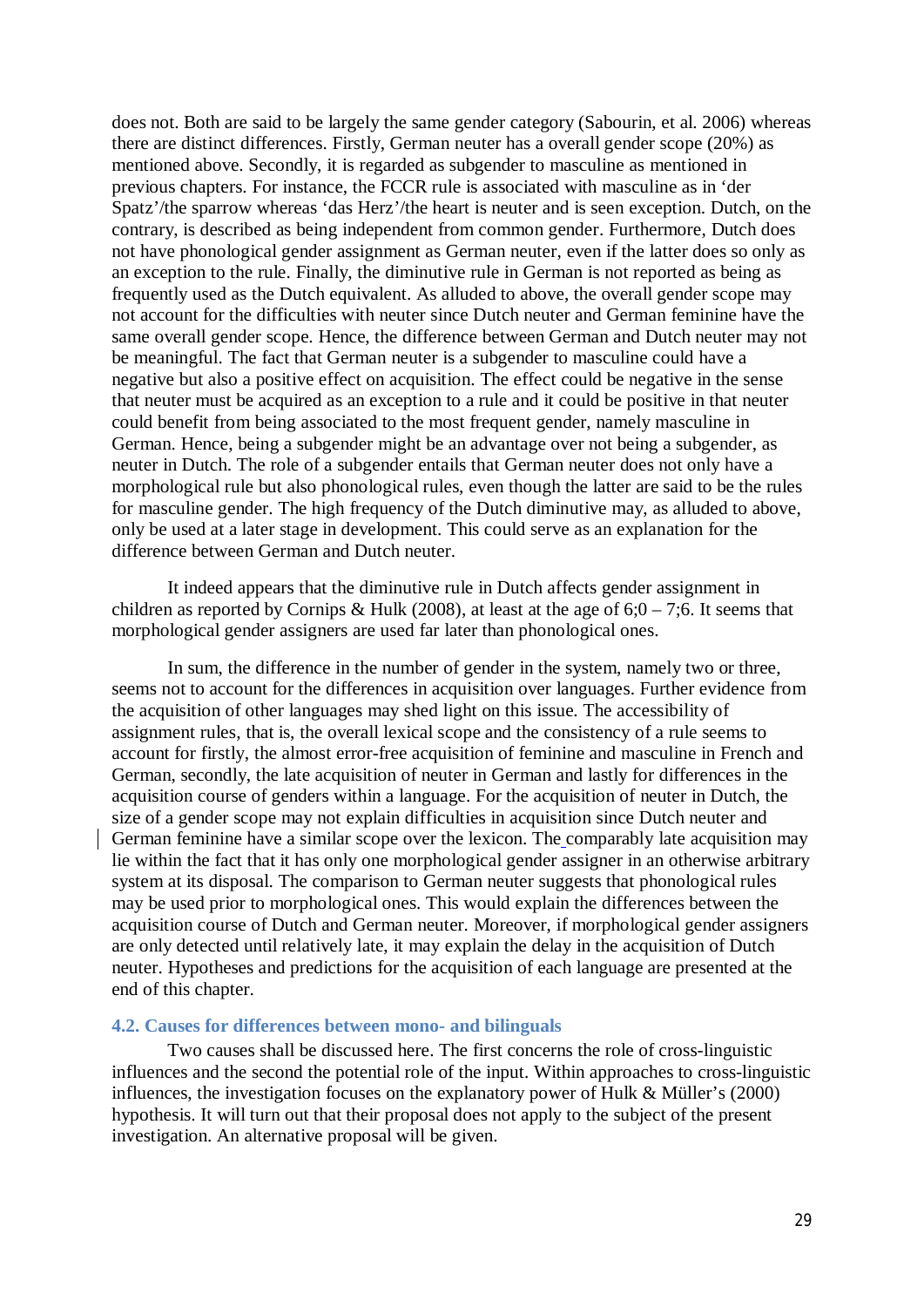The second cause concerns the potential role of the input, such as its length and intensity. It can be considered a fact that the input for each language is reduced in bilingual children as opposed to the input in monolinguals. This may bring about a quantitative effect which may be visible in a later establishment of the gender system and a later detection of assignment rules, if applicable. It turns out that the hypothesis of a quantitative effect may explain the data of bilingual acquisition to a certain degree.

A qualitative effect is also possible and may result from the quantitative one in that the reduced input causes a manifest delay in the child<sup>10</sup>. For instance, Dutch bilingual children remain well below mastery level by the age of ten which is regarded as qualitative delay by Hulk &Cornips (2006b). The age range in which the present study operates does not allow conclusions on a potentially qualitative delay. The experiments conducted here span over 3 months in a  $3.7 - 3.10$  year old. The question of qualitative delay must therefore remain open.

# **4.2.1. The role of cross-linguistic influences: Hulk & Müller's (2000) hypothesis**

There is consensus in the literature on bilingual acquisition that languages develop separately from the start (Hulk and Müller, 2000, Hulk and Cornips, 2006a and references cited there). This does not exclude the occurrence of cross-linguistic influences, though (Hulk & Müller, 2000, among others). The question arose as to where and how these influences may manifest themselves. A hypothesis which draws considerable attention in this respect is provided by Hulk & Müller (2000) which restricts cross-linguistic influences to a particular location in the language system. In what follows, it shall be examined whether their hypothesis may explain bilingual data on the acquisition of gender. Initially, it shall be tested if their proposal is applicable to the phenomenon 'gender' at all. For this purpose, their alleged conditions on cross-linguistic influence are presented below. Subsequently, problems with its application to gender are presented. On the basis of these problems, an alternative proposition will be made at the end of this section.

According to Hulk & Müller (2000), two conditions which must be met in order for crosslinguistic influence to appear. These are:

- i. two modules of language must be involved, in particular the interface between syntax and pragmatics such as the CP domain
- ii. there must be some surface overlap between the languages concerned (with respect to the target phenomenon in question)

The CP domain is located at the syntax/pragmatic interface and hence expresses discourse information such as topicalizations and questions-words. Following Platzack (1999, 2001), the CP domain has shown to be problematic with very young children, children with SLI and with aphasic patients. Syntactic domains lower than the CP, for instance, the order between verb and object or verb and adverbial are supposedly not affected. Extending Platzack's proposal, Hulk & Müller (2000) investigated a specific part of the CP in bilinguals. The subject of investigation, among others, were topic/object-drop which is discourse related. They examined whether topic-drop languages like German and Dutch would influence nontopic drop languages like Italian and French. Hulk & Müller (2000) found that crosslinguistic influence indeed occurs in this domain. The influence takes the form of a object

<sup>10</sup> The paper focuses on the role of *reduced input* only. Hulk and Cornips (2006a) proposal includes also the *quality of the input*. They suggest that so-called 'ethnic' Dutch may cause the considerable difficulties with neuter seen in bilinguals. This hypothesis is challenged by the study by Unsworth (2007). She finds that the problem remains when the input is non-ethnic or 'normal' Dutch.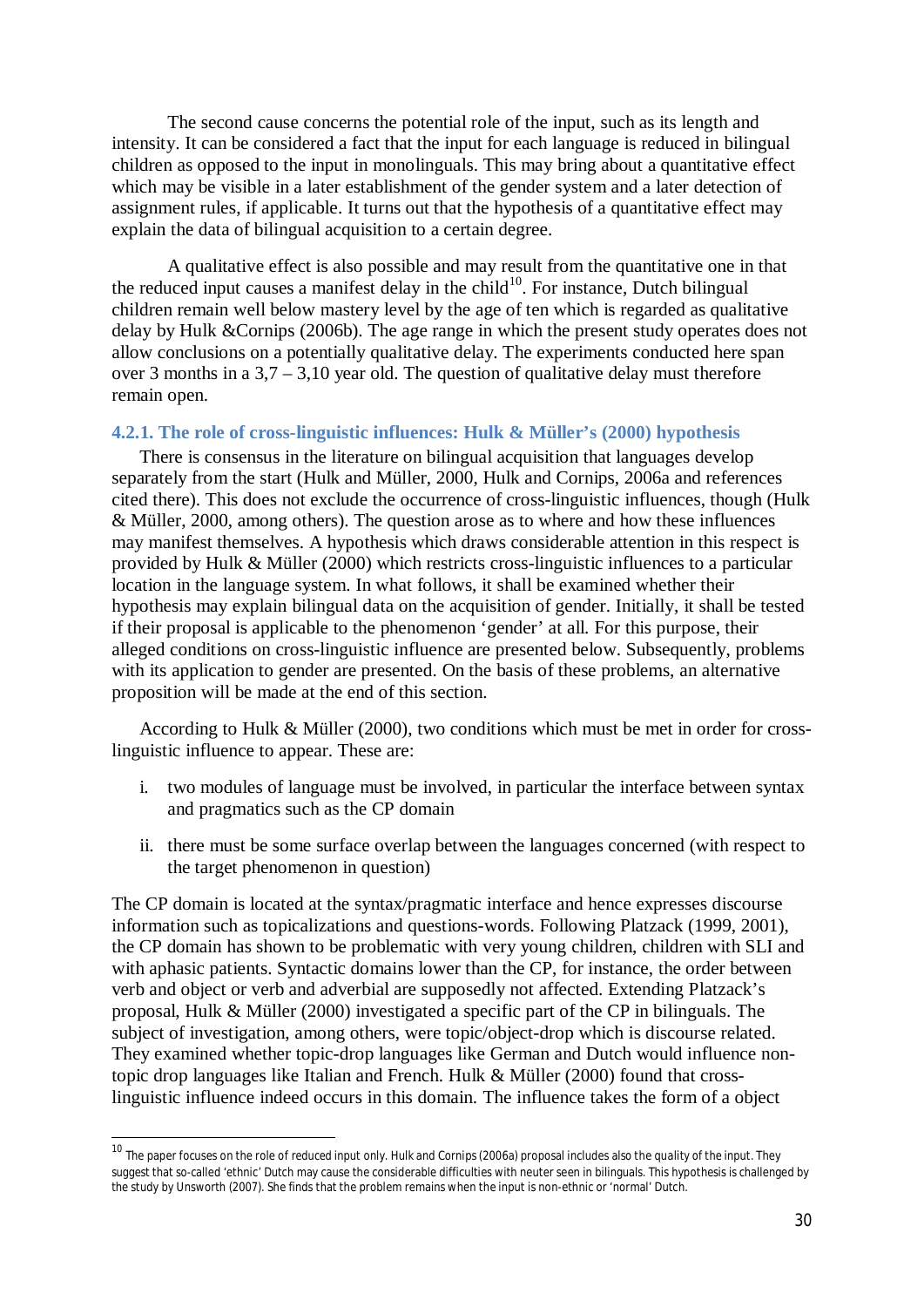drop in a non-object-drop Romance language as a result of bilingualism with a Germanic language. The influence is a delay in bilinguals which is described as being quantitative.<sup>11</sup> Kupisch (2003) tested whether Hulk & Müller's (2000) proposal can be extended further since the CP is not the only domain where discourse information is encoded. Logically, as long as the requirement syntax/pragmatics is met, cross-linguistic influence could also occur in other areas. Condition 1 above may then be rephrased to '..and structures must encode discourse information'. Kupisch (2003) argues that this is the case for the DP since the DP also anchors discourse information, that is, it carries the feature  $[+/$ - definiteness $]^{12}$  which is meaningful in discourse. It is therefore said to carry the feature 'interpretable' (Kupisch, 2003). Hence, the DP may undergo cross-linguistic influence if Hulk & Müller's (2000) hypothesis holds. Kupisch (2003) did not find cross-linguistic influence in the two bilingual subjects she investigated and rejected Hulk & Müller's proposal for DPs in bilinguals.

In contrast to topic drop in the CP and definiteness as a feature of the DP, grammatical gender does not seem to encode interpretable and meaningful information in respect to discourse. Berkum (1991) notes that the function of grammatical gender is still under debate and the meaning of gender cannot be identified straightforwardly. Wegener (1995) explains the later acquisition of gender as opposed to plural with the fact that children have no insight into its function. That is to say that grammatical gender has no meaning whereas number does. This observation is reflected in Alexiadou et al.'s (2007) analysis of grammatical gender. They put forward that grammatical gender is semantically unpredictable and not contentful. Alexiadou et al. note that '(grammatical) gender is predetermined on nouns, it is arbitrary, and as a consequence, it is uninterpretable' (p.246). They further propose that grammatical gender is a feature inherent to N without a functional 'gender' projection in its own right. Given this analysis, gender can not be part of the syntaxpragmatics interface. This opposes the view of Hulk & Cornips (2006b) ,who argue that gender, at least neuter, belongs to the syntax-pragmatics interface and hence, present a potential area for cross-linguistic influence $^{13}$ .

According to Alexiadou et al (2007), the gender feature, at least for grammatical gender, is attached to the number and definiteness projection but does not project by itself. This is in accordance with Hulk & Cornips (2006b). However, Hulk & Cornips (2006b) suggest that grammatical gender is not 'un-interpretable' as a whole. Common gender is regarded as the un-interpretable default case whereas neuter gender is the non-default and interpretable case. Given Alexiadou et al. 's (2007) assumption that gender is the uninterpretable part of the noun inflection, this analysis is not plausible. It remains unclear why grammatical gender with the value neuter is interpretable whereas common gender is not. Moreover, it seems implausible why neuter would be meaningful to discourse while common gender is not. Pursuing the view that grammatical gender, be it neuter or common, is not interpretable means that it may not be located at the syntax/pragmatic interface. As a consequence, Hulk &Müller's first condition is not satisfied. Hence, cross-linguistic influence should not occur in bilingual gender acquisition if Hulk & Müller's hypothesis holds. However, if cross-linguistic influence was to explain bilingual data on the acquisition of gender, the first condition of their proposal would be falsified and their hypothesis must be extended beyond the domain of discourse information.

 $11$  Note here that a qualitative delay is not predicted. A qualitative influence is rather attributed to L2 learners in the sense of transfer (Hulk & Müller, 2000, Hulk, 2004).

 $12$  Additionally, she argues that, given that there is parallelism of structures, the CP and DP may be affected in a similar way and thereby justifying DP as potentially affected domain.

Note that Hulk&Cornips don't find cross-linguistic influence in grammatical gender.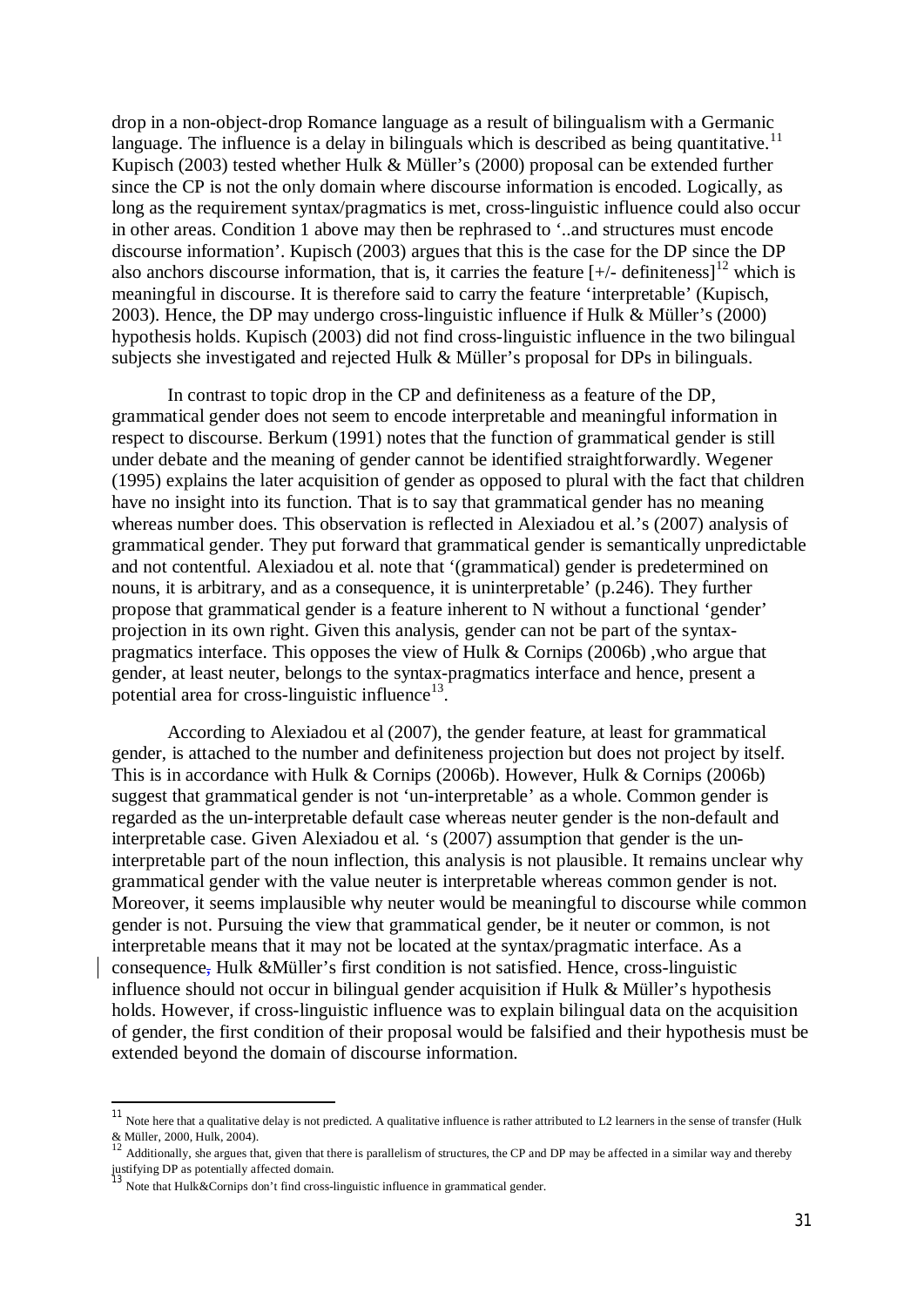Disregarding that the first condition is not met on the basis of the analysis above, and that Hulk & Müller's (2000) hypothesis cannot be applied to bi- and multilingual acquisition of gender, the potential use of their second condition for cross-linguistic influence shall be tested. The second condition requires 'surface overlap' which is defined as follows. The input data of one language allow two possible analyses, for example analysis A and B. The input of the second language provides evidence for one of the two, for example analysis B. Thereby, it reinforces analysis B. The notion overlap means that both languages provide input evidence for one analysis. This overlap must reside on a superficial level only, that is, they are homophonous while they do not have an identical underlying structure . An example for surface overlap is provided in Unsworth (2003) where root infinitives (RI) in German and English have a potentially same analysis. In German, RIs occur, among other contexts, in ellipsis such as 'Kaffee trinken'/drink coffee as an answer to 'was machst du?'/what are you doing?' and are relatively frequent and common<sup>14</sup>. In English, the inflectional paradigm on present tense verbs is mostly phonetically identical with RIs in main declarative clauses. Only the third person singular is audibly marked for [+fin]. Cross-linguistic influence may then occur from English to German in that the child analyses German declaratives potentially as RIs. Apart from this illustration of overlap taken from Unsworth (2003), it shall be noted here that her data did not provide with evidence of cross-linguistic influence.

Unsworth (2003) criticizes that the notion of overlap is not presented clearly enough in Hulk & Müller's proposal. This concerns the scope this overlap takes among the languages involved and also which exact effect it induces. Concerning the scope of overlap, Unsworth (2003) notes it can only be meant to be partial. That is, if two languages overlap entirely, they are in fact congruent and cross-linguistic influence cannot be visible. For instance, if two languages both display a two-way gender system with feminine and masculine gender levels, it can not be stated how influence from one language to another should manifest itself. According to Unsworth (2003), the requirement may be refined in stating that overlap must be partial and that the languages must not be identical for the structure in question. In respect to the effect such an overlap may induce, Hulk & Müller (2000) note that this might be accelerating or inhibiting. An inhibiting effect may occur if the input of one language hinders or delays the development of a structure in another. In the case of an accelerating effect, bilinguals should be faster than monolinguals to acquire the given structure. Unsworth(2003) argues that, even though both accelerating and hindering effects are theoretically possible, there is virtually no evidence for bilinguals being faster than monolinguals. When comparing mono- and bilingual acquisition of gender, bilinguals either tend or are indeed delayed compared to their monolingual peers. Consequently, if there is any potential cross-linguistic influence at all, it is certainly not accelerating but rather hindering. The following section explores if and how the gender systems in Dutch, French and German overlap on surface level. The table below illustrates the gender levels of French, Dutch and German in comparison.

| Language/Gender | Number | Masculine | Feminine | Neuter | ommon/ |
|-----------------|--------|-----------|----------|--------|--------|
| French          |        |           | ıa       | $ -$   | $- -$  |
| Dutch           |        | $- -$     | $- -$    | het    | ae     |
| German          |        | der       | die      | das    | $- -$  |

*Table 3. Gender Levels in French, Dutch and German*

 $14$  Unworth (2003) notes that RIs are contextually restricted and only few examples exist in the child's input. As a native speaker of German, I find that RIs in elliptic contexts, as described above, are rather common and frequent in child directed speech.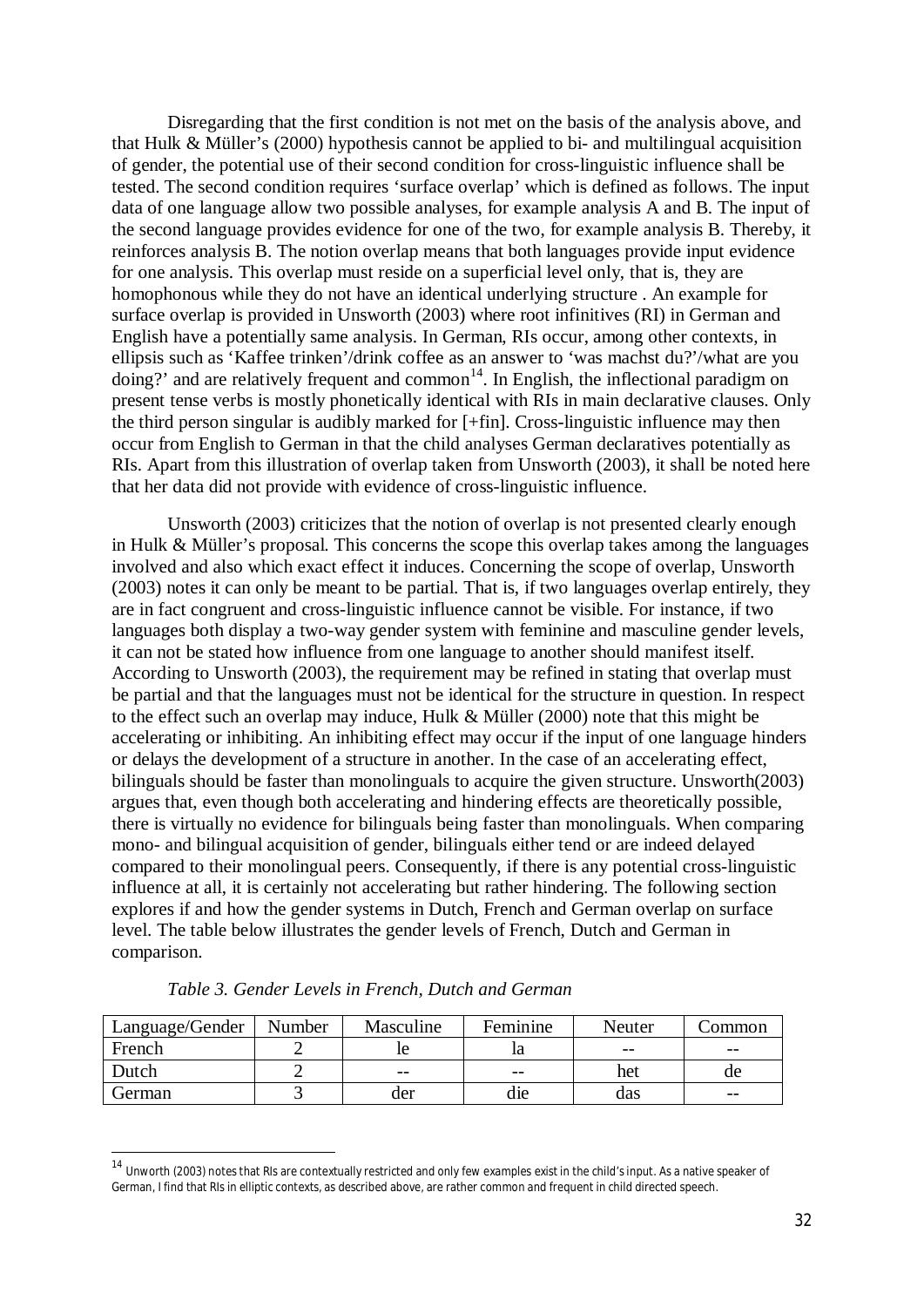There is no superficial 'overlap' in terms of phonetic similarity between the languages. The similiarity between German and Dutch gender is restricted to the initial /d/ and not regarded as overlapping. However, there is an overlap between the number of genders. French overlaps with German in that French has two genders and German 3. Dutch overlaps with German in the same way. Hence, French and Dutch could influence German in that they reinforce a two-gender system. French and Dutch are congruent in respect to number of gender levels and there is no overlap. Hence, no cross-linguistic influence should occur.

From the overlap relations presented above, French and Dutch could reinforce a twoway gender system on the German three-way system in a bilingual. This hypothesis is supported by an observation made by Müller (1990). She notes that French-German bilinguals initially interpret the German system as having two genders. Theoretically, any German gender may be affected. This seems not to be the case because German bilinguals lag exclusively in the acquisition of neuter. Only feminine and masculine are acquired almost error-less. It seems not to be a coincidence that those are the gender types where German and French intersect. Seemingly, not the number but the type of gender plays a role. This would mean that German and French feminine and masculine as overlapping gender types benefit from each other. The gender type which is not within the overlap is neuter and it is indeed lagging behind monolingual acquisition. There are, to my knowledge, no data on German and Dutch bilinguals. If there was indeed a beneficial effect, neuter would be affected the gender type. One should observe that neuter in one of the two languages is acquired easier. Logically, since neuter is problematic in Dutch, it would benefit from German neuter.

Hence, one may hypothesize that not the gender levels but the gender types may overlap and thus are subject to cross-linguistic influences. If it is indeed the type of gender that matters, and not the levels, the notion of overlap becomes problematic. In Unsworth's (2003) notion of overlap the underlying structures may not be identical because this would result in a congruence. The reasoning, as alluded to above, is that in congruent structures of two languages, cross-linguistic influence may not be claimed since it is impossible to determine whether this influence took place.

Since the gender types are identical, namely feminine and masculine in French and German or neuter in German and Dutch, they must be seen as congruent and not as overlapping. They are, in contrast to Hulk & Müller (2000) not similar on a surface level, though, since their phonological form differs. Given this difference, the similarity among French, German and Dutch as given in table 3 cannot be called overlap in Hulk & Müller's (2000) or Unsworth's (2003) sense. Therefore, condition two of Hulk & Müller's (2000) hypothesis is not met.

To sum up, gender does not encode discourse information and among the languages under investigation, rather congruence than overlap may play a role. It seems impossible to explain potential cross-linguistic influences in bilingual gender acquisition by Hulk & Müller's (2000) proposal.

That congruent gender types of two languages in acquisition may have an effect on each other is investigated in second language acquisition research. A related study is conducted by Sabourin et al. (2006). They tested L2 knowledge of grammatical gender in adult speakers. The study aimed at the investigation of transfer effects of one language to the other. The present study is not related to L2 research. Nevertheless, the theoretical underpinning of transfer presented by Sabourin et al. may be of interest for the understanding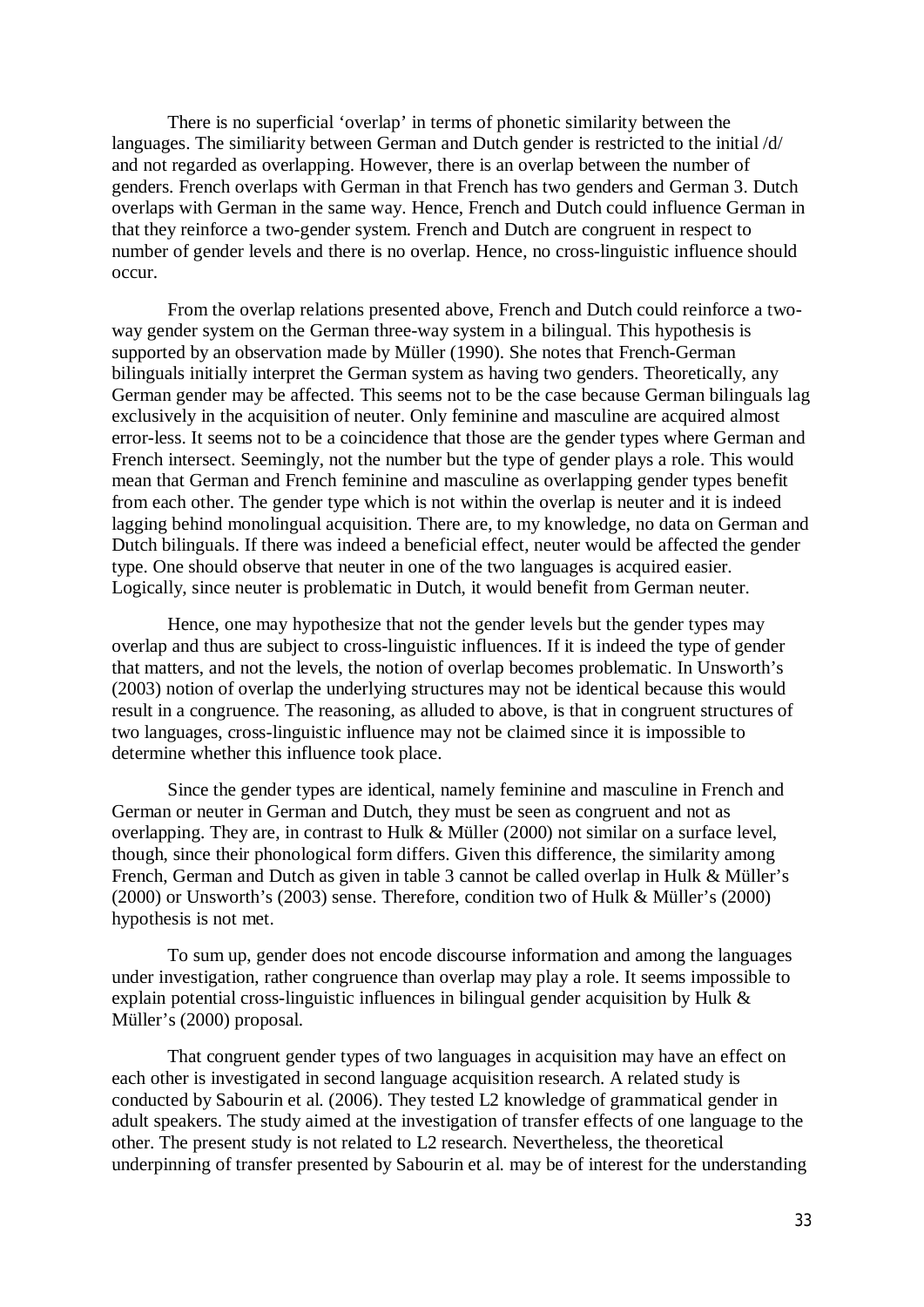of cross-linguistic influence. Sabourin et al. base their hypothesis on transfer on the failed functional feature hypothesis (Hawkins and Chan, 1997). The hypothesis sets a condition on the ability to acquire a feature or structure in L2. That is, L2 learners may only successfully acquire a feature in L2 if this feature is present in their L1. Sabourin et al apply this proposal to transfer effects of gender knowledge in L1 on the acquisition of gender in L2. They investigated whether adult speakers of German, English and Romance languages use their gender knowledge when acquiring the gender system of Dutch. Since the theoretical underpinning is of import for the present study, their research shall be inspected in more depth.

Two levels of transfer are proposed, that is, there might be surface transfer and deep transfer. In order for surface transfer to occur, L1 and L2 must be similar in their morphophonological realization of a feature. In order for deep transfer to occur, the abstract grammatical gender category must be present in L1. Sabourin et al. try to show that these different transfer types may have distinct effects. They investigate the effect of L1 with and without surface similarity on Dutch L2. Likewise, they look at the effect of L1 with and without a similar abstract gender category on L2. They claim that German may have a surface transfer effect on Dutch because the gender systems are similar. Romance languages have a deep transfer effect because of the gender categories in L1. English does not mark gender on determiners and hence, it may not transfer, neither on a surface nor on a deep level. Their findings show that all groups have high scores in L2, namely, they perform between 86, 8% - 99,3% of accuracy. The English group performs worse so that a negative effect of L1 (no gender system) on L2 acquisition is claimed. The Romance language group performs at a similar level as the German group. Even though Sabourin et al. claim that the German group performs better, the data don't show that the Romance group does significantly worse. Sabourin et al claim that German as L1 with surface similarity has a stronger positive effect than Romance languages do. However, Romance languages with the categorical similarity to Dutch have a stronger effect than English. Sabourin et al. claim that there is 'an advantage of surface transfer over deep transfer' (p. 24) which is not convincingly evident from their data. Since their data do not give strong evidence for the effect of surface similarity, it might be the case that the German and Dutch system is less similar than Sabourin et al. assume. They introduce German and Dutch to be congruent in respect to gender assignment. This is shown not to be the case in previous chapters. The similarity between common 'de' and masculine 'der' or feminine 'die' in German is in fact less similar than the surface similarity to English 'the' where only the phonological modus differs (fricative instead of plosive). Even though the languages might have similar roots since Dutch evolved from a three-way gender system, German is distinct in that it maintained feminine and masculine while Dutch did not, at least not on the determiner. Dutch common gender may then rather be regarded similar to English. This corresponds with the analysis that Dutch common gender does not have a gender value (Hulk & Cornips, 2006b).

Even though Sabourin et al.'s analysis is not entirely supported here, at least regarding their analysis of language similarities, their condition on transfer shall be adopted here. That is, the condition for cross-linguistic influence to occur shall be 'similarity on a deep or on a surface level'. The condition shall be rephrased as follows. Cross-linguistic influences may occur on intersecting elements of the languages involved. Intersecting elements must be similar on a surface (morpho-phonological) or on a deep (categorical) level. This effect may be beneficial for elements in the intersection. Elements outside the intersection may not benefit from this effect.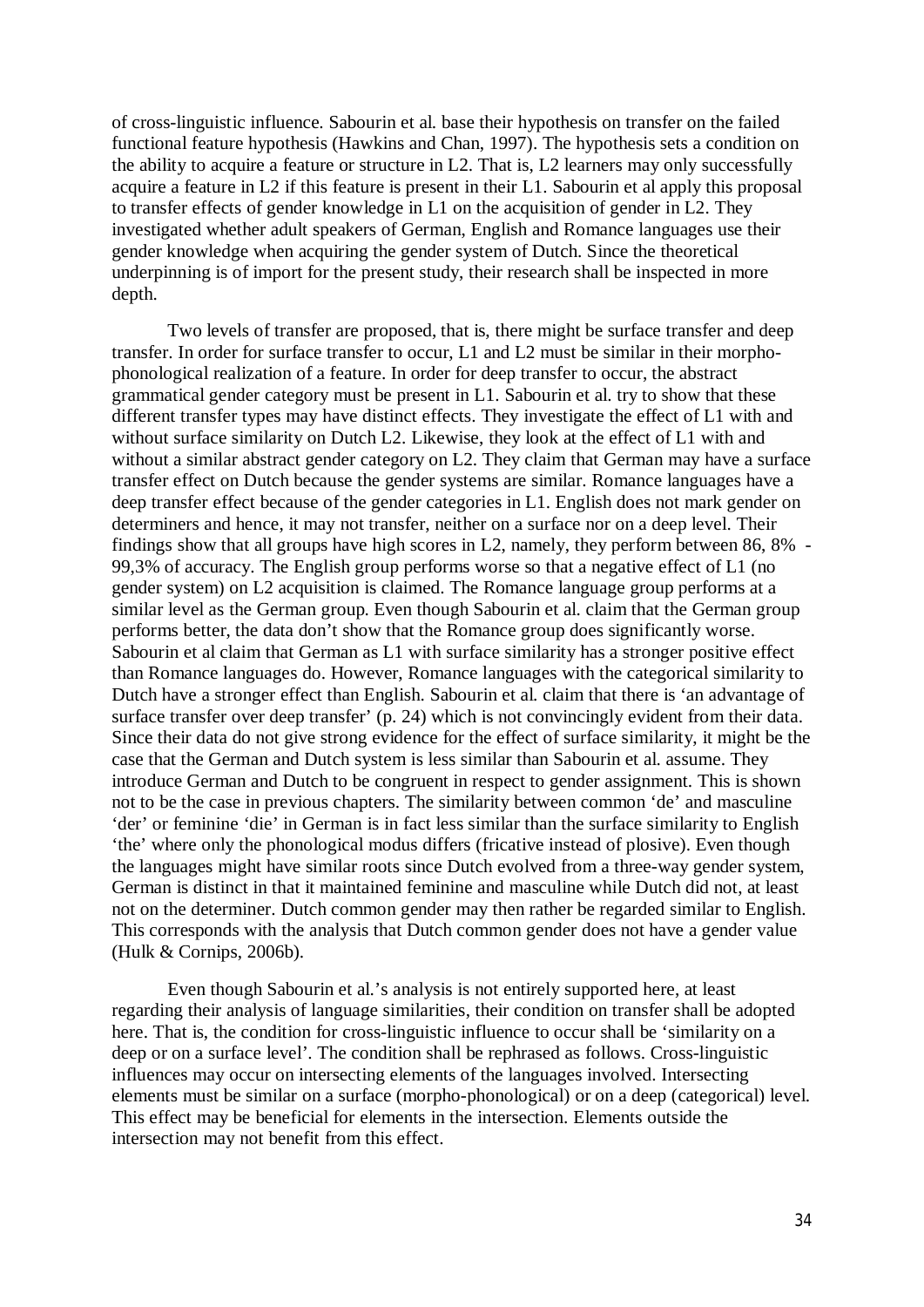In what follows, the proposal of this condition shall be described in more detail. The proposal 'intersection' entails that the languages involved must be similar, for instance, both must have gender systems with the at least one similar element. In contrast to Sabourin et al., Dutch and German are not regarded as being similar on surface level, as described above. That is, common gender is not similar to masculine and feminine, neither on a deep level. Neuter is regarded as being similar to German neuter but only on a deep level since Dutch 'het' is not similar to German 'das'. French and German are regarded to be similar on a deep level in that they share the gender category masculine and feminine. French and Dutch are not interpreted as being similar on either level. Since the effect in the languages involved in the present investigation may only manifest itself on a deep level, the surface level shall not be investigated further. Instead, the effect on the deep level within an intersection shall be described in what follows.

Cross-linguistic influence resulting from an intersection may be two-fold. Firstly, the intersecting items are acquired in a similar time course as observed in monolinguals. For instance, French/German bilinguals have a reduced input for each language, but since they have evidence for the feminine and masculine gender from two language sources, it may roughly equal the input of feminine and masculine of a monolingual. For instance, a monolingual child may be exposed to 100 instances of feminine and masculine per day from one language source while a bilingual child may be exposed to 100 instances of feminine and masculine from two language sources. Therefore, feminine and masculine as intersecting items may be acquired comparably to monolinguals. Strictly speaking, the proposal intersection does not claim cross-linguistic influence but 'joined influence' on the successful acquisition of a particular structure, in this case the gender categories feminine and masculine in French and German. The second consequence of the intersection is that items outside the intersection of the two languages may not benefit from similarity. For instance, a monolingual child may be exposed to 100 instances of neuter while a bilingual child may be only exposed to 50 instances of neuter, given that the languages are French and German. As a consequence, neuter as the element outside the intersection may be acquired later than in monolinguals. There is also an intersection between Dutch and German, namely neuter gender. Given that structures that intersect may benefit from each other, German/Dutch bilinguals should acquire neuter no later than monolinguals. To my knowledge, there are no studies involving this language combination.

It shall be noted here that similar to Sabourin et al. investigation, the judgment that gender levels in two languages are similar and may influence each other disregards that some nouns in French and German or Dutch and German may not be both marked the same way. For instance, in Dutch, the car is common while it is neuter in German. Similarly, the sun carries feminine in German while it is masculine in French. As Sabourin et al. study show, there may still a positive effect from one language to the other.

Data on trilinguals where German/Dutch and French combine, are of special interest. The proposal 'intersection' predicts the following scenario for the present investigation. Dutch and German intersect in respect to neuter. Hence, the instances of neuter come from two language sources and in the input in a trilingual may be comparable to a bilingual. That is, the amount of instances of neuter in a trilingual acquiring French, German and Dutch are comparable to the amount of instances of neuter in a bilingual acquiring French and Dutch. This means that neuter in a trilingual benefits from two languages sources and may therefore be acquired similarly to a bilingual. As a result, if the proposal of an intersection holds, the acquisition of an intersecting element in trilingual acquisition should be similar as the acquisition of the same element in bilingual acquisition.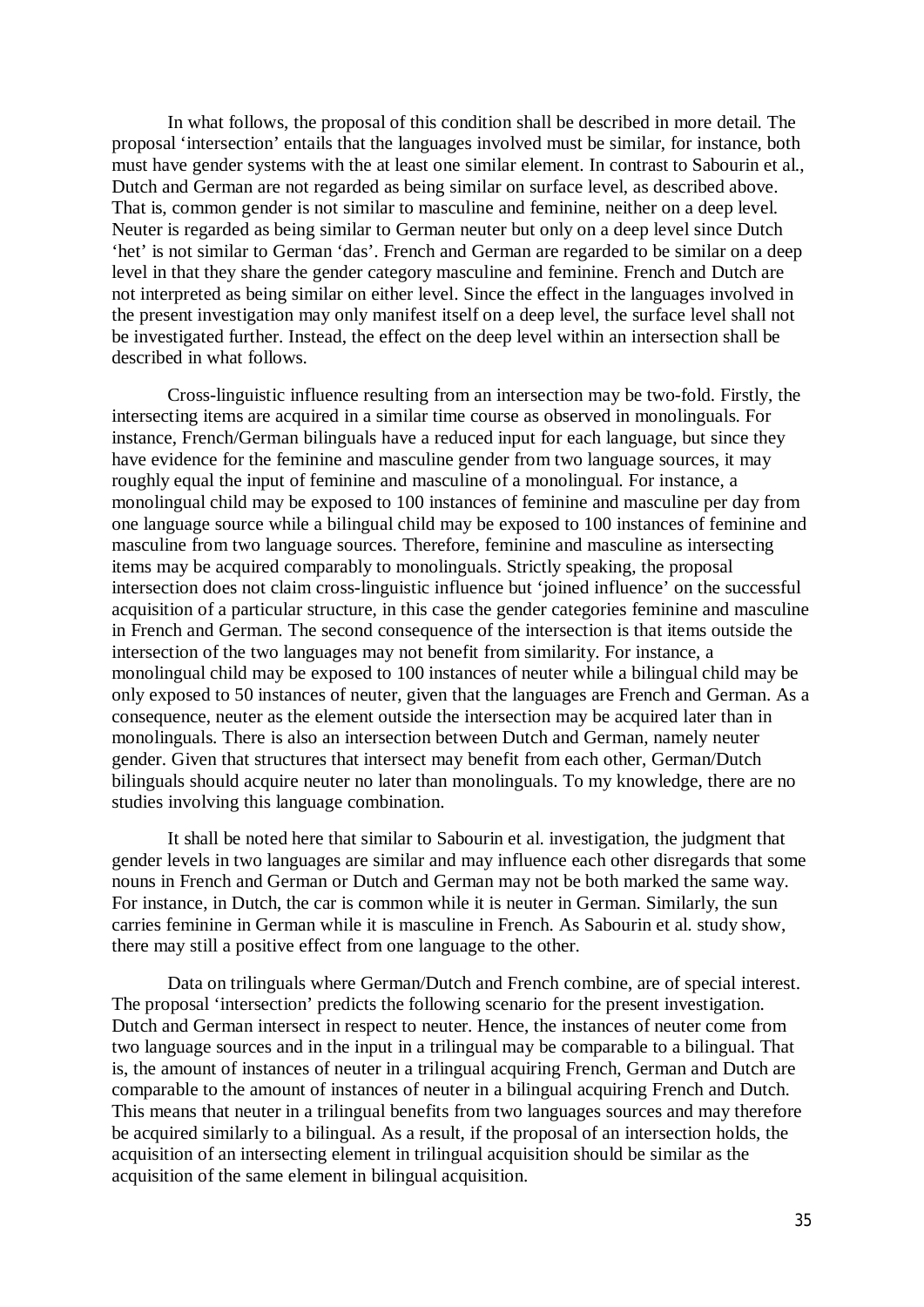French/Dutch bilinguals do not intersect in respect to gender type so that no crosslinguistic influence in the form of a beneficial effect should occur. Since there is no intersection, the acquisition of gender should be delayed in both languages. The delaying effect may manifest itself in a delay of non-intersecting structures. Facilitating effect in bilinguals may result in a acquisition course comparable to monolinguals, as described above. Likewise, the facilitating effect in trilinguals may result in comparable achievements to in bilinguals. The facilitating effect probably never results in a faster acquisition of a given item when compared to a monolingual since the input in bilinguals is reduced. That is, the amount of evidence for feminine gender in a bilingual context, for instance with French and German, is unlikely to be greater than the evidence for feminine in a French monolingual. In this sense, the proposal 'intersection' is a combination of language specific structures, either in or outside the intersection, and reduced input. At the end of this chapter, the predictions for trilingual acquisition are given.

# **4.2.2. The role of the input: quantitative effects**

The potential role of reduced input as an explanation for differences between monoand bilinguals is often mentioned in related studies whereas it is rarely pursued in depth. Unsworth (2008) investigates this role of the input in bilinguals in several respects. Her investigation aims at clarifying whether there is a role of quantitative and qualitative aspects of the input and whether the delay in bilinguals is rather qualitative or quantitative. Unsworth investigated the acquisition of Dutch gender in 58 Dutch-English bilinguals, ranging from 5,3 to 17,4. Her subjects are not homogenous and differ in several respects which enables to observe potential effects of the input. That is, they can be grouped in respect to age of first exposure, length of exposure, type of exposure and proficiency. The comparison of these groupings may shed light on the factors which influence the course and attainment in the acquisition of gender. Each group was divided in 2 to 3 subgroups to inspect potential differences. The following results are obtained. The age of onset of exposure did not have an significant effect on the development of 'de' and 'het' markings. It did not matter whether the children were exposed to Dutch from birth or from 4 years onwards. That is to say, that the early L2 or 2L1 show a similar development. In contrast, length of exposure affected acquisition, but only in respect to the development of 'het'. The group with the shortest exposure, ranging from age 0,7 to 3,9 was significantly different from the longest exposure group  $9,1 - 15,2$ . Even though there was a distinct development between those groups, the marking of 'het' remained around chance level. Likewise, the group comparison in respect to 'type of exposure' revealed an effect on acquisition but only the 'limited' and the 'extensive' group were significantly different. The limited exposure group engaged into Dutch in school and basic interactions such as shopping. The moderate group also had interactions with friends and neighbors. The extensive group had exposure to native Dutch by a family member. Even in the most extensive group, the use of correct 'het' remained well below chance. However, there is a clear development found on the basis of extensive exposure. Lastly, the effect of proficiency was investigated. The children were tested in respect to their proficiency level in Dutch, excluding their abilities to mark gender. This factor also yielded an effect on accuracy of 'het'. Hence, proficiency, length and intensity of exposure are influencing factors in the achievements in bilingual acquisition of Dutch. However, most of the bilingual children failed to use 'het'. On the basis of these results, Unsworth suggests that a qualitative delay as proposed in Hulk & Cornips (2006b) cannot be ruled out but it can also not be stated with certainty. Individual analysis revealed that one subject, being member of the high proficiency and extensive exposure group, reached a mastery level in the use of 'het'. The subject was 11 years old. Unsworth suggests that bilinguals might need more and also intense exposure for the establishment of 'het'. The reasoning is as follows. Firstly, 'het'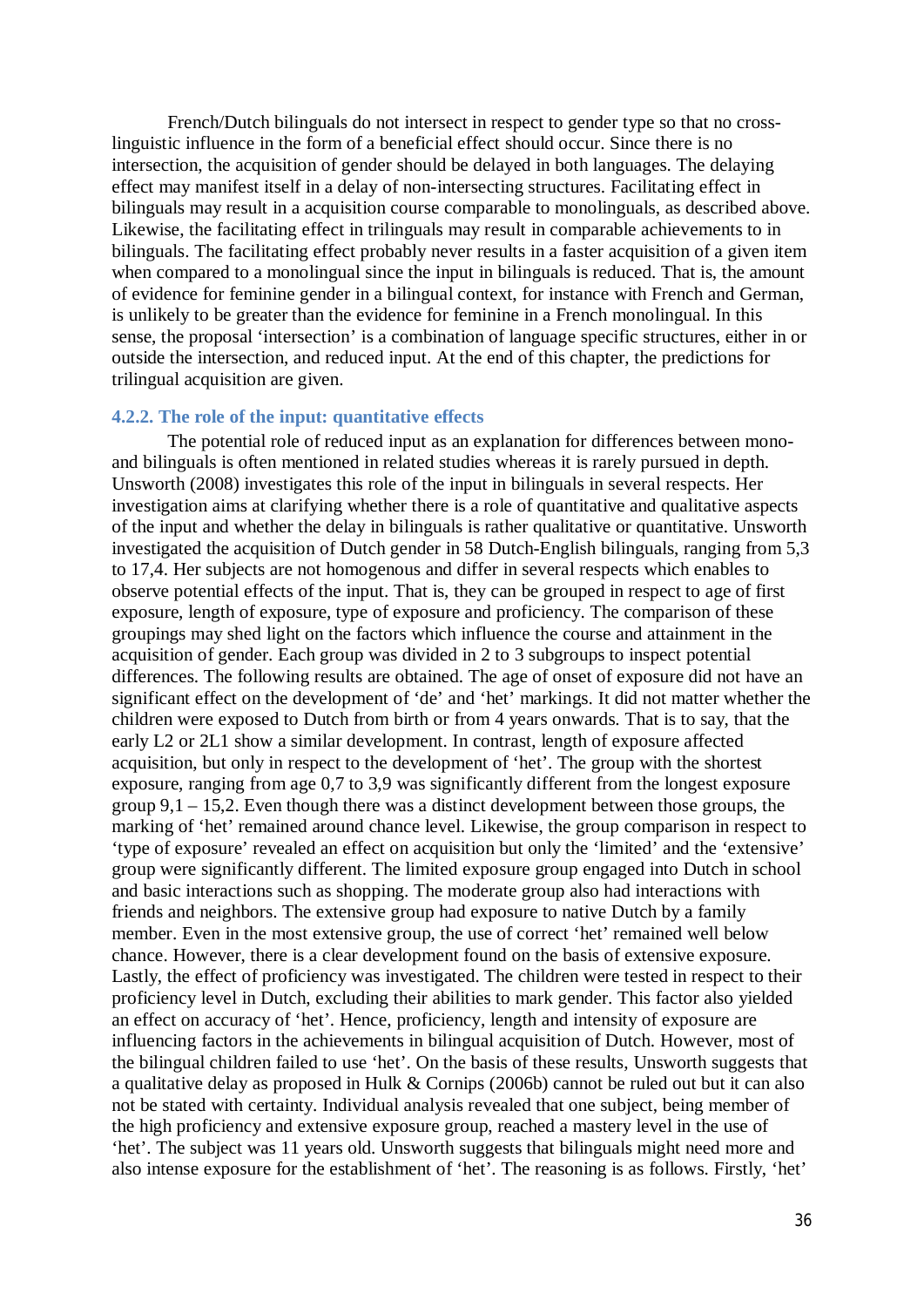is a low frequency gender marking. Assuming that gender of an arbitrary system must be learned on a word-by-word basis, the acquisition of a gender with a comparably low frequency in the input is likely to take long. Secondly, bilinguals have less input since they are exposed to two languages. The effect of low frequency and arbitrariness on the one hand and reduced input on the other seem to cause the massive delay of neuter. On this basis, Unsworth's suggests that a non-target like 'het' results not so much from qualitatively inferior input, namely 'ethnic Dutch' (Hulk & Cornips, 2006b), but rather from insufficient input of an arbitrary system. Both studies, Unsworth and Hulk & Cornips, highlight the role of the input to explain the differences between mono- and bilingual acquisition of Dutch and, crucially, they help to predict the acquisition in multilinguals. A trilingual child should acquire 'het' even later than bilinguals. Unfortunately, the present investigation examines a time-frame of before the age of 4. However, the 'input'-hypothesis may equally account for French and German multilingual data.

Given the results of the studies presented in chapter 3, it is assumed here that monoand bilinguals, at least for German and French, acquire gender with the support of assignment rules. If a reduced input results in a prolonged acquisition course, as assumed above, this should also be visible in the later detection of assignment rules. A rule can only be identified if the input provides with sufficient information about this rule. That is, the amount of nouns carrying the form associated with a particular gender must reach a certain threshold, as suggested by Hulk & Cornips (2006b). For instance, the FCCR can only be identified if there are sufficient instances of nouns with the pattern /…xCs/ in the input. Anything below the threshold may result in a delay or a failure to identify the rule. Gathercole (2002) suggests the existence of such a threshold. She investigated the acquisition of gender in Spanish by means of a grammaticality judgment of grammatical gender. She compared the amount of input in Spanish bilinguals and found that those with a greater amount of input performed better than those with a smaller amount. Gathercole suggests that in order to establish a rule, a critical mass is needed. This suggestion may be extended here, namely that a critical mass is needed in order to detect gender assignment rules in the input. Hence, for every assignment rule, the instances in the input must reach a critical mass in order to be identified. This critical mass applies to all language learners, regardless of mono- bi- or multilingual contexts.

The effect of a reduced input may not be visible in the same way in all rules. For instance, the input may provide with more evidence of a frequent rule, such as the schwa-rule in German, and might therefore be detected earlier than a less frequent rule such as FCCR. In the actual acquisition course, the schwa-rule appears then to be mastered before the FCCR, as suggested along the same argumentation by Mills (1986) for monolinguals<sup>15</sup>. For the purpose of illustration, it is assumed here that the instances needed in the input in order to establish a rule for every gender marking is the arbitrary number of  $100^{16}$ . Anything below 100 results in a failure to establish the rule. Nouns with the schwa-rule may reach 100 instances much faster than those with FCCR, given its scope in the lexicon. The bilingual child is likely to need more time in order to establish a rule, since even a frequent rule may reach the critical mass of 100 slower. The bilingual needs as much information as a monolingual whereas the former has to cope with less input to reach the required critical mass. Rules with a smaller lexical scope such as FCCR take more time to reach 100 instances. The diminutive rule for neuter, for instance, are even more delicate since they reach 100 far later if at all. In this sense, assignment rules may function as a measure for the impact of a reduced input the child is

<sup>&</sup>lt;sup>15</sup> Both rules have a high consistency in the input.

<sup>&</sup>lt;sup>16</sup> The amount of instances ignores in which time frame these instances must be presented to the child and in which communicative setting. This certainly is a relevant issue but lies beyond the scope of the present paper.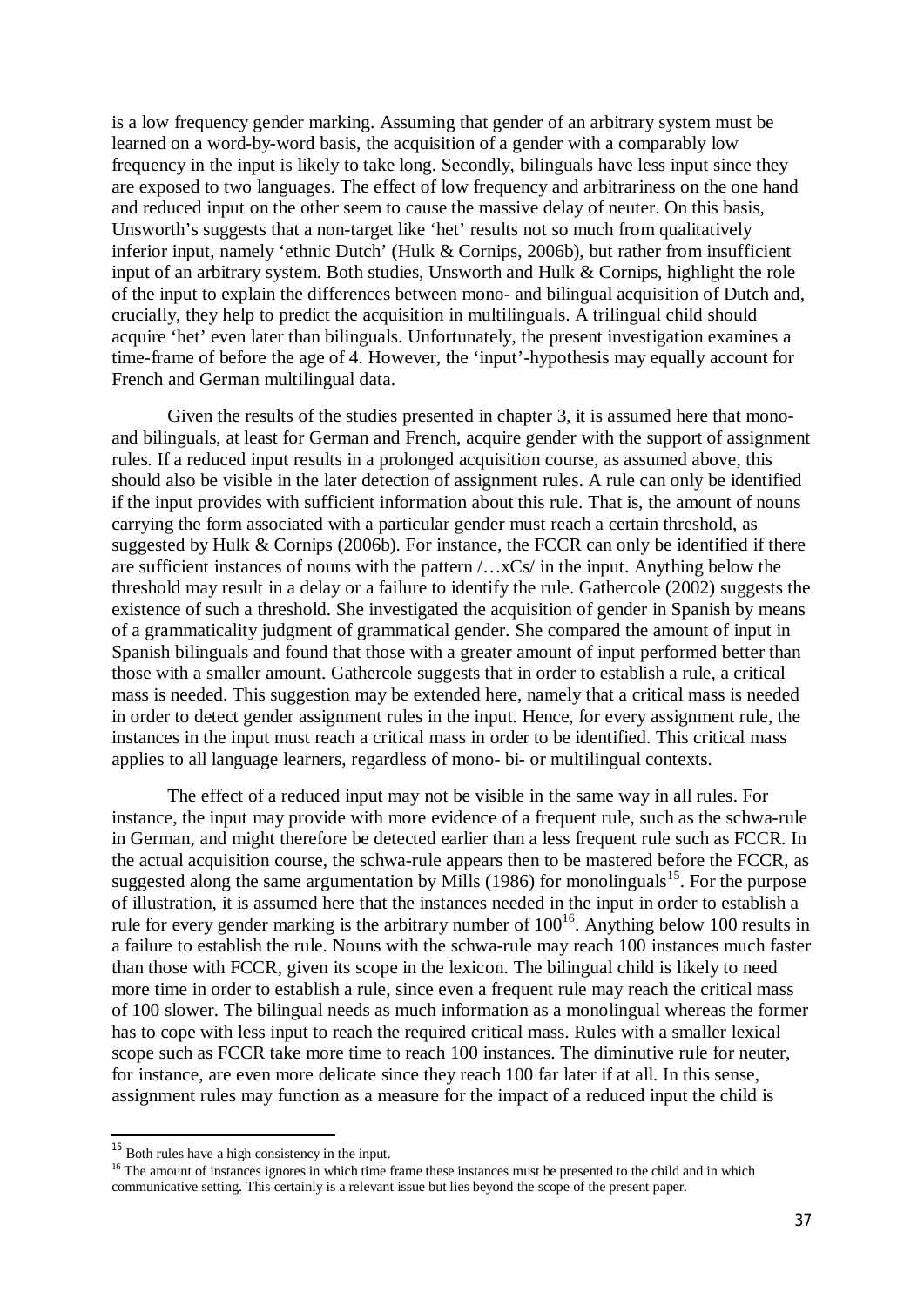faced with. In other words, if a child detects a rule with big scope *and* the one with a small scope, it is provided with sufficient amount of input for both. This seems, for instance, to be the case in monolinguals at the age of three for feminine, masculine and neuter in German. If it only acquires the more prominent rules, the input for the less prominent one may not yet have reached the threshold needed. This may be the case for bilingual German where feminine and masculine are acquired prior to neuter. Furthermore, if the amount of input decreases such that even a high frequency rule has too few instances in the input, it cannot be established either. This might be the case in multilingual children where the input in one language is very low. For instance, the schwa-rule in German may only be detected comparably late in a trilingual child. From the above, the achievements in the acquisition of gender may be a combination of language internal factors such as scope of a rule in the lexicon on the one hand and amount of input, depending on whether the child is mono- bi- or multilingual, on the other.

Regarding the consistency of a rule, there might also be an effect of reduced input which is closely linked to its scope. That is to say, in order to detect the consistency of a rule, there must be a certain frequency in the input. A rule with a high consistency but a low scope may take more time to reach the 100 instances needed than a rule with high scope but lower consistency. On the other hand, a rule with a low consistency requires enough instances in order to detect the rule. From the above, it seems clear that a rule with a high scope is acquired prior to a rule with low scope while both are comparably consistent. The precedence of scope over consistency is a issue of debate. Mills (1986) argues that the consistency of a rule matters more than the scope of a rule. As a result, morphological rules with a typical consistency of 100% should be detected prior to phonological rules where consistency varies between 60 and 90%. The present investigation may shed light on this issue since there will be a comparison of effects of

The data from French bilinguals show that there is a small delay of the feminine gender. This matches the scope and consistency of rules in the input. The assignment rule /-r/ for masculine gender has a great scope and hence, it may be easier to detect for the child, comparable to the schwa-rule in German. Since the difference between the scope of rules for masculine and feminine is not big, it seems to match the fact that overgeneralizations from masculine to feminine occur only for a short time and only in bilinguals. Only few data are available, more evidence is needed to state a delay of feminine and the prominence of the /-r/ rule with certainty. However, in both mono- and bilingual contexts, the input for feminine and masculine gender assignment rules certainly reach the critical mass as they establish the full system no later than by the age of 3,5.

The results of studies with German bilinguals vary in respect to the order of feminine and masculine in acquisition. Hence, they don't allow firm conclusions on which gender is acquired earlier than another. However, there is agreement in literature, that the whole system is acquired with few errors but some difficulties occur with neuter. This matches the frequency of neuter in the input and its rule consistency. That is, it is regarded as subgender to the masculine and only has less than half of the masculine gender scope. Moreover, neuter only displays one morphological gender assignment rule with limited scope. The reduced input in bilinguals causes a prolonged course in its acquisition. The combination of a smaller overall scope and the reduced amount of instances in the 'bilingual' input may serve as an explanation for the delay of neuter in bilinguals.

A potential reason of the lag in the establishment of the gender system in Dutch, particularly of Dutch neuter, is presented in section 4.1. It shall be summarized here. It is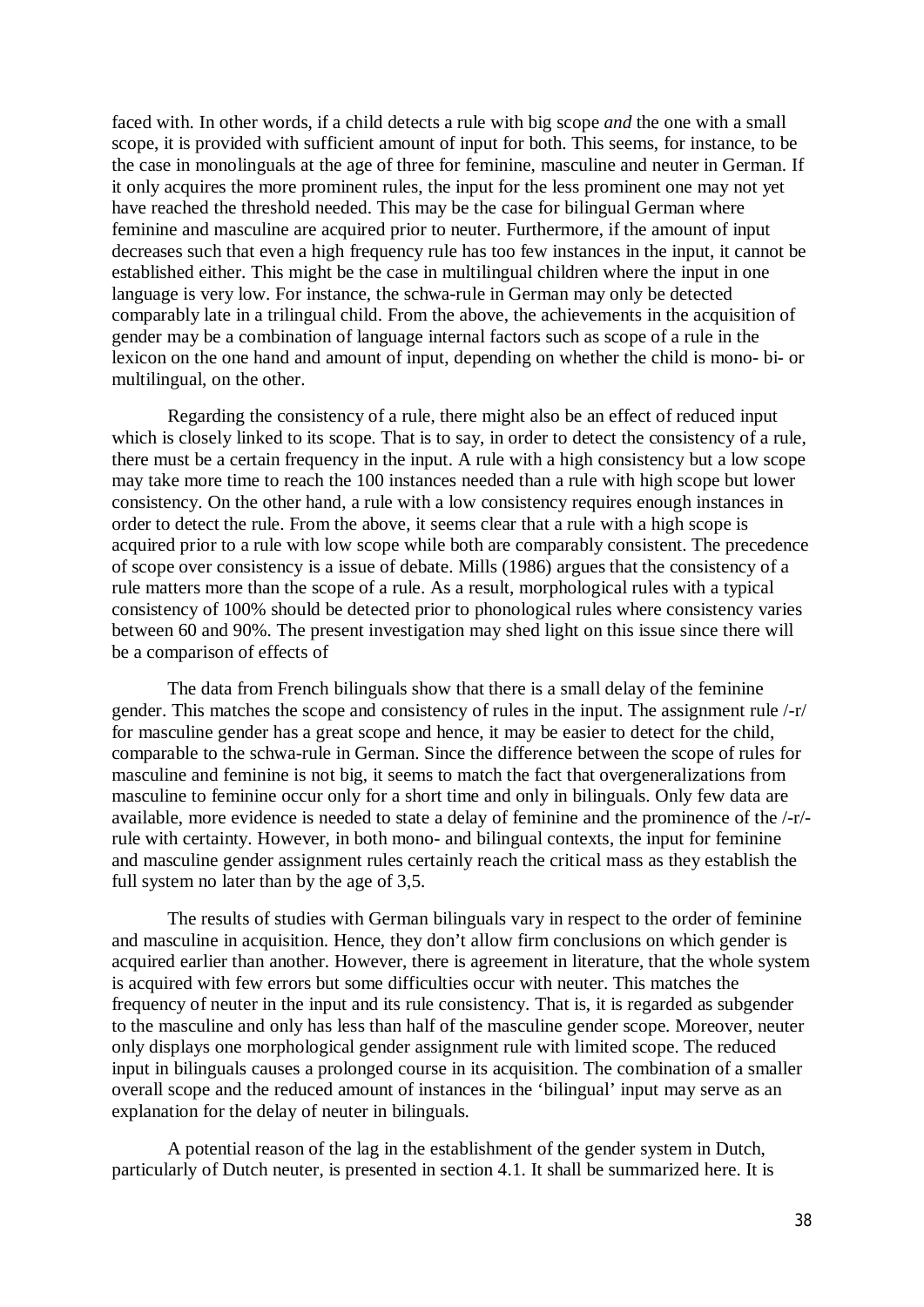argued that the overall scope of a gender may not suffice to explain a distinct lag as seen in neuter in Dutch. That is, feminine in German has the same overall gender scope in the lexicon as neuter in Dutch, that is, a scope of 30%. The difference between both lies within the one being endowed with a phonological rule of high scope and consistency while the other has a morphological rule which is said to be frequent<sup>17</sup> but covers only a limited scope. It seems likely that German feminine is acquired earlier because of the scope and/or the consistency of the rule in the input. However, German neuter is acquired prior to Dutch neuter in bilinguals even though the latter has a greater scope and a frequent gender assigner in the form of [-je]. The difference between German and Dutch neuter lies within the fact that German neuter is a subgender to the masculine. Apart from the fact that neuter must be disentangled from masculine, it may still benefit from the phonological rules that apply to neuter, even if it is only as an exception. Hence, German neuter has phonological and morphological gender cues. Data of diminutives in Dutch (van Ginkel, 2006) show that children use these only at about 6 years. It may be that children use phonological rules prior to morphological ones for the assignment of gender. This would explain the comparably late acquisition of Dutch gender as compared to German feminine and neuter. Furthermore, it explains why children acquire neuter comparably late despite of the relative frequent diminutive rule.

The difficulty faced by monolingual children might be more pronounced in bilingual children, as suggested by Unsworth (2008). This is in accordance with Hulk & Cornips who put forward that "when monolinguals have problems acquiring a certain phenomenon, we can be sure that bilingual children are to be expected to encounter even larger problems" (Hulk & Cornips, p.122, 2006b). Hence, Dutch neuter is acquired with such a distinct delay as it is already problematic for monolinguals.

If the effect of reduced input can indeed be measured by means of assignment rules, with the result of a delay or even a failure to acquire gender, the data of trilingual acquisition should magnify this effect. Rules with a great scope may be identified with a relative delay to bilinguals, in accordance with Unsworth's (2008) suggestion that children need double the time if only provided with half of the input. As a consequence, trilinguals may roughly be said to use only a third of the input and hence need three times the time.<sup>18</sup> The rules with a smaller scope might then be delayed when compared to bilinguals or not detected at all. The latter would be the case if the instances of a rule in the input don't reach the critical mass, as alluded to above. Whether there is precedence of scope over consistency or vice versa can not be stated with certainty. The results of the present study may shed further light on this issue. From the studies cited above, mono- and bilingual children, at least for German and French, use high- frequent assignment rules when acquiring gender. The present study investigates whether this is the case in trilingual acquisition and whether the reduced input affects the detection of assignment rules. Hypotheses and predictions for the potential role of the input are presented at the end of this chapter.

#### **4.3. Summary**

The goal of the present chapter was to find the causes for the differences firstly, between the acquisition of French, Dutch and German and secondly, between mono- and bilingual acquisition of these languages. From the above, it seems that the differences between French, German and Dutch can be attributed to the overtness of each gender system.

<sup>&</sup>lt;sup>17</sup> It is unfortunate that there is no exact frequency of [-je] except for the label 'frequent' (van Berkum, 1996) available for Dutch.

 $18$  This rule of thumb 'factor of reduced input is multiplication factor for time' can be operationalized by counting the hours of exposure to each language as presented in Unsworth (2003). Exposure times for the three languages investigated here are presented in Chapter 5.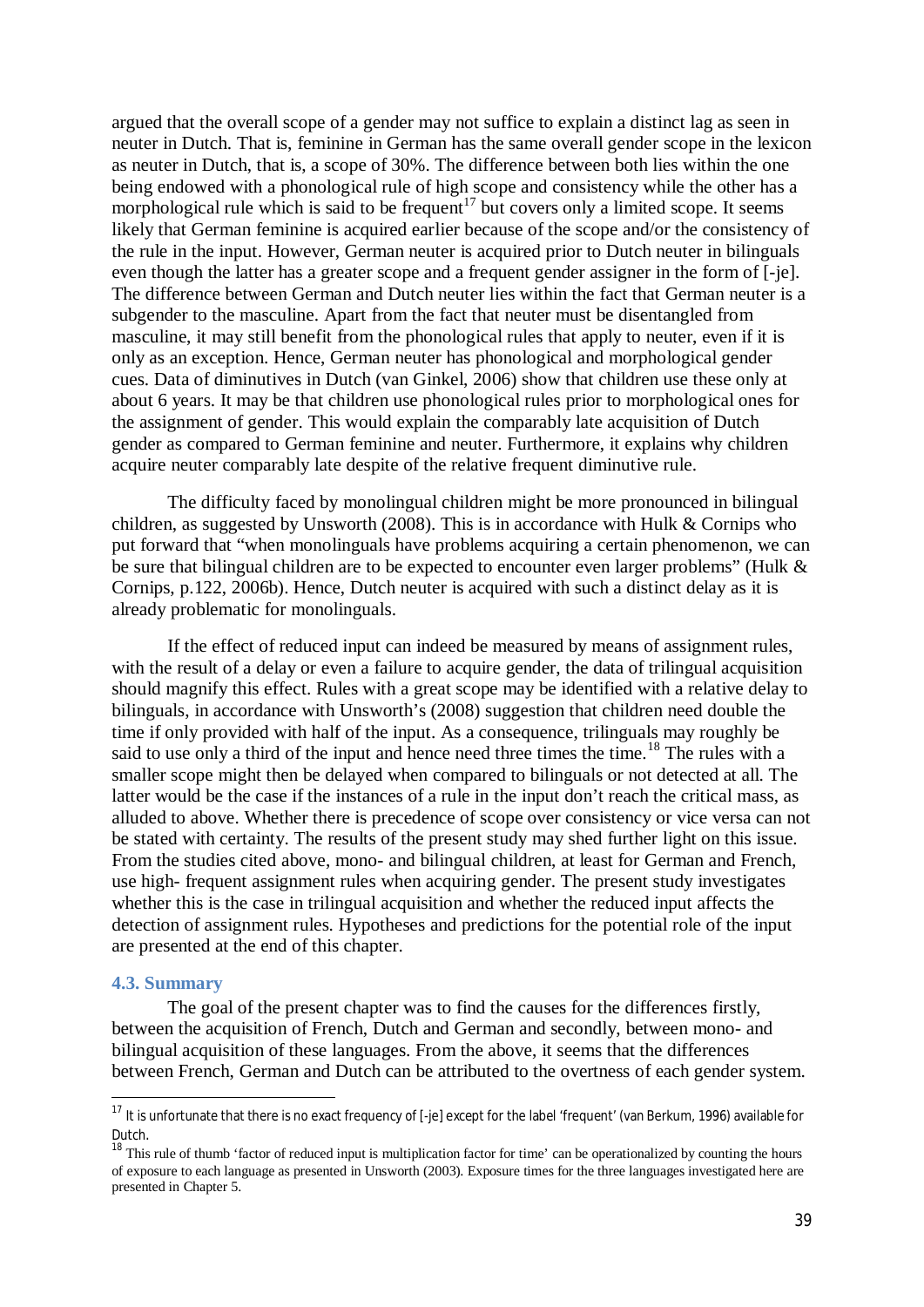More specifically, the languages with assignment rules, such as German and French, are acquired with less errors and faster than those with a more opaque system, such as Dutch. The success of gender acquisition seems to depend on the detection of assignment rules in the input. However, the case of the Dutch gender system remains unclear since it displays rules, at least for neuter, for which no evidence of use can be found in related data.

Two main causes were discussed for differences between mono- and bilingual acquisition. That is, potential cross-linguistic influences following the hypothesis by Hulk & Müller and the role of the input. Concerning the former, it turned out that H&M cannot be applied to bilingual acquisition of gender. On the basis of H&M hypothesis, the proposal of 'intersection' as condition for cross-linguistic influence is made. If the languages in a bi- or multilingual provide with identical structures such as feminine and masculine gender, no difference between mono- and bilinguals, or bi- and multilinguals respectively, should occur. The second cause is the potential role of the input. A reduced input may complicate the detection of assignment rules. The input must provide with a critical mass in order to detect a rule. Rules with a high scope and consistency in the input are likely to be detected successfully whereas rules with a smaller scope might be acquired later or not at all. The acquisition of gender in a trilingual child may magnify this input effect found in bilinguals.

## **4.4. Hypotheses**

1. The differences in acquisition between French, German and Dutch are caused by the variation of accessibility of assignment rules. The accessibility depends on the overtness, that is, the lexical scope of a rule and its consistency.

Prediction for trilingual acquisition:

- (i) there are cross-linguistic differences since 'overtness' differs over languages:
	- French feminine and masculine is acquired almost error-less
	- German feminine and masculine is acquired with few errors, neuter causes problems
	- Dutch is acquired comparably late, some evidence for neuter

(ii) the accessibility of rules generally affects the acquisition of gender:

- Consistent rules with great scope are acquired prior or with less errors than nouns with rules of lower consistency and smaller scope
	- o French: masculine and feminine acquired similarly in respect to mastery and errors
	- o German: feminine (rule with very high scope and consistency, but lower overall gender scope) acquired prior to masculine (rule with lower consistency and lower scopes but higher overall gender scope); neuter is acquired with a delay compared to feminine and masculine
	- o Dutch: common (with a high overall gender scope) is acquired prior to neuter (smaller gender scope). There is evidence of neuter (with a highly consistent rule)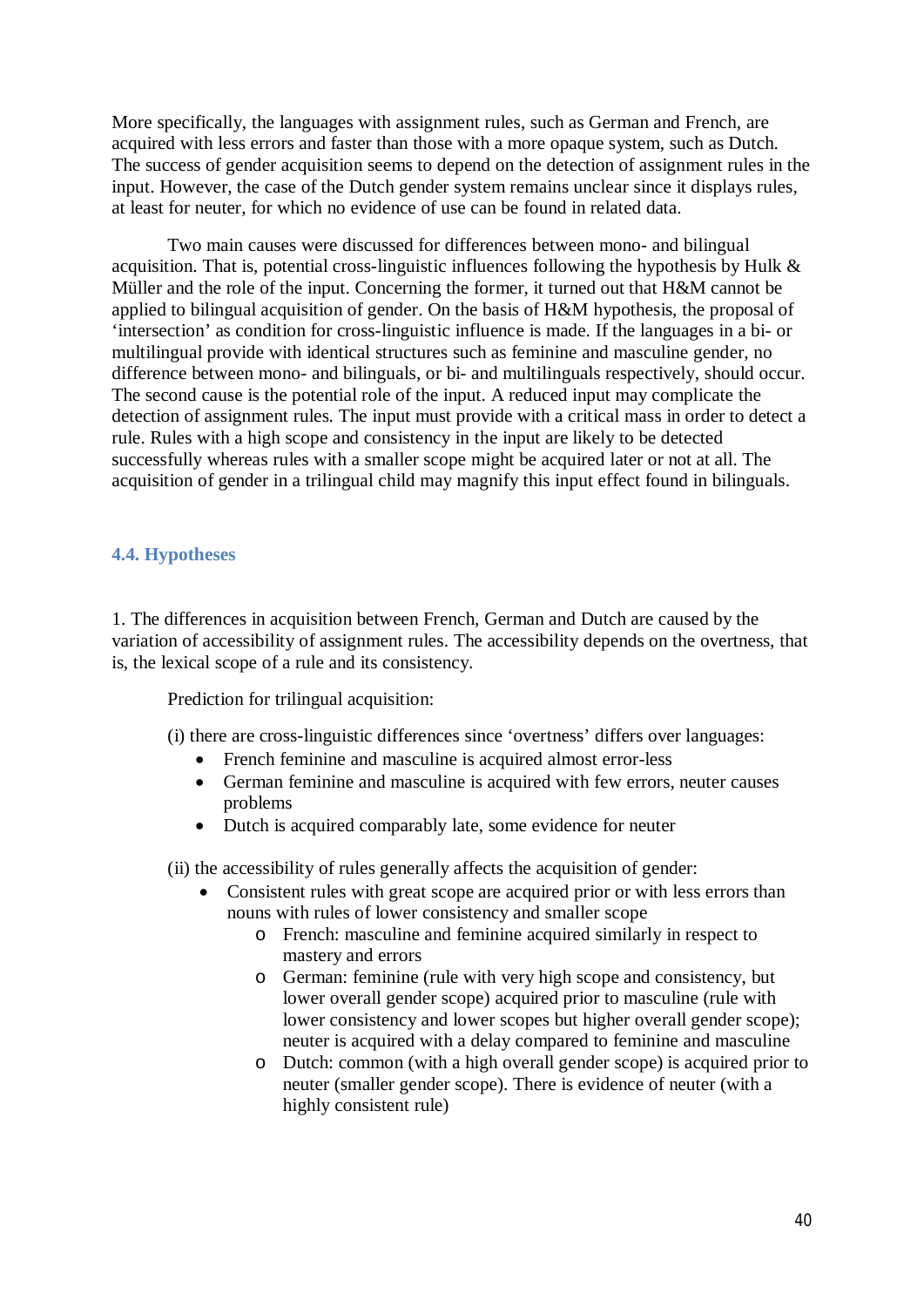2. The differences between mono-, bi- and multilingual acquisition are caused by:

A. Cross-linguistic influences. The languages involved must build an intersection consisting of identical gender types for cross-linguistic influences to occur

Predictions for trilingual acquisition:

(i) intersecting elements of involved languages are beneficial for each other

- German and French masculine and feminine intersect and are acquired similar as in bilinguals
- German and Dutch neuter intersect and is acquired similar as in bilinguals

(ii) non-intersecting elements are acquired later than in bilinguals

B. Reduced input brings about a quantitative delay.

Predictions for trilingual acquisition:

(i) The language with smallest amount of input displays the greatest lag as compared to bilingual acquisition

(ii) The language with the greatest amount of input displays the smallest lag as compared to bilingual acquisition

(iii) Assignment rules may be detected in dependence of amount of input

- o little input yields difficulties for rules with high scope/consistency
- o high amount of input enables detection of rules with small scope/consistency

On the basis of these hypotheses and predictions made above, the following chapter presents the method to investigate these predictions. They will be tested with an experimental setting conducted with a trilingual child acquiring French, Dutch and German.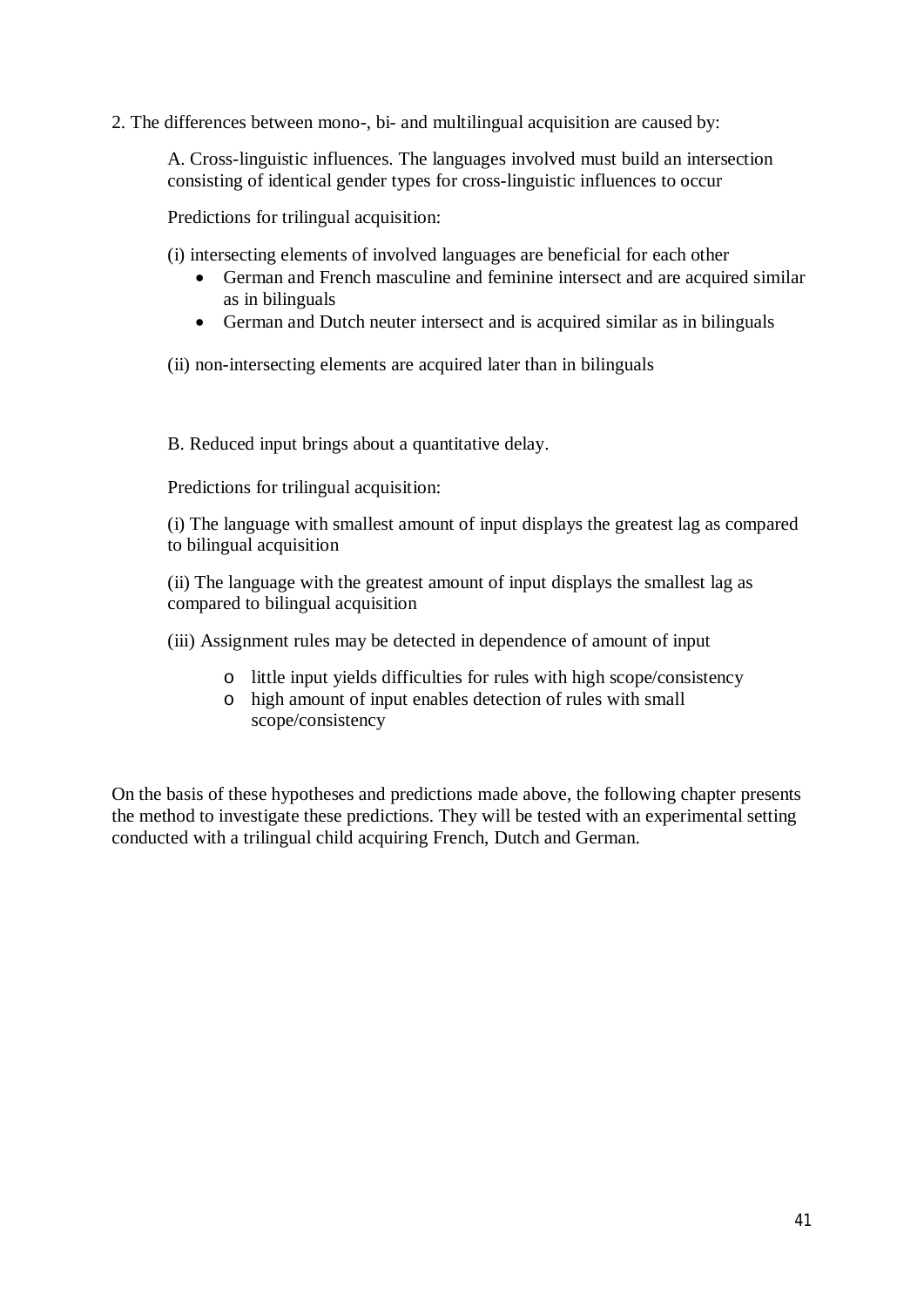## **5. Methodology**

The hypothesis and predictions made at the end of chapter four will be tested within a case study. The study employs a gender production task which tests knowledge of grammatical gender in French, Dutch and German. The task is administered to a trilingual three-and-a-half year old subject.

## **5.1. Subject**

The subject is a boy called Julian being raised in the Netherlands by a native Germanspeaking mother and a native French-speaking father. Julian has been exposed to French and German since birth. He has attended a Dutch crèche since he was 11 months old. According to the definition of trilingualism by Quay (2001), Julian is trilingual since he was exposed to all three languages before the onset of speech. The data collection took place over a span of three months where Julian was 3, 6. 0 to 3, 9; 0 years old. Table 4 below presents Julian's exposure to the three languages within this time:

| Time                | Weekdays                                                           | Weekends                                                                                       |
|---------------------|--------------------------------------------------------------------|------------------------------------------------------------------------------------------------|
| $07.30h - 09.00h$ : | German with his mother                                             | German with his mother                                                                         |
|                     |                                                                    |                                                                                                |
| $09.00h - 16.00h$ : | Dutch in the crèche with                                           | - German with his mother                                                                       |
|                     | friends and teachers                                               | - French with his father                                                                       |
| $16.00h - 18.30h$   | - German with his mother<br>- occasionally Dutch in<br>environment | - German with his mother<br>- French with his father<br>- Occasionally Dutch in<br>environment |
| $18.30h - 19.30h$   | - German with his mother<br>- French with his father               | - German with his mother<br>- French with his father<br>- Occasionally Dutch in<br>environment |

|  | Table 4. Exposure times of French, German and Dutch |  |  |
|--|-----------------------------------------------------|--|--|
|  |                                                     |  |  |

On the basis of this table, an estimate of the weekly hours of exposure is given for each language. It is important to note here that French is almost never the sole exposure language. French is usually accompanied by German which is labeled 'dual exposure'. Dutch is usually the language with sole exposure. German has mostly sole exposure, too. It cannot be stated with certainty what the shares of one language in the dual exposure are. Therefore, an estimate is given in order to be able to compare the dual and exclusive exposure times of the three languages the estimate is calculated as follows. 100% of dual exposure of one language is roughly the same as 50% of exclusive exposure in one language. For instance, 2 hours of German in dual exposure can be compared to 1 hour of exclusive exposure. Hence, the time of dual exposure is divided in half in order to compare it to the languages with exclusive exposure, as given below:

| $\bullet$ French: | during the week: 5 hours     |                                                    |
|-------------------|------------------------------|----------------------------------------------------|
|                   | during the weekend: 21 hours |                                                    |
|                   | total:                       | 26 hours of dual exposure (divided in half) = $13$ |
|                   |                              | hours                                              |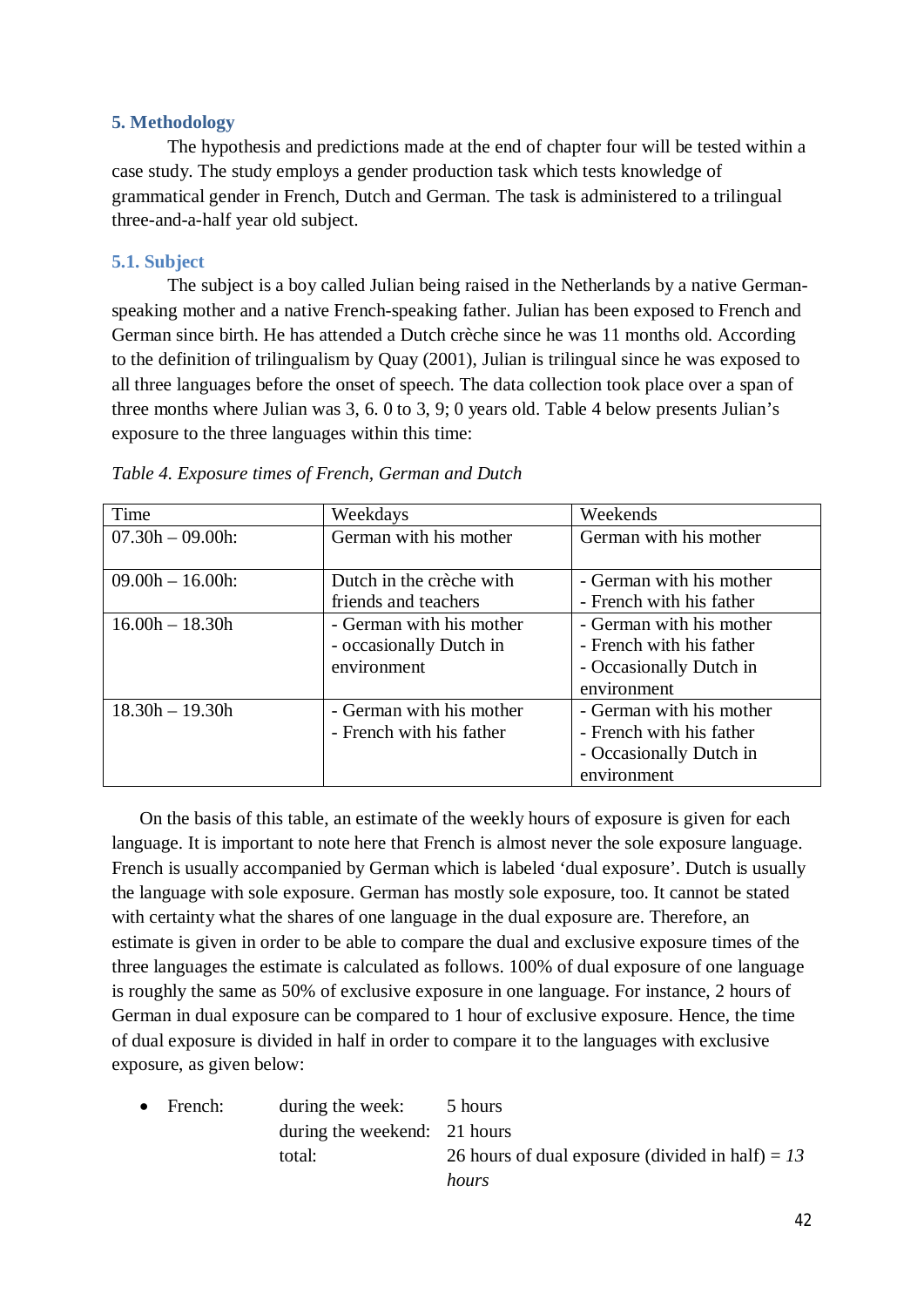| Dutch:  | during the week:    | 35 hours (exclusively Dutch) <sup>19</sup> |
|---------|---------------------|--------------------------------------------|
|         | total:              | 35 hours of exclusive exposure             |
|         |                     |                                            |
| German: | during the week:    | 20 hours (exclusively German)              |
|         |                     | 5 hours (mixed exposure) $= 2.5$ hours     |
|         | during the weekend: | 3 hours (exclusively German)               |
|         |                     | 21 hours (with French) = $10,5$            |
|         | Total:              | $35.5$ hours                               |
|         |                     |                                            |

In sum, Julian is exposed to French for 13hours (15, 5%), to Dutch for 35 hours (42%) and to German for 35, 5 (42,5%) hours. On the basis of these calculations, exposure to German and Dutch is considerably more than his exposure to French, namely less than the half of each, German and Dutch.

### **5.2 Data collection**

As described in chapter 2, a selection of the most suitable morphological and phonological rules is tested in order to investigate the acquisition of gender. Moreover, arbitrary gender assignment is included to investigate potential differences between rule- and rule-free assignment. As described above, Szagun et al. (2007) Müller (1990) and Mills (1989) argue that assignment rules facilitate correct gender assignment in acquisition. If children indeed use rules which are then also facilitating this should be visible when comparing performance in rule-governed and arbitrary assignment. The latter may yield less correct answers, at least when the child is still in the process of acquisition which can be assumed here. A further means to detect the use of assignment rules is the test of gender assignment with non-conform nouns. These nouns have the same morphological or phonological form as conform nouns but are assigned to an idiosyncratic and different gender. If rule-conform nouns are assigned the correct gender and non-conform nouns are assigned the wrong but rule-conform gender, this is seen as the application of a rule (Szagun et al. 2007). This test is naturally only possible, if there are non-conform nouns to a certain rule. For Dutch [-je], for instance, there are no non-conform nouns and none can be administered to the subject. In French, there are non-conform nouns to the masculine rule with final /r/, as in 'la chambre' [+fem]. The table overleaf represents the tested rules. The asterisk indicates where non-conform nouns to a rule exist and hence, where there are tested.

<sup>&</sup>lt;sup>19</sup> The occasional exposure of max 2 hours in the environment (shopping, friends) is not included into the total since those occasions were not regular.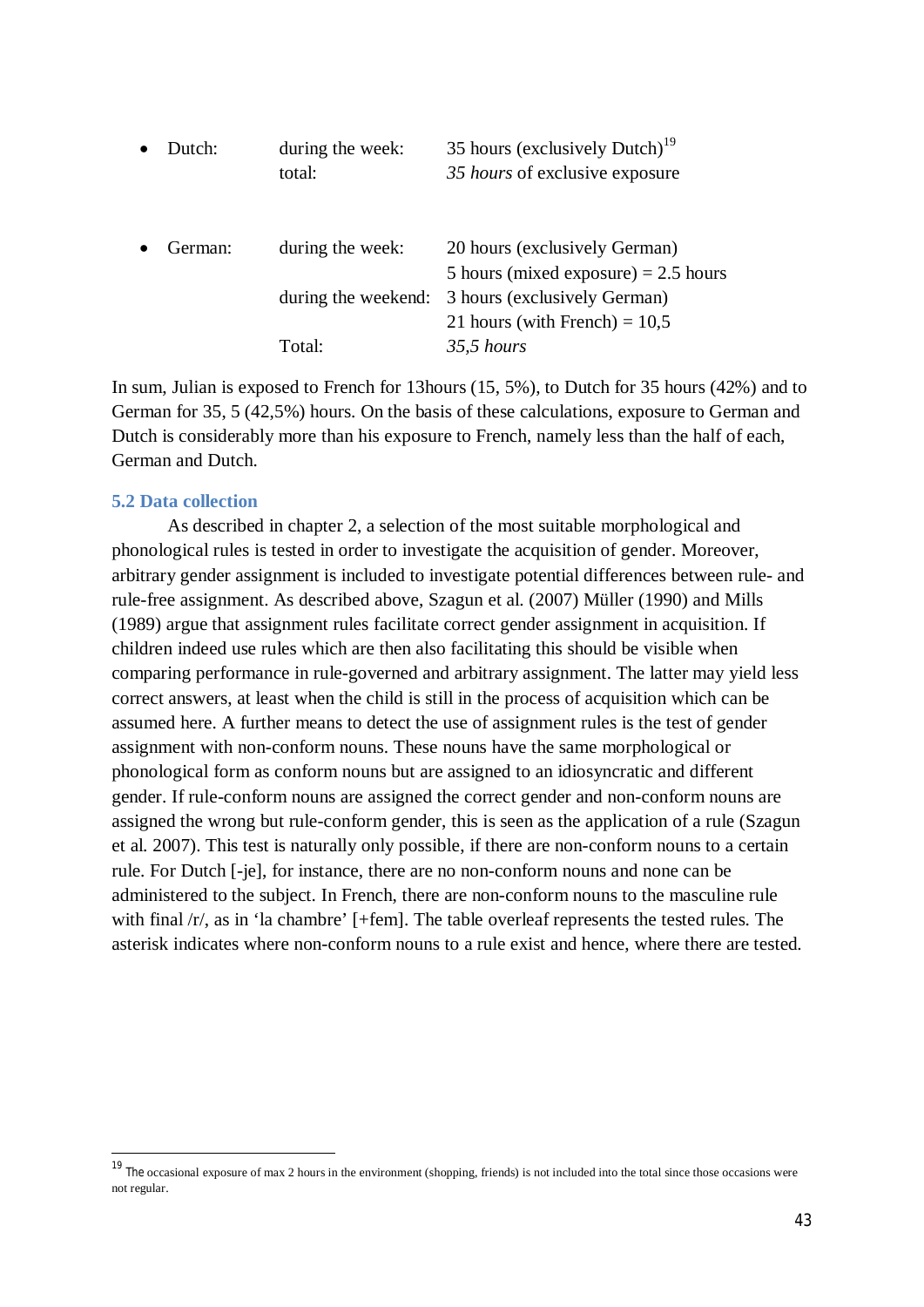|           | French                  |            | Dutch       |             | German    |                        |                    |
|-----------|-------------------------|------------|-------------|-------------|-----------|------------------------|--------------------|
|           | Feminine                | Masculin   | Common      | Neuter      | Feminine  | Masculine              | Neuter             |
|           |                         | e          |             |             |           |                        |                    |
| Morpho-   | $[-$ ette $] =$         | $[-ier] =$ | no rule $=$ | $[-je] =$   | $[-in] =$ | $[-er]$ <sup>*</sup> = | $[-\text{chen}] =$ |
| logical   | 30                      | 30         | 30          | 30          | 30        | 30                     | 30                 |
|           |                         |            |             |             |           | Non-                   |                    |
|           |                         |            |             |             |           | $\text{conform} =$     |                    |
|           |                         |            |             |             |           | 15                     |                    |
| Phono-    | $\mathbf{z}/\mathbf{z}$ | $(-r)^* =$ | no rule $=$ | no rule $=$ | $/-e/*=$  | $/-.xCs/* =$           | no rule $=$        |
| logical   | 30                      | 30         | 30          | 30          | 30        | 30                     | 30                 |
|           |                         | Non-       |             |             | Non-      | Non-                   |                    |
|           |                         | conform    |             |             | conform   | $\text{conform} =$     |                    |
|           |                         | $= 15$     |             |             | $= 15$    | 15                     |                    |
| Arbitrary | 30                      | 30         | 30          | 30          | 30        | 30                     | 30                 |

*Table 5 Tested rules including arbitrary assignment and number of test nouns*

Each rule is tested 30 times. For instance, the morphological rule for feminine in French, [ ette], is tested with 30 nouns. The non-conform nouns were presented with 15 nouns for each rule where non-conform nouns exist. For instance, in German, 30 rule-conform nouns with a schwa associated with feminine, as in [die Nase/the nose] [+fem], were administered and 15 nouns, for instance, [der Löwe/the lion] [+masc], test whether the rule is applied across nonconform nouns. The rules were tested on nouns which differed to a greater part for each session. Four out of ten nouns remained the same over every set of nouns. This is due to the frequency of a noun in the lexicon. For instance, the nouns for the /-z/ rule for French feminine vary over high-frequency words such as 'la chaise'/chair and low frequency words such as 'la fallaise'/cliff. In order to balance out the frequency effect, familiar words, new words, high- and low frequency words were roughly mixed. This mixture was applied to every tested rule. In what follows, the administered task is described and the procedure of data collection is presented.

## *Task:*

The data are collected by means of an elicited production task. The task is the naming of colored drawings aiming at the elicitation of a noun with a definite determiner carrying the gender marking to be investigated. Two differently colored drawings are presented to the subject. The experimenter names the drawings without using the respective determiner. Subsequently, the subject is asked to name one of the drawings which has a particular color. The naming of the item with this color involves the use of a definite determiner and hence, the marking of gender. The dialogue representing the task is given in the paragraph 'Procedure'.

## *Procedure:*

The subject is administered with the test nouns within three sessions for each language in order to avoid fatigue to influence the test results. The sessions had an interval of approximately 3 weeks, starting from mid of June to end of July. Each language is tested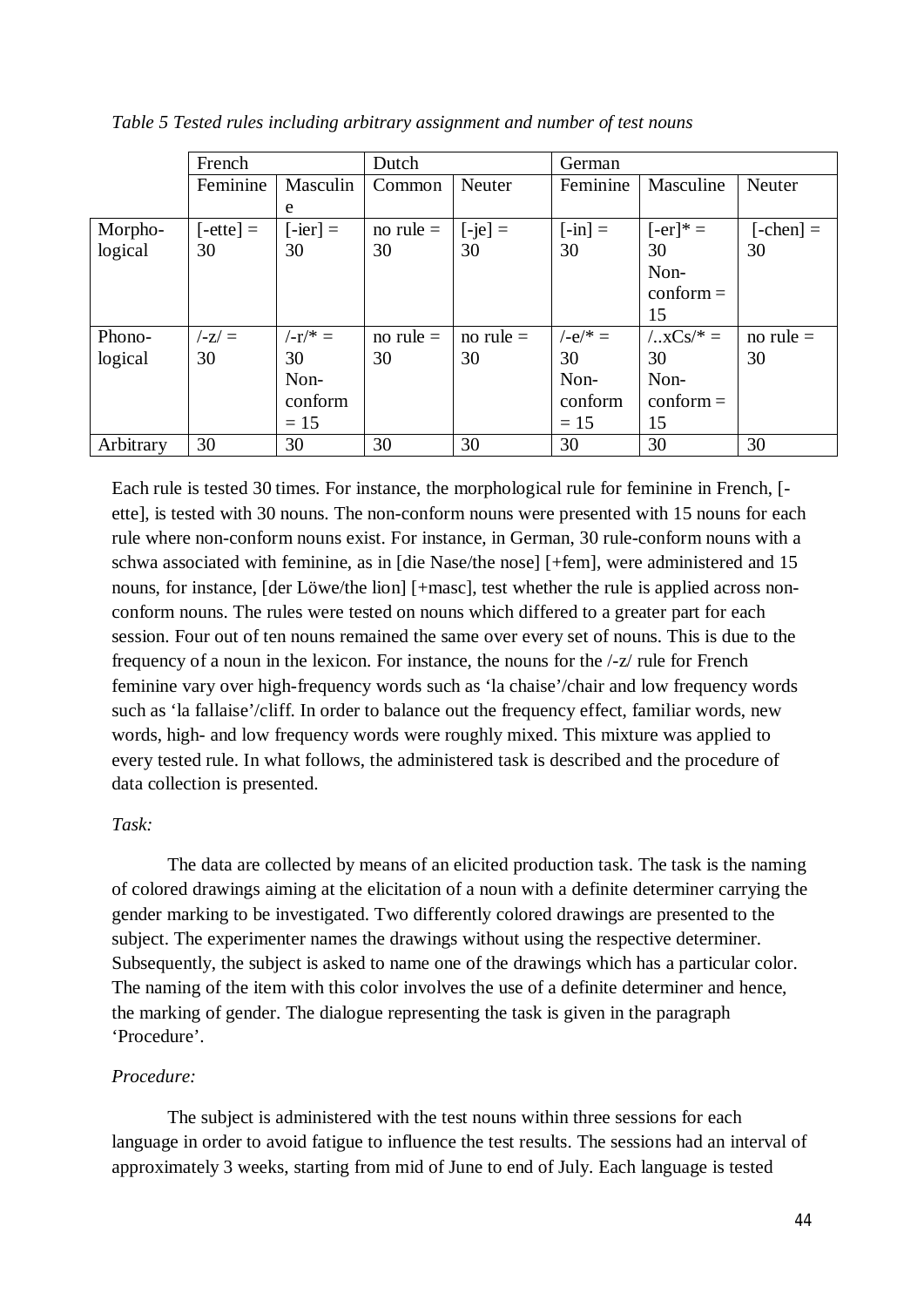separately. Dutch, being the language with the smallest amount of test nouns, namely 30, because it has only one tested rule, could be tested within one day. Each session is completed within one day and 30 nouns are administered. Each session in French took two days with a total of 65 nouns per session and ca. 30 nouns per day. An example for a French session is given below. Each German session, with the highest number of tested rules, took three days with ca. 30 nouns per day and a total of 110 tested nouns per session<sup>20</sup>. On each test day, the test time was less than one hour to avoid tiredness. The subject is given the possibility to take little breaks of up to approximately 3 minutes. An example of French is given below:

| <i>Session I:</i> | (Total of 65 test nouns)               |                                        |                                                       |             |
|-------------------|----------------------------------------|----------------------------------------|-------------------------------------------------------|-------------|
|                   | Test nouns: 1. Masculine: a. arbitrary |                                        |                                                       | $= 10^{21}$ |
|                   |                                        | b. phonological rule: i. conform nouns |                                                       | $=10$       |
|                   |                                        |                                        | ii. non-conform nouns                                 | $= 5$       |
|                   |                                        |                                        | c. morphological rule: i. conform nouns $(only)^{22}$ | $=10$       |
|                   | 2. Feminine:                           | a. arbitrary                           |                                                       | $=10$       |
|                   |                                        |                                        | b. phonological rule: i. conform nouns $(only)^{23}$  | $=10$       |
|                   |                                        |                                        | c. morphological rule: i. conform nouns (only)        | $=10$       |

The order of pictures was changed for each session, that is, the test nouns were not grouped in respect to rules but occurred in a random order over rules and genders within a given language.

The elicitation of the determiners takes the form of a dialogue. An example of the dialogue and the pictures used is given in (1).

(1) Dialogue example:

Experimenter: Guck mal. Das Bild heisst: 'Pferd' (no determiner/gender) und das Bild heisst 'Roller' (no determiner/gender).

Look. This drawing is called 'horse', and this one is called 'scooter'.

Was ist braun?

Which one is braun?

<sup>20</sup> Test dates for each language can be found in Appendix B.

<sup>&</sup>lt;sup>21</sup> Number of test nouns for arbitrary and rule-conform nouns, non-conform nouns as well as new/old nouns for each rule was decided upon in a personal communication with supervisor S. Unsworth (May 2008).

<sup>&</sup>lt;sup>22</sup> No exceptions are available to this rule.

<sup>&</sup>lt;sup>23</sup> There are a few exceptions to the phonological rule for feminine nouns /-z/ but these are mostly abstract entities which are not child-appropriate.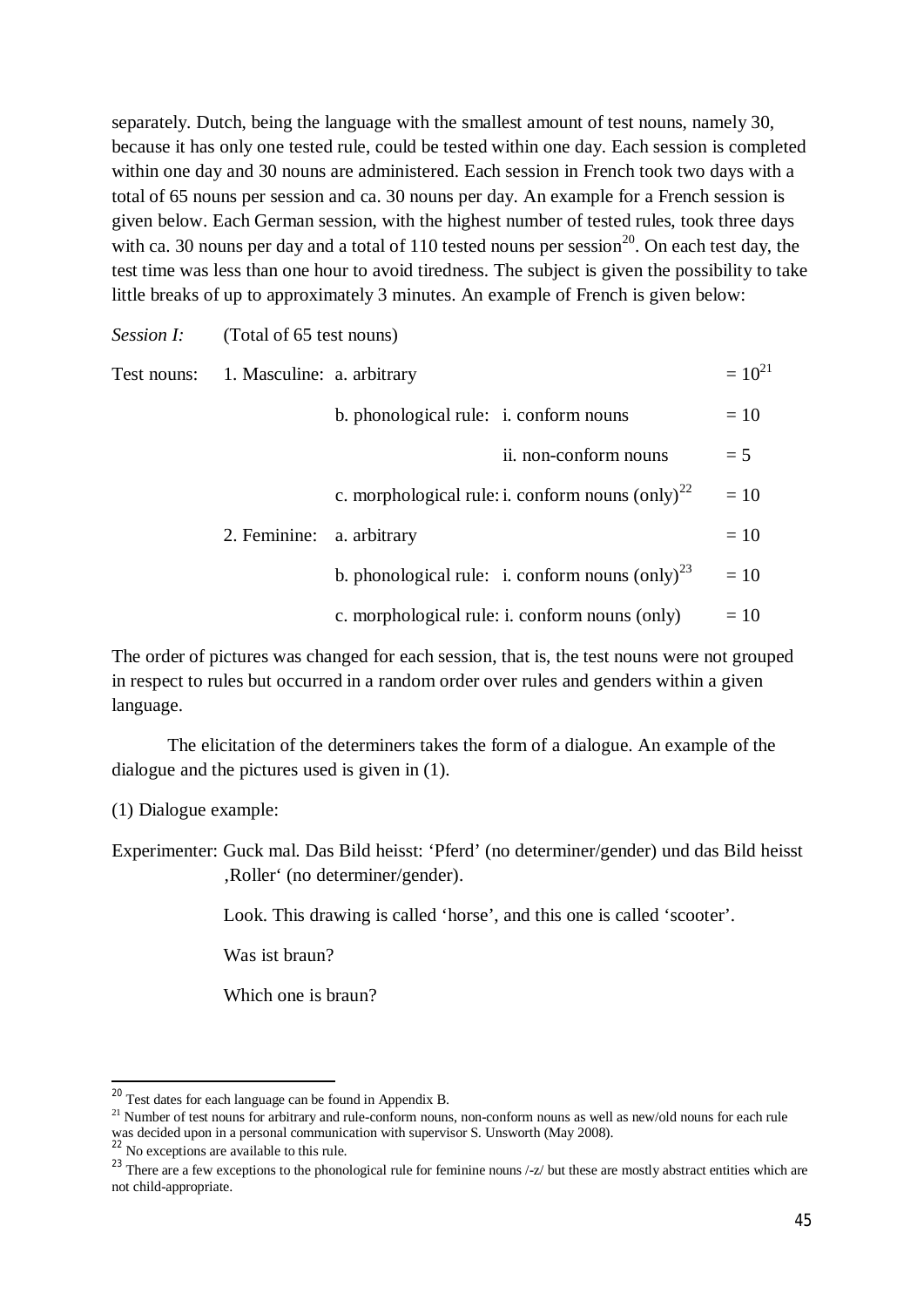Subject: Das (+gender) Pferd.

The (+gender) horse.

The following pictures are going with this dialogue:



This procedure is conducted with every language under investigation. The languages are each investigated by a native speaker. Note that the experimenter must not give a hint of the noun gender when presenting the pictures to the child (neither with definite nor indefinite determiner).The list of tested nouns is provided in the Appendix A.

The data collection took place at Julian's home (German and French) and in his crèche (Dutch) and was recorded with a JVC High Band Digital Video Camera.

The data are coded regarding accuracy, that is, whether the gender was correct or not correct. The code for accuracy for each noun is 1 for correct and 0 for not correct. The mean is percentage of correct answers is calculated for each rule.

Furthermore, it is documented whether a determiner is used<sup>24</sup>. However, this documentation will not enter the analysis since the aim of the present study is not the acquisition of the determiner but the grammatical marking which occurs on it. The gender assignment task could also yield indefinite determiners. That is, instead of a determiner that is distinctly marked for gender, the subject could also use an indefinite determiner. In this case, the elicitation of the noun is repeated in order to elicit a definite determiner. Nevertheless, indefinites could occur. Since indefinites give no information on gender, they are excluded from the analysis, in accordance with the procedure followed in Blom et al. (2008).

The following chapter presents with the analysis and the results of the data. As mentioned above, the present data consist exclusively on correct answers and of definite determiners. The analysis and results present with firstly, the data of the present study. Secondly, a

 $24$  This coding can be inspected in the Appendix A.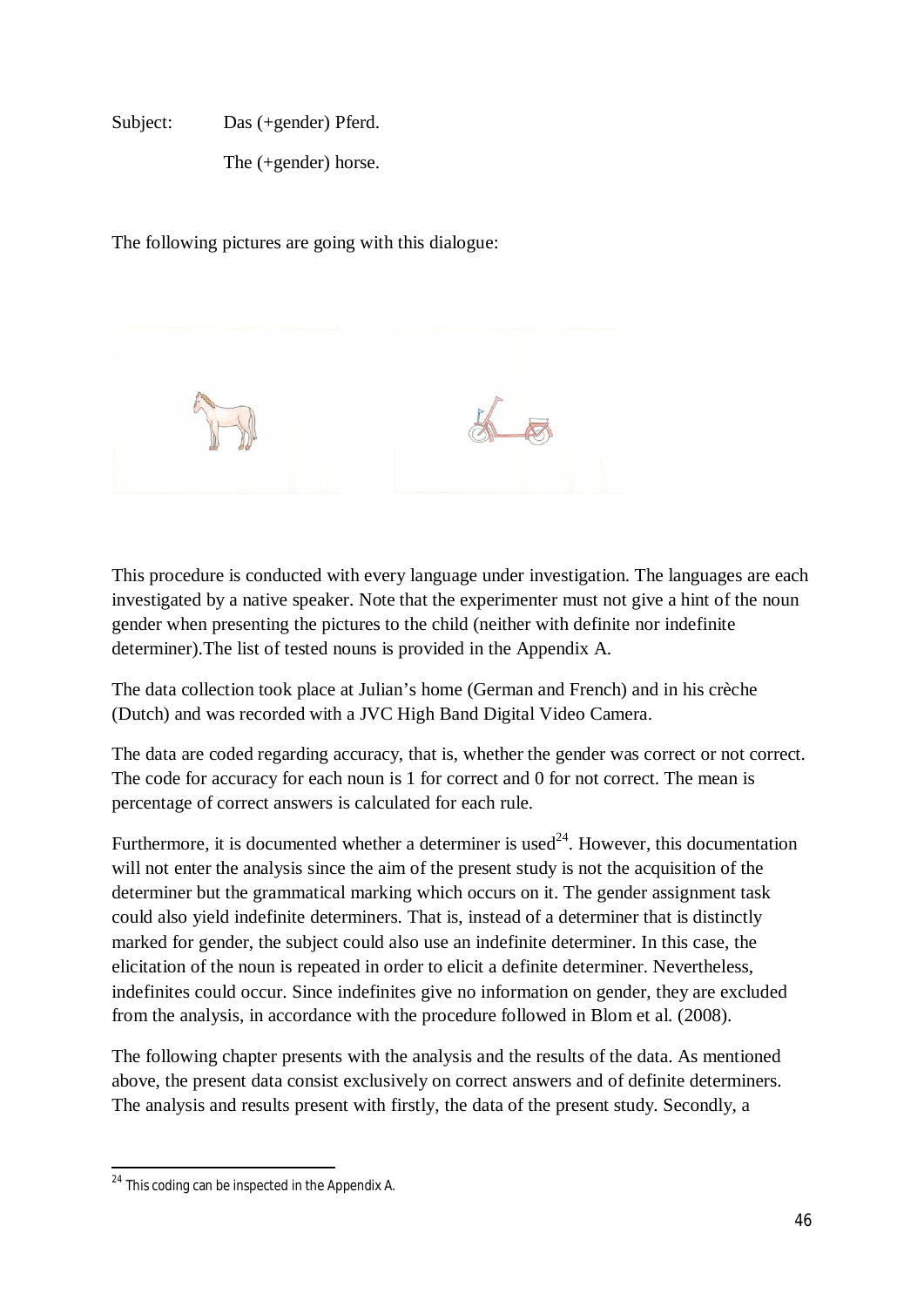qualitative analysis that compares these data with the data of bilinguals provided by related literature in order to reveal potential differences.

# **6. Analysis and Results**

The present chapter presents with the results of the data analysis. In section 6.1., the data are analyzed by means of an ANOVA. In section 6.2, a comparison is made between existing bilingual data as presented in previous chapters and the data of trilingual child of the present study. This comparison and the results rest on a qualitative analysis.

The raw data of accurate gender assignment in French, Dutch and German are summarized in tables  $6 - 8$  below.

|               | <b>Masculine</b> |                   |                | <b>Feminine</b> |                |                    |
|---------------|------------------|-------------------|----------------|-----------------|----------------|--------------------|
|               | Session I        | <b>Session II</b> | Session III    | Session I       | Session II     | <b>Session III</b> |
| Arbitrary     | 8/10             | $7(1*)/10$        | 10/10          | $1(6*)/10$      | $1(6*)/10$     | $1(9*)/10$         |
| Assignment    |                  |                   |                |                 |                |                    |
| Det Omission  | $\overline{2}$   | $\overline{2}$    | $\theta$       | 3               | 3              | $\boldsymbol{0}$   |
|               |                  |                   |                |                 |                |                    |
| Morphological | 5/10             | $8(2*)/10$        | 10/10          | $1(2*)/10$      | $3(5*)/10$     | $1(9*)/10$         |
| Rule          |                  |                   |                |                 |                |                    |
| Det Omission  | 5                | $\overline{0}$    | $\overline{0}$ | 7               | $\overline{2}$ | 10                 |
|               |                  |                   |                |                 |                |                    |
| Phonological  | 10/10            | 10/10             | 8/10           | $1(3*)/10$      | $3(5*)/10$     | $0(9*)/10$         |
| Rule          |                  |                   |                |                 |                |                    |
| Det Omission  | $\Omega$         | $\overline{0}$    | $\overline{2}$ | 6               | $\overline{2}$ | $\mathbf{1}$       |
|               |                  |                   |                |                 |                |                    |
| Non-conform   | 0/5              | 0/5               | 0/5            |                 |                | --                 |
| Phonological  |                  |                   |                |                 |                |                    |
| Det Omission  | 3                | $\overline{2}$    | $\mathbf{0}$   |                 |                |                    |
|               |                  |                   |                |                 |                |                    |

*Table 6: French raw data*

\* number of overgeneralizations by feminine 'la' or masculine 'le'

*Table 7: Dutch raw data*

|               | <b>Common</b> |                |                  | <b>Neuter</b>  |                |                |
|---------------|---------------|----------------|------------------|----------------|----------------|----------------|
|               | Session I     | Session II     | Session III      | Session I      | Session II     | Session III    |
| Arbitrary     | 10/10         | 10/10          | 10/10            | $0(8*)/10$     | $0(10^*)/10$   | $0(10^*)/10$   |
| Det Omission  | $\theta$      | $\overline{0}$ | $\boldsymbol{0}$ | $\overline{2}$ | $\overline{0}$ | $\overline{0}$ |
| Morphological | $-$           | --             | $-$              | 0/10           | $0(7*)/10$     | 0/10           |
| Det Omission  |               |                |                  | $\theta$       | 3              |                |
|               |               |                |                  |                |                | 2#             |

**\*** number of overgeneralizations by common 'de'; **#** indefinite determiner is used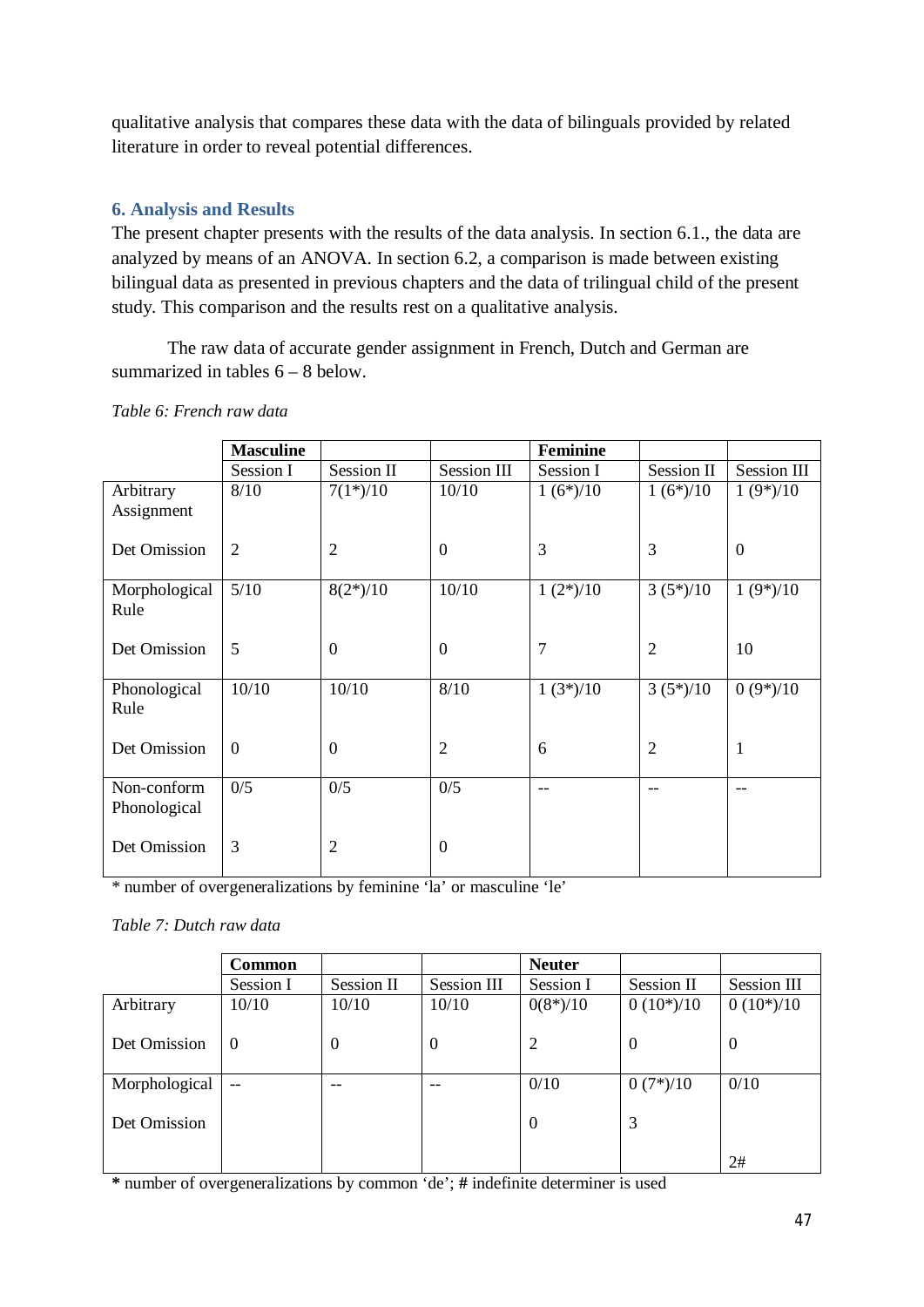|  |  | Table 8: German raw data: |  |
|--|--|---------------------------|--|
|--|--|---------------------------|--|

|                  | Masc.            |                  |                                  | Fem.           |                  |                                  | <b>Neuter</b>            |                          |                          |
|------------------|------------------|------------------|----------------------------------|----------------|------------------|----------------------------------|--------------------------|--------------------------|--------------------------|
|                  | Session          | Session          | Session                          | Session        | Session          | Session                          | Session                  | Session                  | Session                  |
|                  | I                | $\mathbf{I}$     | $\mathop{\mathrm{III}}\nolimits$ | I              | $\mathbf{I}$     | $\mathop{\mathrm{III}}\nolimits$ | I                        | $\mathbf{I}$             | $\rm III$                |
| Arbitrary        | 10/10            | 10/10            | 10/10                            | 2/10           | $5/10$           | $5/10$                           | $\overline{1}/10$        | 1/10                     | 0/10                     |
|                  |                  |                  |                                  | $(4*)$         | $(4*)$           | $(5^*)$                          | $(7*)$                   | $(8*)$                   | $(10^*)$                 |
| DetOm            | $\boldsymbol{0}$ | $\boldsymbol{0}$ | $\boldsymbol{0}$                 | $\overline{4}$ | $\mathbf{1}$     | $\boldsymbol{0}$                 | $\sqrt{2}$               | $\boldsymbol{0}$         | $\boldsymbol{0}$         |
| Morpho           | 10/10            | 9/10             | 10/10                            | 6/10           | 4/10             | 0/10                             | 2/10                     | 0/10                     | 0/10                     |
|                  |                  |                  |                                  | $(3^*)$        | $(6*)$           | $(10^*)$                         | $(6*)$                   | $(10^*)$                 | $(10^{*})$               |
| DetOm            | $\boldsymbol{0}$ | $\mathbf{1}$     | $\boldsymbol{0}$                 | $\mathbf{1}$   | $\boldsymbol{0}$ | $\boldsymbol{0}$                 | $\mathbf{1}$             | $\boldsymbol{0}$         | $\boldsymbol{0}$         |
| Phono            | 9/10             | 10/10            | $8/10$                           | 8/10           | 6/10             | 4/10                             | $\overline{\phantom{a}}$ | $\overline{\phantom{m}}$ | $\overline{\phantom{m}}$ |
|                  |                  |                  |                                  |                | $(4*)$           | $(6*)$                           |                          |                          |                          |
| DetOm            | $\mathbf{1}$     | $\boldsymbol{0}$ | $\overline{2}$                   | $\overline{2}$ | $\boldsymbol{0}$ | $\boldsymbol{0}$                 |                          |                          |                          |
| Non-             | 1/5              | 1/5              | 0/5                              | $-$            | $-$              | $-$                              | $-$                      | $-$                      | $\overline{\phantom{a}}$ |
| Conform          |                  |                  |                                  |                |                  |                                  |                          |                          |                          |
| Morpho           |                  |                  |                                  |                |                  |                                  |                          |                          |                          |
| DetOm            | $\mathbf{1}$     | $\boldsymbol{0}$ | $\boldsymbol{0}$                 |                |                  |                                  |                          |                          |                          |
| Non-             | 0/5              | 1/5              | 0/5                              | 3/5            | 3/5              | 4/5                              | $-$                      | $-$                      | $\overline{\phantom{m}}$ |
| Conform<br>Phono |                  |                  |                                  |                |                  |                                  |                          |                          |                          |
| DetOm            | $\boldsymbol{0}$ | $\boldsymbol{0}$ | $\mathbf{1}$                     | $\mathbf{1}$   | $\boldsymbol{0}$ | $\boldsymbol{0}$                 |                          |                          |                          |
|                  |                  |                  |                                  |                |                  |                                  |                          |                          |                          |

\* overgeneralization by masculine 'der'

### **6.1. Effects of language, gender and rule on accuracy**

A Oneway ANOVA is run on the data groups French, Dutch and German. The data consist of correct answers that are made on definite determiners. The accuracy is given in the form of mean percentages. The following sections present with firstly, the accuracy over languages, secondly the accuracy of genders within each language, thirdly, the effect of rule on accuracy across languages and the latter for each language individually. The section concludes with a comparison of accuracy in rule-conform and non-conform nouns.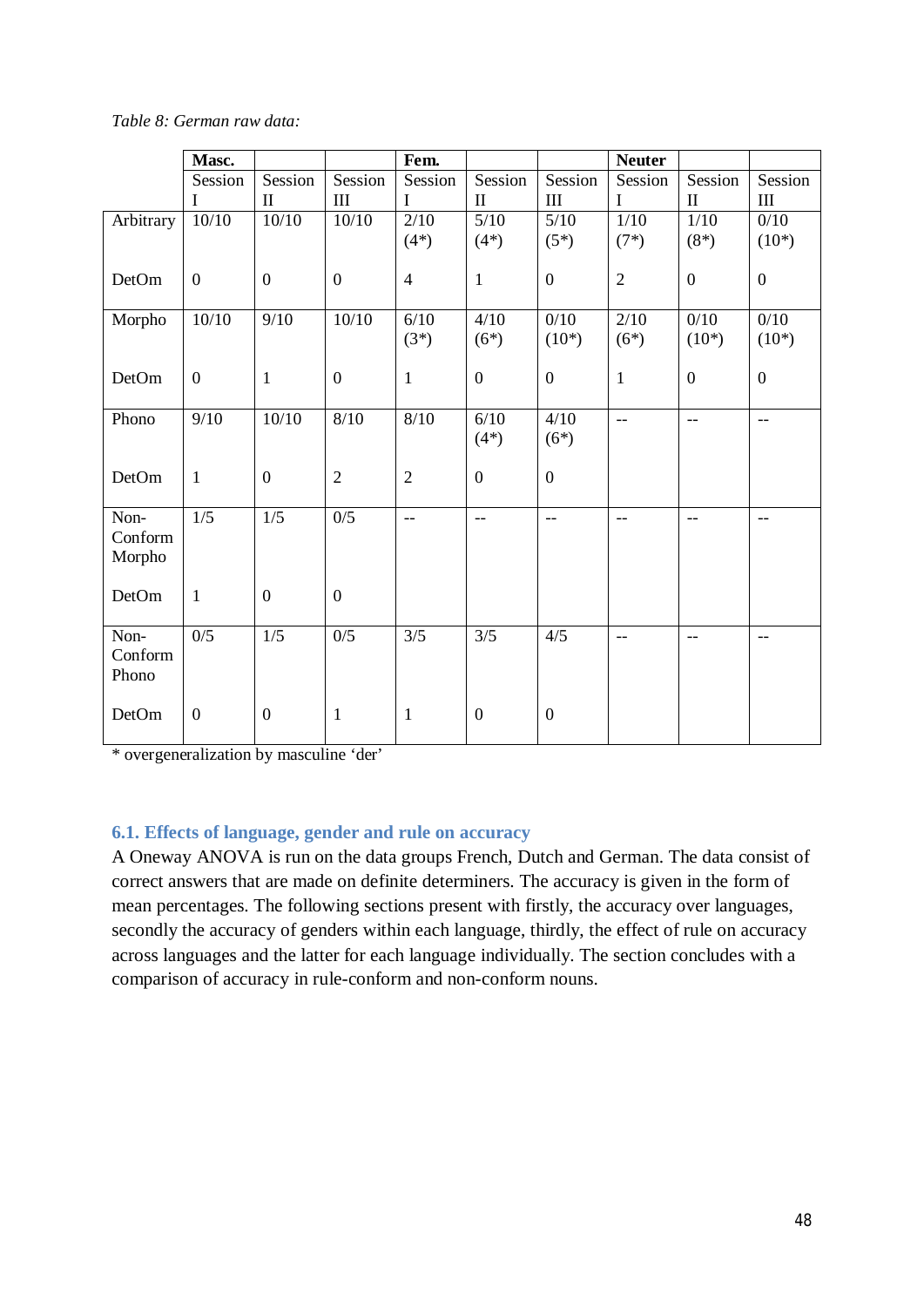## **6.1.1. Accuracy over languages**

The means and standard deviations of French, German and Dutch are given in table 9.

| Languag |      |     | Std.      |  |
|---------|------|-----|-----------|--|
|         | Mean |     | Deviation |  |
| German  | .54  | 240 | .499      |  |
| French  | .49  | 180 | .501      |  |
| Dutch   | .33  | 90  | .474      |  |
| Total   | 49   | 510 |           |  |

*Table 9: Means and Standard Deviation French, German and Dutch*

The ANOVA of means in French, German and Dutch are given in table 10:

|                      | Sum of<br>Squares | df            | Mean<br>Square | F     | Sig. |
|----------------------|-------------------|---------------|----------------|-------|------|
| Between<br>Groups    | 2.843             | $\mathcal{D}$ | 1.421          | 5.786 | .003 |
| <b>Within Groups</b> | 124.561           | 507           | .246           |       |      |
| Total                | 127.404           | 509           |                |       |      |

*Table 10: ANOVA of means in French, German and Dutch*

There is a significant difference between the accuracy means of French, German and Dutch. The post-hoc test Tukey reveals between which languages the difference lies. It turns out that there is a significant difference of German (mean 54%) and French (mean 49%) on the one hand and Dutch (mean 33%) on the other.

# **6.1.2. Accuracy of French feminine and masculine gender**

The means and standard deviations are given in table 11, the ANOVA of means is given in table 12.

*Table 11: Means and standard deviations of feminine and masculine in French*

| Gender   | Mean |    | Std.<br>Deviation |
|----------|------|----|-------------------|
|          |      |    |                   |
| Masculin | .84  | 90 | .364              |
| Feminine | .13  | 90 | .342              |
| Total    |      |    |                   |

*Table 12: ANOVA of meansof feminine and masculine in French*

|                               | Sum of<br>Squares | df         | Mean<br>Square | Е       | Sig. |
|-------------------------------|-------------------|------------|----------------|---------|------|
| Between<br>Groups             | 22.756            |            | 22.756         | 182.272 | .000 |
| <b>Within Groups</b><br>Total | 22.222<br>44.978  | 178<br>179 | .125           |         |      |

There is a significant difference of accuracy between the means of feminine (mean 13%) and masculine (mean  $84\%$ ) gender with  $p < 0.05$ .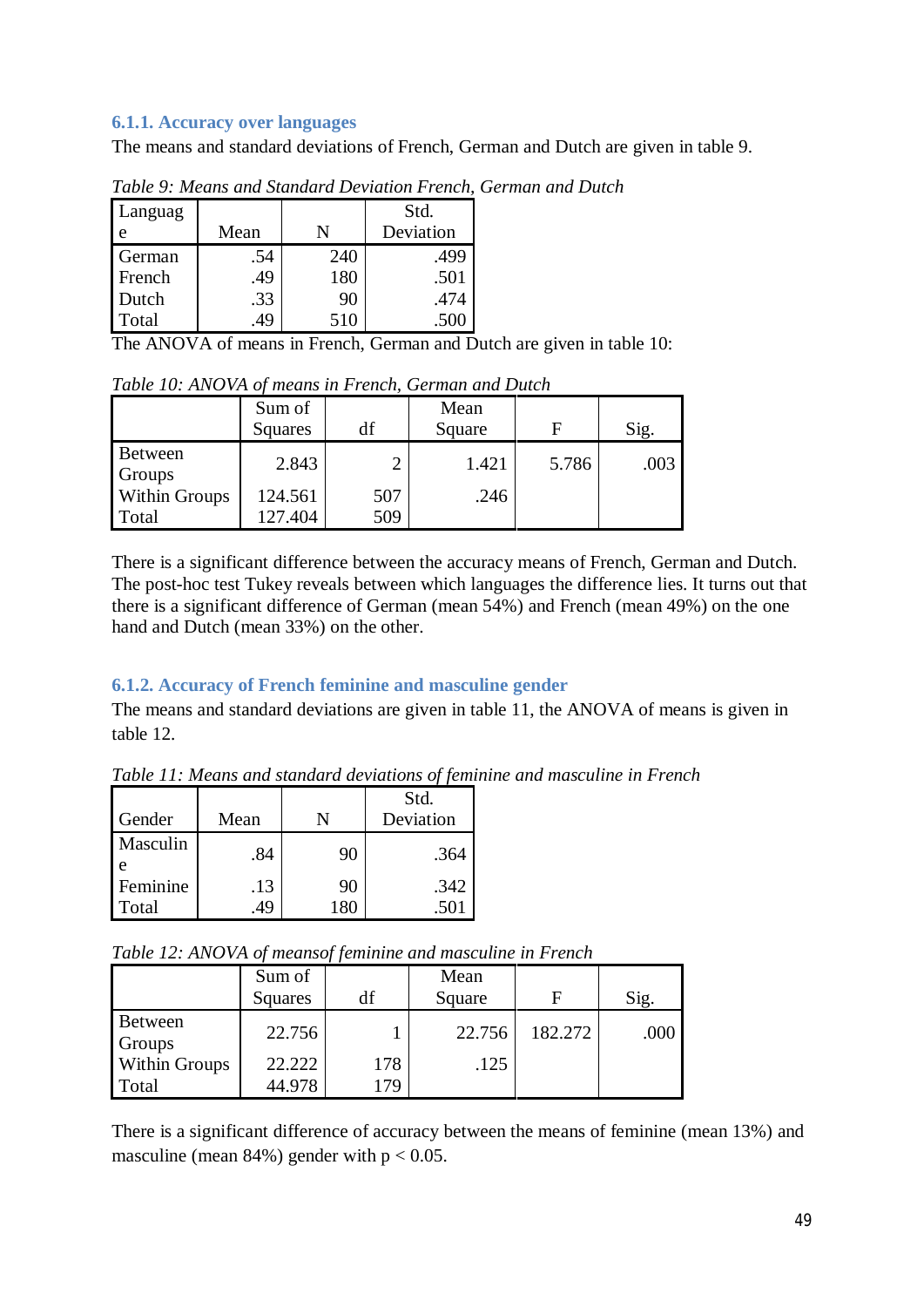# **6.1.3. Accuracy of German feminine, masculine and neuter gender**

The means and standard deviations are given in table 13 and the ANOVA of means is given in table 14.

| Gender   | Mean |     | Std.<br>Deviation |
|----------|------|-----|-------------------|
| Masculin | .96  | 90  | .207              |
| Feminine | .44  | 90  | .500              |
| Neuter   | .U7  | 60  | .252              |
| Total    |      | 240 |                   |

*Table 13: Means and standard deviations for Feminine, Masculine and Neuter in German*

*Table 14: ANOVA of means feminine, masculine and neuter in German*

|                      | Sum of  |     | Mean   |         |      |
|----------------------|---------|-----|--------|---------|------|
|                      | Squares | df  | Square | F       | Sig. |
| Between<br>Groups    | 29.806  |     | 14.903 | 118.611 | .000 |
| <b>Within Groups</b> | 29.778  | 237 | .126   |         |      |
| Total                | 59.583  | 239 |        |         |      |

There is a significant effect of gender on accuracy with  $p < 0.05$ . The post-hoc test Tukey<sup>25</sup> reveals which gender levels are significantly different from each other and which potentially aren't. The results indicate that masculine (mean 96%), feminine (mean 44%) and neuter (mean 07%) are all significantly different from each other.

# **6. 1.4. Accuracy of Dutch common and neuter gender**

The means and standard deviations are given in table 15 below.

|        |      |    | Std.      |
|--------|------|----|-----------|
| Gender | Mean |    | Deviation |
| Neuter | .00  | 60 | .000      |
| Commo  | 1.00 | 30 | .000      |
| Total  | .33  | 90 | .474      |

*Table 15: Means and standard deviations of Dutch common and neuter*

The mean for neuter is 0% with no instance of a correct answer and the mean for common is 100% with no instance of a incorrect answer. The results indicate a significant difference between neuter and common.

<sup>&</sup>lt;sup>25</sup> The post-hoc test Tukev is recommended to calculate multiple comparisons to reveal differences between means in Rietveld and van Hout (2005).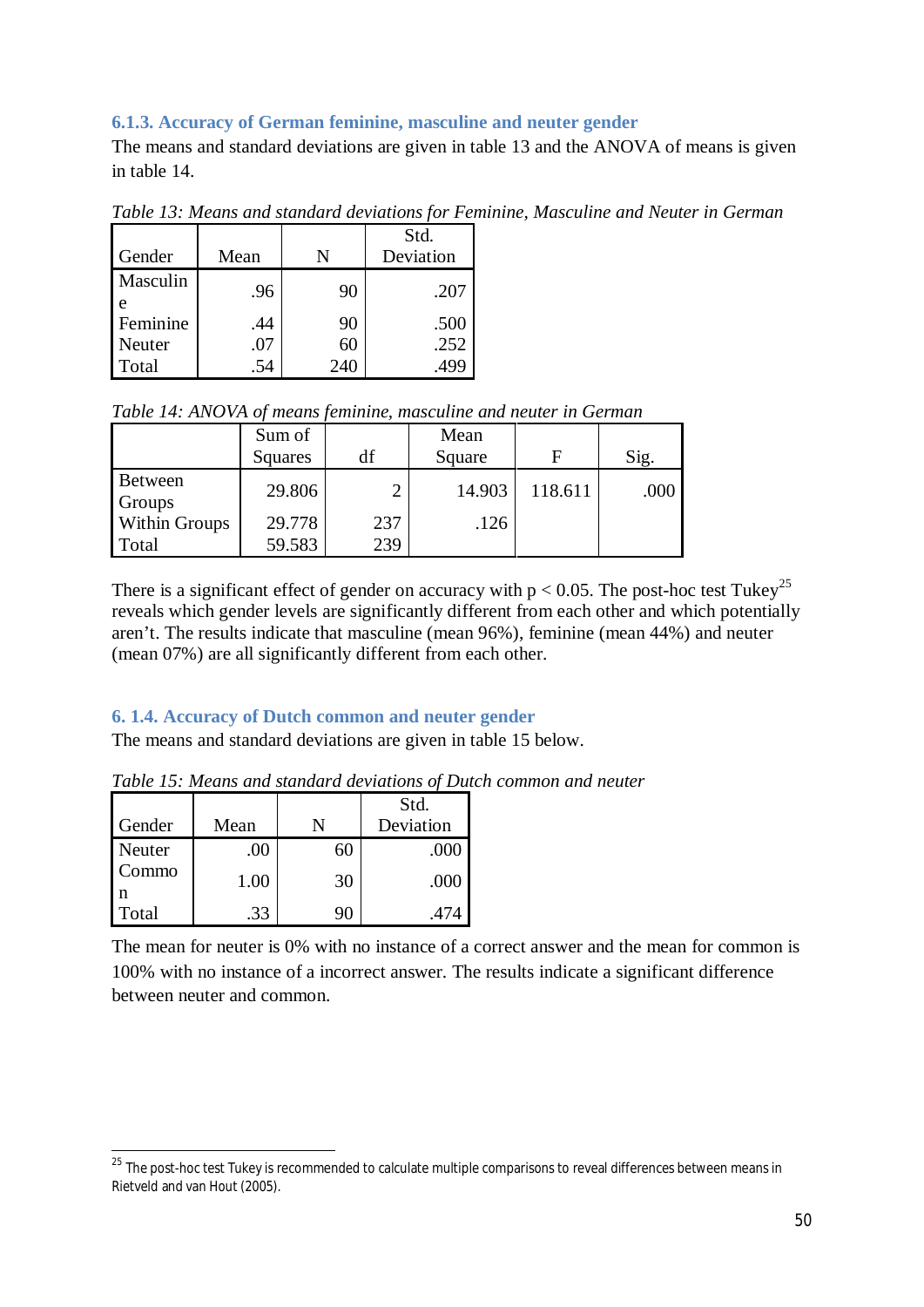## **6.1.5. Effects of rule on accuracy**

Table 16 below presents with the means of accuracy, depending on arbitrary, morphological and phonological rule across languages.

*Table 16: Accuracy means across languages for arbitrary, phonological and morphological rules*

| Rule                    | Mean | N   | Std.<br>Deviation |
|-------------------------|------|-----|-------------------|
| Arbitrary<br>Assignment | .49  | 210 | .501              |
| Phonological Rule       | .64  | 120 | .482              |
| Morphological<br>Rule   | .38  | 180 | .488              |
| Total                   | .49  | 510 | .500              |

Table 17 below presents with the ANOVA on these means.

*Table 17: ANOVA of means of arbitrary, phonological and morphological gender assignment*

|                      | Sum of<br>Squares | df  | Mean<br>Square | F     | Sig. |
|----------------------|-------------------|-----|----------------|-------|------|
| Between<br>Groups    | 4.805             |     | 2.403          | 9.936 | .000 |
| <b>Within Groups</b> | 122.599           | 507 | .242           |       |      |
| Total                | 127.404           | 509 |                |       |      |

The ANOVA reveals that there is a significant effect of rule on accuracy across languages with  $p < 0.000$ . The mean of arbitrary assignment lies at 49%, the phonological rule has a mean of 64% and the morphological rule has a mean of 38%. The post-hoc test Tukey was conducted in order to reveal differences between the means of these rules. It turned out that the means of the morphological (mean 38%) and the arbitrary rule (mean 49%) are significantly different from the mean of the phonological rule (mean 64%).

# **6.1.6. Effects of rule on accuracy in German**

Table 18 below presents the means of accuracy depending on arbitrary, morphological and phonological assignment in German.

| Rule                    | Mean | N   | Std.<br>Deviation |
|-------------------------|------|-----|-------------------|
| Arbitrary<br>Assignment | .49  | 90  | .503              |
| Phonological Rule       | .75  | 60  | .437              |
| Morphological<br>Rule   | .46  | 90  | .501              |
| Total                   | .54  | 240 | .499              |

*Table 18: Means and standard deviations of accuracy by rules in German*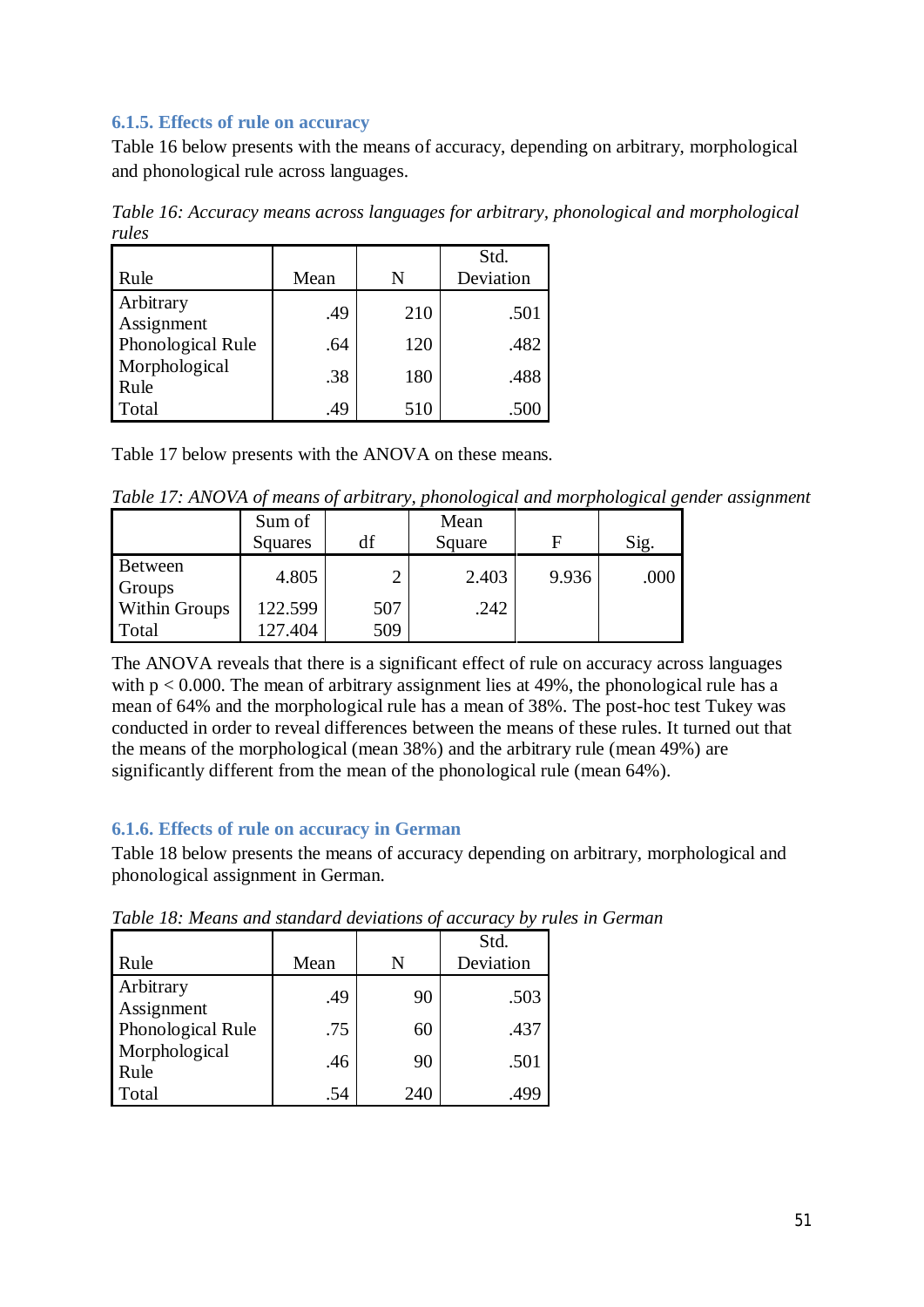Table 19 below presents with the ANOVA of these means.

|                      | Sum of<br>Squares | df            | Mean<br>Square | F     | Sig. |
|----------------------|-------------------|---------------|----------------|-------|------|
| Between<br>Groups    | 3.522             | $\mathcal{D}$ | 1.761          | 7.445 | .001 |
| <b>Within Groups</b> | 56.061            | 237           | .237           |       |      |
| Total                | 59.583            | 239           |                |       |      |

*Table 19: ANOVA of accuracy means of rules in German*

The results indicate that there is a significant effect of assignment rule on accuracy in German.

The post-hoc test Tukey is conducted to reveal between which rules this significant difference lies. The results indicate that the means of the phonological rule (mean 75%) is significantly different from both the arbitrary assignment (mean 49%) and the morphological rule (mean 46%).

# **6.1.7. Effects of rule on accuracy in Dutch**

The mean of neuter (mean 0%) in Dutch indicates that there is no instance of use of neuter. Only neuter provides with a rule. Without instances of neuter, no effects of rule can be observed.

## **6.1.8. Effects of rule on accuracy in French**

Table 20 below presents with the means of accuracy depending on arbitrary, morphological and phonological assignment in French.

| Rule                    | Mean | N   | Std.<br>Deviation |
|-------------------------|------|-----|-------------------|
| Arbitrary<br>Assignment | .47  | 60  | .503              |
| Phonological Rule       | .53  | 60  | .503              |
| Morphological<br>Rule   | .47  | 60  | .503              |
| Total                   | .49  | 180 | .501              |

*Table 20: Means and standard deviations of accuracy by rules in French*

An ANOVA was run on these means. The ANOVA is presented in table 21 overleaf.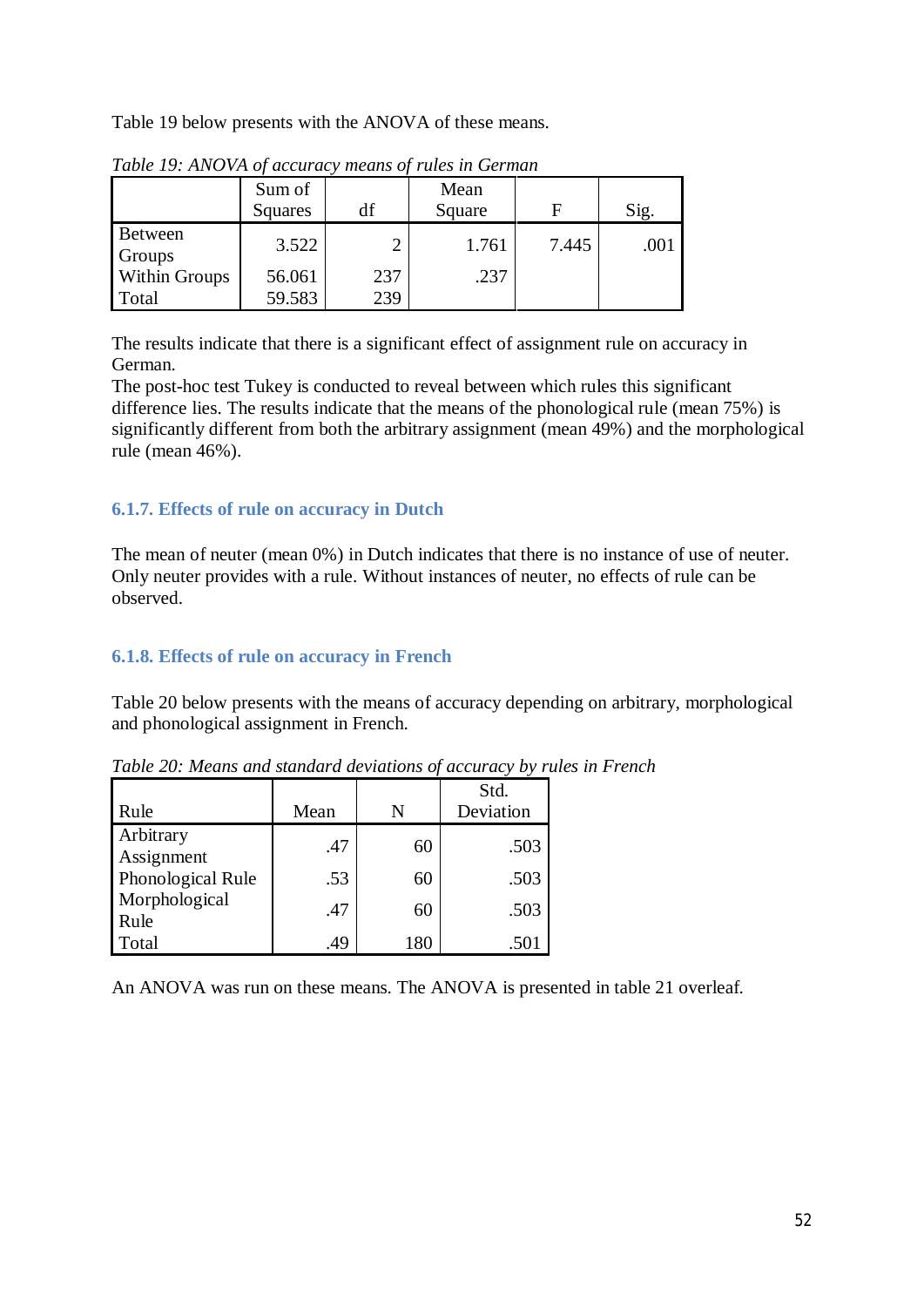|                      | Sum of<br>Squares |     | Mean<br>Square |      | Sig. |
|----------------------|-------------------|-----|----------------|------|------|
| Between<br>Groups    | .178              |     | .089           | .351 | .704 |
| <b>Within Groups</b> | 44.800            | 177 | .253           |      |      |
| Total                | 44.978            | 179 |                |      |      |

*Table 21: ANOVA of accuracy means of rules in French*

The results of the ANOVA indicate that there is no effect of rule on accuracy in French. The mean of arbitrary assignment and morphological assignment is both 47%. The mean of accuracy of the phonological rule is slightly higher but not significantly different from the former. The mean lies at 53%.

# **6.1.9. Effects of a rule on feminine and masculine gender in German**

An individual analysis was run on German feminine and masculine in order to reveal potential individual effects of rules on the accuracy of each gender.

# *6.1.9.1. Accuracy of German masculine by rule*

Table 22 below provides with the means of masculine, depending on arbitrary assignment, phonological and morphological rule

|                         |      |    | Std.      |
|-------------------------|------|----|-----------|
| Rule                    | Mean | N  | Deviation |
| Arbitrary<br>Assignment | 1.00 | 30 | .000      |
| Phonological Rule       | .90  | 30 | .305      |
| Morphological<br>Rule   | .97  | 30 | .183      |
| Total                   | .96  | 90 | $-20$     |

*Table 22: Means and standard deviations of German masculine by rule*

Table 23 presents with the ANOVA run on these means.

*Table 23: ANOVA of means of German masculine by rule*

|                   | Sum of<br>Squares |    | Mean<br>Square | F     | Sig. |
|-------------------|-------------------|----|----------------|-------|------|
| Between<br>Groups | .156              |    | .078           | 1.845 | .164 |
| Within Groups     | 3.667             | 87 | .042           |       |      |
| Total             | 3.822             | 89 |                |       |      |

There is no effect of rule on accuracy with a  $p < 0.164$ . The means of German masculine in arbitrary assignment (mean 100%), in the morphological rule (mean 97%) and the phonological rule (mean 90%) are not significantly different.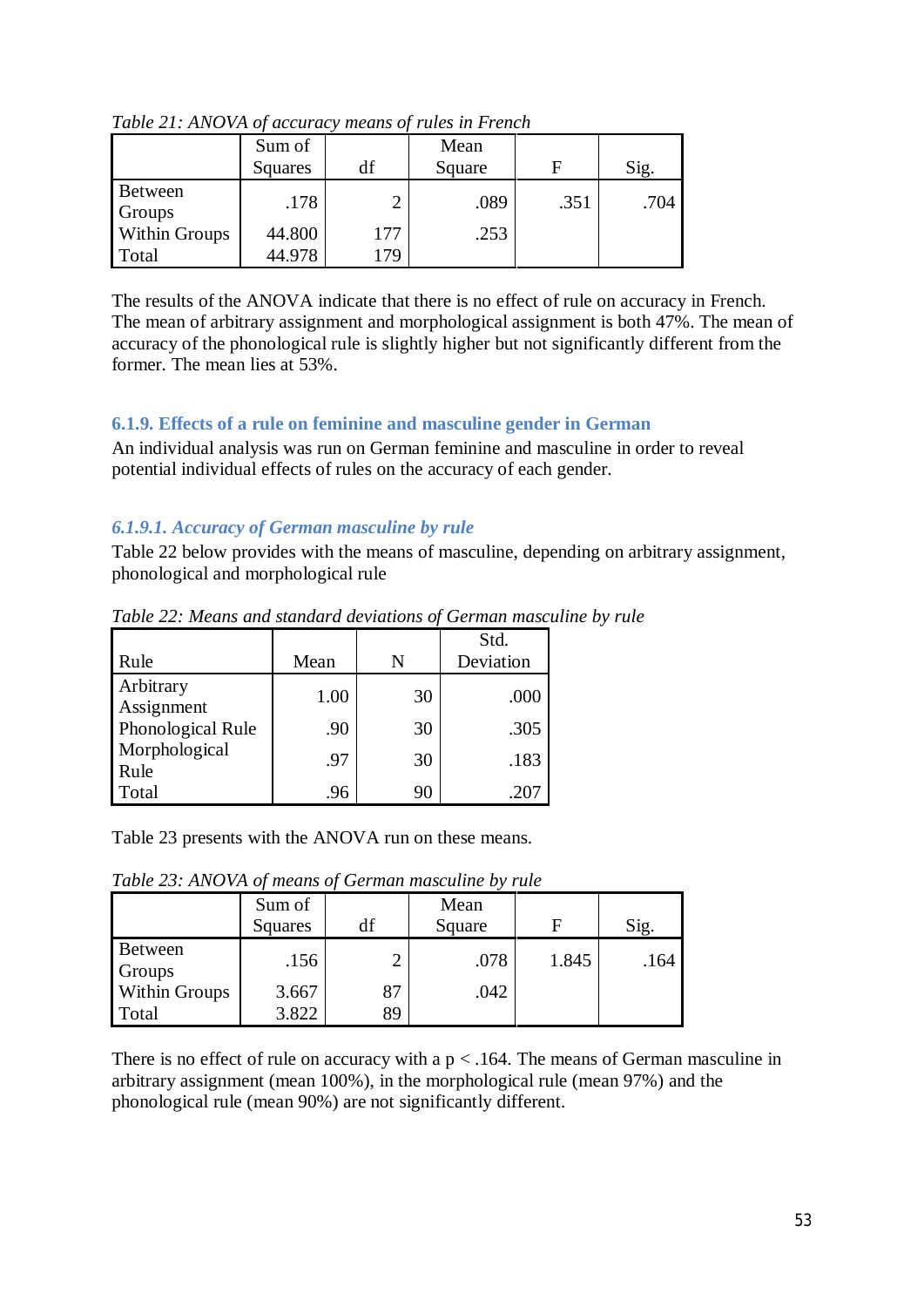## *6.1.9.2. Accuracy of German feminine by rule*

Table 24 provides with the means of feminine, depending on arbitrary assignment, phonological and morphological rule.

|                         |      |    | Std.      |
|-------------------------|------|----|-----------|
| Rule                    | Mean | N  | Deviation |
| Arbitrary<br>Assignment | .40  | 30 | .498      |
| Phonological Rule       | .60  | 30 | .498      |
| Morphological<br>Rule   | .33  | 30 | .479      |
| Total                   | .44  | 90 | .500      |

*Table 24: Means and standard deviations of German feminine by rule*

Table 25 presents with the ANOVA run on these means.

| Table 25: ANOVA of means of German feminine by rule |  |  |
|-----------------------------------------------------|--|--|
|                                                     |  |  |

|                               | Sum of  |          | Mean   |       |      |
|-------------------------------|---------|----------|--------|-------|------|
|                               | Squares | df       | Square | F     | Sig. |
| Between<br>Groups             | 1.156   |          | .578   | 2.386 | .098 |
| <b>Within Groups</b><br>Total | 21.067  | 87<br>89 | .242   |       |      |

There is no significant effect of rule on German feminine with  $p < .098$ . The means for arbitrary assignment lie at 40%, for the morphological rule at 33% and for the phonological rule at 60%. A significant effect lies only at a .098 probability level. This effect regards the phonological rule which has the highest accuracy rate.

# **6. 1. 10. Accuracy of phonological feminine and masculine in German**

The means for phonological feminine (schwa-rule with a consistency 90% and a scope over 15.000 nouns) and masculine in German (FCCR rule with a consistency of 75% and a scope over 160 nouns) are given in table 26 below.

| Gender            | Mean      |    | Std.<br>Deviation |
|-------------------|-----------|----|-------------------|
| Masculin          | .90       | 30 | .305              |
| Feminine<br>Total | .60<br>75 | 30 | .498<br>.437      |

*Table 26: Accuracy means of phonological feminine and masculine in German*

The ANOVA of means is given in table 27 overleaf.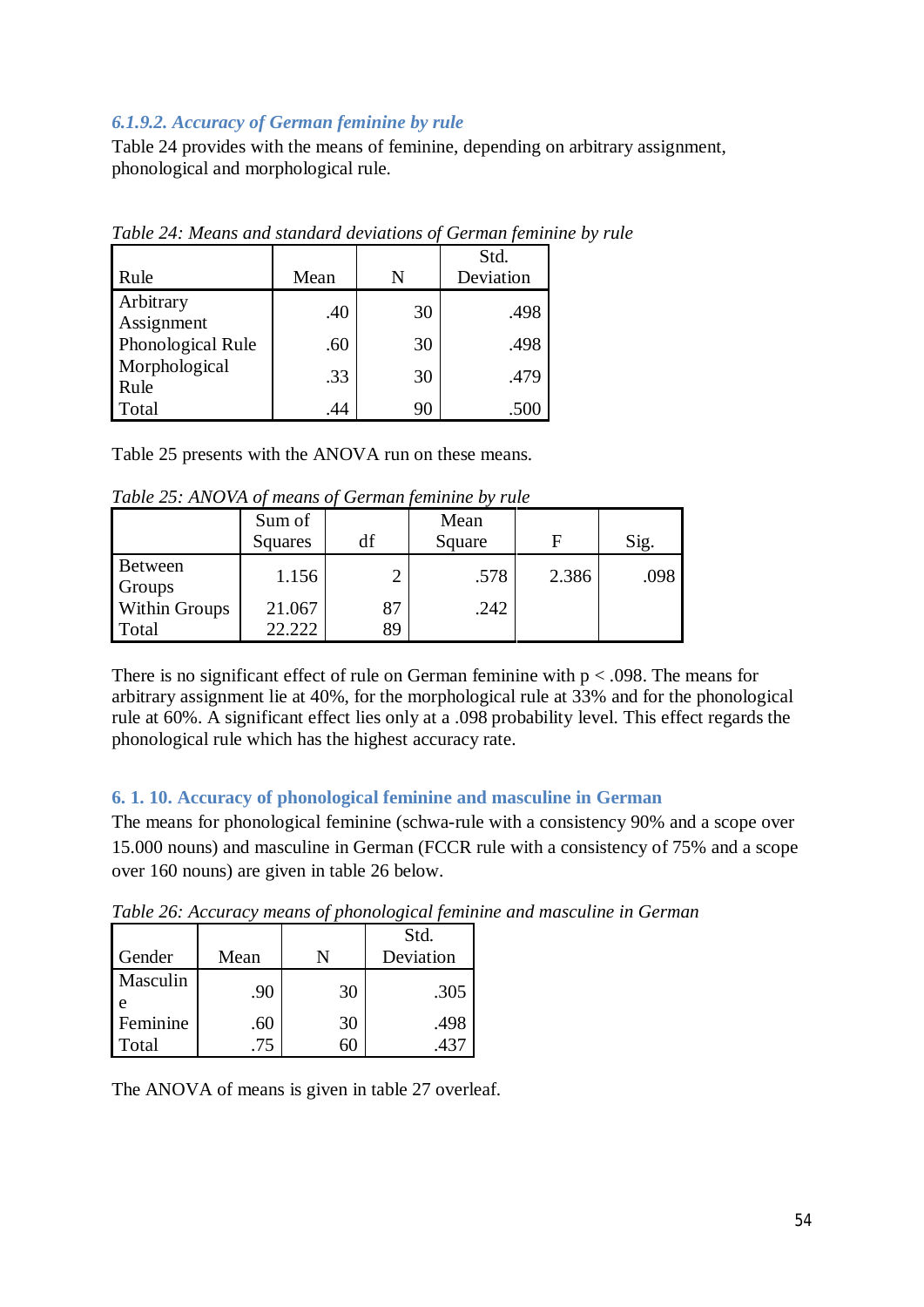|                      | Sum of<br>Squares | df | Mean<br>Square | F     | Sig. |
|----------------------|-------------------|----|----------------|-------|------|
| Between<br>Groups    | 1.350             |    | 1.350          | 7.909 | .007 |
| <b>Within Groups</b> | 9.900             | 58 | .171           |       |      |
| Total                | .250              | 59 |                |       |      |

*Table 27: ANOVA of means of phonological feminine and masculine in German*

The ANOVA reveals that there is a significant difference between accuracy means of phonological feminine and masculine in German with  $p < 0.05$ . Masculine has a mean of 90% and feminine of 60%.

# **6. 1. 11. Accuracy of phonological feminine and masculine in French**

The means for phonological feminine ( $\frac{1}{z}$  rule with a consistency of 90% and a scope over 912 nouns) and masculine (/-r/ rule with a consistency 78% and a scope over 3974 nouns) in French are given in table 28 below.

*Table 28: Accuracy means of phonological feminine and masculine in French*

|                   |            |    | Std.         |
|-------------------|------------|----|--------------|
| Gender            | Mean       |    | Deviation    |
| Masculin          | .93        | 30 | .254         |
| Feminine<br>Total | .13<br>.53 | 30 | .346<br>.503 |

The ANOVA of means is given in table 29 below.

*Table 29: ANOVA of means of phonological feminine and masculine in French*

|                      | Sum of  |    | Mean   |         |      |
|----------------------|---------|----|--------|---------|------|
|                      | Squares | df | Square | F       | Sig. |
| Between<br>Groups    | 9.600   |    | 9.600  | 104.400 | .000 |
| <b>Within Groups</b> | 5.333   | 58 | .092   |         |      |
| Total                | 14.933  | 59 |        |         |      |

The results of the ANOVA indicate that there is significant difference between phonological feminine and masculine in French with  $p < 0.00$ . Feminine has a mean of 13% and the mean of masculine lies at 93%.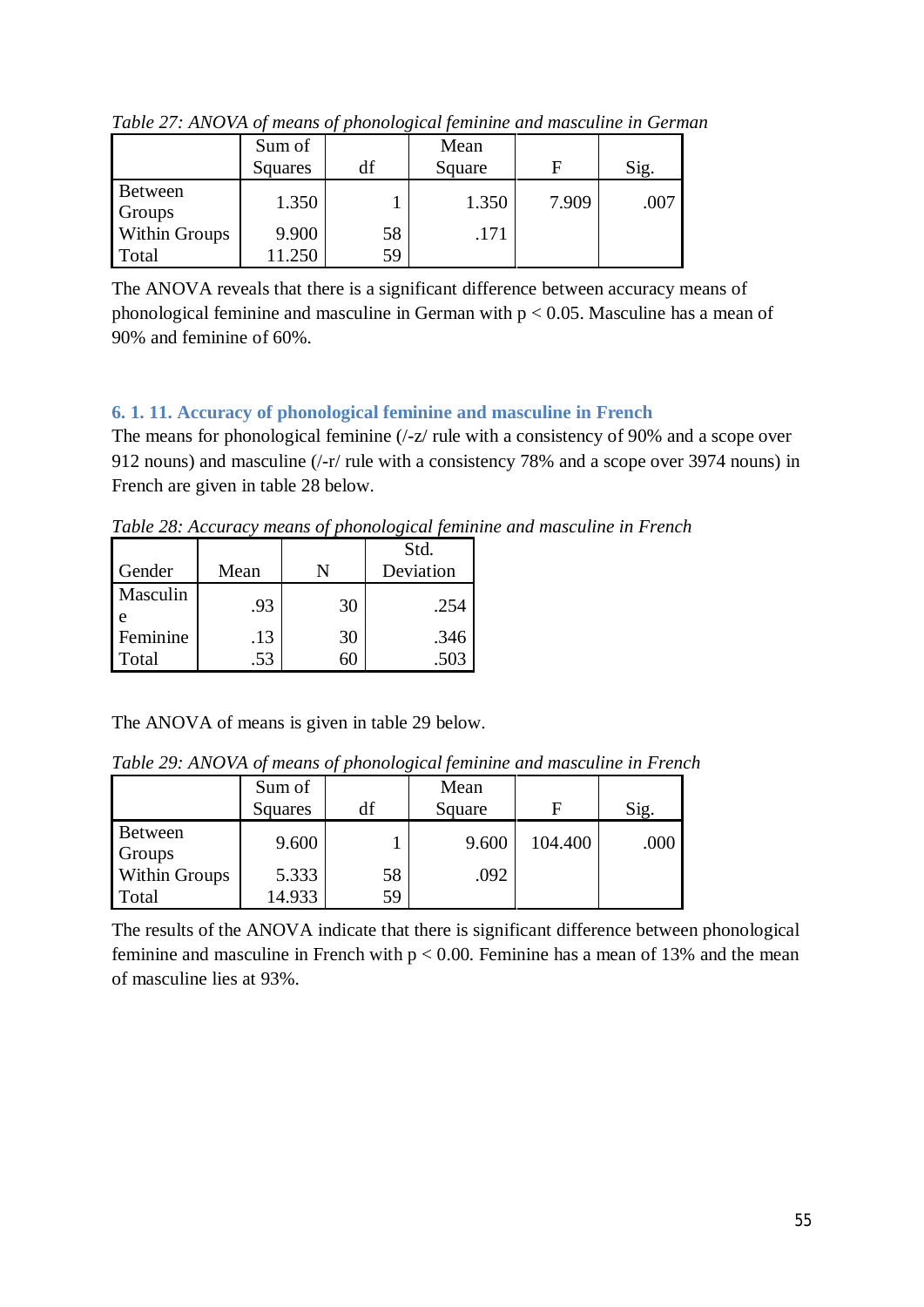### **6.1.12. Rule conform-nouns versus non-conform nouns**

Table 30 below presents with the results for conform and non-conform nouns in French and German<sup>26</sup>.

|                                   | Accuracy conform nouns | Accuracy non-conform |
|-----------------------------------|------------------------|----------------------|
|                                   |                        | nouns                |
| German Masculine                  | $29/30 = 97\%$         | $2/15 = 13\%$        |
| $[-er]$                           |                        |                      |
| German Masculine                  | $27/30 = 90\%$         | $1/15 = 7\%$         |
| $\text{FCCR}$ /-XCs/              |                        |                      |
| German Feminine                   | $18/30 = 60\%$         | $12/15 = 80\%$       |
| schwa $-e$ /                      |                        |                      |
| <b>French Masculine</b>           | $28/30 = 93\%$         | $0/15 = 0\%$         |
| $\mathsf{I}\mathsf{-r}\mathsf{I}$ |                        |                      |

*Table 30: Accuracy means of conform and non-conform nouns*

The results indicate that there is a difference in accuracy between conform and non-conform nouns in German Masculine with the [-er]- and FCCR-rule. Non-conform nouns display an accuracy rate of 7% to 13%. In French masculine, the rate for conform nouns with 93% is higher than the one in non-conform nouns with 0%. In German feminine, the accuracy rate in non-conform nouns (80%) is higher than the one in conform nouns (60%).

## **6.2. Bi- and Trilingual acquisition of French, German and Dutch**

In what follows, the results on the analysis of differences between bi- and trilingual acquisition are presented. Table 31 overleaf presents with results on bi- and trilingual acquisition of French, German and Dutch. The bilingual data are based on the data review in chapter 3 and the trilingual data of the present investigation. The latter embrace an age span of  $3;8,13-3;9,25$  years.

<sup>&</sup>lt;sup>26</sup> These are all rules where exceptions are tested. French feminine /-z/ has also exceptions, but as mentioned earlier, there are no nouns with final /-z/ that have child-appropriate meaning.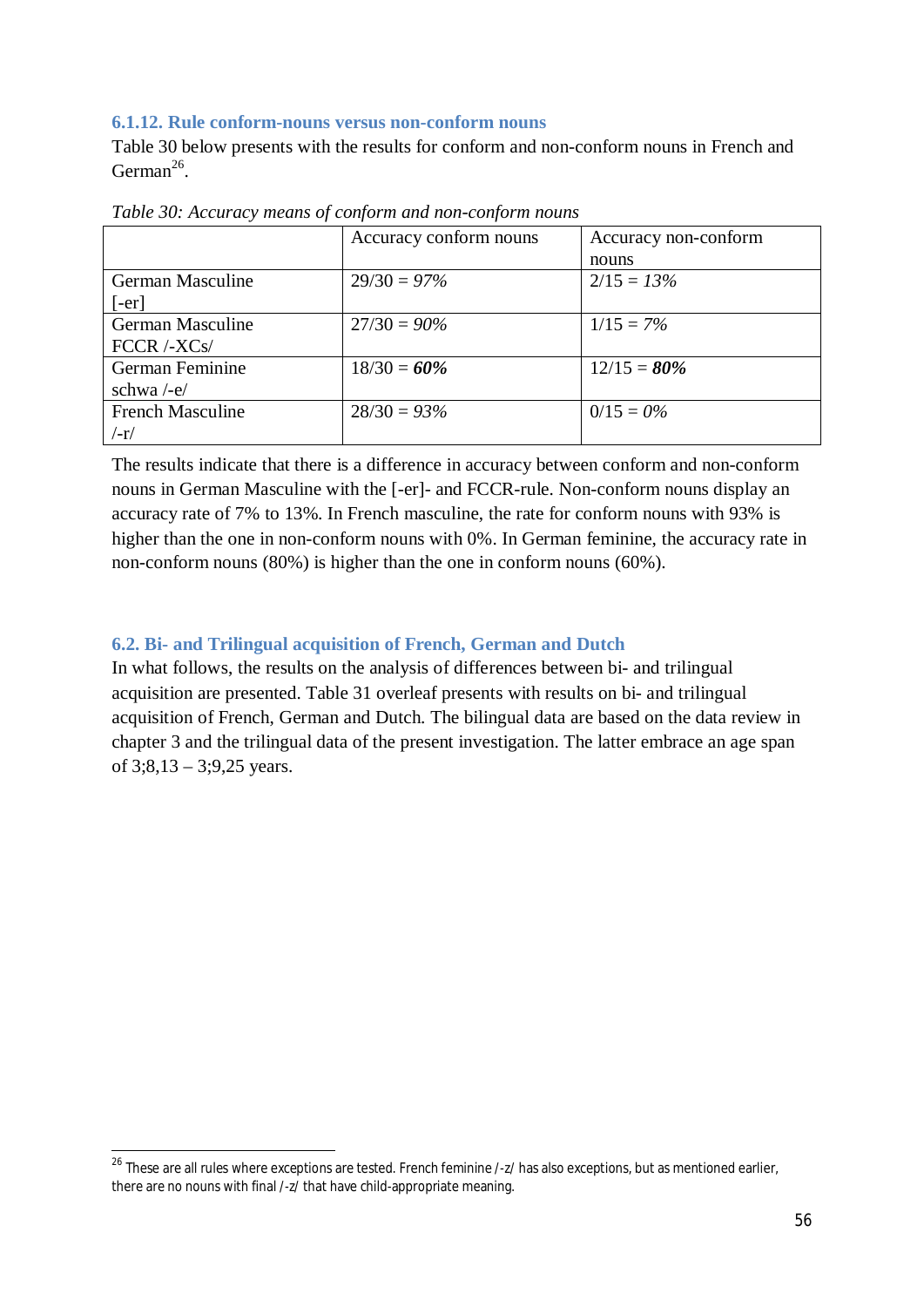|        | Bilingual                                                   | Trilingual                                                                          |
|--------|-------------------------------------------------------------|-------------------------------------------------------------------------------------|
| Dutch  | common mastered from early on<br>$\bullet$                  | common with no errors<br>$\bullet$                                                  |
|        | few errors on common at a later<br>$\bullet$                | problems with <i>neuter</i> : not evident in<br>$\bullet$                           |
|        | age $(5 - 9)$                                               | data                                                                                |
|        | problems with <i>neuter</i> : virtually<br>$\bullet$        | all neuter nouns are overgeneralized<br>$\bullet$                                   |
|        | not mastered                                                | by common                                                                           |
|        | sustaining use of common for<br>$\bullet$                   | use of rules not evident<br>$\bullet$                                               |
|        | neuter                                                      |                                                                                     |
|        | data on neuter suggest correct use<br>$\bullet$             |                                                                                     |
|        | to 13% at the age of 3 and at                               |                                                                                     |
|        | chance level at the age of 10 - 11                          |                                                                                     |
|        | rarely mastered if at all by the<br>$\bullet$               |                                                                                     |
|        | age of 11                                                   |                                                                                     |
|        | overgeneralization is<br>$\bullet$                          |                                                                                     |
|        | unidirectional                                              |                                                                                     |
|        | no evidence of use of rules<br>$\bullet$                    |                                                                                     |
| German | <i>masculine</i> almost error-less<br>$\bullet$             | <i>masculine</i> almost error-less (mean<br>$\bullet$                               |
|        | feminine few errors<br>$\bullet$                            | 96%)                                                                                |
|        | mostly overgeneralized by<br>masculine                      | feminine accuracy below chance                                                      |
|        |                                                             | (mean $44\%$ )                                                                      |
|        | feminine and masculine mastered<br>$\bullet$<br>at ca. 3; 0 | overgeneralized by masculine                                                        |
|        | problems with <i>neuter</i> : delayed,                      | problems with <i>neuter</i> : little evidence<br>$\bullet$<br>$(\text{mean } 07\%)$ |
|        | $\bullet$<br>overgeneralized by masculine;                  | overgeneralized by masculine                                                        |
|        | mastered at ca. 4; 0 yrs                                    | overall use of rule evident, but weak<br>$\bullet$                                  |
|        | use of rule evident for feminine<br>٠                       |                                                                                     |
|        | and masculine                                               |                                                                                     |
| French | <i>feminine</i> and <i>masculine</i> almost<br>$\bullet$    | <i>masculine</i> with few errors (mean<br>$\bullet$                                 |
|        | error-less                                                  | 84%)                                                                                |
|        | initially (one month) only<br>$\bullet$                     | feminine with many errors (mean                                                     |
|        | masculine used                                              | 13%)                                                                                |
|        | both mastered at ca. 3,0 yrs<br>$\bullet$                   | overgeneralized by masculine                                                        |
|        | early use of rules evident<br>$\bullet$                     | use of rules not evident<br>$\bullet$                                               |

*Table 31: Bi- and trilingual acquisition in French, German and Dutch*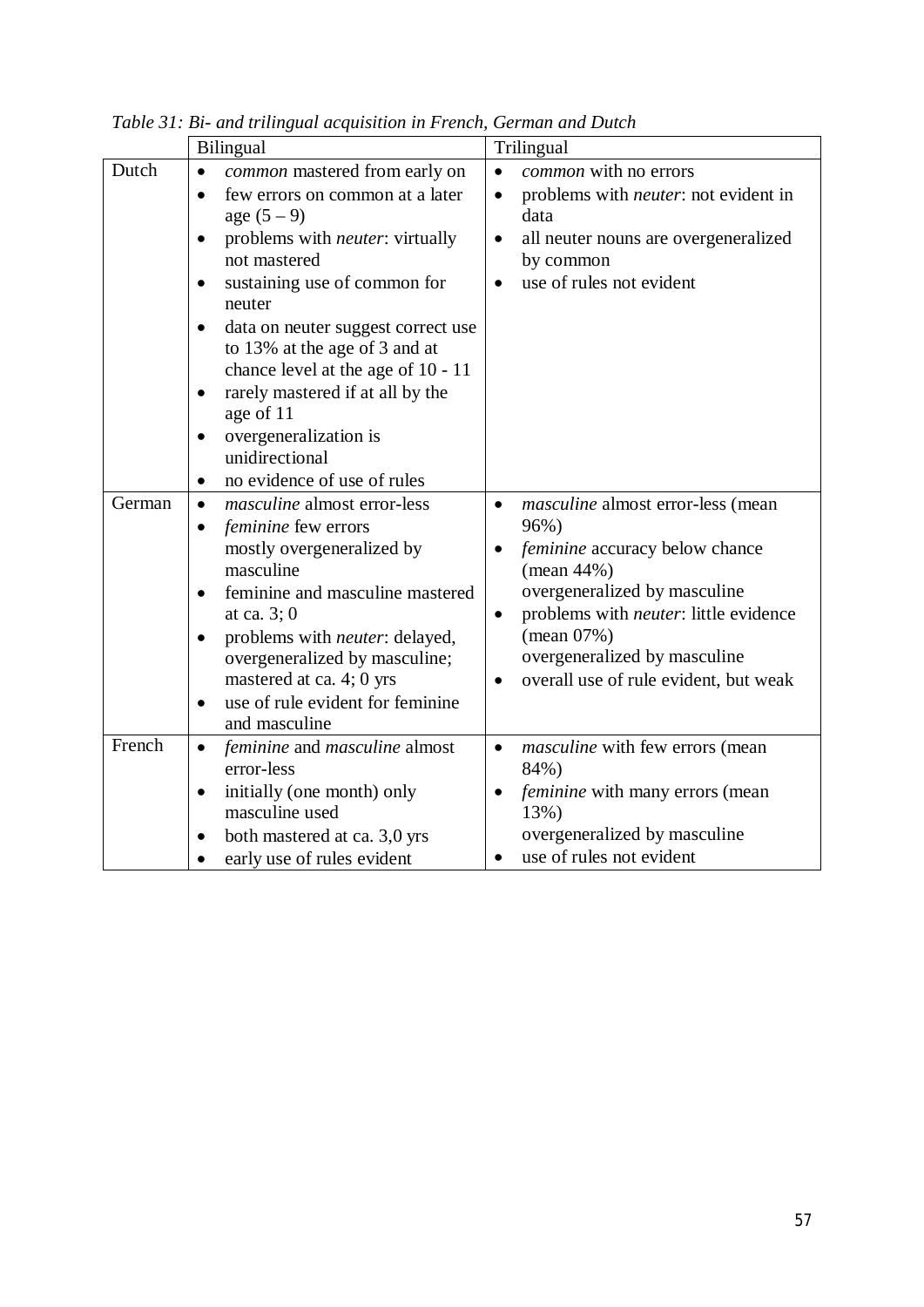### **7. Discussion**

In the present chapter, the predictions made in chapter 4 will be discussed in the light of the results presented in chapter 6. Section 7.1. discusses the prediction that language specific overtness effects accuracy, resulting in differences of accuracy levels between French, Dutch and German. This section includes effects of rules, their scope and their consistency. Section 7.2. discusses the predictions for trilingual acquisition. Firstly, potential cross-linguistic influences within the present data are discussed. This involves the discussion of the proposal 'intersection'. That is, whether intersecting genders of involved languages may have a beneficial effect. Secondly, the effect of reduced input on the present data is discussed. Each section starts out with a summary of the results.

### **7.1. Effects of language specific overtness, assignment rules, their scope and consistency**

In what follows, a summary of the results is presented. Subsequently, the results are discussed in the light of the hypothesis and predictions made at the end of chapter 4.

### **7.1.1. Summary of the results**

### *7.1.1.1. Accuracy across languages and genders*

ANOVAs and post-hoc tests were run on the three data groups French, Dutch and German. Firstly, the effect of language accuracy was analyzed. The results indicate that language has an effect on accuracy with a significance level of  $p < .05$ . French (mean 49%) and German (mean 54%) differ significantly from Dutch (mean 33%). Within each language, there is a significant effect of gender on accuracy. The accuracy rate of every gender in each language is significantly different from each other. That is, French masculine (mean 84 %) is different from French feminine (mean 13%) with  $p < 0.01$ . Dutch common (mean 100%) and neuter (mean 0%) are significantly different with  $p < 0.00$ . German masculine (mean 96%), feminine (mean 44%) and neuter (mean  $07\%$ ) are also significantly different with  $p < 0.00$ .

### *7.1.1.2. Effects of rules on accuracy in French, Dutch and German*

There is an effect of rule on accuracy across languages with a level of  $p < .05$ . The difference between arbitrary (mean .49) and morphological (mean .38) marking, on the one hand, and phonological marking (mean .64), on the other, is significant. The results indicate that the accuracy in phonological rules is higher than the accuracy in morphological rules and arbitrary assignment. This result implies that morphological assignment across languages does not facilitate accuracy or that it is not used for gender assignment, at least not at the age of 3; 9. The result is in accordance with the data by van Ginkel (2006) in that morphological rules seem to be used only at a later age. Phonological rules yield a higher accuracy rate which could cautiously be interpreted as being used prior to morphological rules. The prediction that rule-governed assignment yields higher accuracy rates than arbitrary assignment is not entirely borne out. Only phonological assignment has an effect on accuracy, again, at least at the age of about 3; 9. The role of rules seems to be comparable across languages. Phonological rules yield higher accuracy rates in both German and French while morphological rules are comparable to arbitrary assignment. Note that the effect for the phonological rule counts for French and German only since there is no phonological rule in Dutch. Hence, there is an effect of a phonological rule on accuracy in the data group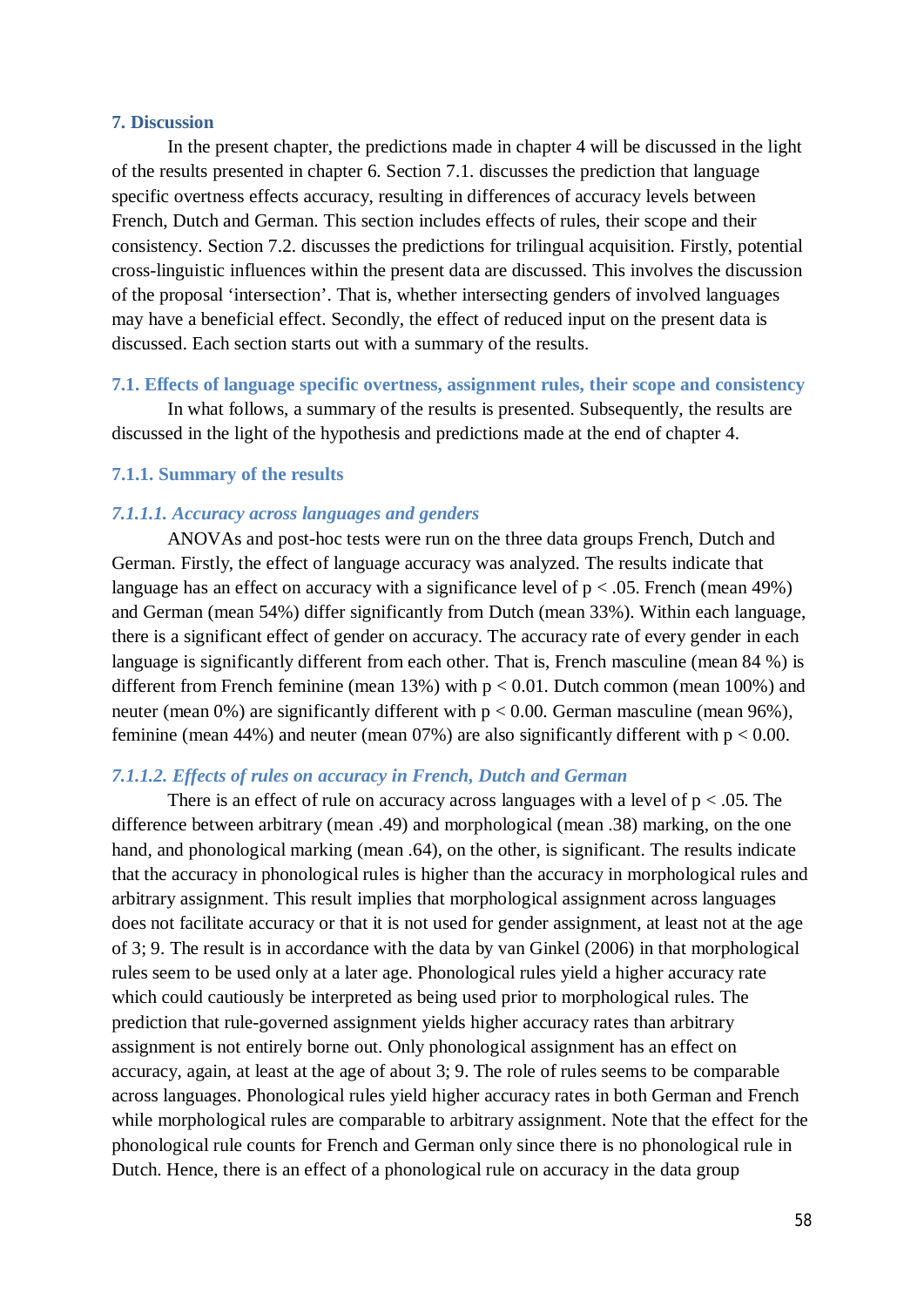French/German. It is important to note that even though there is an effect of rule over languages, the effect is very subtle. That is, the effect fades in an individual analysis. As will be shown below, when the Dutch and French data are analyzed individually, there is no effect of a rule. Only German data show an effect of a rule. The individual analysis of each language is presented in what follows.

An individual analysis for each language reveals that there is no effect of rule on accuracy in French, neither for feminine nor for masculine with  $p < .704$ . In Dutch, there is no rule effect in neuter since the means of arbitrary and morphological rule in neuter are both 0%. In German, the effect of rule is significant with  $p < .001$ . In contrast, an individual analysis of genders reveals that there is no effect of a rule in masculine where means for arbitrary (100%), phonological (90%) and morphological (97%) assignment are equally high. The effect also fades in feminine. The mean for the morphological rule lies at 33%, for arbitrary assignment at 40% and for the phonological rule at 60% with  $p < .098$ . Though this level of p is not significant, it appears to approach significance. There is no effect of rule on neuter in German with  $p < 1.0$ .

In respect to rule-conform accuracy, it turned out that in German and French, ruleconform nouns with masculine gender have a higher accuracy than non-conform nouns. In German, feminine non-rule conform nouns have a higher accuracy than feminine ruleconform nouns which is reverse to the prediction.

In respect to consistency, the results reveal that there is a significant difference between high and low consistency rules in German and French but the results are reverse to the hypothesis. In other words, the high consistency rule does not yield higher accuracy rates.

In respect to scope, the results indicate that rules with great scope do not consistently yield higher accuracy. In German, the schwa rule with a great scope has a lower accuracy rate than the FCCR, which has a smaller scope. In French, the /-r/-rule with great scope yields a higher accuracy than the /-z/-rule with a smaller scope. It shall be noted here that the discussion suggests that the result is not related to scope but rather to the use of a gender default.

### **7.1.2. Discussion of language-specific overtness and cross-linguistic differences**

## *7.1.2.1. Accuracy across languages*

It was predicted that the overtness of a gender assignment system in a language will affect the acquisition of gender. French is the most overt language where 85% of the nouns are assigned gender on the basis of rules and these are mostly phonological (Corbett, 1991). In German, assignment rules cover the noun lexicon to 64, 5% (Wegener, 2000). Both French and German are regarded as having semi-overt assignment systems. In Dutch, on the other hand, the majority of nouns do not have cues for gender assignment (van Berkum, 1996) and it is regarded as an opaque gender system (Corbett, 1991).

French and German were thus predicted to have a higher accuracy rate than Dutch. An overall comparison of accuracy rates in French, German and Dutch show indeed that there is a significant difference between French and German, on the one hand, and Dutch, on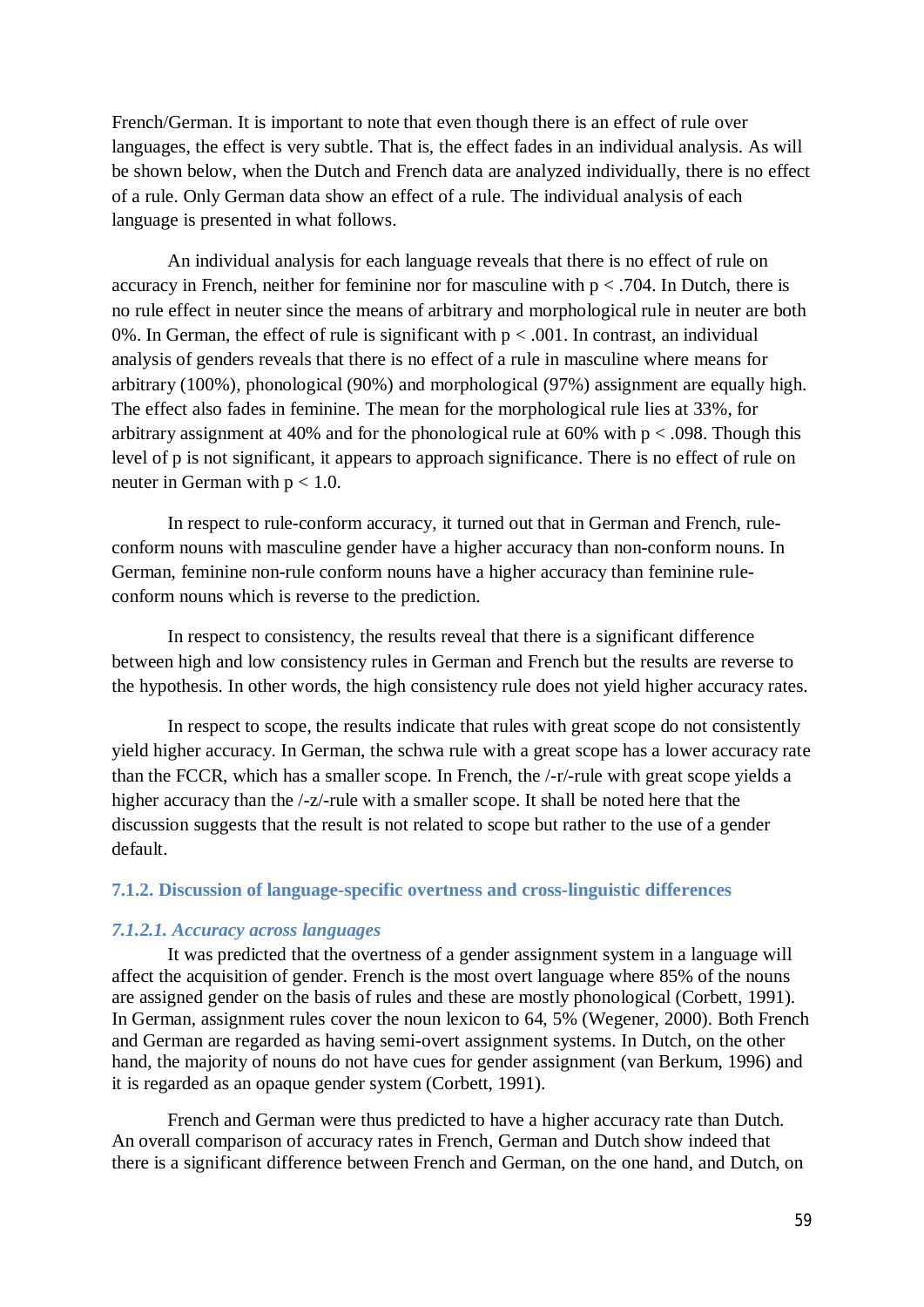the other<sup>27</sup>. This result was predicted. Hence, it seems that the hypothesis of overtness to affect accuracy is borne out. However, the difference in accuracy rates across languages may also be affected by other factors than overtness. In other words, the difference of accuracy rates across languages does not suffice to claim that overtness played a role. Overtness implies assignment rules. Thus, there must be an effect of rule related to the overtness of a language to confirm the hypothesis. In what follows, the effects of rules on accuracy are discussed.

### *7.1.2.2. Effects of rules on accuracy across languages*

Results indicate that rules indeed affect accuracy across languages. That is, morphological rules (mean 38%) and arbitrary rules (mean 49%) differ from phonological rules (mean 64%). It appears that morphological rules have the same effect as arbitrary assignment. This result indicates that morphological rules are only used to a rather limited degree to assign correct gender, at least at the age of 3; 9 when the present data were collected. Hence, phonological rules seem to be the sole type of rule used for gender assignment within the tested age span. Since there are no phonological rules in Dutch, the results counts for German and French only. Hence, the effect of a phonological rule is evident in both French and German as a group. It appears that French and German yield higher accuracy rates on the basis of their overtness and this overtness rests on phonological rules, at least at the age of 3;9. Dutch has lower accuracy rates on the basis of its opaque system. The significant main effect of rules confirms the prediction that overtness is related to accuracy.

## *7.1.2.3. Effects of rules in French, German and Dutch*

An individual analysis of languages reveals that the effect of overtness is not strong. French, for instance, does not show an effect of rules. The overall effect of a rule fades for French in an individual analysis. The effect is only visible as a main effect where French and German data were grouped<sup>28</sup>, but French alone does not show this effect<sup>29</sup>. The effect of a rule in French must therefore be a very subtle one. In German, on the other hand, the effect of a rule is significant. This is an unexpected result, given that the data of mono- and bilingual acquisition show clear evidence for the use of phonological rules in French (Karmilloff-Smith, 1979, Müller, 1990). It may be the case that there are certain conditions for rules to affect accuracy. One condition may be that a higher amount of input is necessary so that rules can have a stronger effect on performance than found here. It seems that this effect cannot manifest itself when the input is reduced as is the case in trilingual acquisition. That is to say, an overt gender system can only facilitate the acquisition of gender if sufficient input of this system is available. In other words, only sufficient instances of a rule enable a child to detect this rule. The input of all three languages was reduced for the subject of the present study. This reduction of input is such that the rule may not be detected and the effect of rules turns out to be only subtle. The sole effect of a rule is evident for German. It seems that German as the language with a higher amount of input enables a stronger use of assignment rules than French with a lower amount of input. There is not effect of a rule in Dutch. The effect of the diminutive rule is not evident in the data as neuter has an accuracy rate of 0%. In sum, there a very subtle $30$  to no effect $31$  of a rule in French, a significant effect of a rule on German and there is no effect of the diminutive rule on accuracy in Dutch. Hence, the prediction of

 $^{27}$  Means, SD and significance are given in tables 12 and 13 in chapter 6.

<sup>28</sup> Means and SD of rule effects over languages are given in table 16 in Chapter 6. The phonological rule has a significant effect over languages which only concerns German and French. That is, only German and French have phonological rules while Dutch has only a morphological rule. Thus, there is an effect of the phonological rule on French, but only when grouped with German.

<sup>29</sup> Means and SD of rule effects in French are given in table 20, significance in table 21 in chapter 6.

<sup>30</sup> This effect only appears as across languages where German and French data are grouped (Dutch has phonological rule).

<sup>&</sup>lt;sup>31</sup> In an individual analysis of French shows no effect of rule on accuracy.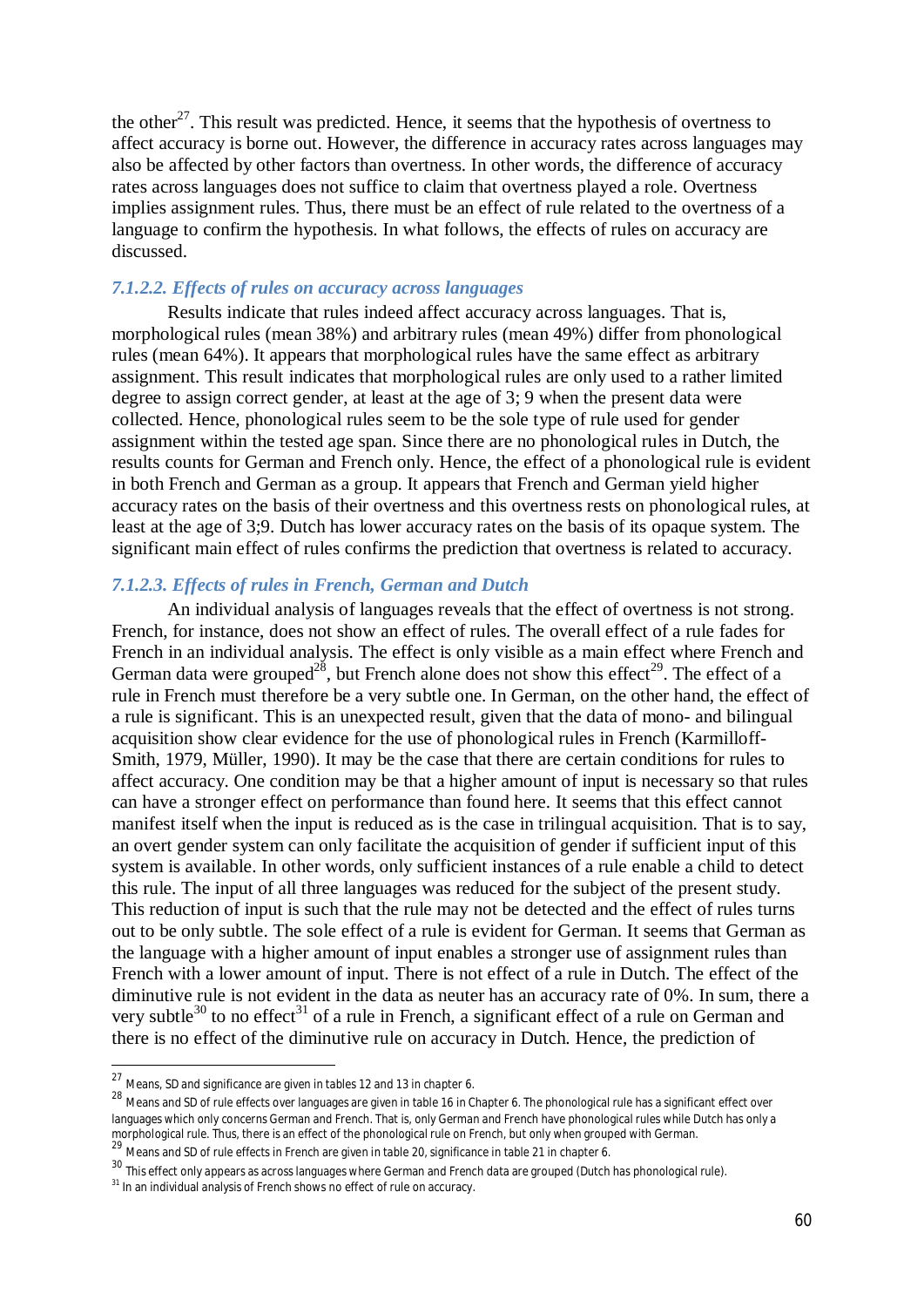overtness to affect accuracy is borne out even though the effects are weaker than expected. It is suggested that the effect of rules in turn is influenced by the amount of input.

# *7.1.2.4. Effects of gender, their rules and their scope on accuracy in French, Dutch and German*

In addition to general overtness, it was also predicted that individual genders would affect accuracy, depending on their associated assignment rules and their scope. French, for instance, should display a high accuracy level in both masculine and feminine. It was predicted that these genders should both be acquired almost error-less as both are endowed with consistent gender assigners. Moreover, they both cover a nearly equal gender scope where feminine covers 52% and masculine 48% in corpora counts (lexique.org). The results show, in contrast to the prediction, that there is a significant difference between feminine and masculine. Masculine is produced with few errors (mean 84%) whereas feminine is mostly incorrect (mean  $13\%$ )<sup>32</sup>. The low accuracy rate of feminine is an unexpected result. Feminine gender on nouns is as much rule-governed as those in masculine and cover a similar scope, as is expressed in the prediction. It seems unlikely that for masculine gender, assignment rules are used whereas feminine rules are not used. Moreover, there is no effect of a rule on accuracy in French, only an overall effect of the phonological rule on accuracy which includes French data. This very limited evidence of a rule indicates that the high accuracy of masculine cannot be caused by the use of rules. The overall gender scope may not account for the result since it is equal for feminine and masculine. There must be another factor at work. The high accuracy rate of masculine in French may to be due to a gender default. French feminine with its low accuracy rate would then present the non-default gender with a specific gender value. A high accuracy in one gender and a low accuracy in another are known from Dutch. Dutch gender acquisition is suggested to make use of a gender default. This may also be the case in French. Even though the use of a gender default is not suggested for mono- and bilingual acquisition, it may be used in trilingual French. In what follows, the results on Dutch are discussed. The use of a default is described and may in the same way hold for French.

In Dutch, the prediction was that common gender displays a higher accuracy rate than neuter on the basis of it's overall gender scope. It was also predicted that there is evidence of neuter since there is a consistent and moderately frequent (Berkum, 1991) assignment rule. The results indicated that there is a significant difference between common and neuter gender and thereby confirm the prediction<sup>33</sup>. However, it was not predicted that common gender is practically error-free and that there is no evidence of neuter at all. Concerning common gender, error-free data can not be explained on the basis of a greater gender scope alone. As data for French show, feminine and masculine genders have an almost equal scope over the lexicon while feminine displays a low and masculine a high accuracy rate. Hence, a gender scope is likely not to be the sole reason for high accuracy. A further argument against the effect of scope comes from the comparison between German feminine and Dutch neuter. Dutch neuter has a gender scope comparable to feminine in German (30%). German feminine has an accuracy rate of 44% while Dutch neuter does not occur in the data all. Hence, scope alone may not account for the results, that is, the lack of use of neuter and the predominant use of common gender might be caused by other reasons. As mentioned above, the use of a

<sup>32</sup> Means, SD and significance for French are given in table 6 and 7 of chapter 6.

<sup>33</sup> Means, SD and significance for Dutch are given in table 11 of chapter 6.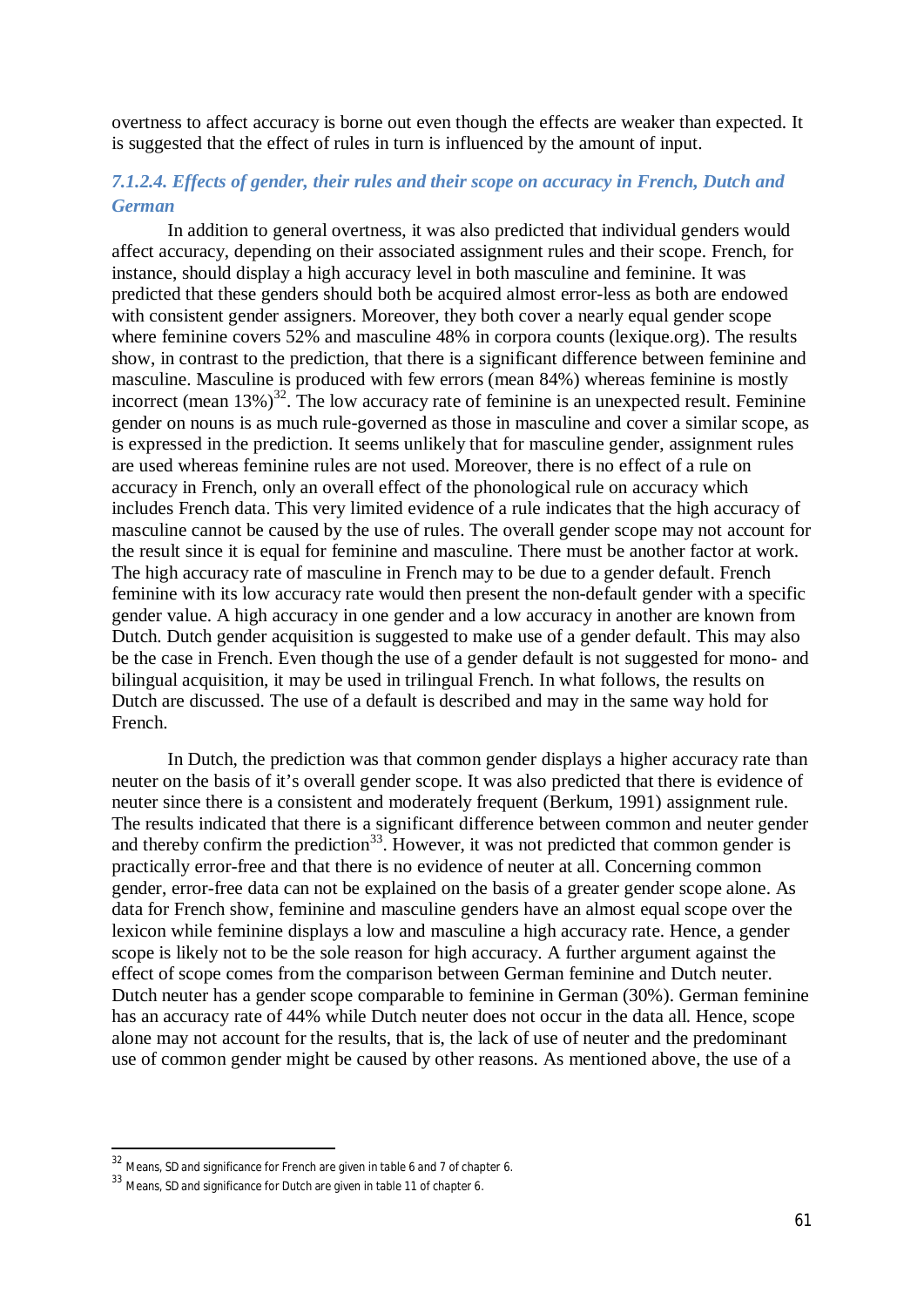default gender in Dutch was suggested by Hulk & Cornips (2006a) and van der Velde  $(2003).$ <sup>34</sup> The present results seem to give further evidence of a gender default.

The following reasoning might explain the findings in Dutch and also in French. Common in Dutch and masculine in trilingual French are correct from early on and to a high rate. The high accuracy rate from the start is likely not to be due word-by-word learning. The latter would probably display a higher error rate. Furthermore, the system is largely opaque, either because the system itself is arbitrary or because it became opaque on the basis reduced input. Thus, the high accuracy may not be the result of assignment rules. It rather seems that the gender of all nouns would be assigned to a default gender. A non-default gender on the other hand, being neuter in Dutch and feminine in French, only occurs gradually and it must be learned word-by-word or on the basis of rules, if available. The more opaque the nondefault gender is for the learner, the more likely is an extended acquisition course. Since neuter mostly rests on arbitrary assignment, this seems to be the case. Indeed, the data on mono- and bilingual acquisition show a comparably late acquisition of neuter. Since the assignment rules for French feminine are less accessible because of reduced input, this reasoning may also hold for French. The otherwise rule-governed and mostly error-less acquired feminine causes difficulties. As long as a non-default gender is not established, the default overgeneralizes to the non-default gender. This direction of overgeneralization is unequivocally evident for Dutch in related literature. This is also the case for masculine in French which overgeneralizes on feminine while the reverse direction is not found. In sum, it seems that a gender default is at work in Dutch and in trilingual French. As the gender default seems to play a role in all languages under investigation, its characteristics will be discussed further below.

In what follows, the acquisition of the non-default neuter in Dutch shall be discussed in more depth. Neuter seems to be particularly difficult to detect since its rule governed assignment rests only on a morphological rule in an otherwise arbitrary assignment. As apparent from present data, arbitrary and morphological assignment yield lower accuracy rates than phonological assignment. Neuter rests on the former two and on this basis, it seems plausible that neuter displays a considerable delay. The finding that the morphological rules for neuter seem not to be used at the age of the subject (ca. 3:9 years) is in accordance with the findings by van Ginkel (2006). That is, the detection of the morphological diminutive ending in Dutch as gender cue seems only to be used comparably late (van Ginkel, 2006), namely at around 6 years. Hence, it appears that neuter gender cannot yet be assigned on the basis of the diminutive rule, at least within the present data where the subject is 3;9. It's largely arbitrary assignment may render its acquisition difficult and cause a prolonged acquisition course in mono-, bi- and multilingual settings.

Regarding the individual genders in German, it was predicted that feminine and masculine would display high and similar accuracy levels, whereas neuter would display a low accuracy level. The prediction is only borne out for masculine with an accuracy mean of 94%. Feminine, in contrast to the prediction, has a significantly lower accuracy level with a mean of 44%. The prediction for neuter is also borne out since it has the lowest accuracy level with a mean of 07%<sup>35</sup>. All three means differ significantly. There is a main effect of a rule, that is, the phonological rule affects accuracy as mentioned above, but this effect is subtle since it fades in an individual analysis of feminine and masculine. Concerning feminine, the lack of an effect of rule as well as the low accuracy rate is unexpected. As the

 $^{34}$  This suggestion was not only made for bi- but also for monolingual acquisition.

<sup>&</sup>lt;sup>35</sup> Means, SD and significance for German are given in table 8 and 9 of chapter 6.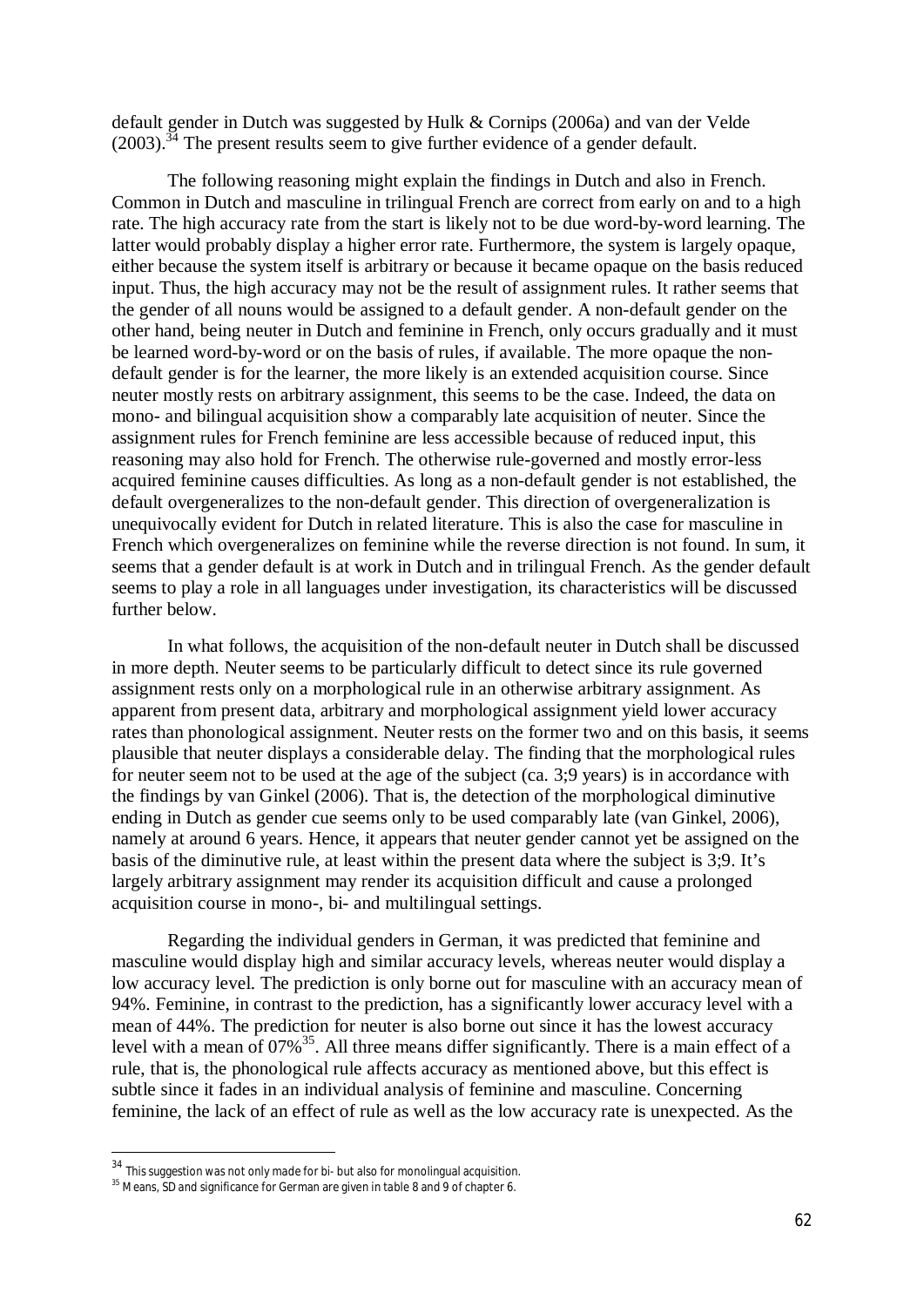phonological schwa-rule for feminine has a scope of 15.000 nouns and a consistency of 90% (Köpcke & Zubin, 1984), the accuracy in feminine could be expected to lie even higher than the accuracy in masculine. Similar to French feminine, it seems that the input reduction hindered the detection of a rule. It may be that the effect of a reduced input was underestimated and that also rules with great scope and consistency, as the schwa rule, are strongly subjected to the amount of input. Even though the effect of the schwa-rule is not significant, it's p-value was the smallest among all tested rules, namely  $p < 0.098$ . As the schwa-rule is the rule with the greatest scope and with a high consistency, this could cautiously be seen as a subtle effect of scope and rule. Regarding the accuracy rate in neuter, the result was expected. There is little evidence of neuter which is in accordance with its role as a sub-gender and the limited scope of the morphological rule. There is a mild difference between German (mean 7%) and Dutch neuter  $(0\%)$  even though the scope of Dutch with 30% is greater than the scope for German. This result may be explained by the fact that German neuter as a sub-gender benefits of the phonological rules for masculine. Dutch neuter on the other hand, does not have an additional source of cues for gender assignment.

As mentioned above, the difference between German masculine and feminine accuracy rates was unexpected. There is no effect of rule on masculine as accuracy rates are equally high across rules (percentages range from 90% - 100%). Since there is no reason to assume that masculine benefits from rules while feminine does not, as alluded to above, it may be the case that also in German, masculine acts as a gender default and feminine and neuter must be learned on the basis of assignment rules and word-by-word in the case of arbitrary assignment.

That masculine gender in German is also default seems plausible. Firstly, there is no effect of rule on masculine with  $p < 0.16$  while the accuracy rate is high, also in arbitrary assignment. Secondly, there seems also not be an effect of reduced input. In contrast, feminine is affected since the accuracy rate is lower. Furthermore, there seems to be a very subtle use of rules in German feminine, though, and this subtle effect may be a consequence of reduced input. Also French feminine is affected by the reduced input, though French is affected more. The accuracy rate of French feminine is considerably lower (mean of 13%) than the one of feminine in German (mean of 44%). This finding is in accordance with the fact that French has a lower amount of input than German. It seems that both German and French feminine are sensitive to the input reduction while masculine in German and also masculine in French seem not to be effected. The high accuracy rate seems not to be caused by assignment rules and comes about despite reduced input. A gender default seems to be a plausible explanation to this observation.

It shall be noted here, that the present data do not allow any claims about whether defaults are generally used in the acquisition of gender, that is, that defaults are used regardless of whether one or three languages are involved. The present data do not cover the onset of acquisition and the data on the acquisition of monolingual French are scarce. Nevertheless, the potential scenarios involving defaults in the acquisition of gender shall be discussed here. These could be meaningful in order to understand the mechanism of gender acquisition. For the use of a default, two options shall be presented. Firstly, it may be the case that a default is not inherent to the gender learning mechanism and it is only used when a system is opaque to the learner. The default may then be used as an interim solution until the full system, including one or more non-default genders, is acquired. At the onset of gender acquisition, the learner recognizes that the DP of the language she is exposed to has a gender system. If the input provides with arbitrary gender information, a gender default is used in order to satisfy a gender requirement on the DP. If a default is an option which is available if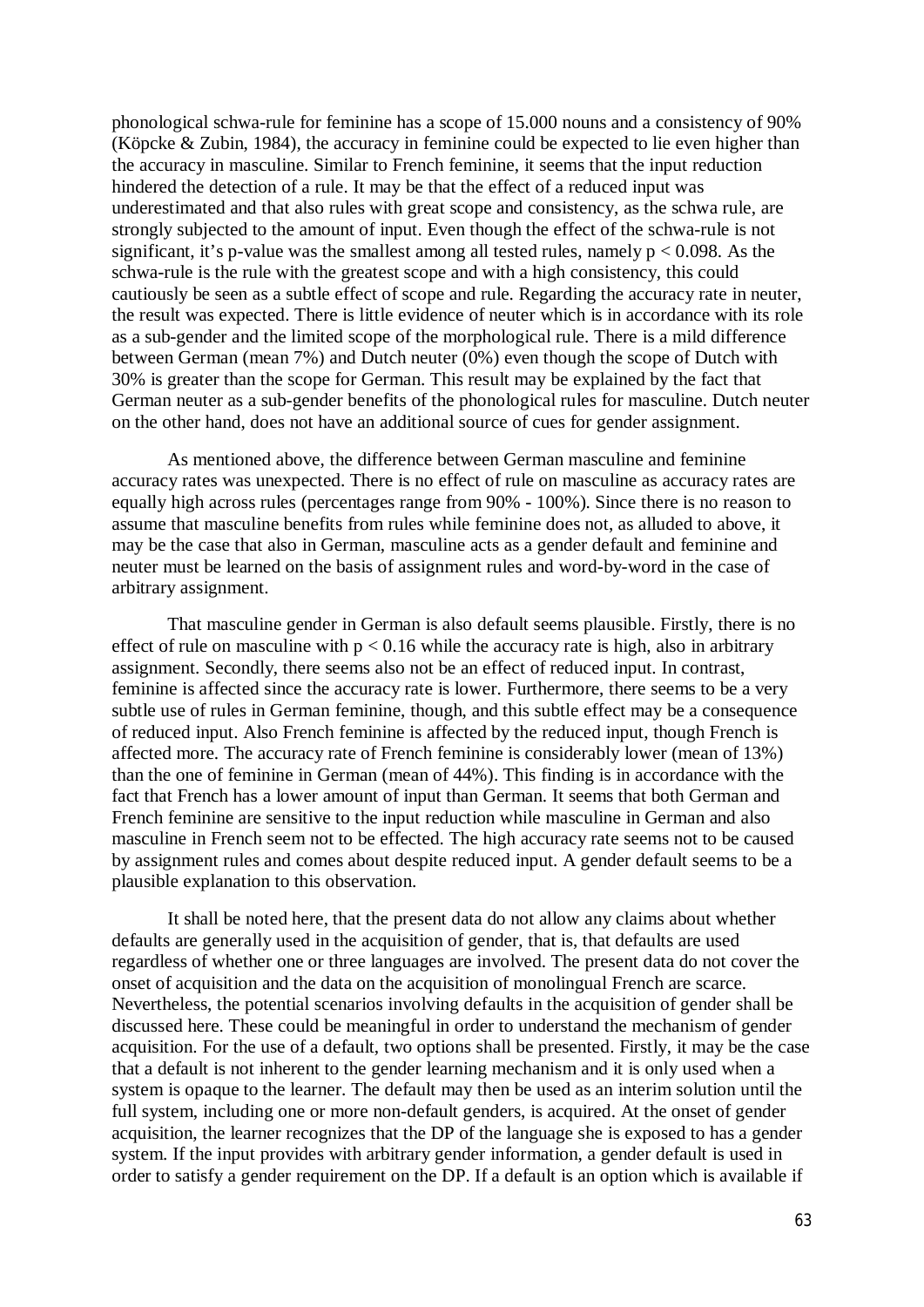the input does not provide with sufficient information, it should somehow exist in the first place. This represents the second option. That is, if there is an option for a default, the default should be inherent to the system. It might therefore be that a default is present in all acquisition settings from the start and the non-default emerges gradually. This suggestion is in accordance with the proposal for defaults made by Pinker (1999). A default is said to be part of the grammar, largely insensitive to characteristics of the input and non-lexical. A nondefault, on the other hand, is lexical and thereby sensitive to the input. It is learned word-byword and/or on the basis of rules. As soon as the non-default is established, the default is suppressed. For the learning mechanism of a non-default, instances in the input are crucial. If the input does not provide with sufficient information, the acquisition course of the nondefault is prolonged or even hindered. In this case, the default overgeneralizes over a longer period.

If a default is indeed involved in the acquisition of gender, it may or may not necessarily be visible in all languages. It is visible if firstly, the default is correct to a high rate from the start as opposed to the non-default which undergoes errors. Secondly, the nondefault gender(s) is (are) learned gradually and display varying degrees of errors over the acquisition course. Thirdly, the non-default gender as opposed to the default gender may show sensitivity to input reduction, arbitrary assignment and effects of rule, if these are available. For instance, its acquisition course reflects whether there are assignment rules or whether the assignment is arbitrary. Fourthly, the default overgeneralizes on the non-default gender. This overgeneralization is unidirectional. In the second scenario, the default may also not be visible. That is, if the non-default gender is learned very fast, for instance, on the basis of an overt gender system and in a fast and almost error-less fashion. Hence, there might be hardly any difference visible between the acquisition of a default and the non-default. An example of these two scenarios is given below.

Feminine and masculine in French may be an example where the default is not visible. Both are correct from early on and no overgeneralizations occur. In contrast, in opaque systems as Dutch and also in multilingual settings where reduced input renders the gender system more opaque since instances for rule detection are less, a gender default may become visible. This proposal could explain the observations made in the three languages under investigation. The use of a default is visible in Dutch on the basis of an opaque gender system. The delay of neuter as the non-default is based on arbitrariness and the strong delay in the bilingual setting on input reduction. The more arbitrary the system is, the longer may last the use of a default. In contrast, in a more overt system, the use of a default may be abandoned earlier. In trilingual French, for instance, a default seems to be visible as masculine has a high accuracy rate, overgeneralizes in a unidirectional fashion and feminine as a non-default is strongly delayed on the basis of reduced input. As opposed to Dutch, there are correct instances of the non-default as the system more overt. This difference in accuracy rates in non-defaults may be explained by the difference in overtness between Dutch and French. French is more overt thus the non-default is learned faster despite the input reduction. As introduced above, the default may also be used in trilingual German where masculine is mostly correct from the start and the overgeneralization is unidirectional. Feminine and neuter are acquired gradually and their accuracy rates rest on the characteristics of the associated assignment rule. The default seems to be visible in all languages under investigation. As accuracy rates across languages differ, with Dutch having the lowest accuracy rate while it is the language with the highest amount of input, it may be that the effect of an arbitrary system is stronger than the effect of reduced input. The effects of reduced input will be discussed further in section 7.2.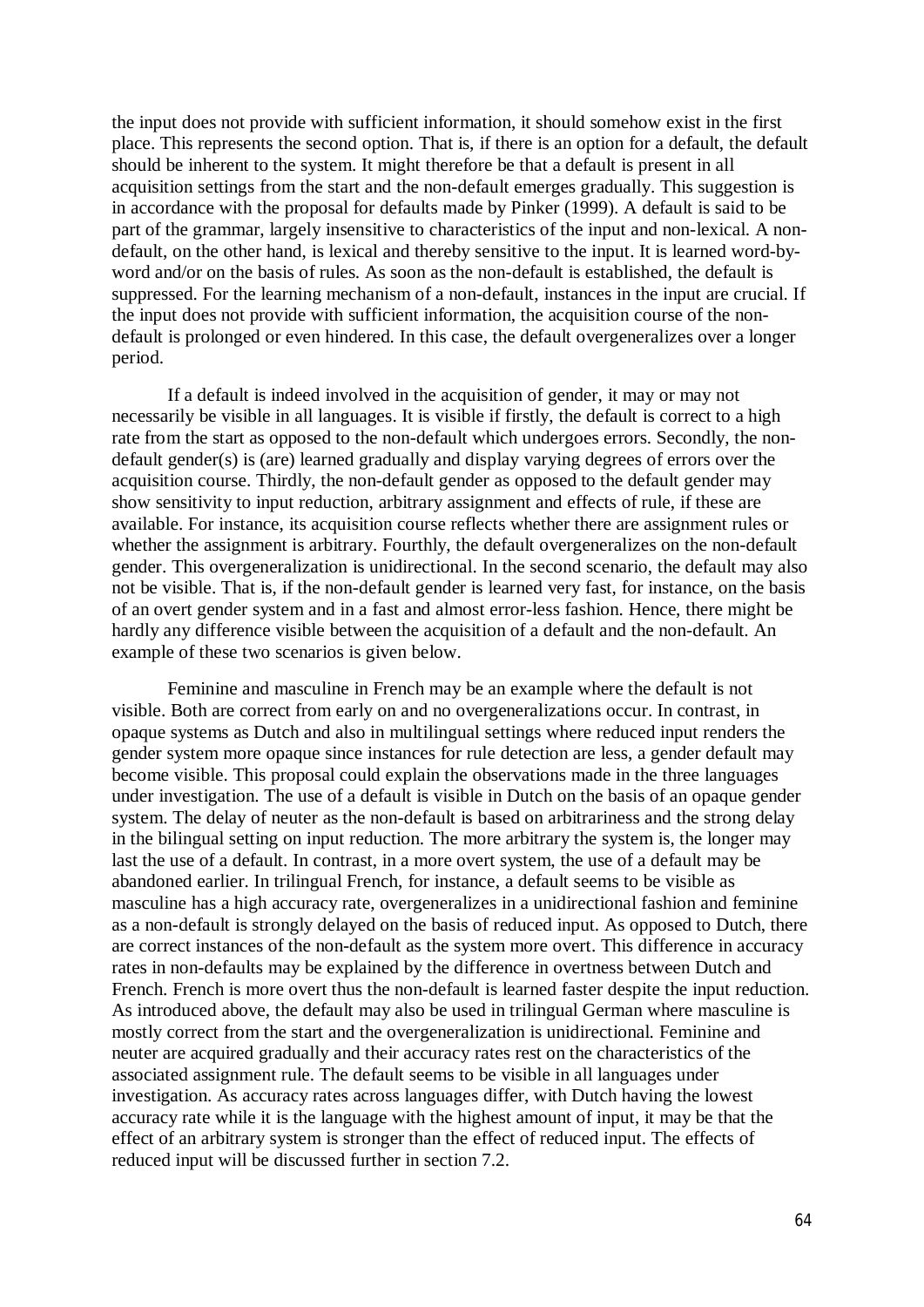In sum, it may be that a gender default operates in the acquisition of gender in all language settings. It may not always be visible, depending on the information provided by the input.

The following paragraph discusses the results of rule conform and non-conform nouns. It was predicted that rule-conform nouns yield higher accuracy rates than nonconform nouns, in accordance with the findings on overgeneralizations by Szagun et al. (2007) and Müller (1990). Non-conform nouns should undergo overgeneralizations in the sense of the associated rule and hence, they would not be assigned the correct gender. For instance, the non-conform German noun 'das Herz'/the heart is marked neuter and is an exception to the FCCR rule for masculine, which states that nouns with the form (C)XXts are associated with masculine. If, as predicted, the FCCR rule is also applied to non-conform nouns, then 'das Herz' should appear with the masculine definite determiner, as in '\*der Herz'.

The results presented in Chapter 6 indicate that the rules FCCR for German masculine, [-er] for German masculine and /-r/ for French masculine are indeed overgeneralized to non-conform nouns. As predicted, the accuracy of non-conform nouns is low and ranges from 0 to 13% while the accuracy for conform nouns ranges from 90 – 97%. This seems to indicate the use of assignment rules in the form of overgeneralizations. However, since the use of a rule is not evident as a main effect on French masculine and German masculine, it is not likely that it is indeed the overgeneralization of a rule which takes place on non-conform nouns. Rather, it is an overgeneralization by a default. This suggests that there are two ways of overgeneralizations. The overgeneralization by a default takes place as a consequence of the non-default not being fully acquired. There is no effect of a rule as the default is a part of the grammar and it is not sensitive to the input. The overgeneralization of a rule is evident if there is an effect of a rule in the data. Here, the basis of the overgeneralization is based on the use of a lexical rule onto a non-conform noun. In this sense, the latter is an overgeneralization in the sense of the word while a default is rather inserted as an 'elsewhere condition' (Pinker & Prince, 1991). As masculine is suggested to act as a gender default in French and German, it seems more likely that a default is also used here.

There is only little evidence of overgeneralizations from the schwa-rule for feminine in German. The schwa-rule overgeneralize only to 20% to non-conform nouns. Conform nouns have an accuracy rate of 60% and non-conform nouns have an accuracy rate of 80%. Non-conform nouns are mostly correctly marked with masculine and not, as a consequence of over-application of a rule, feminine. The reason for those few overgeneralizations may be that the effect of the phonological rule in German feminine is not significant.  $P < 0.098$  only approaches significance. The effect of a rule may cautiously be interpreted as very subtle. The few overgeneralizations may confirm this subtle effect. It may be the case that the schwa-rule is only emerging but also, that those nouns are learned word-by-word. No concrete claims can be made on the basis of these results. In sum, the accuracy rates of German and French masculine seem once more not to be the result of overgeneralizations by a rule but rather by insertion of a default. In German feminine, only 20% of overgeneralizations occur and the use of the rule seems to be very subtle. Unfortunately, the data only embrace a period of three months, that is, around the age of 3; 8. More data over an extended period could reveal firstly, if the use of the schwa-rule is evident and secondly, if overgeneralizations occur on the basis of a rule. On the basis of the present data, the prediction that conform nouns have a high accuracy level as opposed to non-conform nouns as a result of overgeneralization is not borne out.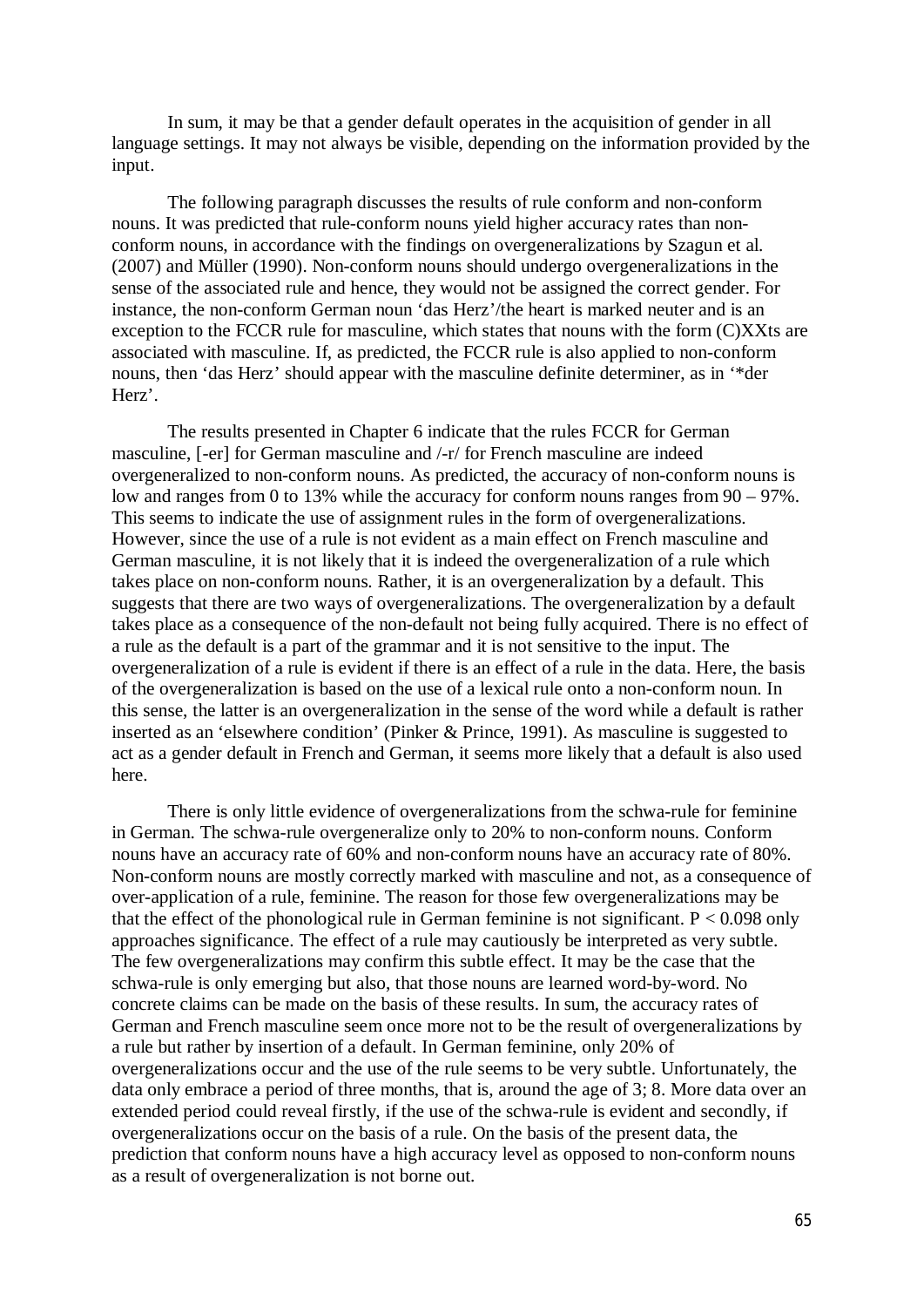In the following paragraph, it is discussed whether the (i) consistency and (ii) scope of a rule affect accuracy. Even though the factors consistency and scope were mentioned before within the discussion above, the present discussion shall inspect their effects in more detail since their effect was specifically predicted. Note that the discussion is led even though the effect of rules is only evident as a main effect across languages and in German across feminine and masculine. The first prediction is that (i) rules with high consistency yield higher accuracy rates than rules with low consistency. Three test cases were inspected. Firstly, the effect of morphological rule as opposed to phonological rule was tested. Results indicate that the phonological rule (mean 64%) yields significantly better results across languages than the morphological rule (mean 38%), as mentioned above. As discussed above, it may be the case that gender assignment benefits from phonological rules earlier than from morphological assignment. This could be, apart from other reasons, one of the factors for the late acquisition of Dutch neuter, which is likely to rest only on a morphological rule with an otherwise arbitrary assignment. German feminine, on the other hand, is acquired considerably earlier which rests on both, phonological and morphological assignment. Hence, a highly consistent morphological rule does not necessarily yield a higher accuracy than a phonological rule with lower consistency. The second test case is the comparison between the German schwa-rule with a consistency of 90% and the German FCCR rule with a consistency of 75%. The latter is significantly different from the former because the FCCR rule yields higher accuracy rates<sup>36</sup>. This contradicts the prediction as the schwa-rule is more consistent. However, this result is not meaningful in terms of the prediction since there is no effect of a rule in German masculine. Moreover, German masculine is used as a default. Hence, this comparison may neither confirm nor reject the prediction. The same holds for the comparison of French. The more consistent rule for feminine (90%) displays a lower accuracy rate than the rule for masculine (78%). As there is no effect of a rule on French and masculine is likely to be a gender default, the comparison of these rules is not useful. That is, the comparison may not show whether the different degrees of rule consistency brings about different rates of accuracy, as was predicted.

The second prediction (ii) said that rules with great scope yield a higher accuracy than rules with small scope. Again three cases were tested. The results of the comparison between phonological rules and morphological rules indicate that scope seems to affects accuracy. Both are significantly different, as described above. The phonological rule across languages yields higher accuracy rates than the morphological rules. Typically, phonological rules have a lower consistency but a greater scope than morphological rules. Therefore, the prediction for 'scope' seems to be borne out. However, the comparison between the schwa-rule with a scope of 15.000 entries in the lexicon and the FCCR rule with 160 entries seem to give contradicting results. The FCCR rule yields higher accuracy rates than the feminine schwarule, which is unexpected, given the vast scope of the schwa-rule. The results of the FCCR rule are again likely to be due to the use of masculine as a gender default. The same holds for the third test case in French where results are likely to be skewed by the use of a gender default, too.

Two further comparisons of accuracy in relation to scope within and across languages seem to confirm these test cases. These examples may show that scope is not directly related to accuracy. French feminine, for instance, has a scope of 52% and French masculine a scope of 48%. They have a similar scope over the lexicon. This distribution does not correspond to the accuracy of the trilingual data. The same holds for a cross-linguistic comparison of German feminine and Dutch neuter which have a similar scope (30%) but differ largely in

<sup>&</sup>lt;sup>36</sup> This comparison is made under the assumption that the consistency rates of 75% as opposed to 90% are different from each other.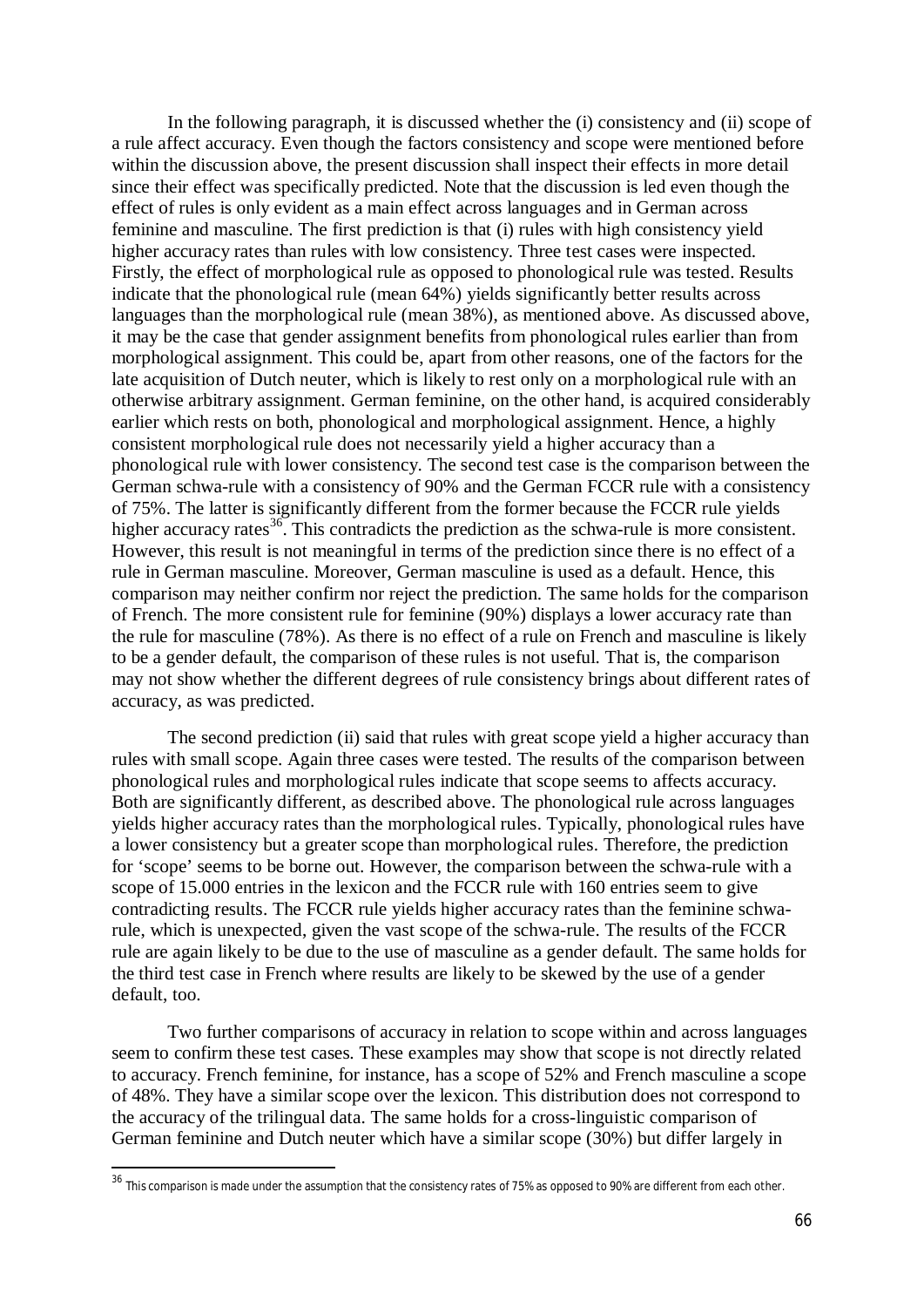their accuracy. From this discussion, it appears that the prediction of a great scope to affect accuracy is not borne out. Nevertheless, the schwa-rule has the greatest scope among all tested rules and it is the only rule being weakly evident in the present data. This seems to give some evidence for an effect of scope. Hence, the hypothesis that a great scope brings about high accuracy must largely remain unanswered because of these contradicting results.

In sum, an overall language comparison shows that the prediction that overtness affects accuracy is borne out. An analysis of the individual languages and genders, however, reveals that this effect is only subtle and it is suggested that this is likely to be due to the amount of input. The role of the input will be further discussed in section 7.2.2. The differences in results for genders across languages, namely high rates for masculine or common and low rates for remaining genders, is suggested to be due to a gender default. This reasoning is based on the fact that masculine has high accuracy rates without the evidence of a rule. The evidence of a rule would be that arbitrary assignment yields lower accuracy rates than rule-governed assignment which is not the case for common and masculine genders. The gender default was assumed for the acquisition of Dutch based on previous literature. It is suggested here that a gender default is used in trilingual French and German as a consequence of reduced input. As discussed above, it is not clear from the data if trilingual acquisition induces the use of a default or if it only makes it visible. However, as suggested above, it may be the case that defaults are present on the DP as part of the grammar in all acquisition settings. The difference in accuracy rates between Dutch on the one hand and German and French on the other seems to rest on the early use of phonological rules since there is an effect of rule in an overall comparison. Dutch neuter may be acquired on the basis of diminutive rules which might be used later than phonological rules. This suggestion must be left to future research as the present data only embrace an age span up to 3; 9. As the overall effect of rules is only subtle and a default gender is likely to be at work, a potential effect of scope and consistency of a rule is difficult to test. However, scope alone is likely not to account for the data since Dutch neuter and German feminine have a comparable scope but differ in their accuracy rates.

### **7.2. Causes for differences between mono-, bi- and multilingual acquisition**

This section discussed the predictions regarding the causes for differences between mono- bi and trilingual acquisition. The discussion rests on the data collected here in comparison with the findings of related literature as presented in chapters 3 and 4. Section 7. 2. 1. discusses the prediction of beneficial effects of intersecting elements. Section 7. 2. 2. discusses effects of reduced input on the present data. Each section starts out with a summary of the results.

### **7.2.1. Cross linguistic influences occur with intersecting elements**

In what follows, the results on the comparison between bi- and trilingual acquisition are summarized. The summary of the results is based on the tables 6 to 8 and 31 of chapter 6. Subsequently, the predictions are presented and discussed.

In bilingual Dutch, common is acquired mostly correct from the start (Unsworth, 2008) while errors may still occur within the age range of  $5 - 9$  (Hulk & Cornips, 2006b). Regarding the use of neuter 'het', there is a considerable delay and the majority of the data show only a low rate of correct use in an age range between 4 and 7 (Unsworth, 2008) and a accuracy rate below chance level at the age of about 10 to 12 (Cornips et al., 2006). Neuter undergoes overgeneralizations by common gender. The overgeneralization is reported to be unidirectional. There is no evidence of the use of assignment rules. In trilingual Dutch,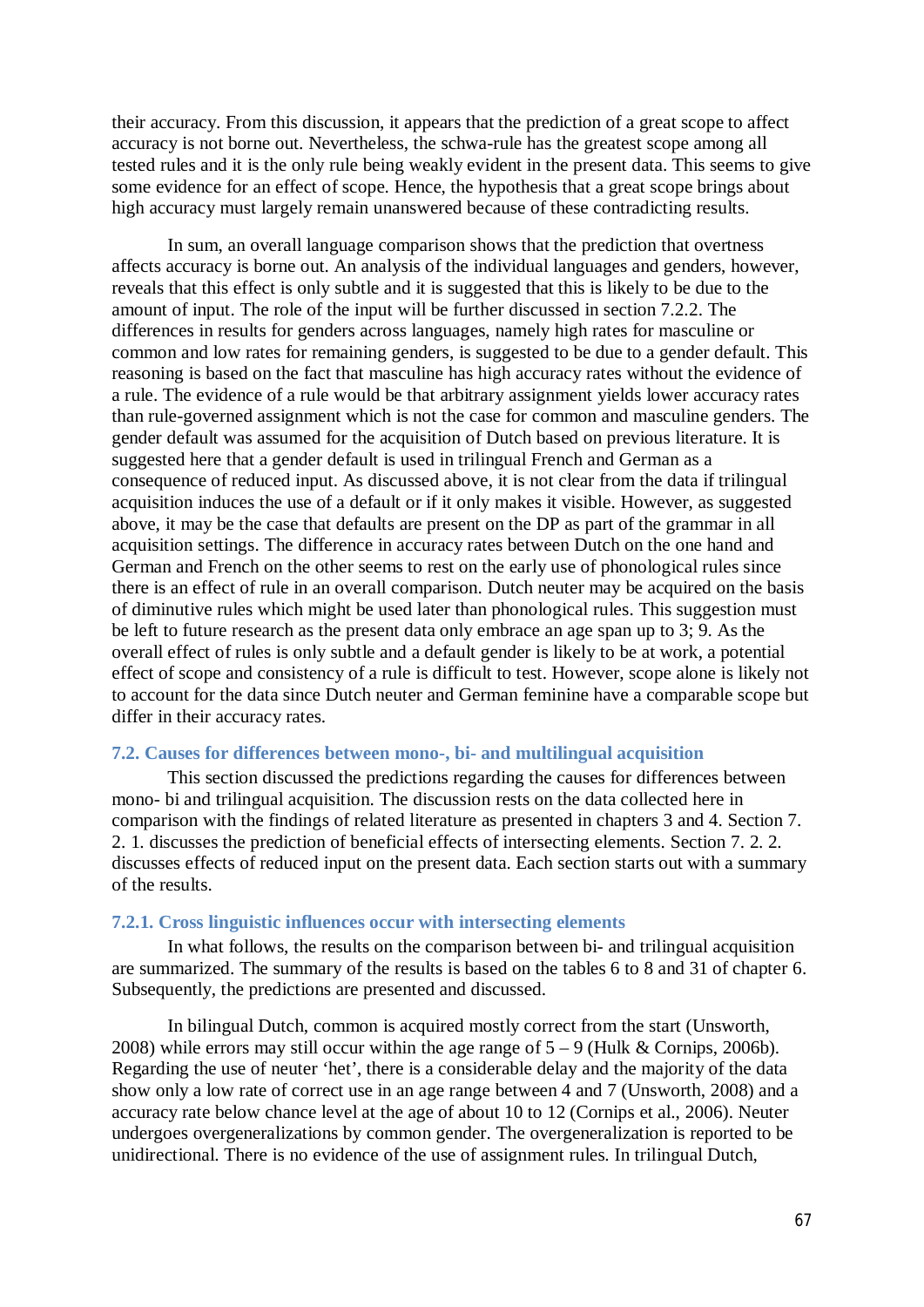common is always marked correctly while there is no evidence of neuter. Neuter undergoes overgeneralizations by common gender. There is no evidence of the use of assignment rules.

In bilingual French, masculine and feminine are acquired almost error-less (Müller, 1990, 1994) and similar to monolinguals (Müller, 1990; Hulk, 2004). Feminine is slightly more prone to errors than masculine. Both feminine and masculine are mastered at the age of ca. 3;0. The use of assignment rules is evident. In trilingual French, masculine has only few errors with a mean of 84%. With three out of 105 test nouns, feminine overgeneralized to masculine. Feminine, on the other hand, has a very low accuracy rate with a mean of 13%. Masculine overgeneralizes to feminine. The use of rules is not evident in an individual analysis of French.

In German, bilingual feminine and masculine are acquired almost error-less (Müller, 1990). Feminine is slightly more prone to errors than masculine and undergoes overgeneralizations by masculine only. Both feminine and masculine are mastered at the age of 3;0. As opposed to feminine and masculine, neuter is delayed. It mostly undergoes overgeneralization by masculine. Neuter is mastered by the age of ca. 4;0 (Müller, 1990, 1994). In trilingual German, masculine is acquired almost error-less (mean 96%) while feminine only reaches an accuracy mean of 44%. Feminine is exclusively overgeneralized by masculine. The use of rules is evident as a general main effect in German but the effect is sublte since it fades in an individual analysis of genders. The p in feminine approaches significance, though, with a value of 0.098.

The prediction was that intersecting elements yield a beneficial effect. That is, French and German feminine and masculine would be acquired similar as in bilinguals. Also Dutch and German neuter intersect and would be acquired similar to bilinguals. Common would be acquired later than in bilinguals as it does not intersect. Intersecting elements are masculine and feminine in French and German on the one hand and neuter in German and Dutch on the other.

It was predicted that German and French masculine and feminine, and German and Dutch neuter intersect and hence, are acquired by trilinguals in a similar fashion to bilinguals. The similarity refers to the age when mastery is reached. This prediction rests on firstly, an observation made on data in bi- and monolingual acquisition (Müller, 1990, 1994; Koehn, 1990) and secondly, on a study on transfer in L2 (Sabourin et al. 2006) which may be applicable to cross-linguistic influences. The first basis of the prediction regards the similar acquisition course of feminine and masculine in French and German in bilinguals while German neuter, which has no equivalent in French, is acquired with a delay. Feminine and masculine are acquired as in monolinguals while neuter is not. Since the input in bilinguals is reduced, a delay in acquisition of feminine and masculine would have been plausible but the data did not show such a delay (Müller, 1990, 1994, Koehn, 1990). This inspired the hypothesis that gender categories may have a beneficial effect on each other. That gender categories of one language may affect the acquisition of another was tested for L2 in Sabourin et al. (2006), which constitutes the second basis of the prediction. The core idea is that identical gender categories in a bi- or multilingual setting may have a beneficial effect on each other. Sabourin et al. proposed that transfer of gender information from L1 to L2 may operate on two levels. The first level is a deep transfer on an abstract category such as masculine or feminine. The second level is surface transfer where morpho-phonological similarity of L1 may influence in a beneficial fashion the acquisition of L2. Since it is assumed, as discussed in chapter 4, that surface similarity does not apply to the languages investigated here; only the level of deep transfer is applied to the prediction on cross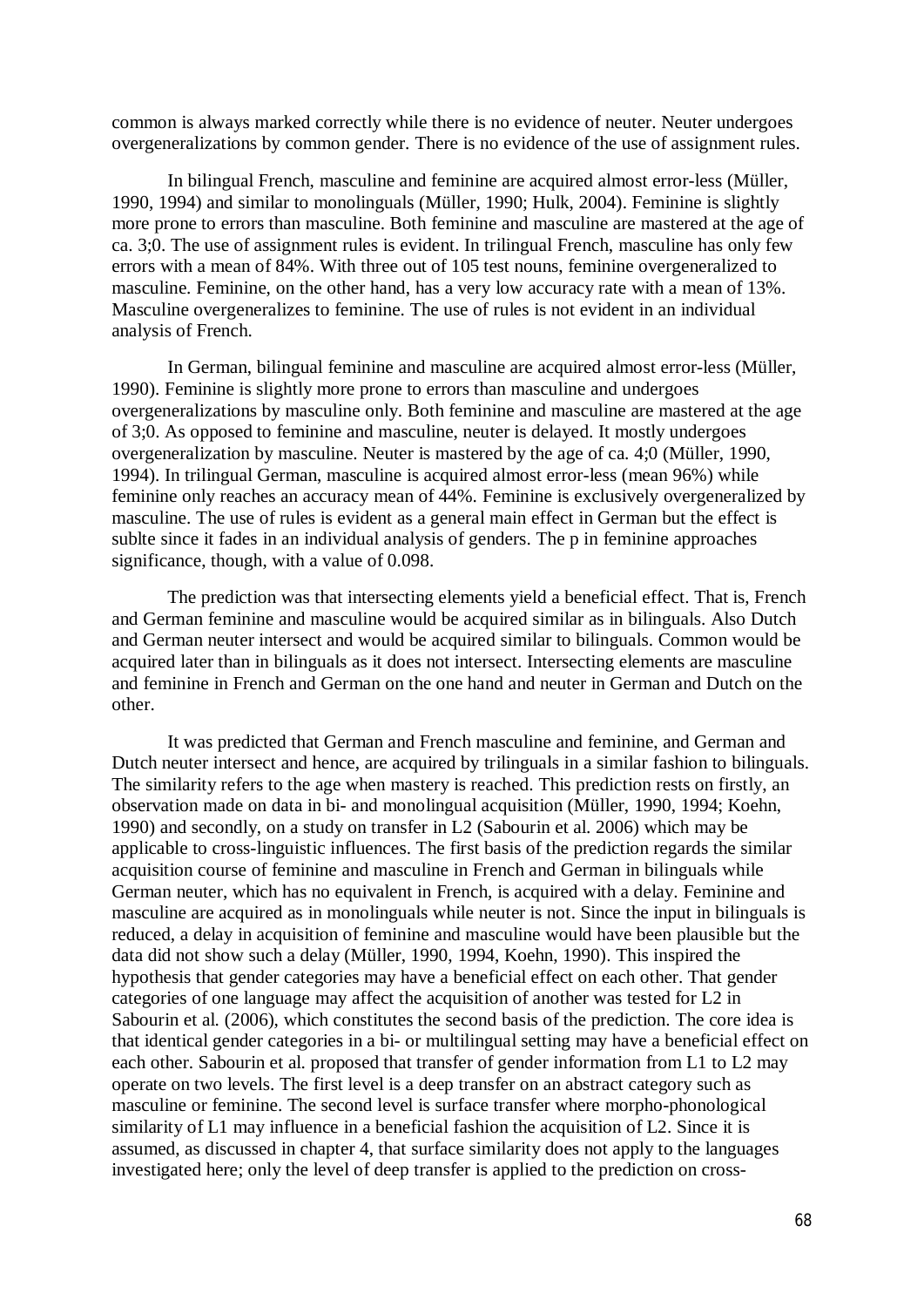linguistic influence. It is important to note that the present proposal does not predict *transfer* from one language to another but a *joined effect of identical elements* of a gender category. That is, it is not predicted that knowledge of one language is used for the acquisition of another but that evidence for one gender category provided by two language sources may in sum be beneficial for these languages. In other words, the effect of intersecting categories may outweigh the effect of reduced input. In contrast, if there are two languages without identical gender categories, there may be a difference to bilingual acquisition. As described in chapter 4, if there is a cross-linguistic effect for the trilingual child studied here, then feminine and masculine in German and French and neuter in German and Dutch should be acquired similar to bilinguals. The gender categories outside an intersection should be acquired later than in bilinguals because they may not benefit from two language sources. Hence, the reduced input is not outweighed. In the languages under investigation, this concerns only common gender in Dutch. From the mono- and bilingual data available, it seems unlikely that Dutch common will be acquired later, though. It may be the case that the effect of a default plays a stronger role then the effect of intersecting element. That is, even though common should be acquired later on the basis of the prediction, the fact that common is a default hinders this effect to occur. As will become clear below, the predictions were to a large extent not borne out.

From the comparison made in chapter 6, it appears that masculine is acquired similar in bi- and trilingual German and French since they both display a high accuracy rate, which is in accordance with the prediction. However, feminine seems not to be acquired similar in biand trilinguals. Trilingual German feminine has an accuracy mean of 44% while bilinguals reached mastery in feminine at 3;0 years (Müller, 1990, 1994). The mastery level is achieved at the age of 3;0 in bilinguals and the accuracy rate for feminine found here, which lies below chance, is achieved with 3;9. This is interpreted as a difference between bi-and trilingual acquisition. Related literature does not report on difficulties with bilingual feminine in German beyond 3 years of age. The same holds for bi- and trilingual acquisition of feminine in French. Bilingual feminine is acquired almost error-less whereas trilingual feminine only amounts to an accuracy rate of .13. This can be interpreted as a considerable delay. Bi- and trilingual neuter show a similar result. In German, neuter is acquired by the age 4;0, while it is only evident with a mean of .07 in the trilingual data at the age of 3;9. This is interpreted as a distinct delay of trilingual neuter as compared to bilinguals. Dutch neuter is not evident in the data while it is used by bilinguals at the age of 3 to 4 at about a rate of 10%. This difference is cautiously interpreted as a delay in trilinguals as compared to bilinguals while the evidence for a delay with 10% difference is not strong. No beneficial effect of intersecting gender categories can be claimed from these results and the aforementioned prediction is thus not borne out. The prediction that a gender category which lies outside an intersection may be acquired with a delay compared to a bilingual is not borne out either. Common gender in Dutch may not benefit from the same gender category in another language. Nevertheless, it is highly accurate in the data; in fact it achieves the highest accuracy rate of all genders over languages in the present investigation. In sum, it appears that the acquisition of gender categories over languages is independent from each other. Cross-linguistic influences at the hypothesized 'intersection' of gender categories cannot be found.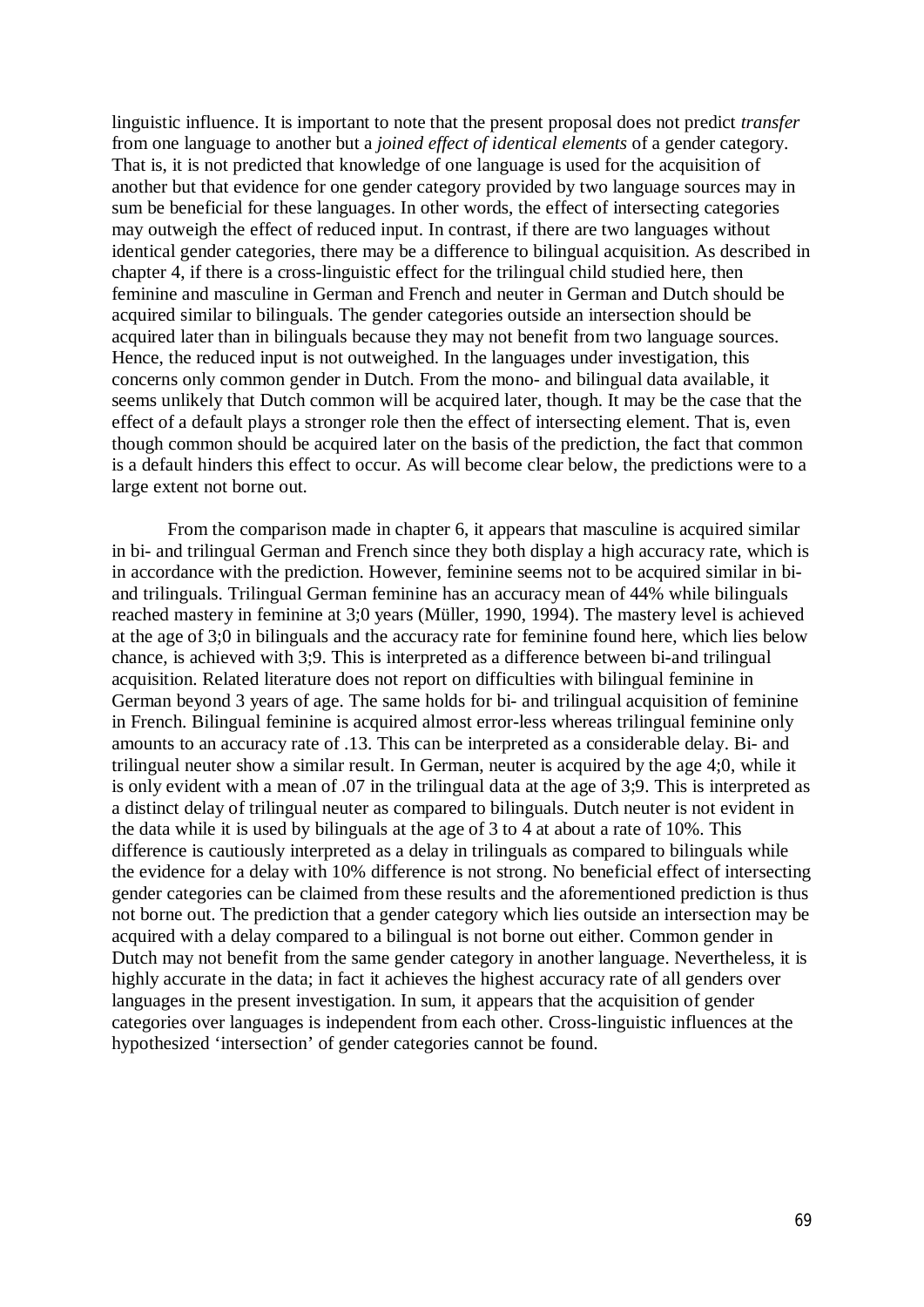#### **7.2.2. Effects of reduced input**

In what follows, the prediction that reduced input may cause a delay in trilingual acquisition as compared to bilingual acquisition is discussed. Section 7. 2. 2. 1. discusses an overall difference between the acquisition of gender in bi- and trilingual French, Dutch and German in relation to the amount of input for each language. Section 7. 2. 2. 2. discusses whether the reduced input affects the detection of assignment rules, depending on their scope and consistency. Each section starts out with a summary of the results.

#### *7.2.2.1. Effects of reduced input causes differences between bi- and trilingual acquisition*

The results on the comparison between bi- and trilingual French, Dutch and German are discussed in what follows. The results indicate that there is a difference between bi- and trilingual data across languages. However, the differences are not uniform. They seem to depend on the specific degree of input reduction in each language. This is in accordance with the prediction which says that the language with the highest reduction of input displays the greatest overall delay compared to bilingual acquisition.

German and Dutch are both the languages with the highest amount of input. German has a weekly exposure time of 35, 5 hours and Dutch of 35 hours. French, on the other hand, only amounts to 13 hours per week.

In German bilingual data, feminine is slightly more prone to errors than masculine while both are acquired with almost no errors and neuter is gender is delayed (Müller, 1990, 1994). The use of rules is evident, at least for feminine and masculine. In trilingual data, feminine is subject to a high amount of errors with an accuracy mean of .44. Masculine is almost error-free and neuter is strongly delayed. While the delay of feminine and neuter are clearly different from bilingual acquisition, the pattern may be recognized from bilingual data. That is, feminine is slightly more prone to errors in bilingual acquisition and this effect seems to be more pronounced in trilingual acquisition. Neuter is also delayed in bilinguals and strongly delayed in the trilingual data. In both bi- and trilingual data, there is evidence for the use of assignment rules but the effect is weak in the latter. However, beside the difference between bi- and trilingual feminine, there seems to be another difference and that is the use of a default, as discussed in section 7.1. Bilingual data of German do not seem to support the use of masculine as a gender default. That is, there both feminine and masculine are acquired almost error-less from the start and there appears to be no effect of reduced input on feminine and masculine strong enough to warrant the claim of a default. In both masculine and feminine, there are effects of rules in bilingual data. In trilingual data, there is a significant effect of rules but the effect is only subtle and there is no effect found for masculine gender while it seems that there is a very subtle one in feminine. As mentioned above, a default is insensitive to the amount of input and its use is not based on rules. Hence, a default may be at work in trilingual acquisition while it is at least not apparent in bilingual data. In sum, there are differences between bi- and trilingual German. However, the pattern of delay is not entirely different from bilingual data. Both bi- and trilinguals use assignment rules, even if this use is only subtle in the trilingual data.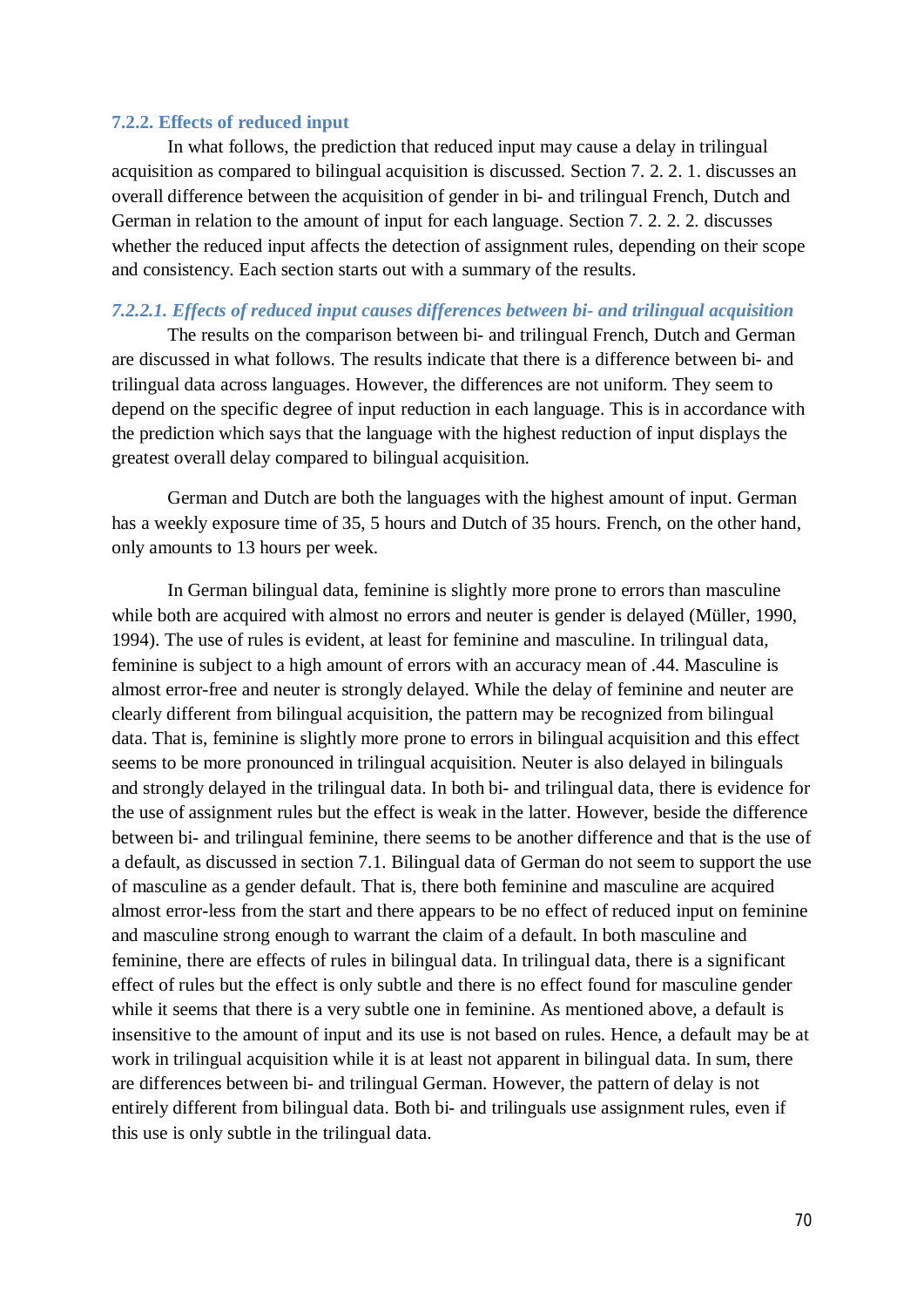A comparison between bi- and trilingual Dutch shows that there is little difference. In both, common gender is mostly correct and neuter is considerably delayed. The use of the assignment rule diminutive is evident only at a later age and as the subject is 3; 9 at the time of data collection, no difference can be claimed. In respect to the acquisition of neuter, bilingual data show little evidence of neuter at the age of about 3; 0, while there is no evidence of neuter in the trilingual data. Since the pattern of difficulties with neuter is similar in bi- and trilinguals, no considerable difference can be claimed.

The difference between bi- and trilingual French is considered to be the most substantial among the languages under investigation. Bilinguals acquire the gender system by the age of about 3 years and in an almost error-less fashion. The use of rules is evident from early on. In contrast, trilingual data show that feminine undergoes many errors with an accuracy mean of .13. Even though there are instances of errors in feminine in bilinguals, these are very rare and appear only for a short period, namely one month (Müller, 1990). As Müller's data in 1990 are based on one subject, this delay can be interpreted as minor. This differs considerably from trilingual acquisition where feminine is mostly incorrect. The effect of a rule is not evident in French data; there is only a general effect of the phonological rule on German and French. Furthermore, it seems that in trilingual French, a gender default is used which is not reported on for bilingual French. Therefore, the data of bi- and trilingual French are regarded as presenting a pronounced difference.

Trilingual French and German display a difference to bilingual data while the difference cannot be claimed to be great for Dutch. Even though trilingual German differs from bilingual German particularly in respect to feminine and the use of a gender default, the pattern of errors is familiar from bilingual data. Trilingual French, on the other hand, is strongly different from bilingual acquisition, because the former seems to make use of default, displays a low accuracy rate for feminine and the use of rules is not evident. These results are not known from bilingual French.

As a result and from the discussion of differences in German, Dutch and French biand trilinguals above, it seems that French undergoes the strongest negative effect of input reduction. It appears that the prediction that the degree of delay closely relates to the degree of input reduction is borne out.

### *7.2.2.2. Reduced input effects the detection of assignment rules*

In what follows, the effect of input on the accessibility of assignment rules is discussed. It was argued that a great scope may provide with sufficient instances in the input so that the child may recognize similarities in forms and hence, construct a rule. As mentioned above, sufficient instances in the input are a delicate issue in multilingual children as the input for each language is reduced which may cause difficulties. Therefore, it is predicted that a rule with great scope and many instances in the input has better chances to be detected than a rule with small scope and less instances in the input. As rules with a small scope have fewer instances in the input, trilingual input reduces the amount of instances further. As a consequence, a rule with small scope would be detected later if at all.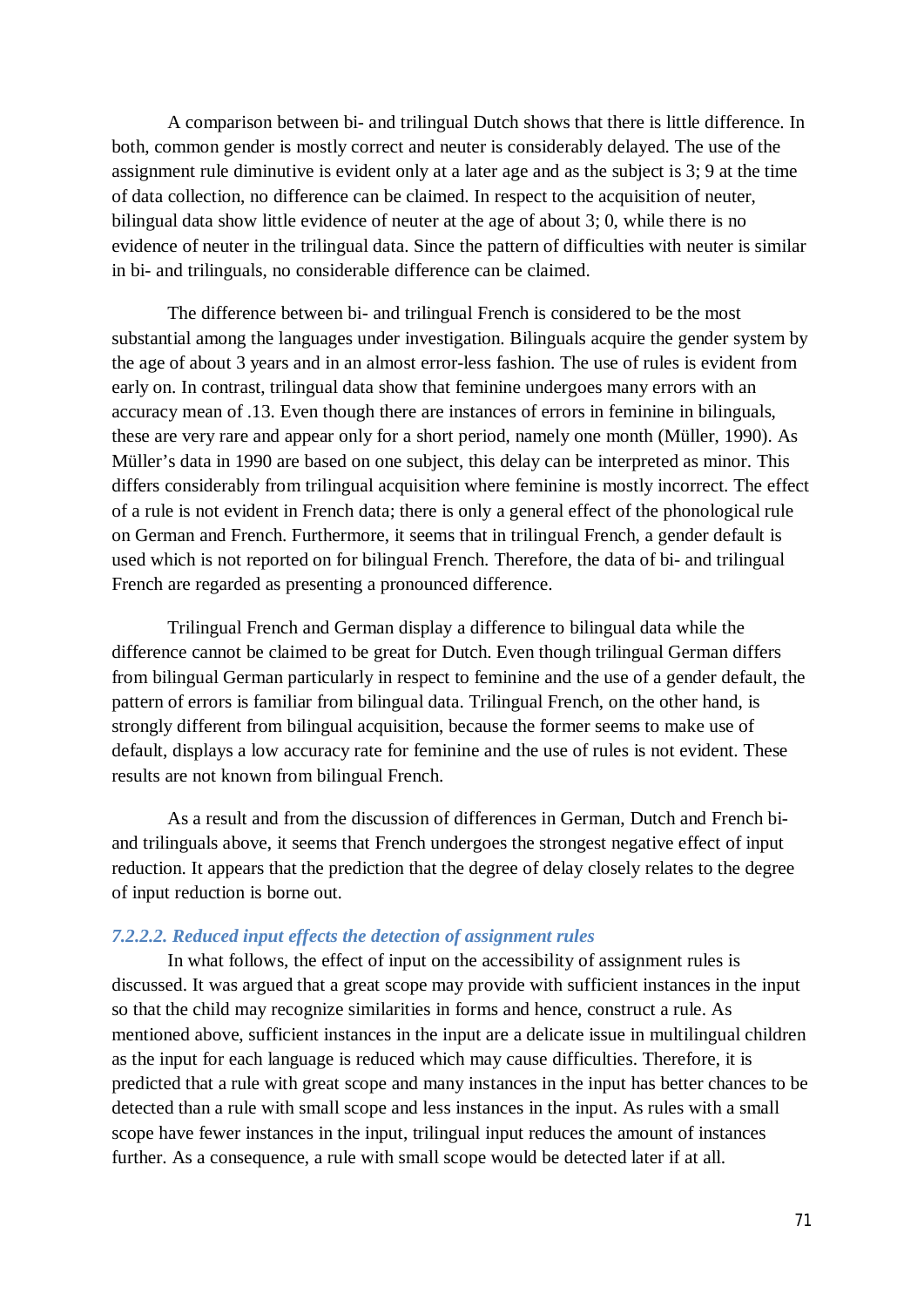Rules with great and small scope were tested and the results indicate that the morphological rule [-chen] for neuter in German, which has a small scope, yields significantly less correct assignments than the /r/ rule in French, which has a great(er) scope. This result seems to confirm the prediction. However, as turns out, the confirmation must be called into question. The result suggests that a small scope as in the morpheme [-chen] is difficult to detect even if there is a high amount of input, and that a rule with great scope as in /-r/ is detected even with reduced input as in French. This conclusion is, however, unwarranted for the following reasons. Firstly, it appears that there is no effect of a rule in French<sup>37</sup>. Therefore, there is no effect of the  $\frac{-r}{-r}$ -rule. Hence, the test of its scope effects is not useful. Secondly, it appears that phonological rules are simply detected prior to morphological rules. The comparison of the diminutive rule in German and the phonological rule in French may not answer the question. Even though the use of the phonological rule as opposed to the morphological one may also be related to scope, the difference could certainly have independent reasons such as semantic complexity of nouns with morphological endings. Hence, a comparison of two phonological rules where one has a great scope and the other a small scope would provide better insights. This must be left to future research. Thirdly, the higher accuracy in French masculine may be caused by the use of a gender default and not by a greater scope. The latter seems to be quite likely, given the suggestions made above. Hence, the initially plausible conclusion that the prediction is borne out must in fact be called into question. The cause for the observed result may have independent reasons. It appears that the effect of scope should be tested differently in that factors such as morphology and phonology and default gender should be controlled and the use of a rule must be evident. This must be left to future research.

The discussion above suggests that there is little influence of scope on accuracy. However, there is some weak evidence of a rule with great scope which may be relevant to the discussion. There is a main effect of rule on accuracy in German. There is no effect of a morphological rule on accuracy, but of the phonological rule ( $p < 0.007$ ). The individual analysis of genders reveals that there is no effect of rule on masculine gender ( $p < 0.164$ ), neither on feminine with  $p < 0.098$ . The effect of the latter is caused by the schwa-rule. While the p value for the schwa rule is not significant, it reaches the lowest value of p for a rule available in the data. As mentioned above, the schwa-rule is the rule with the greatest scope over rules and languages with 15.000 nouns in the nouns lexicon. On the basis of this scope, the word pattern with a word-final schwa is said to constitute the dominant word pattern in German, namely, the trochaic pattern (Fikkert et al., 1998). Even though the p value indicates that the effect is not significant, it seems to approach significance. It is not possible to make concrete claims of the effect this great scope. However, the lowest p value of all tested rules suggests that there may lie a relation between scope and accuracy. The fact that there is no effect of the schwa rule was unexpected. It seems that the input reduction in a trilingual setting at the age of 3;9 strongly effects the detection of rules and that this effect has been underestimated. In sum, the effect of a small or great scope on accuracy cannot be claimed

 $37$  Again, note that there seems to be a very subtle effect for French, but only when grouped with German.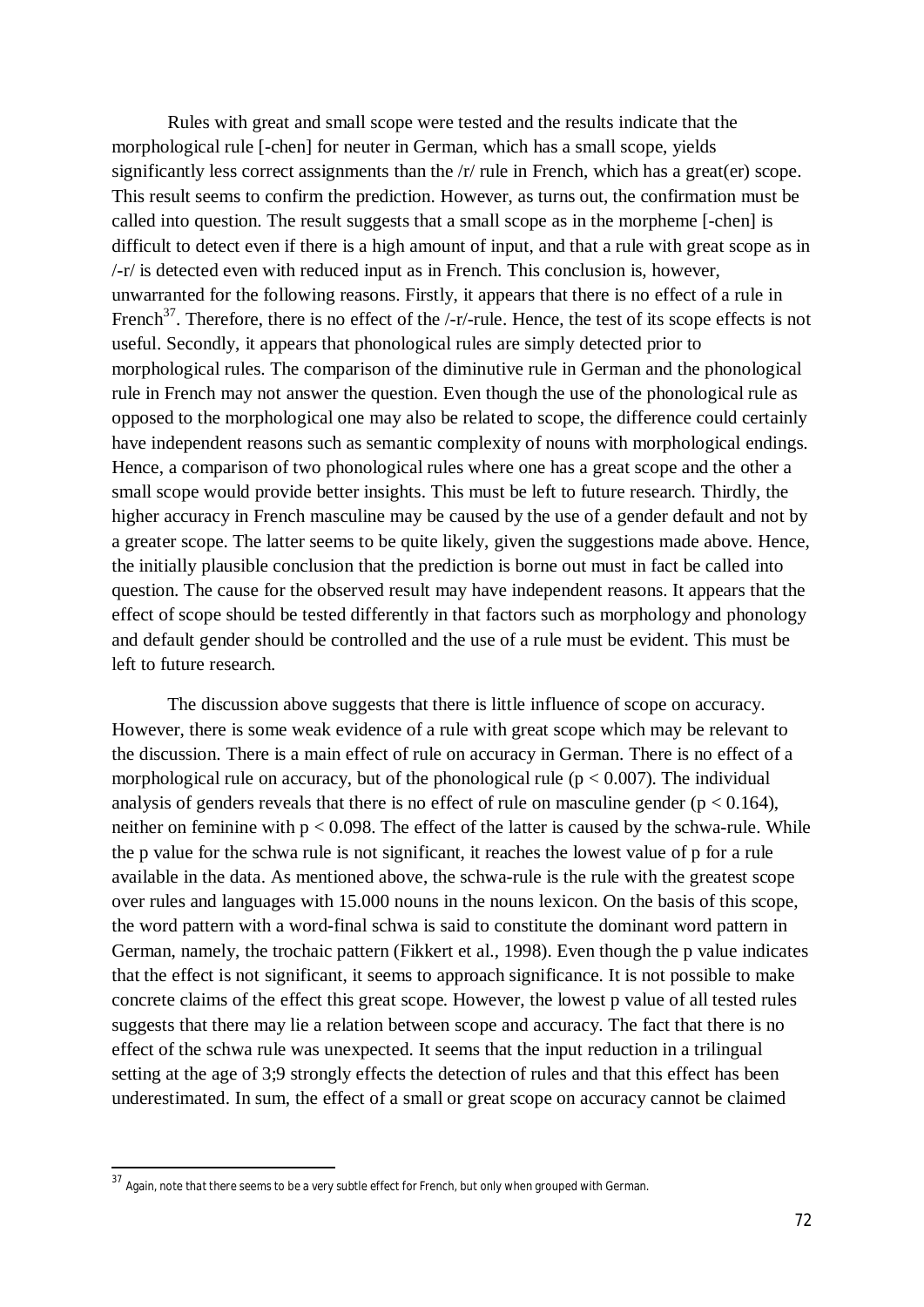with certainty. However, the results of the schwa-rule in German suggest that scope may matter but that the effect of reduced input is stronger than anticipated.

The following chapter will present with a brief summary of the present discussion and its conclusion.

#### **8. Conclusion**

The present study investigated whether firstly, there is an effect of gender assignment rules in trilingual acquisition. The study also followed the question whether the difference in gender systems of each language is reflected in the acquisition course. Secondly, the study investigated whether there are differences between bi- and trilingual acquisition of gender and what might cause these differences. The first cause concerns a potential cross-linguistic effect and the second regards the effect of a reduced input.

Regarding the effect of assignment rules, the study revealed that this effect is significant over languages but this effect fades when French and Dutch are analyzed individually. The effect remains significant for German while it fades when genders are analyzed individually. That is, both neuter, masculine and feminine show no effect of rule in German. Only feminine approaches a significance with  $p < .098$ . It appears that there is a difference in acquisition between languages, but the difference was unexpected. French was predicted to be the language with the fewest errors, similarly as German. Dutch was predicted to be delayed as is known from bilinguals. However, trilingual French did not reflect the highly rule-governed gender system. The individual gender rules within each language and for each gender did not match the results. That is, it cannot be said that a highly consistent rule with great scope is detected prior to rules with less scope and consistency, as suggested by Wegener (1995) and Mills (1986). On the basis of these results, it was suggested that language specific characteristics are not sufficient to explain trilingual data. Independent reasons that are characteristic for trilingual acquisition must be considered.

The lack of the effect of rule contrasts the findings for mono- and bilingual acquisition of Dutch, German and French. Dutch monolinguals use morphological rules at the age of 5 (van Ginkel, 2006) and German and French bilinguals make use of rules (Müller, 1990). Dutch bilingual data don't show the use of rules (van Ginkel, 2006). It can be concluded that the use of assignment rules in trilingual acquisition, at least for this case study, fades in the case of French, or becomes very subtle as is the case of German. In the discussion, it was suggested that this may be due to reduced input as the critical mass for the detection of assignment rules is not reached, as mentioned above. It was also suggested that if rules are not detected, a gender default is used. In all three languages, masculine and common respectively, are highly accurate despite input reduction. It appeared from French data, that the use of a default gender is not necessarily linked to the scope of a gender in the input as feminine and masculine have a similar gender scope (cf. lexique.org). The reason might be independent from the amount of input. That is, the gender default is inherent to the gender system. While it might be inherent, it might not always be visible during acquisition. It might only become visible when the gender system does not provide with sufficient information for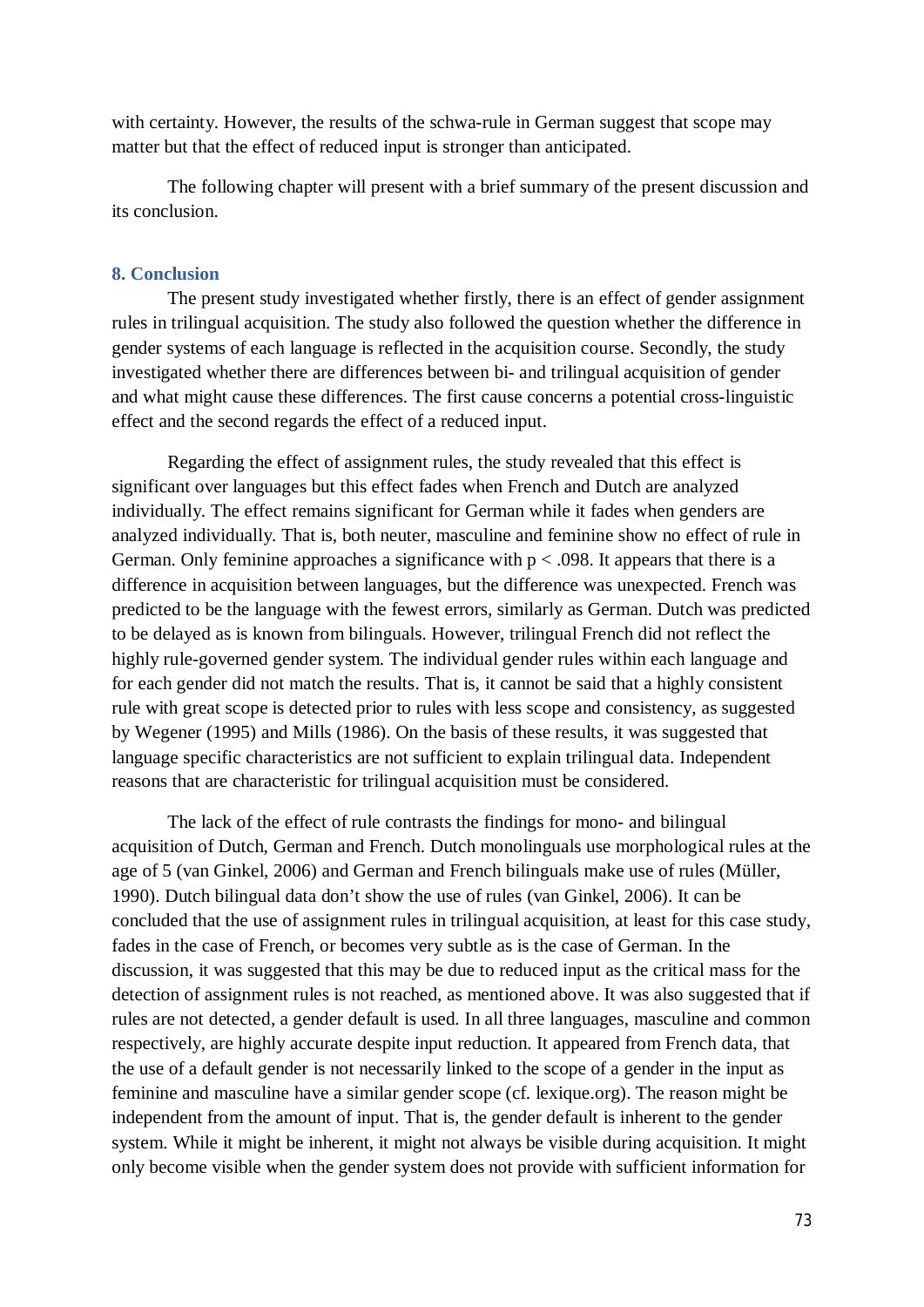non-default genders. The results of the present study suggest that this might be the case in trilingual acquisition. More evidence from trilingual acquisition of rule-governed gender systems is needed to confirm that input reduction brings about the use of a gender default.

Concerning cross-linguistic influence, no evidence was found, at least for the proposal made here. There seems to be no cross-linguistic effect of an abstract gender category. There was no consistent beneficial effect of two identical gender categories. This proposal, which accounted for transfer effects in L2 contexts, may not hold for potential cross-linguistic effects. That is not to say, that there are no cross-linguistic effects in bi- or trilingual acquisition of gender. They only seem to be unlikely to appear at an intersection of gender categories.

In sum, there is only very subtle evidence of gender assignment rules in the trilingual subject investigated here. Cross-linguistic effects cannot be claimed on the basis of the 'intersection' proposal. The most prominent result of the present data might be the almost error-less use of one gender as opposed to another, that is masculine in French and German and common in Dutch. This was unexpected, at least for French and German. Future research may shed further light on the use of gender defaults in multilingual contexts.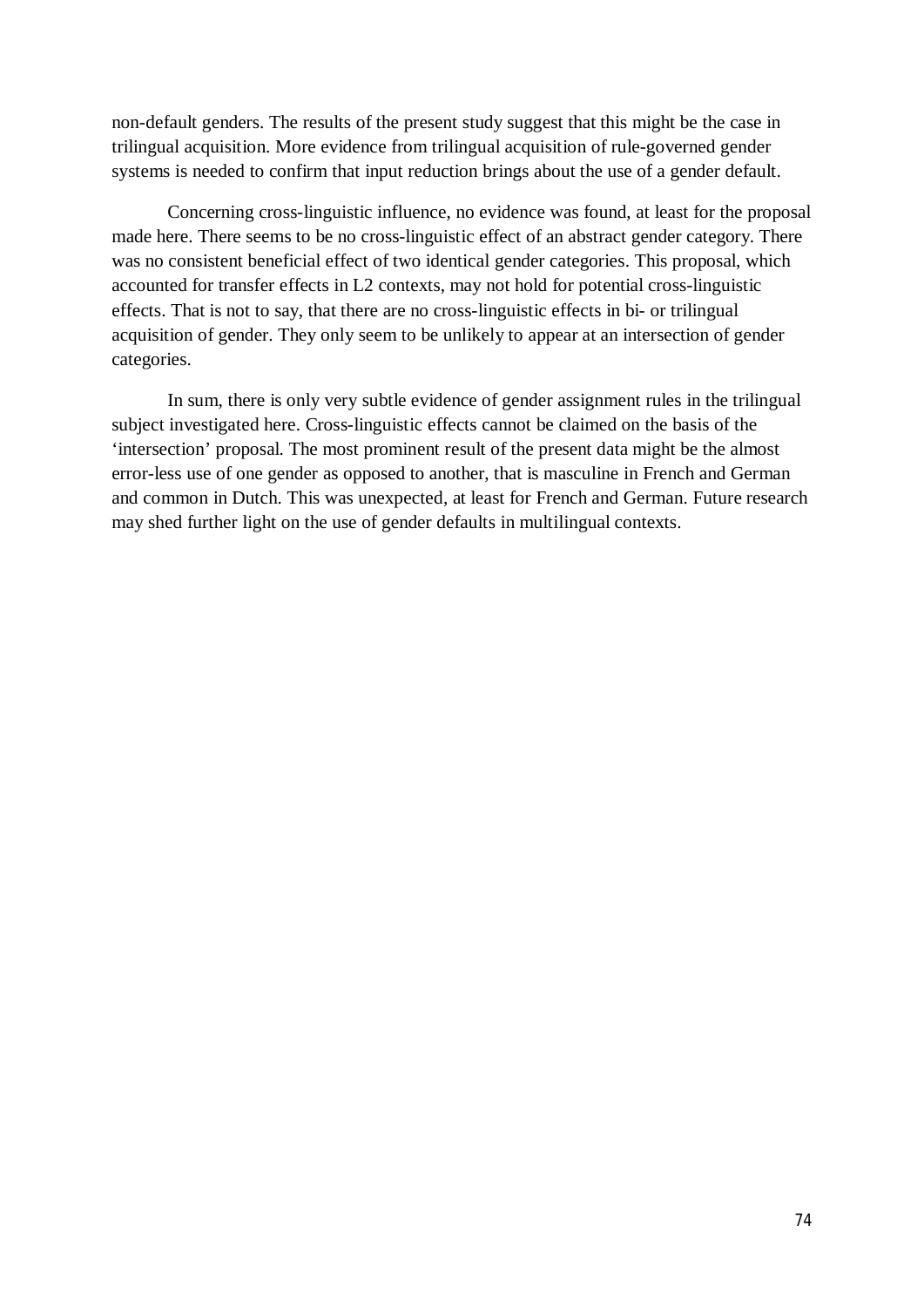#### **9. References**

- 1. Alexiadou, A., Haegeman, L. and Stávrou, M. (2007): *Noun Phrase in the Generative Perspective.* Walter de Gruyter
- 2. Barnes, J. (2006): *Early Trilingualism. A Focus on Questions*. Second Language Acquisition. Multilingual Matters. British Library of Congress Cataloging in Publication Data.
- 3. Bewer, F. (2003): *Der Erwerb des Artikels als Genusanzeiger im Deutschen Erstspracherwerb.* http://www.zas.gwz-berlin.de/papers/zaspil/articles/zp33/bewergenuserwerb.pdf
- 4. Blom, E., D. Polisenská and F. Weerman (2008): Articles, adjectives and age of onset: the acquisition of Dutch grammatical gender. *Second Language Research* 2008; 24; 297
- 5. Bol, G. & F. Kuiken (1988): *Grammaticale Analyse van Taalontwikkelingsstoornissen*. PhD Dissertation. University of Amsterdam
- 6. Carroll, S. (1989): Second-language acquisition and the computational paradigm. (as cited in Sisson, 2006).
- 7. Corbett, G. (1991): *Gender*. Cambridge Textbook in Linguistics. Cambridge University Press.
- 8. Cornips, L and A. Hulk (2008): Factors of success and failure in the acquisition of grammatical gender in Dutch. *Second Language Research* 2008; 24; 267
- 9. Cornips, L.; van der Hoek, M. & R. Verwer (2006): The acquisition of grammatical gender in bilingual child acquisition of Dutch. In: van de Weijer, J. & B. Los [red.] *Linguistics in The Netherlands 2006*. John Benjamins, Amsterdam/Philadelphia
- 10. De Houwer, A. (1995): Bilingual language Acquisition. In: *Handbook of Child Language*. Fletcher, P. and B. McWhinney (eds.)
- 11. De Houwer, A. (1990): *The acquisition of two first languages from birth. A case study.* Cambridge University Press.
- 12. Eisenberg, P. (2000): *Grundriss der Deutschen Grammatik. Der Satz.* Verlag J.B. Metzler.
- 13. Fikkert, P., Z. Penner & K. Wymann (1998): 'Das Comeback der Prosodie. Neue Wege in der Diagnose und Therapie von phonologischen Störungen'. LOGOS 2 : 84- 97.
- 14. Haeseryn, W., Romijn, K., Geerts, G. , J. de Rooij and M.C. van en Toorn (1997): *Algemene Nederlandse Spraakkunst*. Band I. Martinus Nijhoff Uitgevers. Groningen.
- 15. Gathercole Mueller, V. (2002): Grammatical gender in bilingual and monolingual children: A Spanish morphosyntactic distinction. In D. Kimbrough Oller & Rebecca E. Eilers (eds.), *Language and literacy in bilingual children.* Clevedon: Multilingual Matters. 207-219.
- 16. Glück, H. (2000). *Metzler-Lexikon Sprache*. J.B. Metlersche Verlagsbuchhandlung und Carl Ernst Poeschel Verlag GmbH, Stuttgart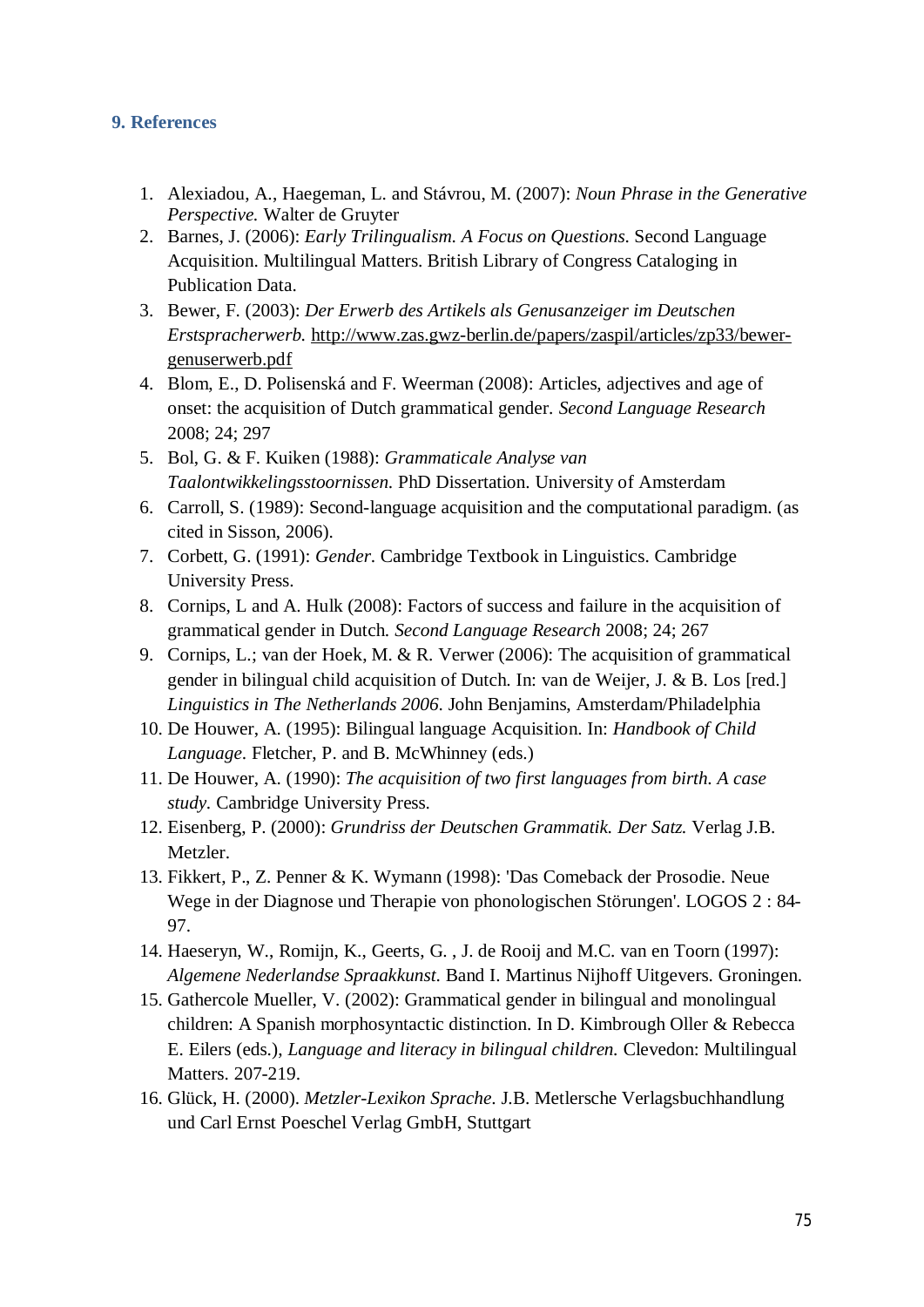- 17. Granfeldt, J. (2000): The acquisition of the determiner phrase in bilingual and second language French. *Bilingualism: Language and Cognition*, 3, 263 – 280. Cambridge University Press
- 18. Hoffmann, C. (2001): Towards a description of trilingual competence. In: *International Journal of Bilingualism*. 2001, 5.1.
- 19. Hulk, A. (2004): The Acquisition of the French DP in a Bilingual Context. In: *The Acquisition of French in Different Contexts. Focus on Functional Categories*. Prevost, P. & J. Paradis. John Benjamins, Amsterdam
- 20. Hulk, A. & L. Cornips (2006a): 'Between 2L1- and child L2 acquisition: an experimental study of bilingual Dutch.' In: Conxita Lleó [red.] *Interfaces in multilingualism*. John Benjamins, Amsterdam/Philadelphia
- 21. Hulk, A. & L. Cornips (2006b): 'Neuter gender and interface vulnerability in child L2/2L1 Dutch. In: Sharon, U. et. al. (eds.), Paths of Development in L1 and L2 acquisition: In honor of Bonnie D. Schwartz. 2006. John Benjamins, Amsterdam
- 22. Hulk, A. and N. Müller (2000): Bilingual first language acquisition at the interface between syntax and pragmatics. *Bilingualism: Language and Cognition*. 3, 227 – 244. Cambridge University Press
- 23. Karmilloff-Smith, A. (1979): *A functional approach to Child Language. A Study of Determiners and Reference.* Cambrigde University Press.
- 24. Kempe, V., Brooks, P, Miranova, N., & Fedorova, O. (2003): Diminutivization supports gender acquisition in Russian children. *Journal of Child Language*. 30. 471- 485.
- 25. Koehn, C. (1994): The Acquisition of Gender and Number Morphology within NP. In: *Bilingual First Language Acquisition*. *French and German Grammatical Development.* Meisel, J. (ed.). Benjamin Publishing Company.
- 26. Köpcke, K. & D. Zubin (1984): Sechs Prinzipien für die Genuszuweisung im Deutschen: Ein Beitrag zur natürlichen Klassifikation. *Linguistische Berichte 93*. p. 26 -50. Westdeutscher Verlag.
- 27. Kupisch, T. (2003): The DP, a vulnerable domain? Evidence from the acquisition of French. In: Müller, N. (ed.) *(In)vulnerable Domains in Bilingualism.* Amsterdam: **Benjamins**
- 28. Maratsos, M. (1982): The child's construction of grammatical categories. In: Wanner & Gleitmann: *Language Acquisition: The state of the art*. Cambridge University Press.
- 29. Mc Laughlin, B. (1978): Second-Language Acquisition in Childhood. Hillsdale. L. Erlbaum Associates. In: Quay, S. (2001). See reference 33.
- 30. Meisel, J. (1989): Early differentiation of languages in bilingual children. In: Bilingualism across the lifespan: Aspects of acquisition, maturity and loss. Hyltenstam, K. and L. Obler (eds.). Cambridge University Press (as cited in Quay, S. , reference 34)
- 31. Mills, A. (1986): *The Acquisition of Gender. A study of English and German*. Springer Series in Language and Communication. Springer Verlag
- 32. Müller, N. (2000): Gender and number in acquisition, pp.351-399 in B. Unterbeck et al. (eds.) Gender in Grammar and Cognition.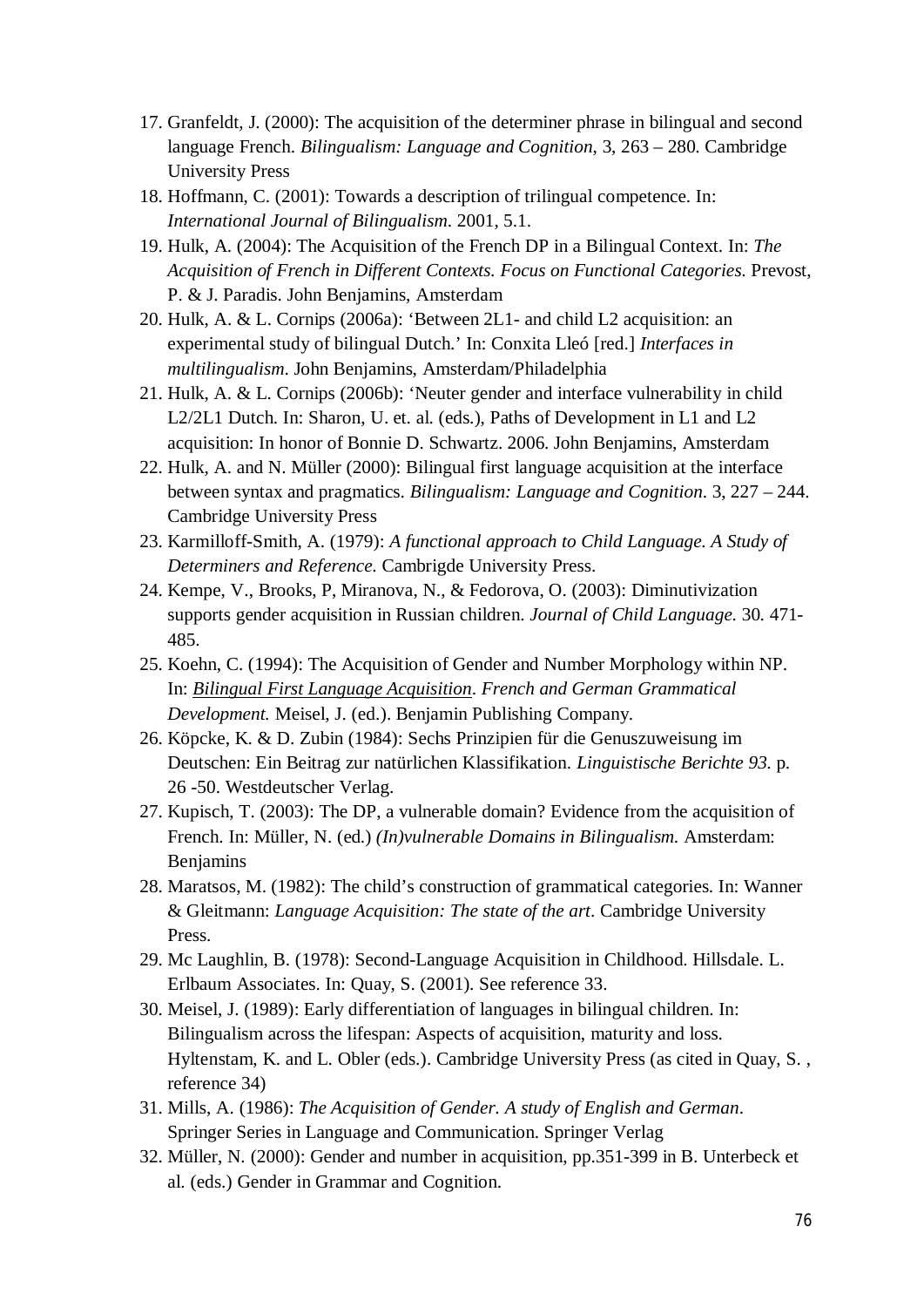- 33. Müller, N. (1994): Gender and Number Agreement within DP. In: *Bilingual First Language Acquisition*. *French and German Grammatical Development.* Meisel, J. (ed.). Benjamin Publishing Company.
- 34. Müller, N. (1990): Developing two Gender Assignment Systems simultaneously. In: Meisel, J. (ed.) *Two first languages. Early grammatical development in Bilingual Children.* Dordrecht. Foris.
- 35. Pinker, S. (1999): Words and Rules: The Ingredients of Language. Harper Collins Publishers. New York.
- 36. Platzack, C. (2001): The vulnerable C-domain. *Brain and Language* 77, 364–377
- 37. Platzack, C. (1999): The vulnerable C-domain. Paper presented at the workshop on Language Acquisition and Language Breakdown, UIL-OTS Utrecht University (cited in Hulk & Müller, 2000, reference 15)
- 38. Quay, S. (2001): Managing linguistic boundaries in early trilingual development. In: *Trends in Bilingual Acquisition*. Cenoz, J. and F. Genesee. John Benjamins Publishing. Amsterdam/Philadelphia
- 39. Rietveld, T. And R. Van Hout (2005): Statistics in Language Research: Analysis of Variance. Mouton de Gruyter. Textbook. Berlin
- 40. Sabourin, Laura Sabourin, Laurie A. Stowe and Ger J. de Haan (2006): Transfer effects in learning a second language grammatical gender system. *Second Language Research* 2006; 22; 1.
- 41. Sisson, C. (2006): *Adult L2 Acquisition of French Grammatical Gender: Investigating Sensitivity to Phonological and Morphological Gender Cues*. Honours Thesis. MCGill University.
- 42. Szagun, G., Stumper, B., Sondag, N. & Franik, M. (2007): The acquisition of gender marking by young German-speaking children: Evidence for learning guided by phonological regularities. *Journal of Child Language, 34*, 445-471.
- 43. Tucker, G.R., Lambert, W.E. and A.A. Rigault (1977): *The French Speaker's Skill with Grammatical Gender: An Example of Rule-Governed Behavior*. Mouton The Hague, Paris.
- 44. Unsworth, S. (2008): Age and input in the acquisition of grammatical gender in Dutch. *Second Language Research (*special issue on The acquisition of grammatical gender in Dutch) 24, 3 365-396.
- 45. Unsworth, S. (2003): Testing Hulk & Müller (2000) on crosslinguistic influence: Root Infinitives in a bilingual German/English child. *Bilingualism: Language and Cognition* 6,2 143-158
- 46. Van Berkum, J. (1996). *The Psycholinguistics of Grammatical Gender. Studies in Language Comprehension and Production*. Nijmegen University Press.
- 47. Van Ginkel, B. (2006): *De verwerving van lexicaal en morfologisch bepaald geslacht [The acquisition of lexical and morphological gender]*. Unpublished Masters thesis, Meertens Institute, University of Utrecht
- 48. Van der Velde, M. (2004): L'acquisition des determinants en L1: une etude comparative entre le francais et le neerlandais. AILE, 21, 9 – 46 (as cited in Hulk & Cornips, 2006a).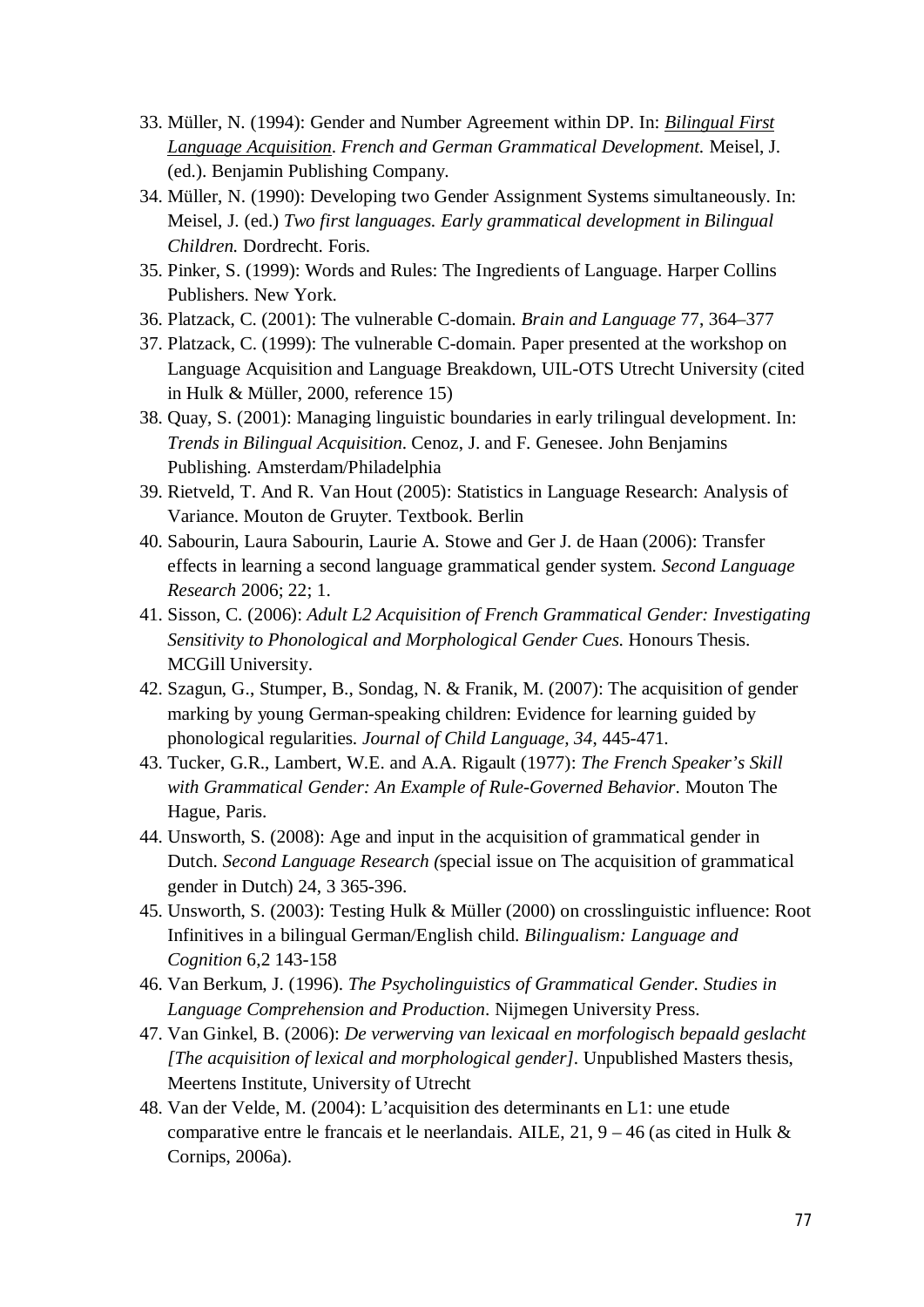- 49. Van der Velde, M. (2003): *Déterminants et pronoms en néerlandais et en français : syntaxe et acquisition*. Thesis available here: http://umr7023.free.fr/Downloads/MvdVeldeTh\_somm.html (March, 2009)
- 50. Wegener, H. (2000). German Gender in Children's Second Language Acquisition. In: Gender in Grammar and Cognition. B. Unterbeck (eds.). Mouton de Gruyter
- 51. Wegener, Heide (1995): *Die Nominalflexion des Deutschen verstanden als Lerngegenstand.* Reihe germanistische Linguistik. Niemeyer
- 52. www.lexique.org Lexique Une Base de Données Lexicales Libre
- 53. Zonneveld, R. Van (1992): Het jonge Hoofd De Righthand Head Rule bij kinderen von 4 tot 7 jaar. De Nieuwe Taalgids, 85, 37 – 49 (as cited in reference 16. Hulk & Cornips, 2006a)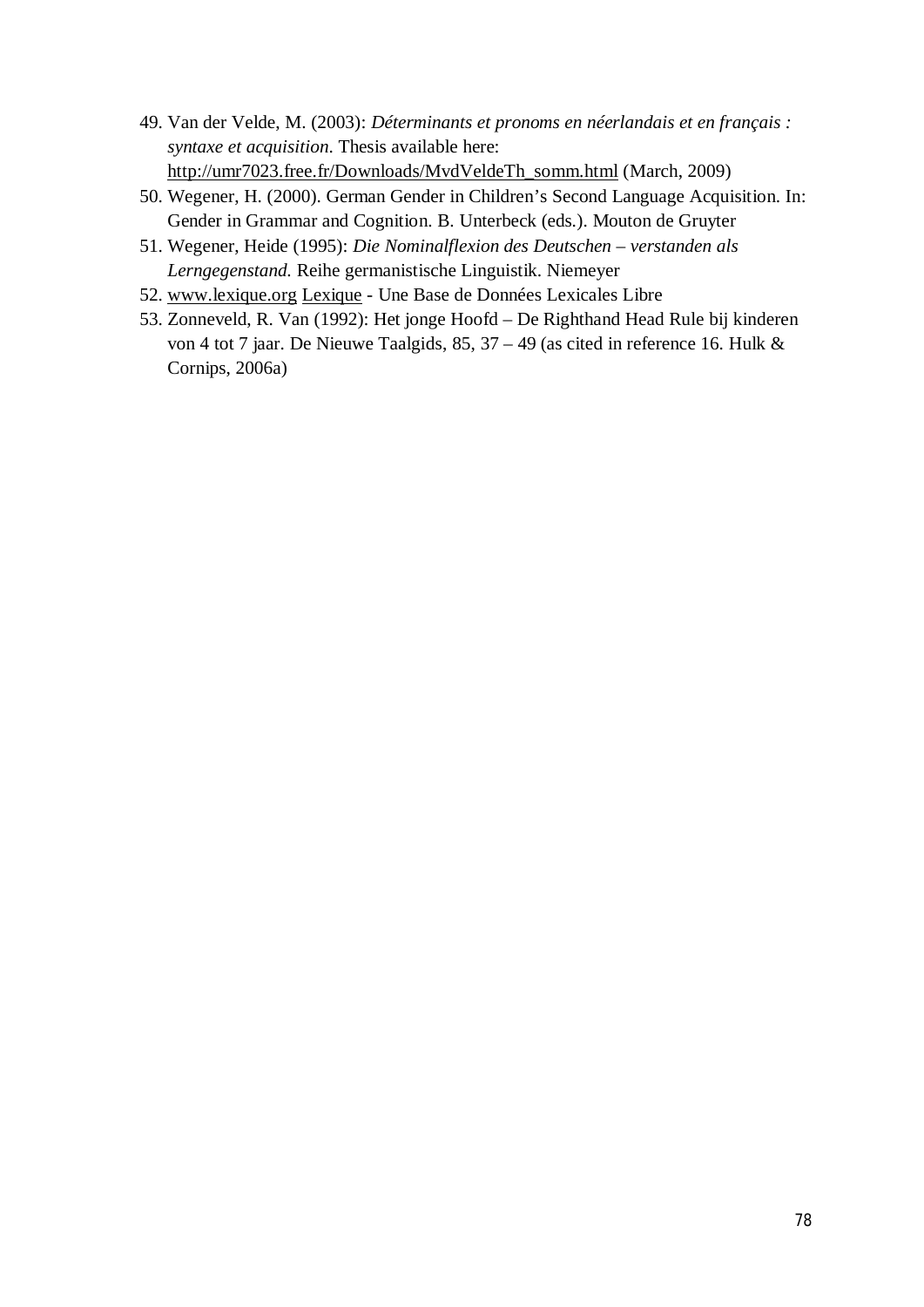#### **Appendix A**– List of Tested Nouns with Coding and Results

#### *1. Dutch*

*Session I – Total of tested nouns: 30*

### a. Common 'De'

i. no rule:

#### Table 1

| No. | Target      | Gender Correct( $\sqrt{2}$ ) | Gender used | Determiner used |
|-----|-------------|------------------------------|-------------|-----------------|
|     |             | Incorrect $(x)$              |             |                 |
| 1.  | kicker      |                              | Common      | yes             |
| 2.  | paddelstoel | ٦                            | Common      | yes             |
| 3.  | fles        |                              | Common      | yes             |
| 4.  | glijbaan    |                              | Common      | yes             |
| 5.  | tafel       |                              | Common      | yes             |
| 6.  | stoel       |                              | Common      | yes             |
| 7.  | olifant     |                              | Common      | yes             |
| 8.  | bloem       |                              | Common      | yes             |
| 9.  | boter       |                              | Common      | yes             |
| 10. | appel       |                              | Common      | yes             |

b. Neuter 'Het'

i. no rule:

| No. | Target | Gender Correct( $\sqrt{2}$ ) | Gender used | Determiner used |
|-----|--------|------------------------------|-------------|-----------------|
|     |        | Incorrect $(x)$              |             |                 |
| 1.  | been   | $\times$                     | Common      | yes             |
| 2.  | kussen | $\times$                     | Common      | yes             |
| 3.  | spel   |                              |             | no              |
| 4.  | hout   | $\times$                     | Common      | yes             |
| 5.  | vel    | $\times$                     | Common      | yes             |
| 6.  | zout   | $\times$                     | Common      | yes             |
| 7.  | blad   | $\times$                     | Common      | yes             |
| 8.  | haar   | $- -$                        | $- -$       | no              |
| 9.  | vlees  | $\times$                     | Common      | yes             |
| 10. | hemd   | $\times$                     | Common      | yes             |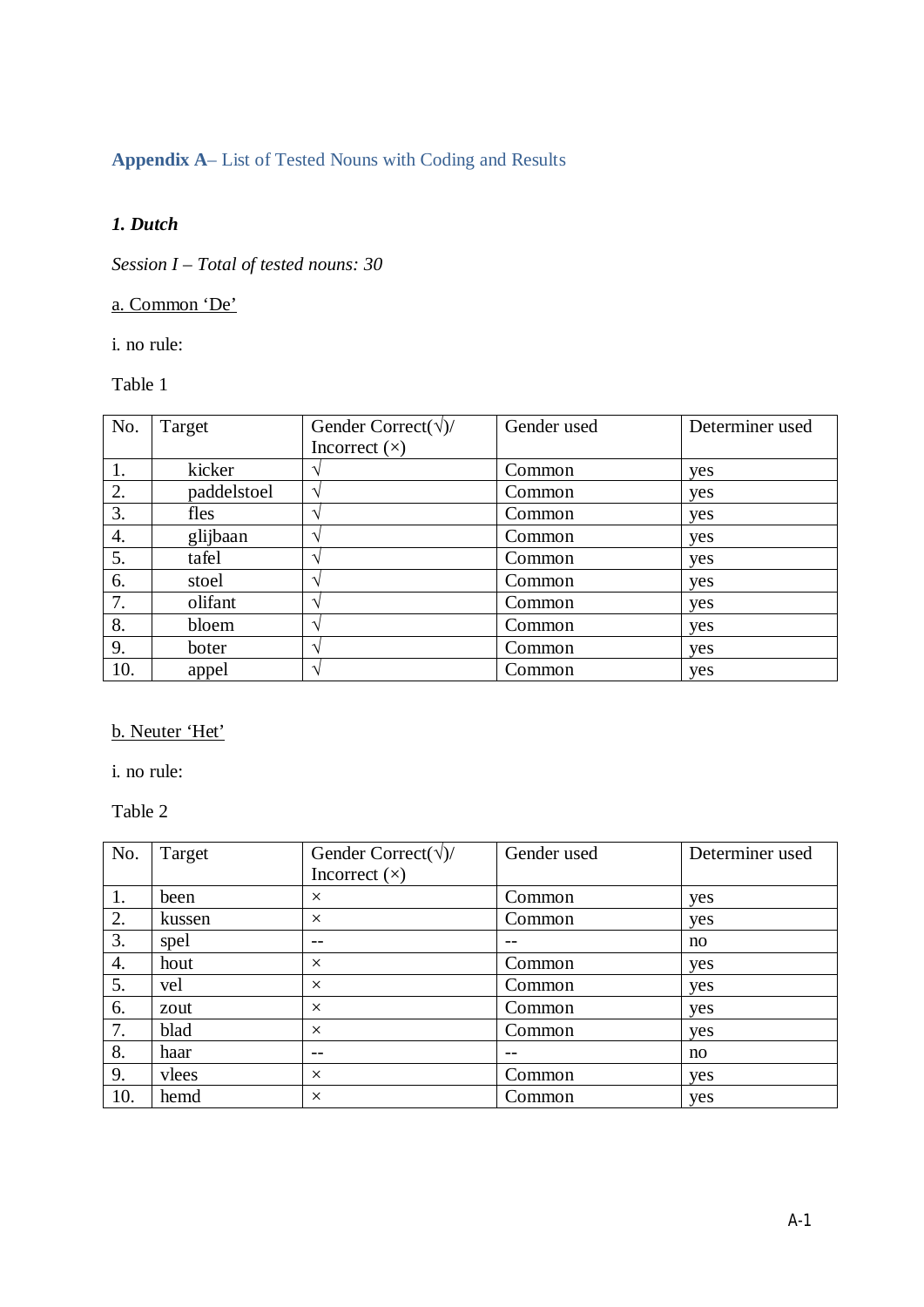ii. diminutive rule [-je]:

### Table 3

| No. | Target   | Gender Correct( $\sqrt{2}$ ) | Gender used | Determiner used |
|-----|----------|------------------------------|-------------|-----------------|
|     |          | Incorrect $(x)$              |             |                 |
| 1.  | hondje   | $\times$                     | Common      | yes             |
| 2.  | eisje    | $\times$                     | Common      | yes             |
| 3.  | treintje | $\times$                     | Common      | yes             |
| 4.  | broekje  | $\times$                     | Common      | yes             |
| 5.  | maandje  | $\times$                     | Common      | yes             |
| 6.  | hartje   | $\times$                     | Common      | yes             |
| 7.  | hoofdje  | $\times$                     | Common      | yes             |
| 8.  | koekje   | $\times$                     | Common      | yes             |
| 9.  | eendje   | $\times$                     | Common      | yes             |
| 10. | meisje   | $\times$                     | Common      | yes             |

## *Session II – Total of tested nouns: 30*

a. Common 'De'

i. no rule:

| No. | Target      | Gender Correct( $\sqrt{2}$ ) | Gender used | Determiner used |
|-----|-------------|------------------------------|-------------|-----------------|
|     |             | Incorrect $(x)$              |             |                 |
| 1.  | kicker      |                              | Common      | yes             |
| 2.  | paddelstoel | $\mathcal{L}$                | Common      | yes             |
| 3.  | fles        |                              | Common      | yes             |
| 4.  | glijbaan    |                              | Common      | yes             |
| 5.  | bril        |                              | Common      | yes             |
| 6.  | deur        |                              | Common      | yes             |
| 7.  | kaas        |                              | Common      | yes             |
| 8.  | hand        |                              | Common      | yes             |
| 9.  | boek        | $\mathbf \Lambda$            | Common      | yes             |
| 10. | auto        |                              | Common      | yes             |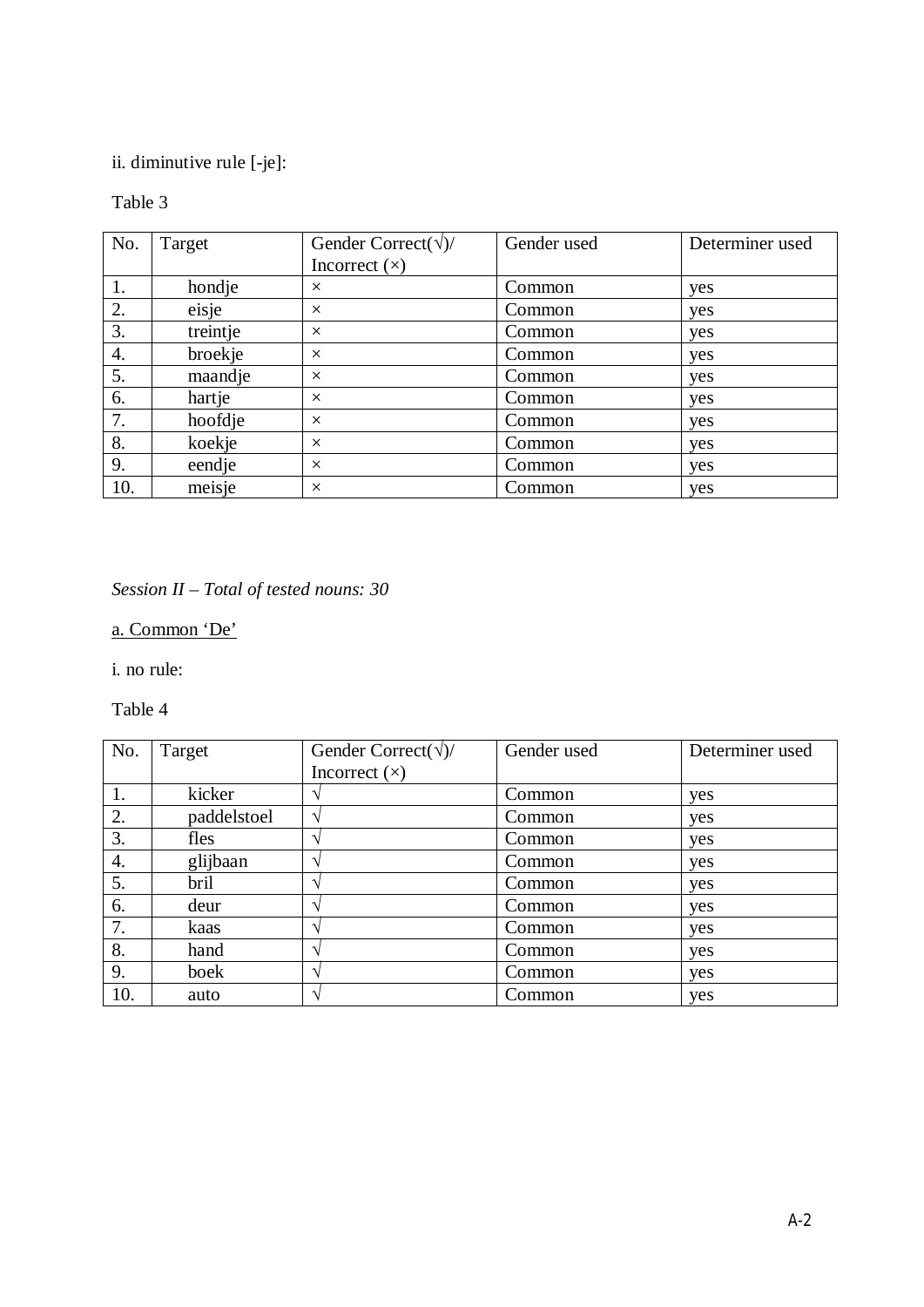#### b. Neuter 'Het'

i. no rule:

Table 5

| No. | Target           | Gender Correct( $\sqrt{2}$ ) | Gender used | Determiner used |
|-----|------------------|------------------------------|-------------|-----------------|
|     |                  | Incorrect $(x)$              |             |                 |
| 1.  | been             | $\times$                     | Common      | yes             |
| 2.  | kussen           | $\times$                     | Common      | yes             |
| 3.  | spel             | $\times$                     | Common      | yes             |
| 4.  | hout             | $\times$                     | Common      | yes             |
| 5.  | oor              | $\times$                     | Common      | yes             |
| 6.  | paard            | $\times$                     | Common      | yes             |
| 7.  | mes              | $\times$                     | Common      | yes             |
| 8.  | $\ddotsc$<br>eij | $\times$                     | Common      | yes             |
| 9.  | vuur             | $\times$                     | Common      | yes             |
| 10. | sap              | $\times$                     | Common      | yes             |

## ii. diminutive rule [-je]:

| No. | Target   | Gender Correct( $\sqrt{2}$ ) | Gender used | Determiner used |
|-----|----------|------------------------------|-------------|-----------------|
|     |          | Incorrect $(x)$              |             |                 |
| 1.  | paardje  | $\times$                     | Common      | yes             |
| 2.  | huisje   | $\times$                     | Common      | yes             |
| 3.  | eendje   | $\times$                     | Common      | yes             |
| 4.  | broekje  | $\times$                     | Common      | yes             |
| 5.  | koekje   | $ -$                         | $- -$       | no              |
| 6.  | bootje   | --                           |             | no              |
| 7.  | emmertje | $\times$                     | Common      | yes             |
| 8.  | boekje   | $\times$                     | Common      | yes             |
| 9.  | eisje    | $ -$                         | $ -$        | no              |
| 10. | snoepje  | $\times$                     | Common      | yes             |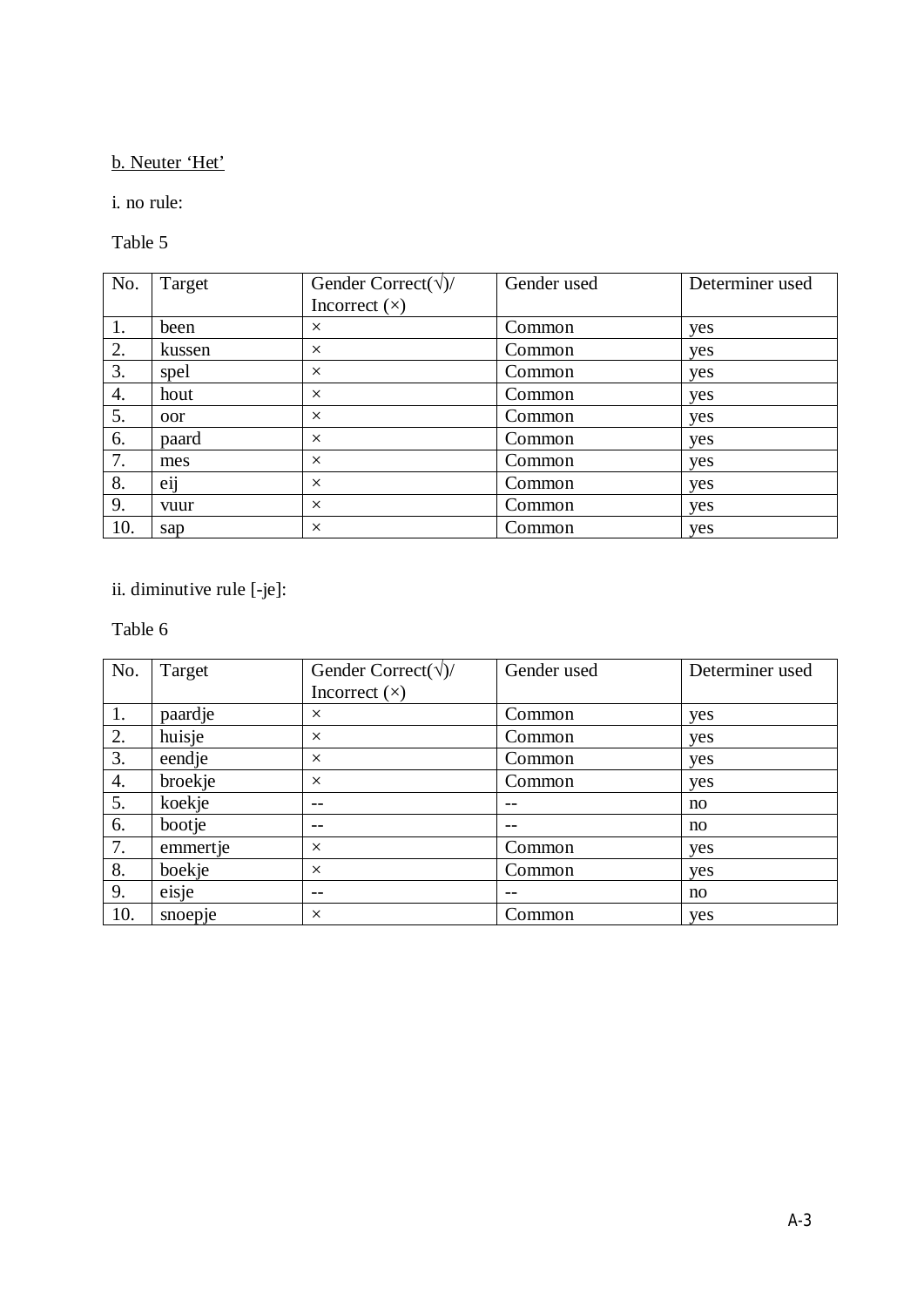*Session III – Total of tested nouns: 30*

1. Common 'De'

i. no rule:

Table 7

| No. | Target      | Gender Correct( $\sqrt{2}$ ) | Gender used | Determiner used |
|-----|-------------|------------------------------|-------------|-----------------|
|     |             | Incorrect $(x)$              |             |                 |
| 1.  | kicker      |                              | Common      | yes             |
| 2.  | paddelstoel | $\overline{\phantom{a}}$     | Common      | yes             |
| 3.  | fles        | $\overline{\phantom{a}}$     | Common      | yes             |
| 4.  | glijbaan    | $\overline{\phantom{a}}$     | Common      | yes             |
| 5.  | koek        |                              | Common      | yes             |
| 6.  | leeuw       | $\overline{\phantom{a}}$     | Common      | yes             |
| 7.  | vogel       |                              | Common      | yes             |
| 8.  | wolk        | $\overline{\phantom{a}}$     | Common      | yes             |
| 9.  | mond        |                              | Common      | yes             |
| 10. | lamp        |                              | Common      | yes             |

## 2. Neuter 'Het'

i. no rule:

| No. | Target | Gender Correct( $\sqrt{2}$ ) | Gender used | Determiner used |
|-----|--------|------------------------------|-------------|-----------------|
|     |        | Incorrect $(x)$              |             |                 |
| 1.  | been   | $\times$                     | Common      | yes             |
| 2.  | kussen | $\times$                     | Common      | yes             |
| 3.  | spel   | $\times$                     | Common      | yes             |
| 4.  | hout   | $\times$                     | Common      | yes             |
| 5.  | geld   | $\times$                     | Common      | yes             |
| 6.  | huis   | $\times$                     | Common      | yes             |
| 7.  | water  | $\times$                     | Common      | yes             |
| 8.  | raam   | $\times$                     | Common      | yes             |
| 9.  | paard  | $\times$                     | Common      | yes             |
| 10. | brood  | $\times$                     | Common      | yes             |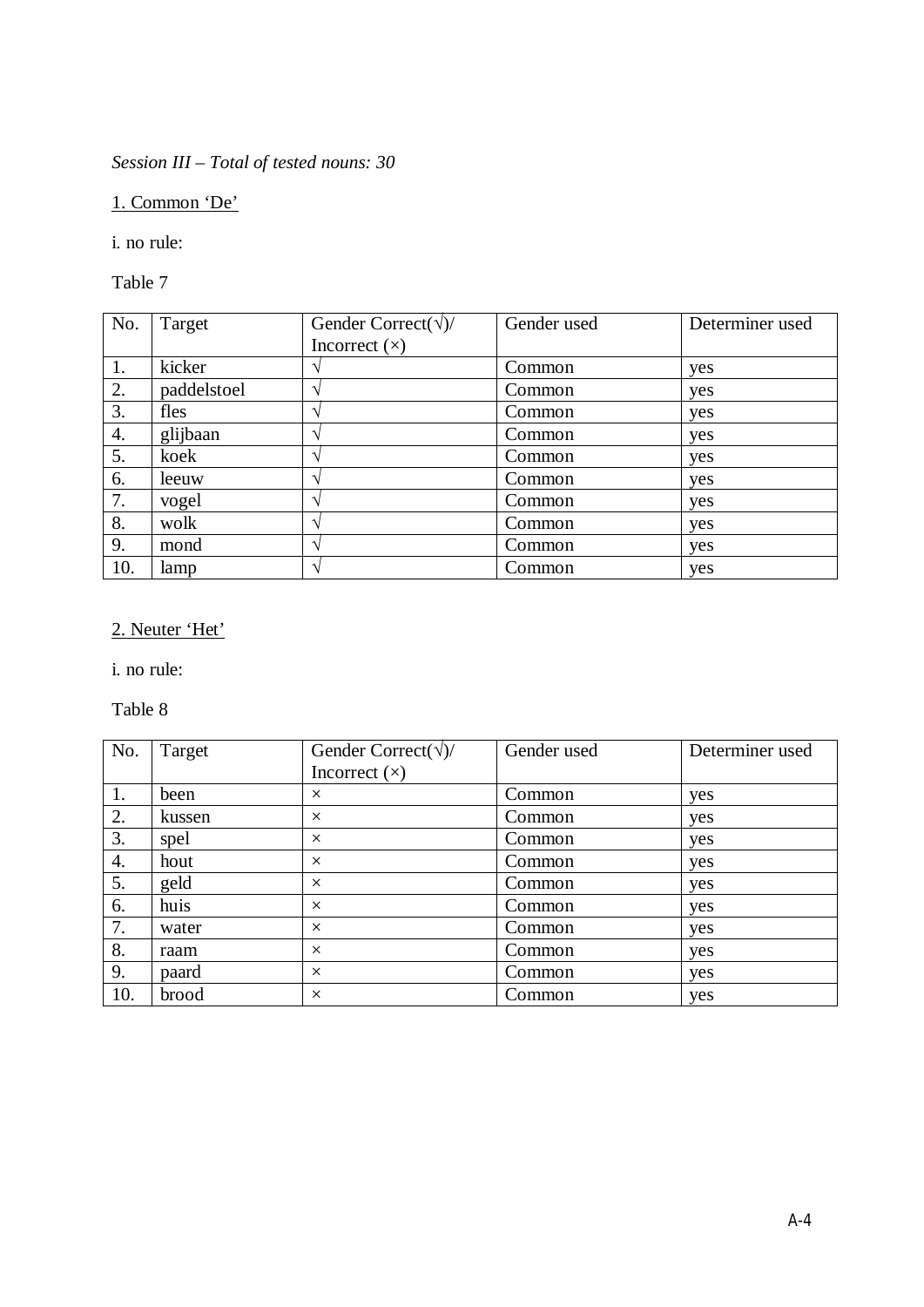### ii. diminutive rule [-je]:

| No. | Target    | Gender Correct( $\sqrt{2}$ ) | Gender used | Determiner used |
|-----|-----------|------------------------------|-------------|-----------------|
|     |           | Incorrect $(x)$              |             |                 |
| 1.  | paardje   | $\times$                     | Common      | yes             |
| 2.  | huisje    | $\times$                     | Common      | yes             |
| 3.  | eendje    | $\times$                     | Common      | yes             |
| 4.  | broekje   | $\times$                     | Common      | yes             |
| 5.  | glasje    | $\times$                     | Common      | yes             |
| 6.  | mondje    | $- -$                        | $- -$       | no              |
| 7.  | muisje    | $- -$                        | $- -$       | no              |
| 8.  | hartje    | $\times$                     | Common      | yes             |
| 9.  | mannetje  | $\times$                     | Common      | yes             |
| 10. | cadeautje | $\times$                     | Common      | yes             |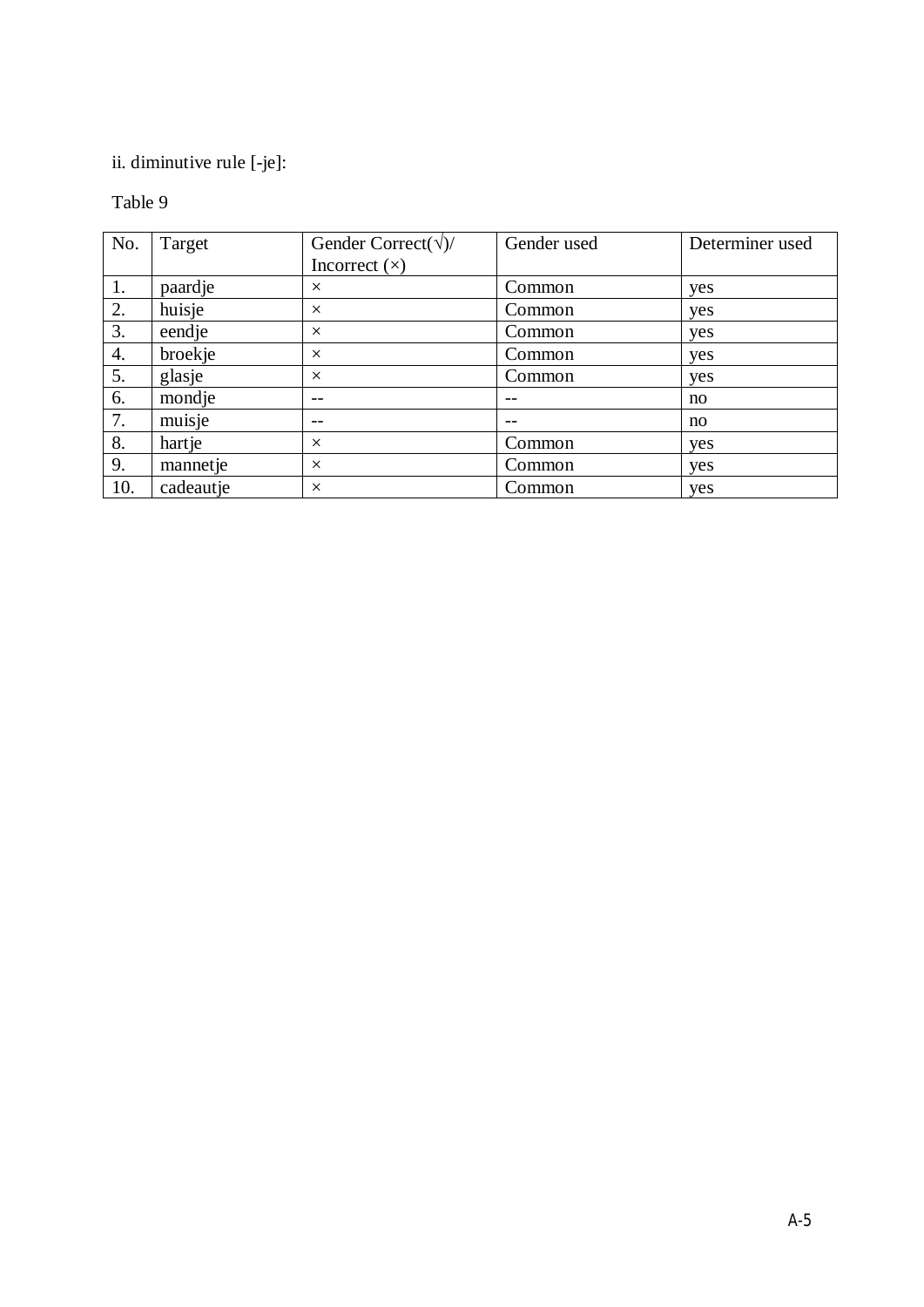#### *2. French*

### *Session I – Total of tested nouns: 65*

1. Masculine 'Le'

i. no rule:

Table 10

| No. | Target    | Gender Correct( $\sqrt{2}$ ) | Gender used | Determiner used |
|-----|-----------|------------------------------|-------------|-----------------|
|     |           | Incorrect $(x)$              |             |                 |
| 1.  | sable     |                              | Masculine   | yes             |
| 2.  | train     |                              | Masculine   | yes             |
| 3.  | jardin    | $\mathcal{L}$                | Masculine   | yes             |
| 4.  | telephone | $\Delta$                     | Masculine   | yes             |
| 5.  | magasin   | $ -$                         | --          | no              |
| 6.  | coque     |                              | --          | no              |
| 7.  | teddy     | $\mathcal{L}$                | Masculine   | yes             |
| 8.  | crocodile | $\mathcal{L}$                | Masculine   | yes             |
| 9.  | crue      | $\triangleleft$              | Masculine   | yes             |
| 10. | chien     | $\mathbf \Lambda$            | Masculine   | yes             |

ii. phonological rule /-r/:

| No. | Target    | Gender Correct( $\sqrt{2}$ ) | Gender used | Determiner used |
|-----|-----------|------------------------------|-------------|-----------------|
|     |           | Incorrect $(x)$              |             |                 |
| 1.  | beurre    |                              | Masculine   | yes             |
| 2.  | coeur     |                              | Masculine   | yes             |
| 3.  | tonnerre  | $\mathbf \Lambda$            | Masculine   | yes             |
| 4.  | verre     |                              | Masculine   | yes             |
| 5.  | tigre     |                              | Masculine   | yes             |
| 6.  | concombre |                              | Masculine   | yes             |
| 7.  | zebre     |                              | Masculine   | yes             |
| 8.  | cigarre   |                              | Masculine   | yes             |
| 9.  | metre     | $\mathcal{L}$                | Masculine   | yes             |
| 10. | renard    |                              | Masculine   | yes             |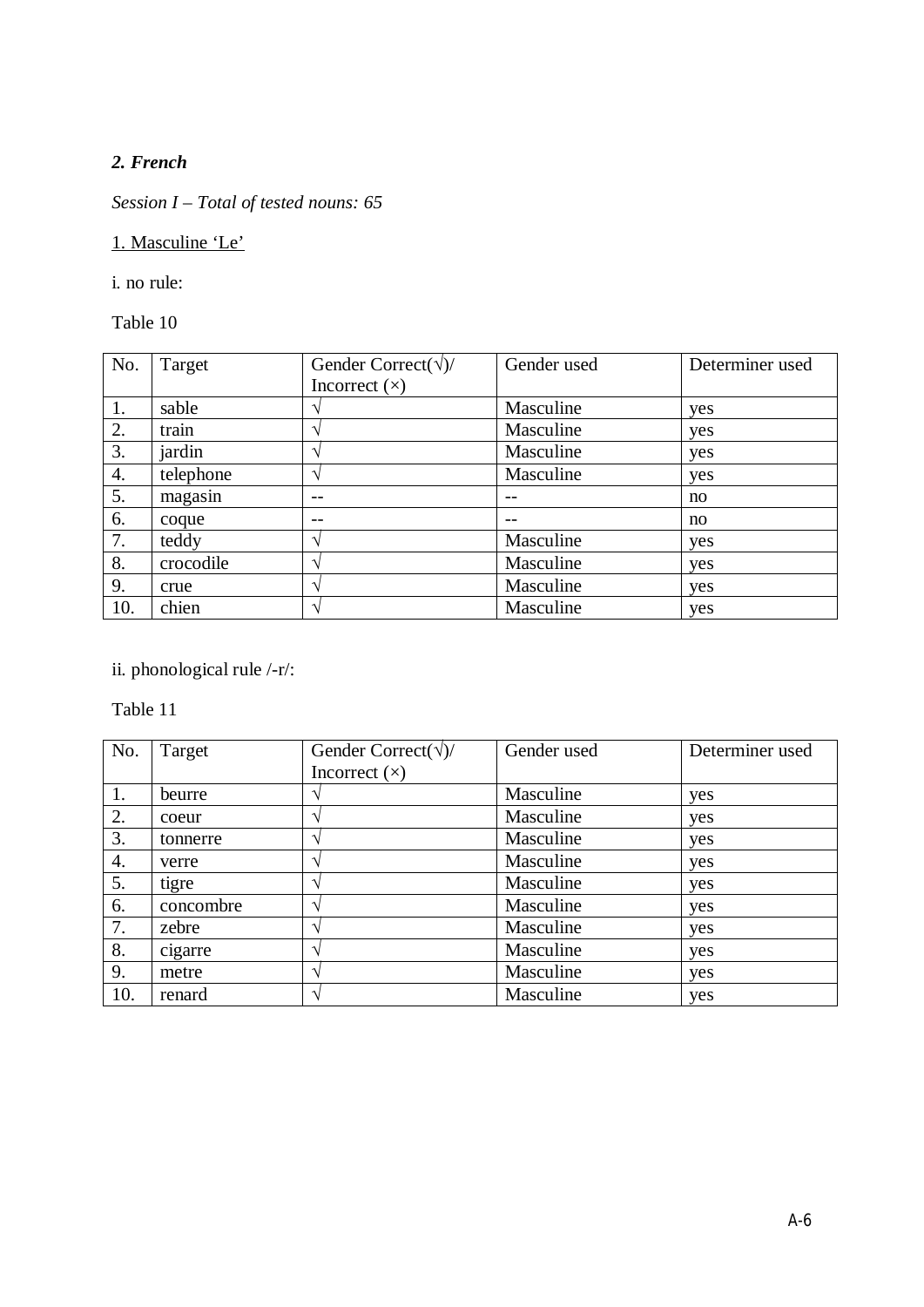### Table 12

| No. | Target    | Gender Correct( $\sqrt{2}$ )<br>Incorrect $(x)$ | Gender used | Determiner used |
|-----|-----------|-------------------------------------------------|-------------|-----------------|
|     | fleur     | $- -$                                           | $- -$       | no              |
|     | chambre   |                                                 | Masculine   | yes             |
| 3.  | voiture   |                                                 | Masculine   | yes             |
| 4.  | cuilliere | $- -$                                           |             | no              |
|     | chevre    | $- -$                                           | $- -$       | no              |

### iii. morphological rule [-ier]:

## Table 13

| No. | Target     | Gender Correct( $\sqrt{2}$ ) | Gender used | Determiner used |
|-----|------------|------------------------------|-------------|-----------------|
|     |            | Incorrect $(x)$              |             |                 |
| 1.  | calendrier | $ -$                         | $- -$       | no              |
| 2.  | pompier    | ٦                            | Masculine   | yes             |
| 3.  | cuisinier  |                              | --          | no              |
| 4.  | meunier    | $\mathbf \Lambda$            | Masculine   | yes             |
| 5.  | chevalier  | $\mathbf \Lambda$            | Masculine   | yes             |
| 6.  | jardinier  | $- -$                        | $ -$        | no              |
| 7.  | fermier    | $\mathcal{L}$                | Masculine   | yes             |
| 8.  | cordonnier | $ -$                         | --          | no              |
| 9.  | voilier    |                              | $- -$       | no              |
| 10. | tablier    | $\mathcal{L}$                | Masculine   | yes             |

## 2. Feminine 'La'

i. no rule:

| No. | Target | Gender Correct( $\sqrt{2}$ ) | Gender used | Determiner used |
|-----|--------|------------------------------|-------------|-----------------|
|     |        | Incorrect $(x)$              |             |                 |
| 1.  | douche |                              | --          | no              |
| 2.  | fille  | $\times$                     | Masculine   | yes             |
| 3.  | vache  | $\times$                     | Masculine   | yes             |
| 4.  | maison | اد                           | Masculine   | yes             |
| 5.  | balle  | $\times$                     | Masculine   | yes             |
| 6.  | lune   | $\times$                     | Masculine   | yes             |
| 7.  | table  | $\times$                     | Feminine    | yes             |
| 8.  | souris | $\times$                     | Masculine   | yes             |
| 9.  | banane | $- -$                        | $- -$       | no              |
| 10. | bouche | $- -$                        | $- -$       | no              |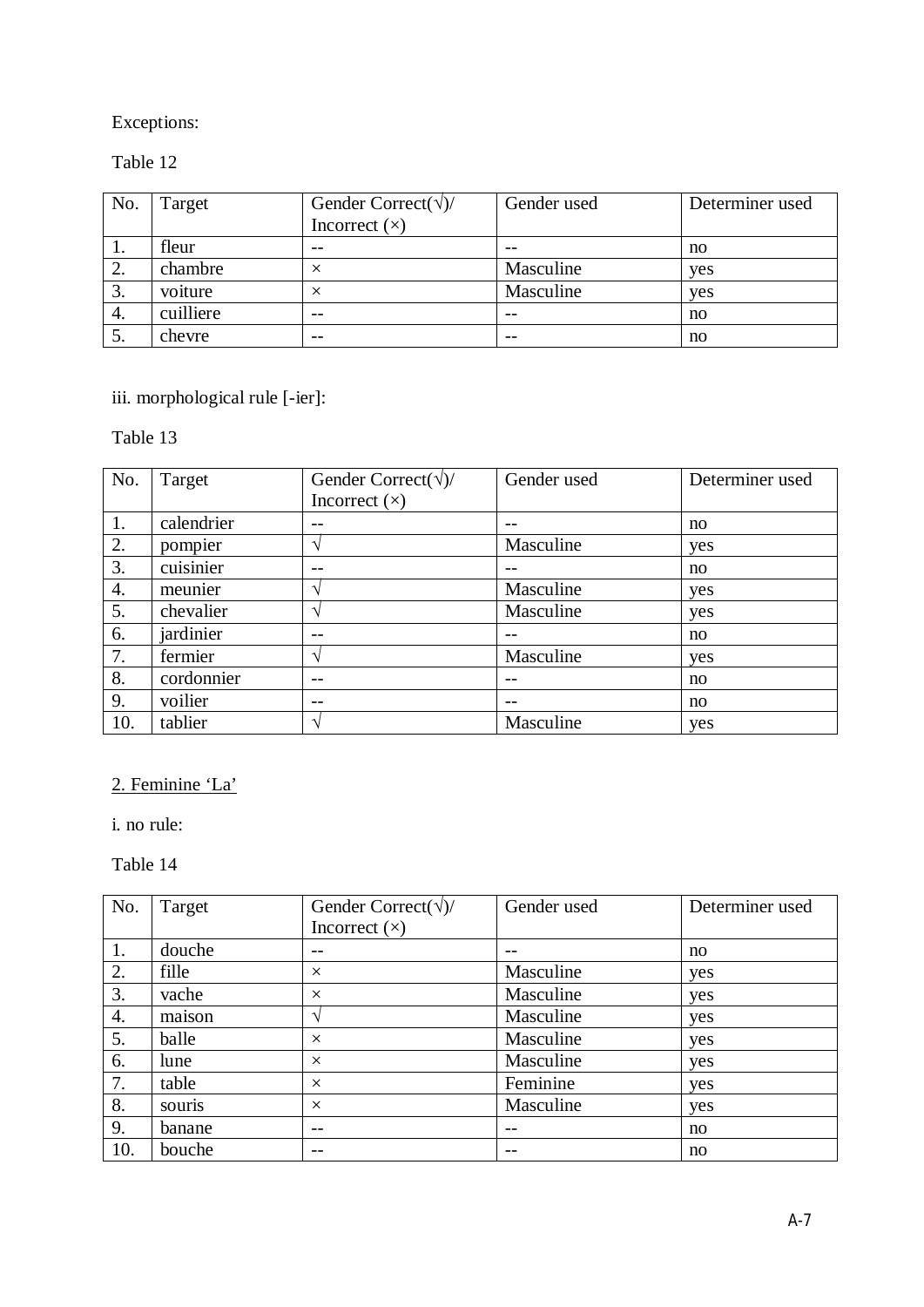## ii. phonological rule [-z]:

### Table 15

| No. | Target    | Gender Correct( $\sqrt{2}$ ) | Gender used | Determiner used |
|-----|-----------|------------------------------|-------------|-----------------|
|     |           | Incorrect $(x)$              |             |                 |
| 1.  | chaise    |                              | Feminine    | yes             |
| 2.  | prise     |                              | --          | no              |
| 3.  | chemise   |                              |             | no              |
| 4.  | valise    | $\times$                     | Masculine   | yes             |
| 5.  | cerise    | $\times$                     | Masculine   | yes             |
| 6.  | framboise |                              |             | no              |
| 7.  | rose      | $\times$                     | Masculine   | yes             |
| 8.  | punaise   | $ -$                         | $- -$       | no              |
| 9.  | blouse    | $ -$                         | $- -$       | no              |
| 10. | fallaise  | $- -$                        | --          | no              |

iii. morphological rule:

| No. | Target     | Gender Correct( $\sqrt{2}$ ) | Gender used | Determiner used |
|-----|------------|------------------------------|-------------|-----------------|
|     |            | Incorrect $(x)$              |             |                 |
| 1.  | baguette   | --                           | $ -$        | no              |
| 2.  | trotinette | $\times$                     | Masculine   | no              |
| 3.  | bicyclette | $\times$                     | Masculine   | yes             |
| 4.  | fourchette |                              |             | no              |
| 5.  | chouette   |                              |             | no              |
| 6.  | chaussette | $\mathbf{\hat{}}$            | Feminine    | yes             |
| 7.  | trompette  |                              |             | no              |
| 8.  | cotelette  | $ -$                         | $ -$        | no              |
| 9.  | poussette  | $ -$                         | $- -$       | no              |
| 10. | mouette    | $- -$                        | $- -$       | no              |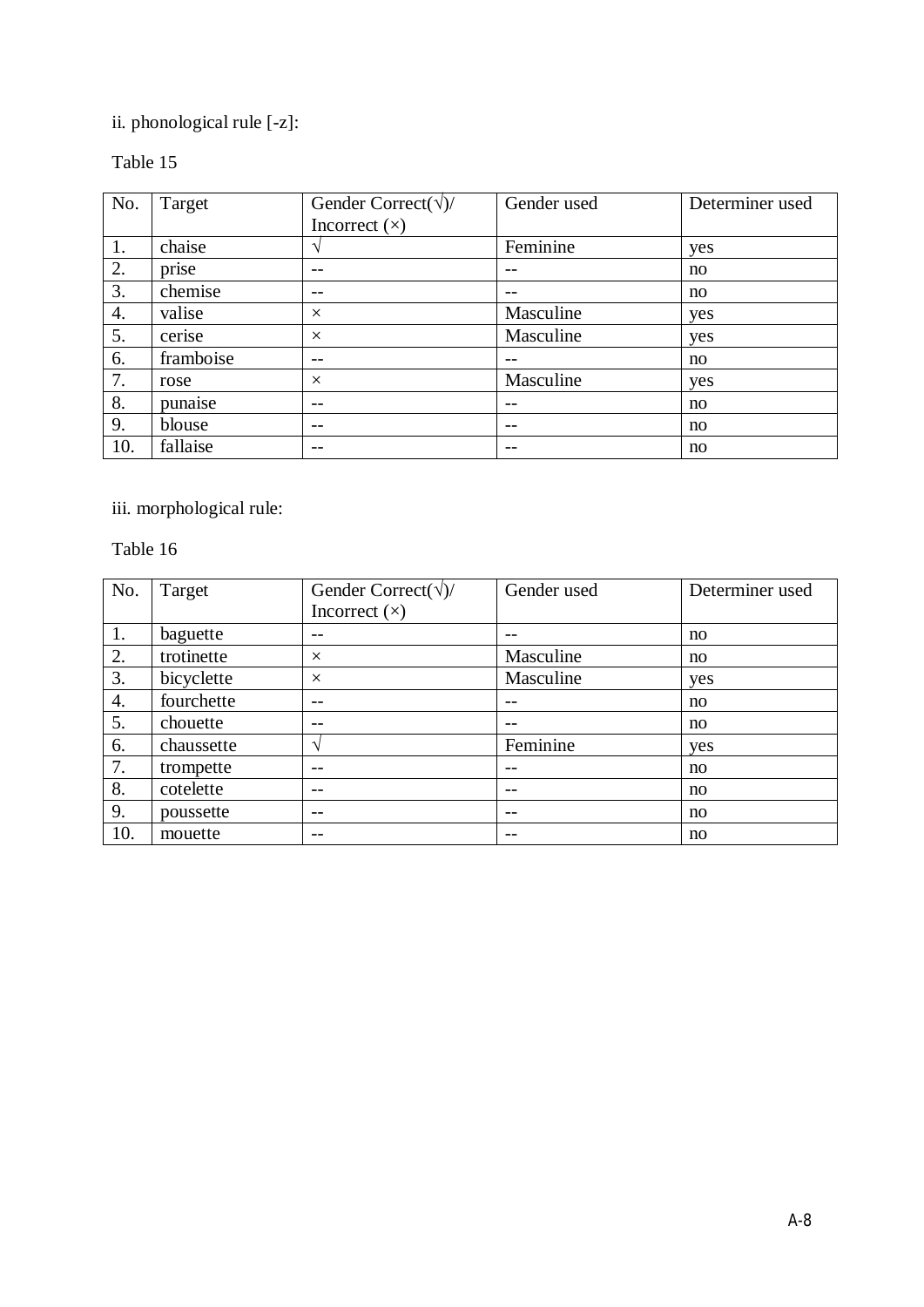*Session II – Total of tested nouns: 65*

1. Masculine 'Le'

i. no rule:

Table 17

| No. | Target    | Gender Correct( $\sqrt{2}$ ) | Gender used | Determiner used |
|-----|-----------|------------------------------|-------------|-----------------|
|     |           | Incorrect $(x)$              |             |                 |
| 1.  | sable     |                              | Masculine   | yes             |
| 2.  | train     | $\gamma$                     | Masculine   | yes             |
| 3.  | coque     | $\mathcal{L}$                | Masculine   | yes             |
| 4.  | telephone |                              |             | no              |
| 5.  | cou       |                              |             | no              |
| 6.  | toit      | $\mathcal{L}$                | Masculine   | yes             |
| 7.  | feu       | $\mathbf \Lambda$            | Masculine   | yes             |
| 8.  | bateau    | $\mathbf \Lambda$            | Masculine   | yes             |
| 9.  | nez       |                              | Masculine   | yes             |
| 10. | bebe      | $\times$                     | Feminine    | yes             |

ii. phonological rule /-r/:

| No. | Target    | Gender Correct( $\sqrt{2}$ ) | Gender used | Determiner used |
|-----|-----------|------------------------------|-------------|-----------------|
|     |           | Incorrect $(x)$              |             |                 |
| 1.  | beurre    |                              | Masculine   | yes             |
| 2.  | coeur     | $\mathbf \Lambda$            | Masculine   | yes             |
| 3.  | tonnerre  | $\Delta$                     | Masculine   | yes             |
| 4.  | verre     | $\overline{\phantom{a}}$     | Masculine   | yes             |
| 5.  | cadre     |                              | Masculine   | yes             |
| 6.  | pierre    | $\overline{\phantom{a}}$     | Masculine   | yes             |
| 7.  | zebre     |                              | Masculine   | yes             |
| 8.  | mouchoir  | $\mathbf{\hat{}}$            | Masculine   | yes             |
| 9.  | mur       | $\mathbf \Lambda$            | Masculine   | yes             |
| 10. | radiateur |                              | Masculine   | yes             |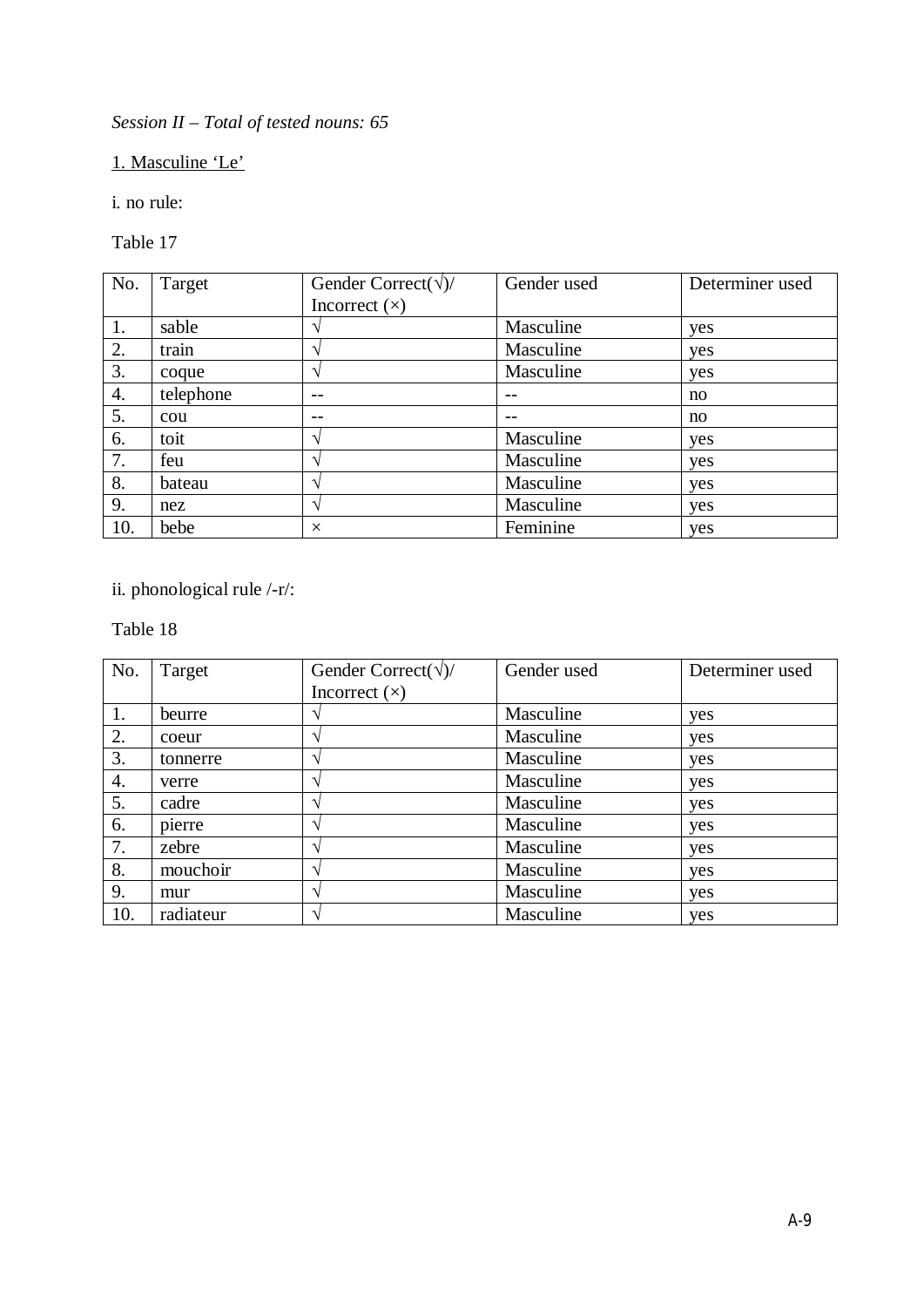### Table 19

| No. | Target    | Gender Correct( $\sqrt{2}$ )<br>Incorrect $(x)$ | Gender used | Determiner used |
|-----|-----------|-------------------------------------------------|-------------|-----------------|
| . . | fleur     | $ -$                                            | $ -$        | no              |
|     | chambre   | $\times$                                        | Masculine   | yes             |
| 3.  | voiture   |                                                 | Masculine   | yes             |
| 4.  | cuilliere | $- -$                                           | $- -$       | no              |
| ິ.  | chevre    | $\times$                                        | Masculine   | yes             |

### iii. morphological rule [-ier]:

### Table 20

| No. | Target     | Gender Correct( $\sqrt{2}$ ) | Gender used | Determiner used |
|-----|------------|------------------------------|-------------|-----------------|
|     |            | Incorrect $(x)$              |             |                 |
| 1.  | cordonnier |                              | Masculine   | yes             |
| 2.  | pompier    |                              | Masculine   | yes             |
| 3.  | sablier    | $\mathbf \Lambda$            | Masculine   | yes             |
| 4.  | tablier    |                              | Masculine   | yes             |
| 5.  | chandelier | $\times$                     | Feminine    | yes             |
| 6.  | papier     |                              | Masculine   | yes             |
| 7.  | collier    | $\times$                     | Feminine    | yes             |
| 8.  | chemisier  | $\mathcal{L}$                | Masculine   | yes             |
| 9.  | sanglier   | $\mathcal{L}$                | Masculine   | yes             |
| 10. | postier    |                              | Masculine   | yes             |

## 2. Feminine 'La':

i. no rule:

| No. | Target   | Gender Correct( $\sqrt{2}$ ) | Gender used | Determiner used |
|-----|----------|------------------------------|-------------|-----------------|
|     |          | Incorrect $(x)$              |             |                 |
| 1.  | douche   | $\times$                     | Masculine   | yes             |
| 2.  | fille    | $\times$                     | Masculine   | yes             |
| 3.  | vache    | $\times$                     | Masculine   | yes             |
| 4.  | maison   | $\times$                     | Masculine   | yes             |
| 5.  | tete     | $\times$                     | Masculine   | yes             |
| 6.  | tomate   | $\times$                     | Masculine   | yes             |
| 7.  | lanterne | $- -$                        | $- -$       | no              |
| 8.  | neige    | $- -$                        | $ -$        | no              |
| 9.  | rue      | $ -$                         | $ -$        | no              |
| 10. | giraffe  | $\mathcal{N}$                | Feminine    | yes             |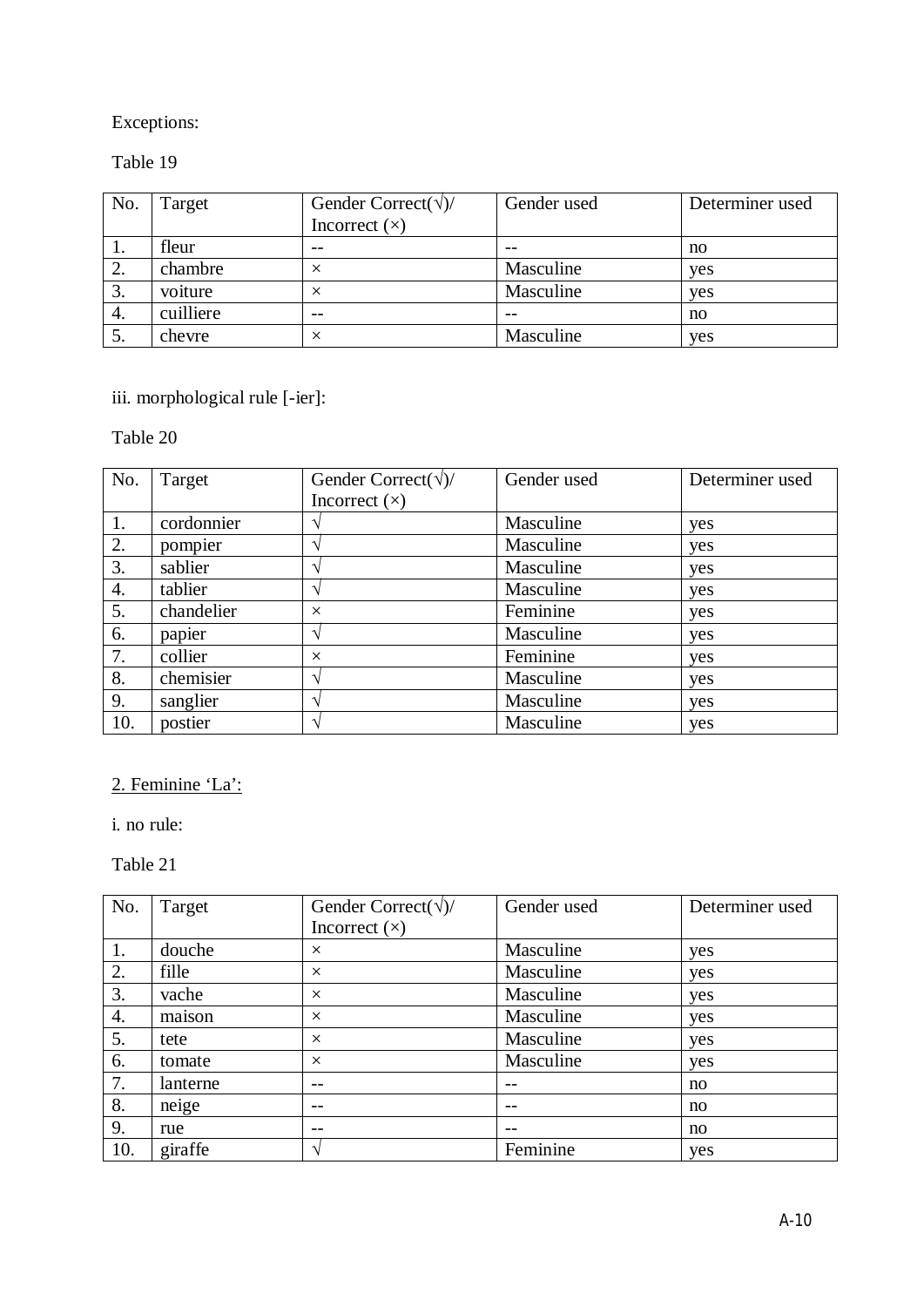## ii. phonological rule:

### Table 22

| No. | Target     | Gender Correct( $\sqrt{2}$ ) | Gender used | Determiner used |
|-----|------------|------------------------------|-------------|-----------------|
|     |            | Incorrect $(x)$              |             |                 |
| 1.  | chaise     |                              | Feminine    | yes             |
| 2.  | prise      | $\times$                     | Masculine   | yes             |
| 3.  | valise     | $\mathcal{N}$                | Feminine    | yes             |
| 4.  | chemise    | $\times$                     | Masculine   | yes             |
| 5.  | betoneuse  | $\mathcal{N}$                | Feminine    | yes             |
| 6.  | depanneuse | $\times$                     | Masculine   | yes             |
| 7.  | pare-brise | $\times$                     | Masculine   | yes             |
| 8.  | chargeuse  | $\times$                     | Masculine   | yes             |
| 9.  | coiffeuse  |                              |             | no              |
| 10. | friteuse   |                              |             | no              |

iii. morphological rule:

| No. | Target     | Gender Correct( $\sqrt{2}$ ) | Gender used | Determiner used |
|-----|------------|------------------------------|-------------|-----------------|
|     |            | Incorrect $(x)$              |             |                 |
| 1.  | baguette   |                              | Feminine    | yes             |
| 2.  | trotinette | $\times$                     | Masculine   | yes             |
| 3.  | bicyclette | $\Delta$                     | Feminine    | yes             |
| 4.  | chouette   | $\times$                     | Masculine   | yes             |
| 5.  | clarinette | $ -$                         | $ -$        | no              |
| 6.  | omelette   | $\times$                     | Masculine   | yes             |
| 7.  | cassette   | $\times$                     | Masculine   | yes             |
| 8.  | boulette   | $\mathbf{\hat{}}$            | Feminine    | yes             |
| 9.  | cigarette  | $\times$                     | Masculine   | yes             |
| 10. | pincette   |                              |             | no              |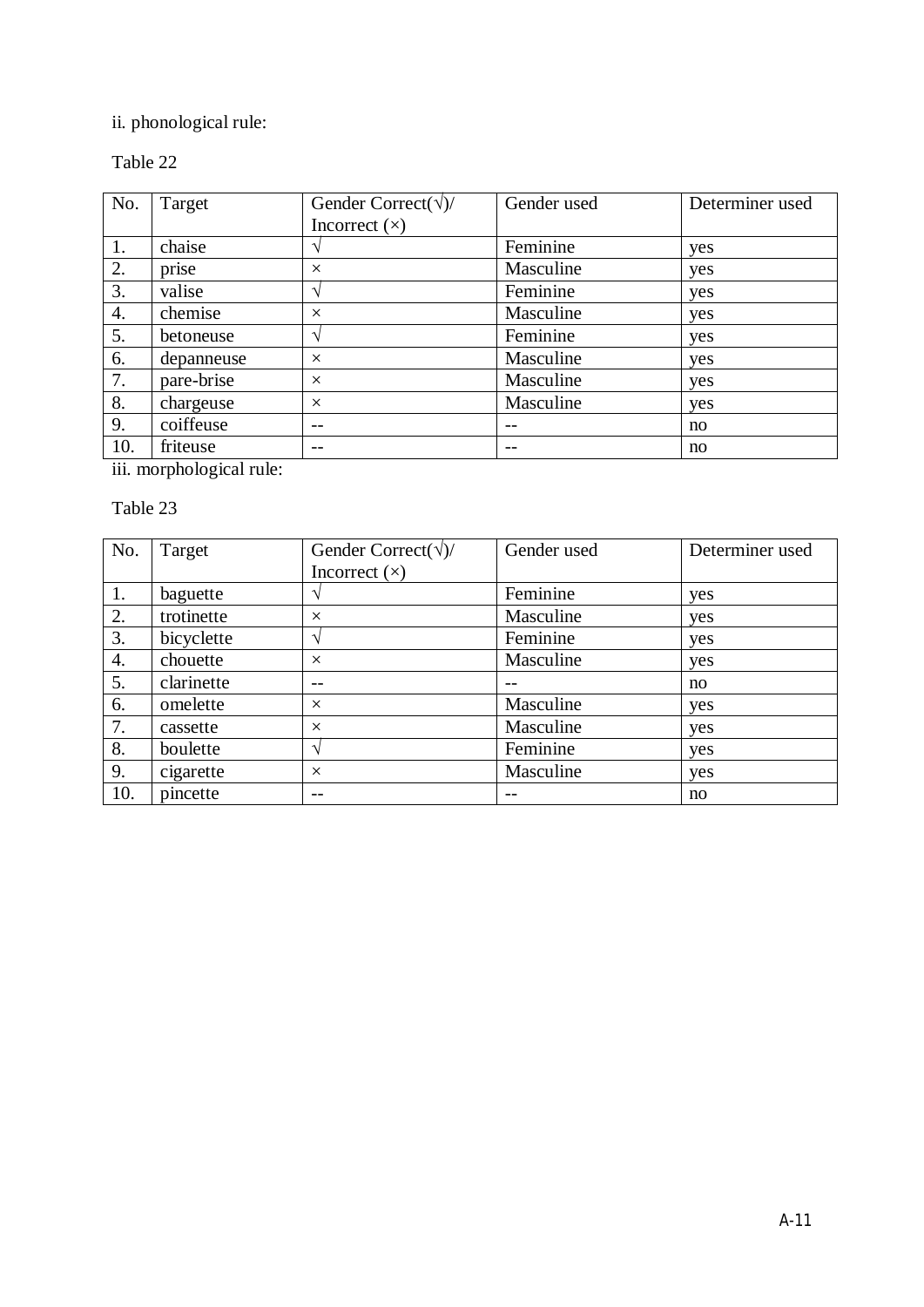*Session III – Total of tested nouns: 65*

1. Masculine 'Le':

i. no rule:

Table 24

| No. | Target    | Gender Correct( $\sqrt{2}$ ) | Gender used | Determiner used |
|-----|-----------|------------------------------|-------------|-----------------|
|     |           | Incorrect $(x)$              |             |                 |
| 1.  | sable     |                              | Masculine   | yes             |
| 2.  | train     |                              | Masculine   | yes             |
| 3.  | coque     |                              | Masculine   | yes             |
| 4.  | telephone |                              | Masculine   | yes             |
| 5.  | bateau    |                              | Masculine   | yes             |
| 6.  | chocolat  |                              | Masculine   | yes             |
| 7.  | lait      |                              | Masculine   | yes             |
| 8.  | lit       |                              | Masculine   | yes             |
| 9.  | tapis     |                              | Masculine   | yes             |
| 10. | cheval    |                              | Masculine   | yes             |

## ii. phonological rule:

| No. | Target    | Gender Correct( $\sqrt{2}$ ) | Gender used | Determiner used |
|-----|-----------|------------------------------|-------------|-----------------|
|     |           | Incorrect $(x)$              |             |                 |
| 1.  | beurre    |                              | Masculine   | yes             |
| 2.  | coeur     | $\mathcal{L}$                | Masculine   | yes             |
| 3.  | tonnerre  | $\mathbf \Lambda$            | Masculine   | yes             |
| 4.  | verre     |                              | Masculine   | yes             |
| 5.  | dessert   |                              | Masculine   | yes             |
| 6.  | foulard   |                              | $ -$        | no              |
| 7.  | ventre    |                              | $- -$       | no              |
| 8.  | bagger    | $\mathcal{L}$                | Masculine   | yes             |
| 9.  | radiateur | $\mathcal{L}$                | Masculine   | yes             |
| 10. | coffre    |                              | Masculine   | yes             |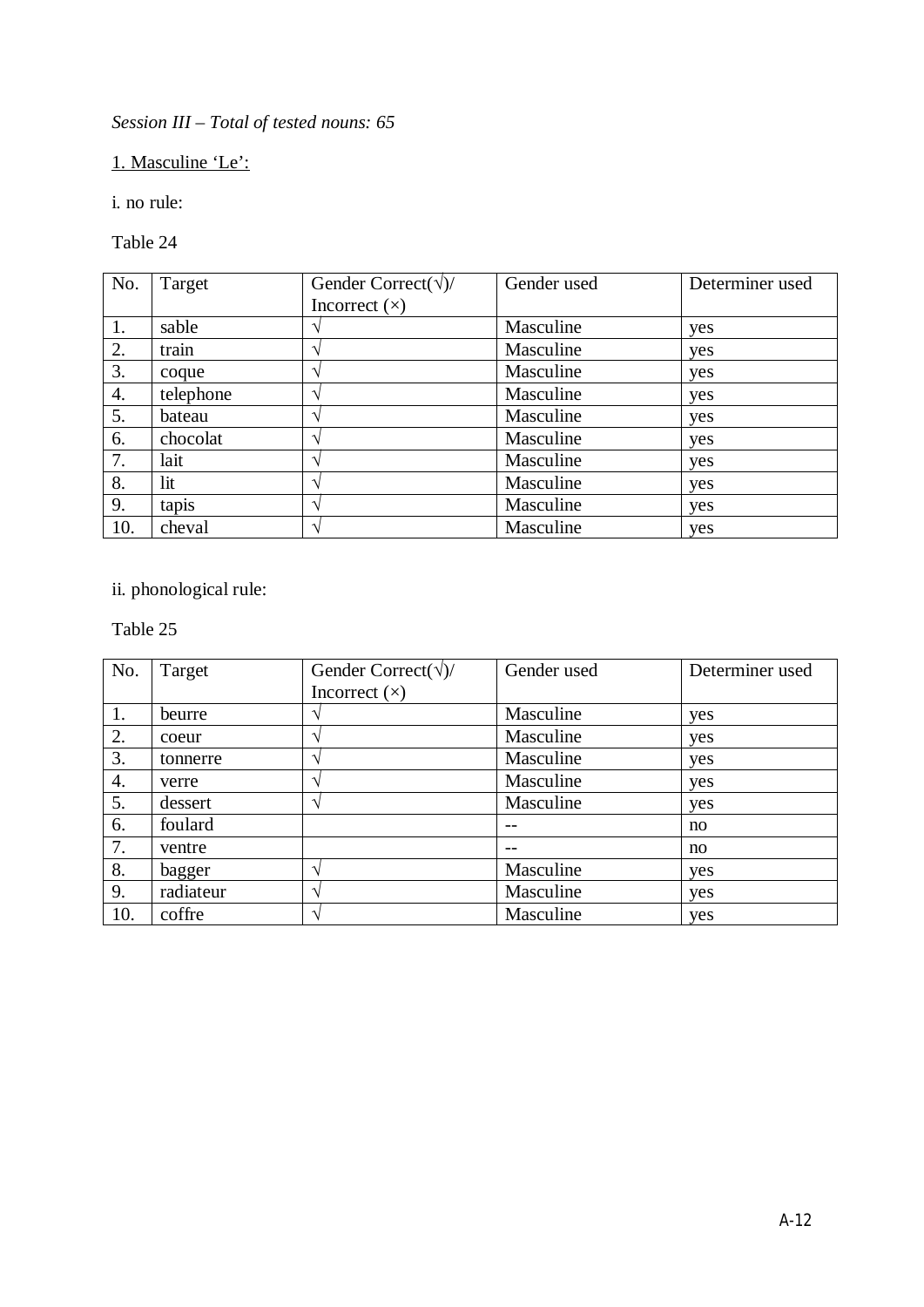### Table 26

| No. | Target    | Gender Correct( $\sqrt{2}$ ) | Gender used | Determiner used |
|-----|-----------|------------------------------|-------------|-----------------|
|     |           | Incorrect $(x)$              |             |                 |
|     | fleur     |                              | Masculine   | yes             |
|     | chambre   |                              | Masculine   | yes             |
| 3.  | voiture   |                              | Masculine   | yes             |
| 4.  | cuilliere |                              | Masculine   | yes             |
| ິ.  | chevre    | $\times$                     | Masculine   | yes             |

# iii. morphological rule:

### Table 27

| No. | Target     | Gender Correct( $\sqrt{2}$ ) | Gender used | Determiner used |
|-----|------------|------------------------------|-------------|-----------------|
|     |            | Incorrect $(x)$              |             |                 |
| 1.  | cordonnier |                              | Masculine   | yes             |
| 2.  | pompier    |                              | Masculine   | yes             |
| 3.  | fermier    |                              | Masculine   | yes             |
| 4.  | tablier    |                              | Masculine   | yes             |
| 5.  | sanglier   |                              | Masculine   | yes             |
| 6.  | postier    |                              | Masculine   | yes             |
| 7.  | policier   |                              | Masculine   | yes             |
| 8.  | patissier  |                              | Masculine   | yes             |
| 9.  | cahier     |                              | Masculine   | yes             |
| 10. | coquetier  |                              | Masculine   | yes             |

## 2. Feminine 'La'

i. no rule:

| No. | Target | Gender Correct( $\sqrt{2}$ ) | Gender used | Determiner used |
|-----|--------|------------------------------|-------------|-----------------|
|     |        | Incorrect $(x)$              |             |                 |
| 1.  | douche | $\times$                     | Masculine   | yes             |
| 2.  | fille  | $\times$                     | Masculine   | yes             |
| 3.  | vache  | $\times$                     | Masculine   | yes             |
| 4.  | maison | $\times$                     | Masculine   | yes             |
| 5.  | balle  | $\times$                     | Masculine   | yes             |
| 6.  | lune   | $\times$                     | Masculine   | yes             |
| 7.  | table  |                              | Feminine    | yes             |
| 8.  | souris | $\times$                     | Masculine   | yes             |
| 9.  | banane | $\times$                     | Masculine   | yes             |
| 10. | bouche | $\times$                     | Masculine   | yes             |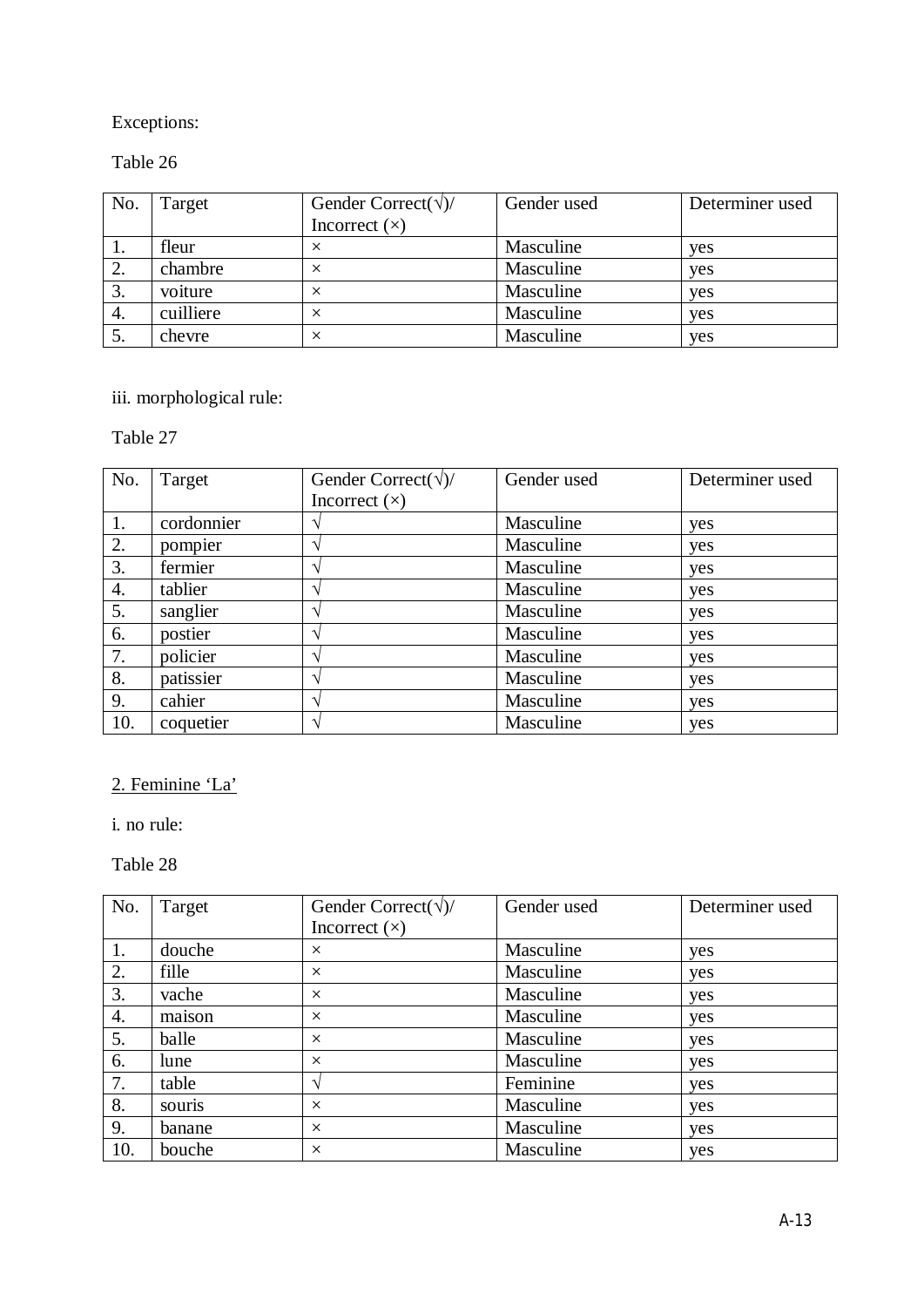## ii. phonological rule /-z/:

### Table 29

| No. | Target    | Gender Correct( $\sqrt{2}$ ) | Gender used | Determiner used |
|-----|-----------|------------------------------|-------------|-----------------|
|     |           | Incorrect $(x)$              |             |                 |
| 1.  | chaise    | $\times$                     | Masculine   | yes             |
| 2.  | prise     | $\times$                     | Masculine   | yes             |
| 3.  | chemise   | $\times$                     | Masculine   | yes             |
| 4.  | valise    | $\times$                     | Masculine   | yes             |
| 5.  | cerise    | $\times$                     | Masculine   | yes             |
| 6.  | framboise | $\times$                     | Masculine   | yes             |
| 7.  | rose      | $\times$                     | Masculine   | yes             |
| 8.  | punaise   |                              |             | no              |
| 9.  | blouse    | $\times$                     | Masculine   | yes             |
| 10. | fallaise  | $\times$                     | Masculine   | yes             |

iii. morphological rule [-ette]:

| No. | Target     | Gender Correct( $\sqrt{2}$ ) | Gender used | Determiner used |
|-----|------------|------------------------------|-------------|-----------------|
|     |            | Incorrect $(x)$              |             |                 |
| 1.  | baguette   | $\times$                     | Masculine   | yes             |
| 2.  | trotinette | $\times$                     | Masculine   | yes             |
| 3.  | bicyclette | $\times$                     | Masculine   | yes             |
| 4.  | fourchette | $\times$                     | Masculine   | yes             |
| 5.  | chouette   | $\times$                     | Masculine   | yes             |
| 6.  | chaussette |                              | Feminine    | yes             |
| 7.  | trompette  | $\times$                     | Masculine   | yes             |
| 8.  | cotelette  | $\times$                     | Masculine   | yes             |
| 9.  | poussette  | $\times$                     | Masculine   | yes             |
| 10. | mouette    | $\times$                     | Masculine   | yes             |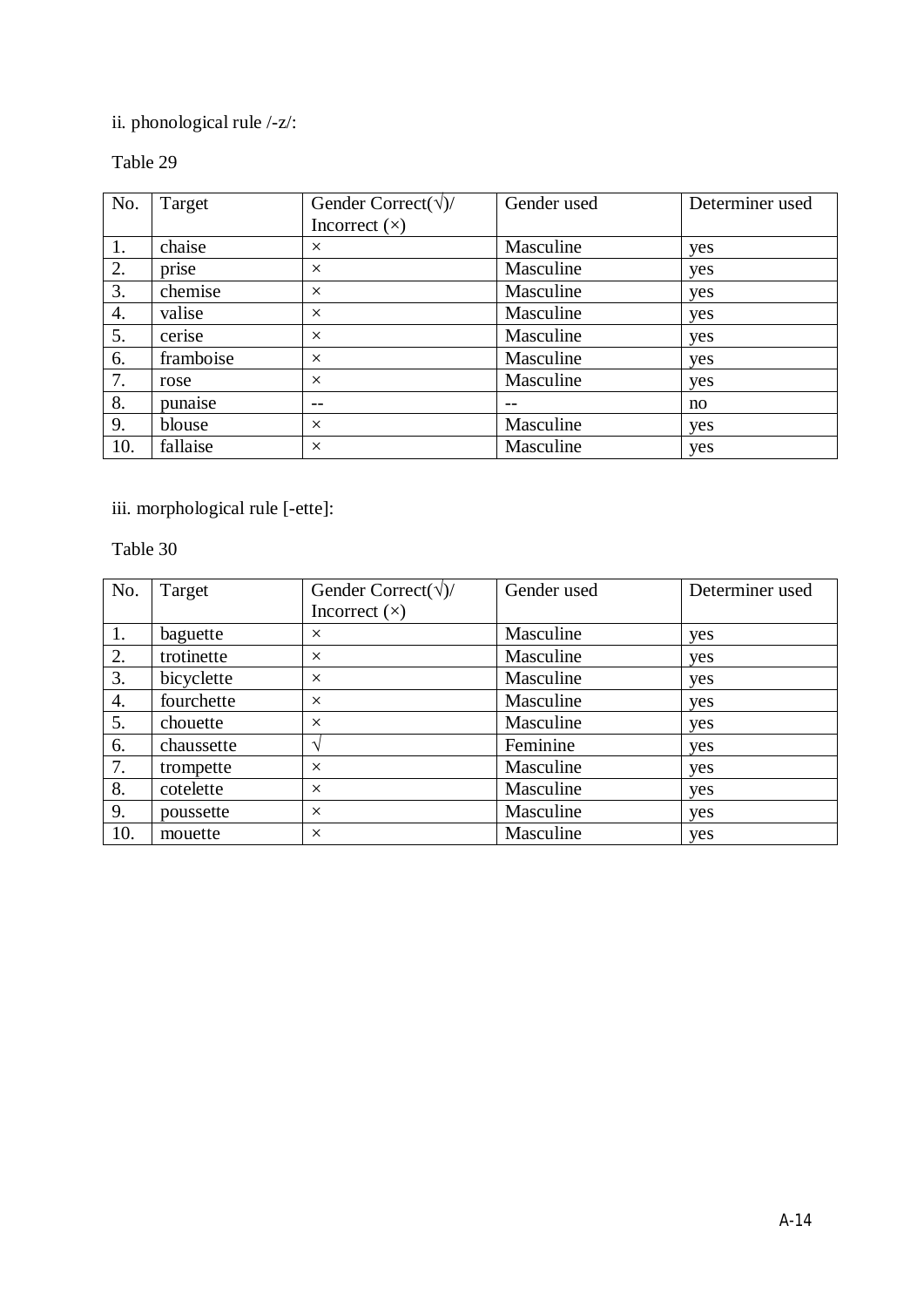### **3. German**

*Session I – Total of tested nouns: 95*

### 1. Masculine 'Der'

i. no rule:

Table 31

| No. | Target        | Gender Correct( $\sqrt{2}$ ) | Gender used | Determiner used |
|-----|---------------|------------------------------|-------------|-----------------|
|     |               | Incorrect $(x)$              |             |                 |
| 1.  | Sand          |                              | Masculine   | yes             |
| 2.  | Baum          |                              | Masculine   | yes             |
| 3.  | Mond          |                              | Masculine   | yes             |
| 4.  | Hut           |                              | Masculine   | yes             |
| 5.  | Pinsel        |                              | Masculine   | yes             |
| 6.  | <b>Fuss</b>   |                              | Masculine   | yes             |
| 7.  | Schneemann    | $\mathbf \Lambda$            | Masculine   | yes             |
| 8.  | Schmetterling | $\mathbf{\hat{}}$            | Masculine   | yes             |
| 9.  | Besen         |                              | Masculine   | yes             |
| 10. | Esel          |                              | Masculine   | yes             |

ii. phonological rule:

| No. | Target       | Gender Correct( $\sqrt{2}$ ) | Gender used | Determiner used |
|-----|--------------|------------------------------|-------------|-----------------|
|     |              | Incorrect $(x)$              |             |                 |
| 1.  | Fels         |                              | Masculine   | yes             |
| 2.  | Hals         |                              | Masculine   | yes             |
| 3.  | Krebs        | $\mathbf \Lambda$            | Masculine   | yes             |
| 4.  | Spatz        |                              | Masculine   | yes             |
| 5.  | Pilz         |                              | Masculine   | yes             |
| 6.  | Schwanz      |                              | Masculine   | yes             |
| 7.  | Keks         |                              | Masculine   | yes             |
| 8.  | Mops         |                              | Masculine   | yes             |
| 9.  | Sitz         |                              |             | no              |
| 10. | <b>Blitz</b> |                              | Masculine   | yes             |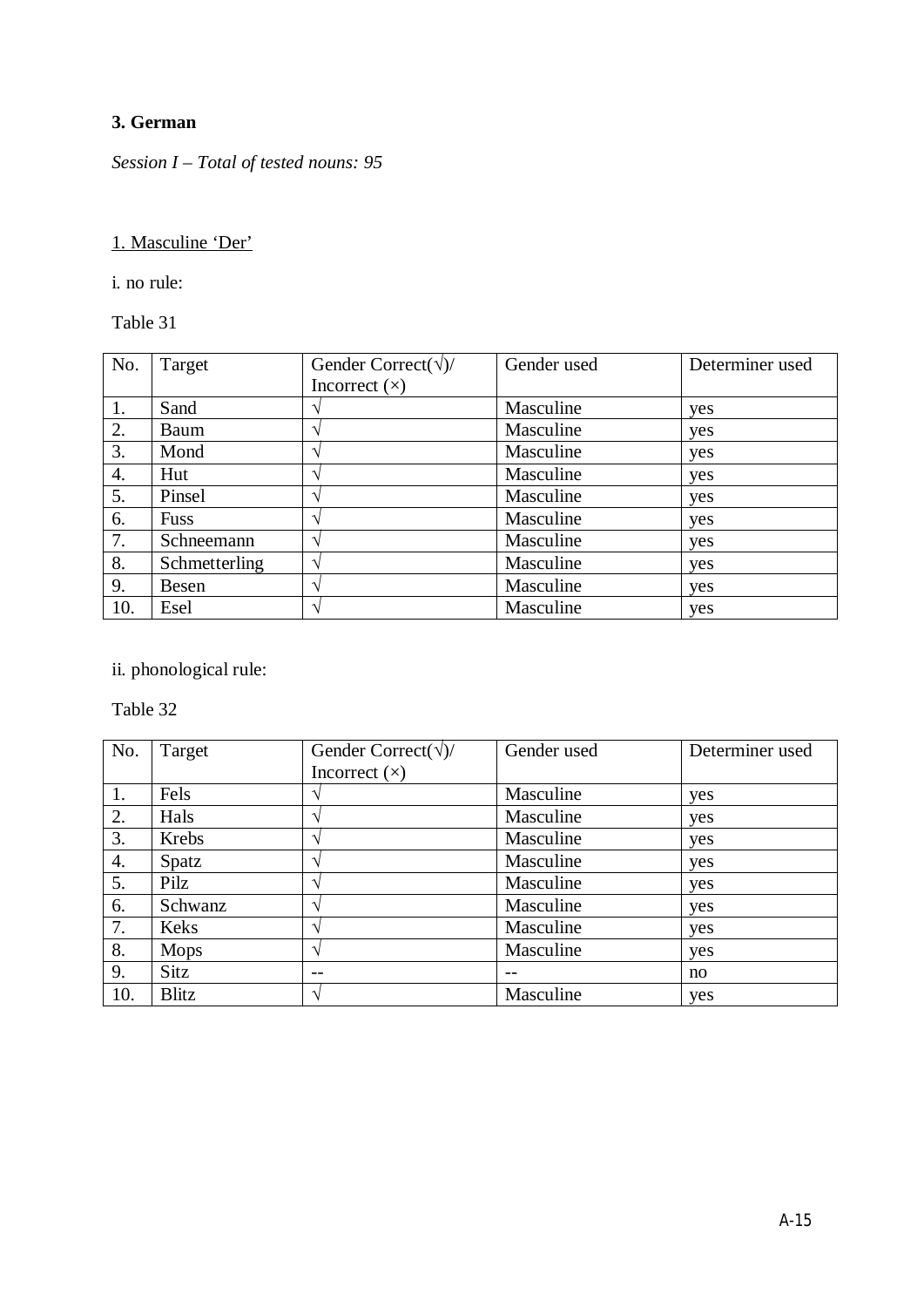#### Table 33

| No. | Target     | Gender Correct( $\sqrt{2}$ )<br>Incorrect $(x)$ | Gender used | Determiner used |
|-----|------------|-------------------------------------------------|-------------|-----------------|
| 1.  | Holz       |                                                 | Masculine   | yes             |
| 2.  | Herz       |                                                 | Masculine   | yes             |
| 3.  | Gans       |                                                 | Masculine   | yes             |
| 4.  | <b>Box</b> | ×                                               | Masculine   | yes             |
| 5.  | Netz       |                                                 | Masculine   | yes             |

# iii. morphological rule:

### Table 34

| No. | Target        | Gender Correct( $\sqrt{2}$ ) | Gender used | Determiner used |
|-----|---------------|------------------------------|-------------|-----------------|
|     |               | Incorrect $(x)$              |             |                 |
| 1.  | Räuber        |                              | Masculine   | yes             |
| 2.  | Hörer         | $\mathcal{L}$                | Masculine   | yes             |
| 3.  | Spitzer       |                              | Masculine   | yes             |
| 4.  | Helikopter    |                              | Masculine   | yes             |
| 5.  | Hocker        |                              | Masculine   | yes             |
| 6.  | Anhänger      |                              | Masculine   | yes             |
| 7.  | Fernseher     |                              | Masculine   | yes             |
| 8.  | <b>Bäcker</b> | $\mathbf \Lambda$            | Masculine   | yes             |
| 9.  | Taucher       | $\mathcal{L}$                | Masculine   | yes             |
| 10. | Reiter        |                              | Masculine   | yes             |

Exceptions:

| No. | Target        | Gender Correct( $\sqrt{2}$ ) | Gender used | Determiner used |
|-----|---------------|------------------------------|-------------|-----------------|
|     |               | Incorrect $(x)$              |             |                 |
| 1.  | Feder         |                              | Feminine    | yes             |
| 2.  | Leiter        |                              | Masculine   | yes             |
| 3.  | <b>Butter</b> |                              | Masculine   | yes             |
| 4.  | Messer        | $\times$                     | Masculine   | yes             |
| 5.  | Feuer         | $- -$                        | $- -$       | $- -$           |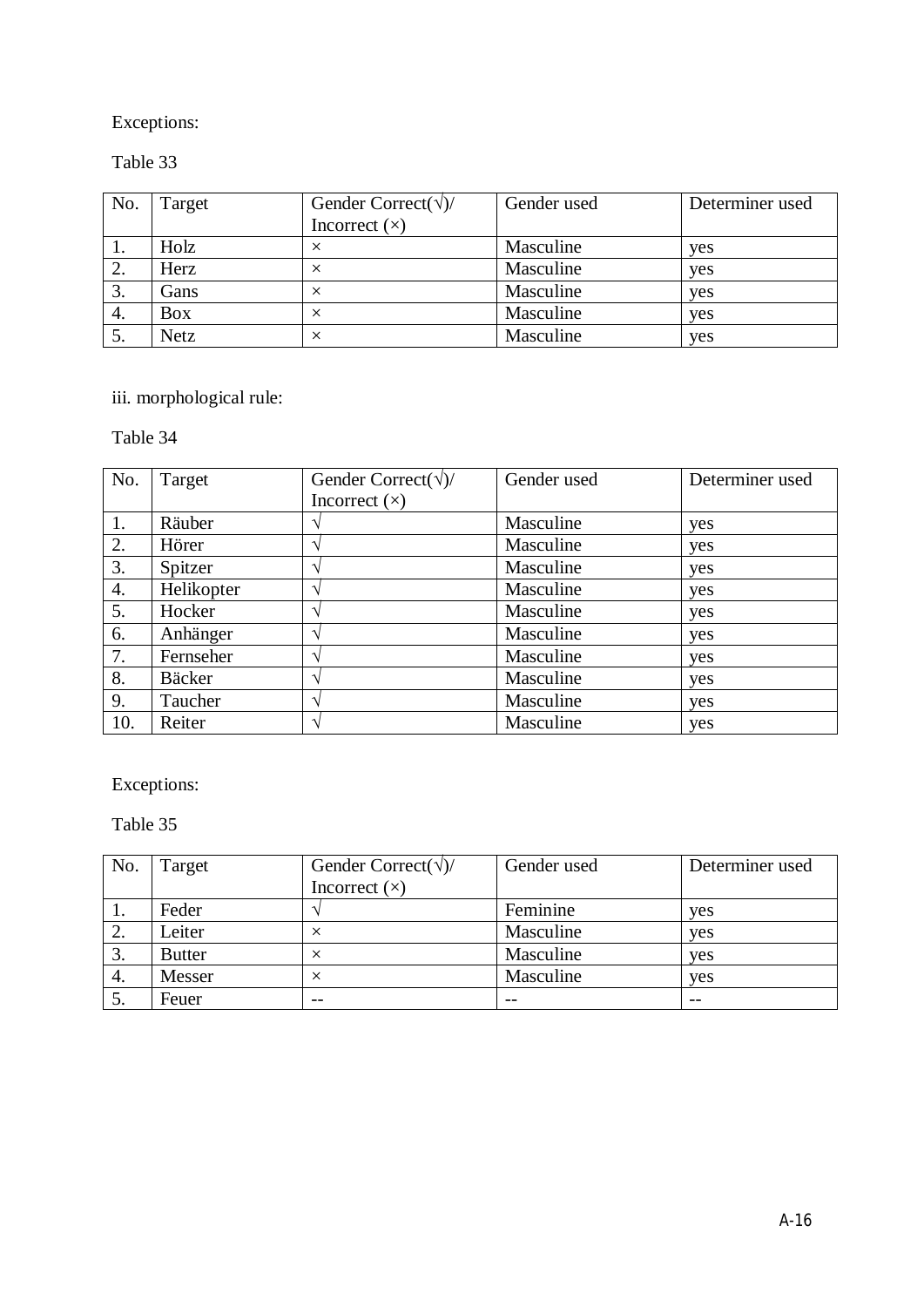## 2. Feminine 'Die'

i. no rule:

### Table 36

| No. | Target    | Gender Correct( $\sqrt{2}$ ) | Gender used | Determiner used |
|-----|-----------|------------------------------|-------------|-----------------|
|     |           | Incorrect $(x)$              |             |                 |
| 1.  | Klingel   | $- -$                        | --          | no              |
| 2.  | Klammer   | $- -$                        | --          | no              |
| 3.  | Mauer     | $\times$                     | Masculine   | yes             |
| 4.  | Hand      | ٦                            | Feminine    | yes             |
| 5.  | Feder     |                              |             | no              |
| 6.  | Bank      | $\times$                     | Masculine   | yes             |
| 7.  | Heizung   | $\times$                     | Masculine   | yes             |
| 8.  | Nacht     |                              |             | no              |
| 9.  | Kuh       | ٦                            | Feminine    | yes             |
| 10. | Feuerwehr | $\times$                     | Masculine   | yes             |

ii. phonological rule:

Table 37

| No. | Target       | Gender Correct( $\sqrt{2}$ ) | Gender used | Determiner used |
|-----|--------------|------------------------------|-------------|-----------------|
|     |              | Incorrect $(x)$              |             |                 |
| 1.  | Fliege       |                              | Feminine    | yes             |
| 2.  | Wolke        |                              | Feminine    | yes             |
| 3.  | Schere       | $\mathcal{D}_l$              | Feminine    | yes             |
| 4.  | Vase         |                              |             | no              |
| 5.  | <b>Blume</b> |                              | Feminine    | yes             |
| 6.  | <b>Nase</b>  |                              | Feminine    | yes             |
| 7.  | Kasse        | $ -$                         | --          | no              |
| 8.  | Katze        |                              | Feminine    | yes             |
| 9.  | Hexe         |                              | Feminine    | yes             |
| 10. | <b>Biene</b> |                              | Feminine    | yes             |

Exceptions:

| No.     | Target | Gender Correct( $\sqrt{2}$ ) | Gender used | Determiner used |
|---------|--------|------------------------------|-------------|-----------------|
|         |        | Incorrect $(x)$              |             |                 |
| 1.      | Affe   |                              | Masculine   | yes             |
| ി<br>۷. | Löwe   |                              | Masculine   | yes             |
| 3.      | Hase   |                              | Masculine   | yes             |
| 4.      | Käse   | $- -$                        |             | no              |
| 5.      | Auge   | $\times$                     | Masculine   | yes             |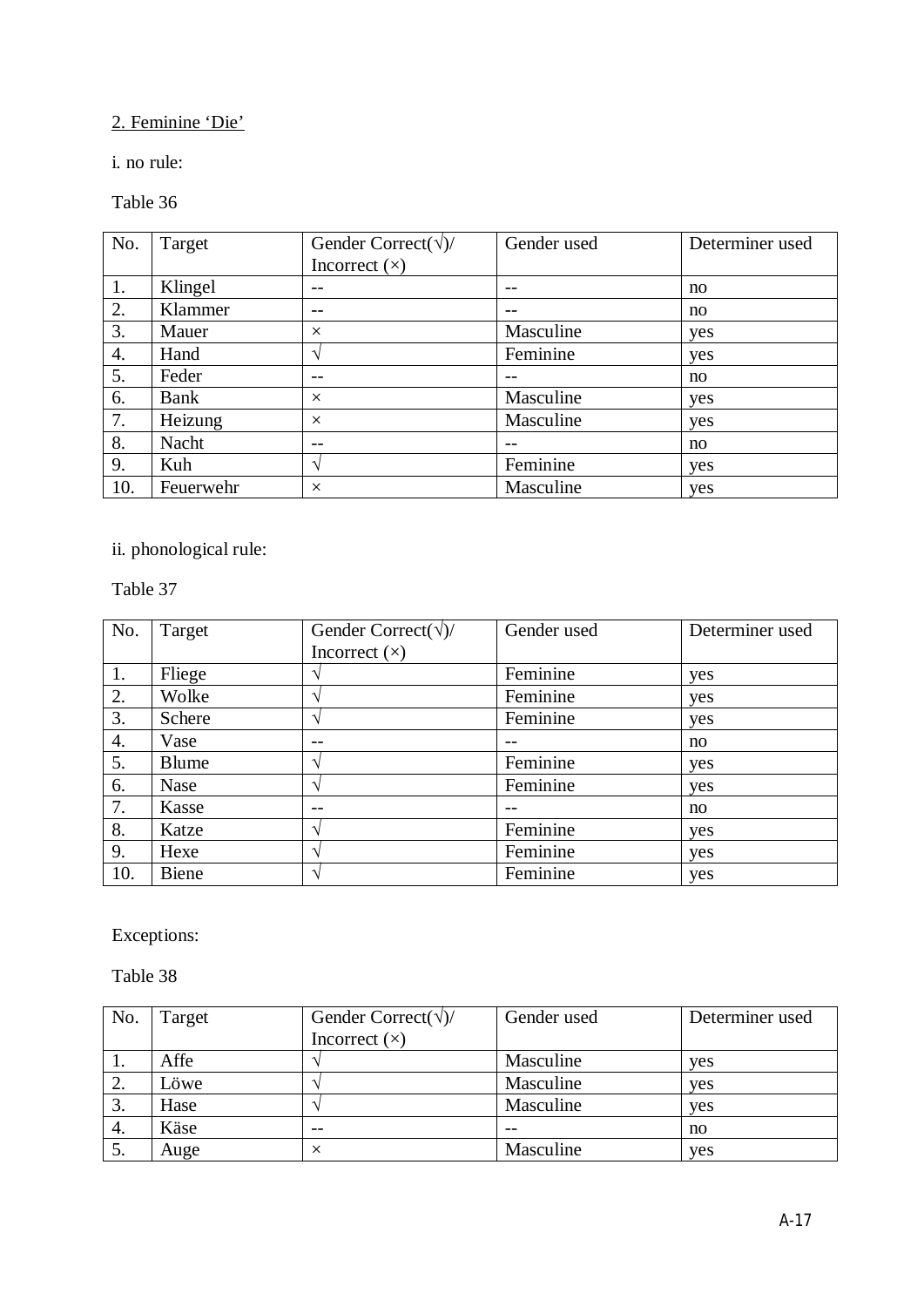## iii. morphological rule:

## Table 39

| No. | Target          | Gender Correct( $\sqrt{2}$ ) | Gender used | Determiner used |
|-----|-----------------|------------------------------|-------------|-----------------|
|     |                 | Incorrect $(x)$              |             |                 |
| 1.  | <b>Bäckerin</b> |                              | Feminine    | yes             |
| 2.  | Verkäuferin     |                              | Feminine    | yes             |
| 3.  | Königin         | $\times$                     | Masculine   | yes             |
| 4.  | Prinzessin      | اد                           | Feminine    | yes             |
| 5.  | Freundin        | $\mathcal{N}$                | Feminine    | yes             |
| 6.  | Schwimmerin     | $\times$                     | Masculine   | yes             |
| 7.  | Lehrerin        | $\times$                     | Masculine   | yes             |
| 8.  | Musikerin       |                              |             | no              |
| 9.  | <b>Bäuerin</b>  | ٦                            | Feminine    | yes             |
| 10. | Fahrerin        |                              | Feminine    | yes             |

## 3. Neuter 'Das'

i. no rule:

| No. | Target      | Gender Correct( $\sqrt{2}$ ) | Gender used | Determiner used |
|-----|-------------|------------------------------|-------------|-----------------|
|     |             | Incorrect $(x)$              |             |                 |
| 1.  | Geld        | $\times$                     | Masculine   | yes             |
| 2.  | Paket       | $\times$                     | Masculine   | yes             |
| 3.  | Baby        | $\times$                     | Masculine   | yes             |
| 4.  | <b>Boot</b> | $\times$                     | Masculine   | yes             |
| 5.  | Telefon     | $\mathcal{L}$                | Neuter      | yes             |
| 6.  | Sofa        |                              |             | no              |
| 7.  | Fenster     | $\times$                     | Masculine   | yes             |
| 8.  | Klavier     |                              |             | no              |
| 9.  | Pflaster    | $\times$                     | Masculine   | yes             |
| 10. | Dreirad     | $\times$                     | Masculine   | yes             |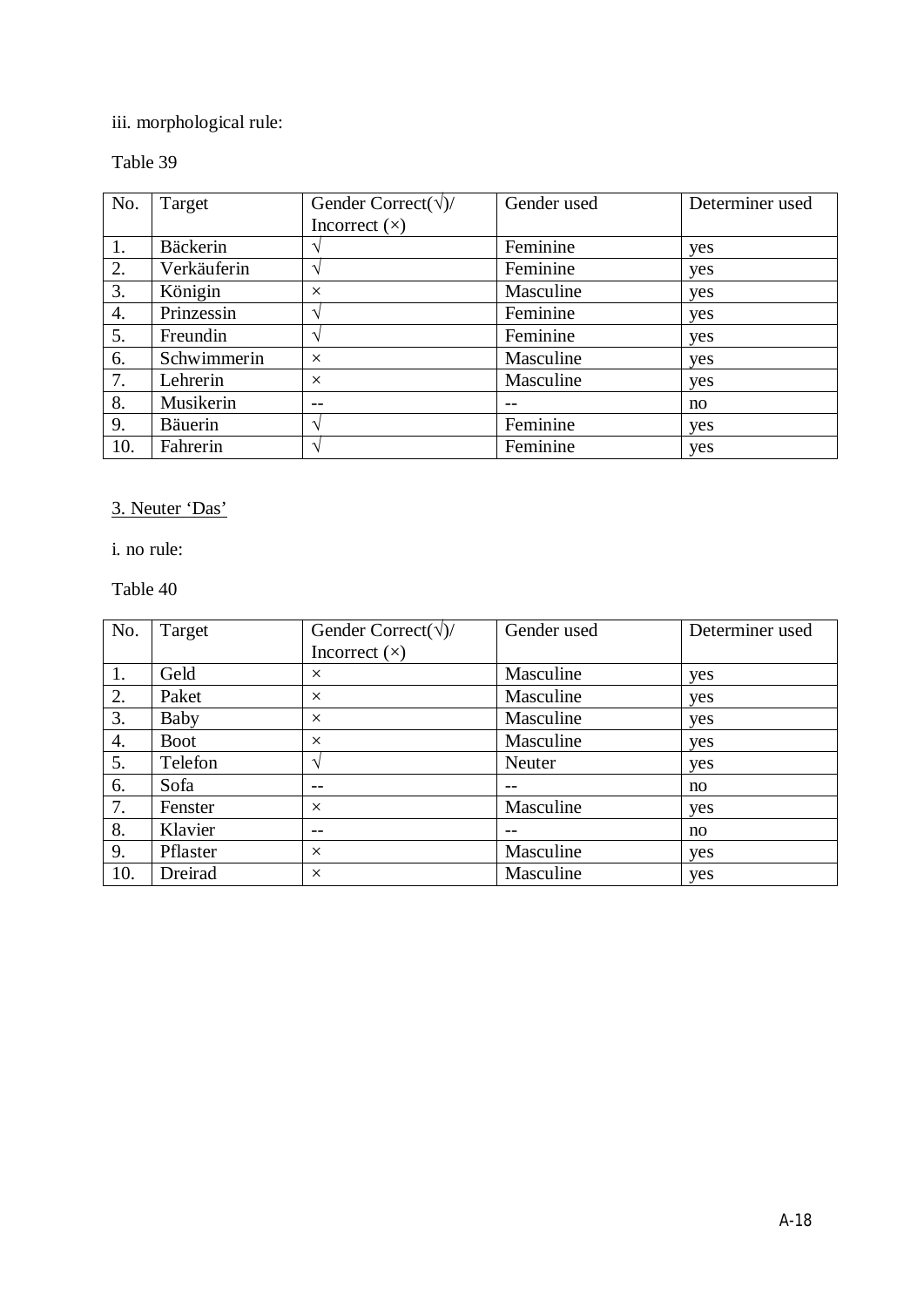## ii. morphological rule [-chen]:

#### Table 41

| No. | Target          | Gender Correct( $\sqrt{2}$ ) | Gender used | Determiner used |
|-----|-----------------|------------------------------|-------------|-----------------|
|     |                 | Incorrect $(x)$              |             |                 |
| 1.  | Häschen         | $\times$                     | Masculine   | yes             |
| 2.  | Würstchen       |                              |             | no              |
| 3.  | Bienchen        | $\times$                     | Masculine   | yes             |
| 4.  | Pferdchen       | $\times$                     | Masculine   | yes             |
| 5.  | <b>Brötchen</b> | $\boldsymbol{\Lambda}$       | Neuter      | yes             |
| 6.  | Mäuschen        | $\boldsymbol{\Lambda}$       | Neuter      | yes             |
| 7.  | Köpfchen        | $\times$                     | Masculine   | yes             |
| 8.  | Blümchen        | $\times$                     | Masculine   | yes             |
| 9.  | Bettchen        | $\times$                     | Masculine   | yes             |
| 10. | Entchen         | $\times$                     | Masculine   | yes             |

*Session II – Total of tested nouns: 95*

### 1. Masculine 'Der'

i. no rule:

| No. | Target     | Gender Correct( $\sqrt{2}$ ) | Gender used | Determiner used |
|-----|------------|------------------------------|-------------|-----------------|
|     |            | Incorrect $(x)$              |             |                 |
| 1.  | Sand       |                              | Masculine   | yes             |
| 2.  | Baum       | ٦                            | Masculine   | yes             |
| 3.  | Mond       | $\mathbf \Lambda$            | Masculine   | yes             |
| 4.  | Hut        |                              | Masculine   | yes             |
| 5.  | Apfel      |                              | Masculine   | yes             |
| 6.  | Pinguin    |                              | Masculine   | yes             |
| 7.  | Bär        |                              | Masculine   | yes             |
| 8.  | Schüssel   |                              | Masculine   | yes             |
| 9.  | Fisch      | $\mathcal{L}$                | Masculine   | yes             |
| 10. | <b>Bus</b> |                              | Masculine   | yes             |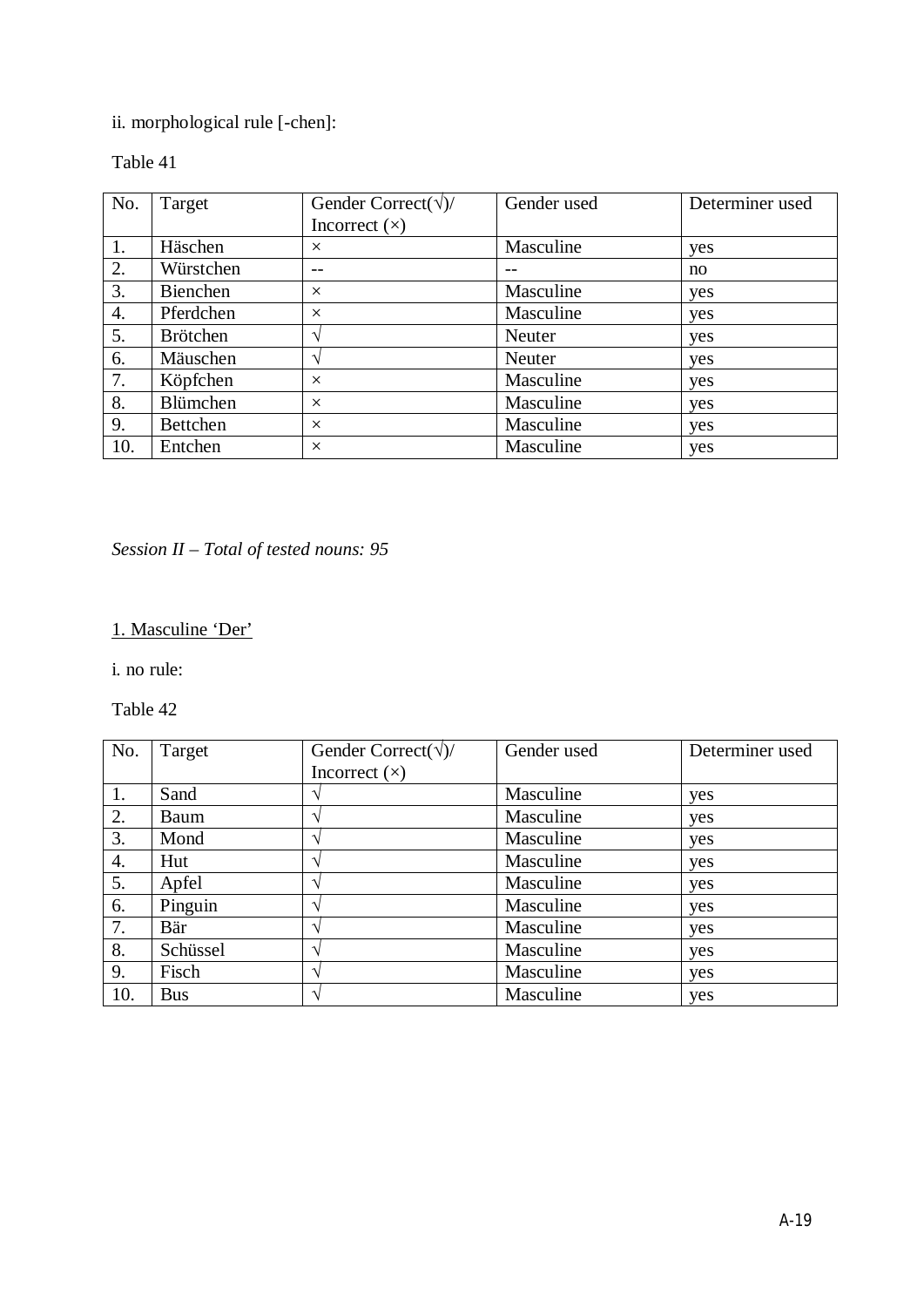## ii. phonological rule:

#### Table 43

| No. | Target         | Gender Correct( $\sqrt{2}$ ) | Gender used | Determiner used |
|-----|----------------|------------------------------|-------------|-----------------|
|     |                | Incorrect $(x)$              |             |                 |
| 1.  | Hals           |                              | Masculine   | yes             |
| 2.  | Fels           | ٦                            | Masculine   | yes             |
| 3.  | Pils           | $\mathbf \Lambda$            | Masculine   | yes             |
| 4.  | Spatz          | $\Delta$                     | Masculine   | yes             |
| 5.  | Prinz          |                              | Masculine   | yes             |
| 6.  | Fuchs          | $\triangleleft$              | Masculine   | yes             |
| 7.  | Dachs          |                              | Masculine   | yes             |
| 8.  | Pelz           |                              | Masculine   | yes             |
| 9.  | <b>Schlips</b> |                              | Masculine   | yes             |
| 10. | Klecks         |                              | Masculine   | yes             |

Exceptions:

Table 44

| No. | Target     | Gender Correct( $\sqrt{2}$ ) | Gender used | Determiner used |
|-----|------------|------------------------------|-------------|-----------------|
|     |            | Incorrect $(x)$              |             |                 |
|     | Holz       |                              | Masculine   | yes             |
| 2.  | Herz       |                              | Masculine   | yes             |
| 3.  | Gans       |                              | Feminine    | yes             |
| 4.  | <b>Box</b> |                              | Masculine   | yes             |
| J.  | Netz       |                              | Masculine   | yes             |

iii. morphological rule:

| No. | Target         | Gender Correct( $\sqrt{2}$ ) | Gender used | Determiner used |
|-----|----------------|------------------------------|-------------|-----------------|
|     |                | Incorrect $(x)$              |             |                 |
| 1.  | Räuber         |                              | Masculine   | yes             |
| 2.  | Hörer          | $\overline{\phantom{a}}$     | Masculine   | yes             |
| 3.  | Spitzer        | $\lambda$                    | Masculine   | yes             |
| 4.  | Fernseher      | $\mathbf{\hat{}}$            | Masculine   | yes             |
| 5.  | <b>Blinker</b> |                              |             | no              |
| 6.  | Roller         | $\overline{\phantom{a}}$     | Masculine   | yes             |
| 7.  | Donner         | $\overline{\phantom{a}}$     | Masculine   | yes             |
| 8.  | Schläger       | $\overline{\phantom{a}}$     | Masculine   | yes             |
| 9.  | Stecker        | $\overline{\phantom{a}}$     | Masculine   | yes             |
| 10. | Bauer          |                              | Masculine   | yes             |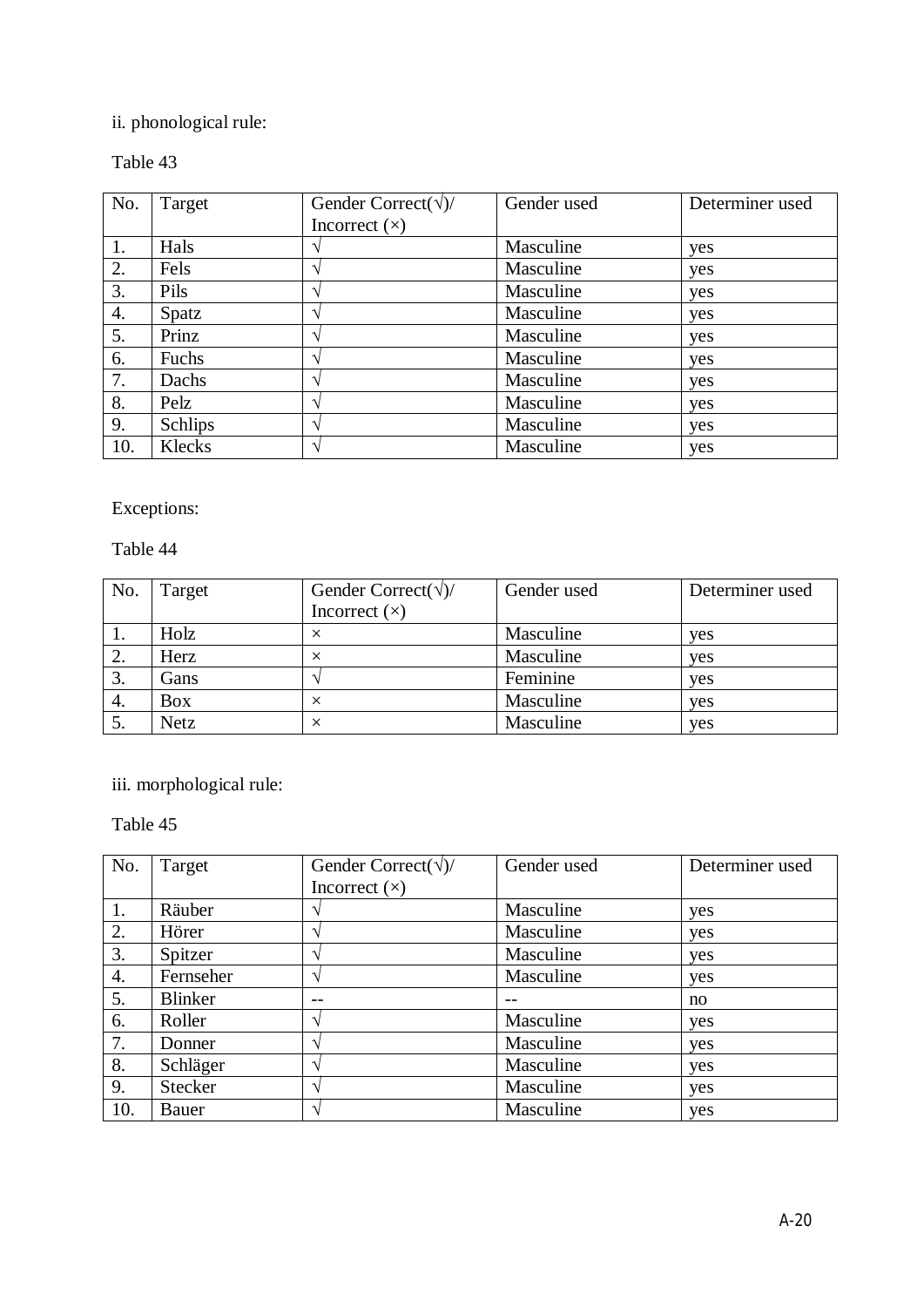### Table 46

| No. | Target        | Gender Correct( $\sqrt{2}$ )<br>Incorrect $(x)$ | Gender used | Determiner used |
|-----|---------------|-------------------------------------------------|-------------|-----------------|
|     | Feder         |                                                 | Feminine    | yes             |
| 2.  | Leiter        |                                                 | Masculine   | yes             |
| 3.  | <b>Butter</b> | ×                                               | Masculine   | yes             |
| 4.  | Messer        |                                                 | Masculine   | yes             |
| 5.  | Feuer         |                                                 | Masculine   | yes             |

#### 2. Feminine 'Die'

i. no rule:

Table 47

| No. | Target        | Gender Correct( $\sqrt{2}$ ) | Gender used | Determiner used |
|-----|---------------|------------------------------|-------------|-----------------|
|     |               | Incorrect $(x)$              |             |                 |
| 1.  | Klingel       |                              | Feminine    | yes             |
| 2.  | Kuh           |                              | Feminine    | yes             |
| 3.  | Bank          | $\times$                     | Masculine   | yes             |
| 4.  | Tafel         | $\times$                     | Masculine   | yes             |
| 5.  | Tür           | $\times$                     | Masculine   | yes             |
| 6.  | Axt           | $\times$                     | Masculine   | yes             |
| 7.  | <b>Brezel</b> | $ -$                         | --          | no              |
| 8.  | Schüssel      | $\times$                     | Masculine   | yes             |
| 9.  | Heizung       | $\times$                     | Masculine   | yes             |
| 10. | Insel         | $\times$                     | Masculine   | yes             |

## ii. phonological rule:

| No. | Target  | Gender Correct $(\sqrt{})/$ | Gender used | Determiner used |
|-----|---------|-----------------------------|-------------|-----------------|
|     |         | Incorrect $(x)$             |             |                 |
| 1.  | Fliege  |                             | Feminine    | yes             |
| 2.  | Wolke   | $\lambda$                   | Feminine    | yes             |
| 3.  | Glocke  | $\times$                    | Masculine   | yes             |
| 4.  | Schere  | $\mathcal{L}$               | Feminine    | yes             |
| 5.  | Flasche | $\mathbf{\hat{}}$           | Feminine    | yes             |
| 6.  | Lampe   | $\mathbf \Lambda$           | Feminine    | yes             |
| 7.  | Eule    | $\times$                    | Masculine   | yes             |
| 8.  | Dusche  | $\lambda$                   | Feminine    | yes             |
| 9.  | Karotte | $\times$                    | Masculine   | yes             |
| 10. | Kette   | $\times$                    | Masculine   | yes             |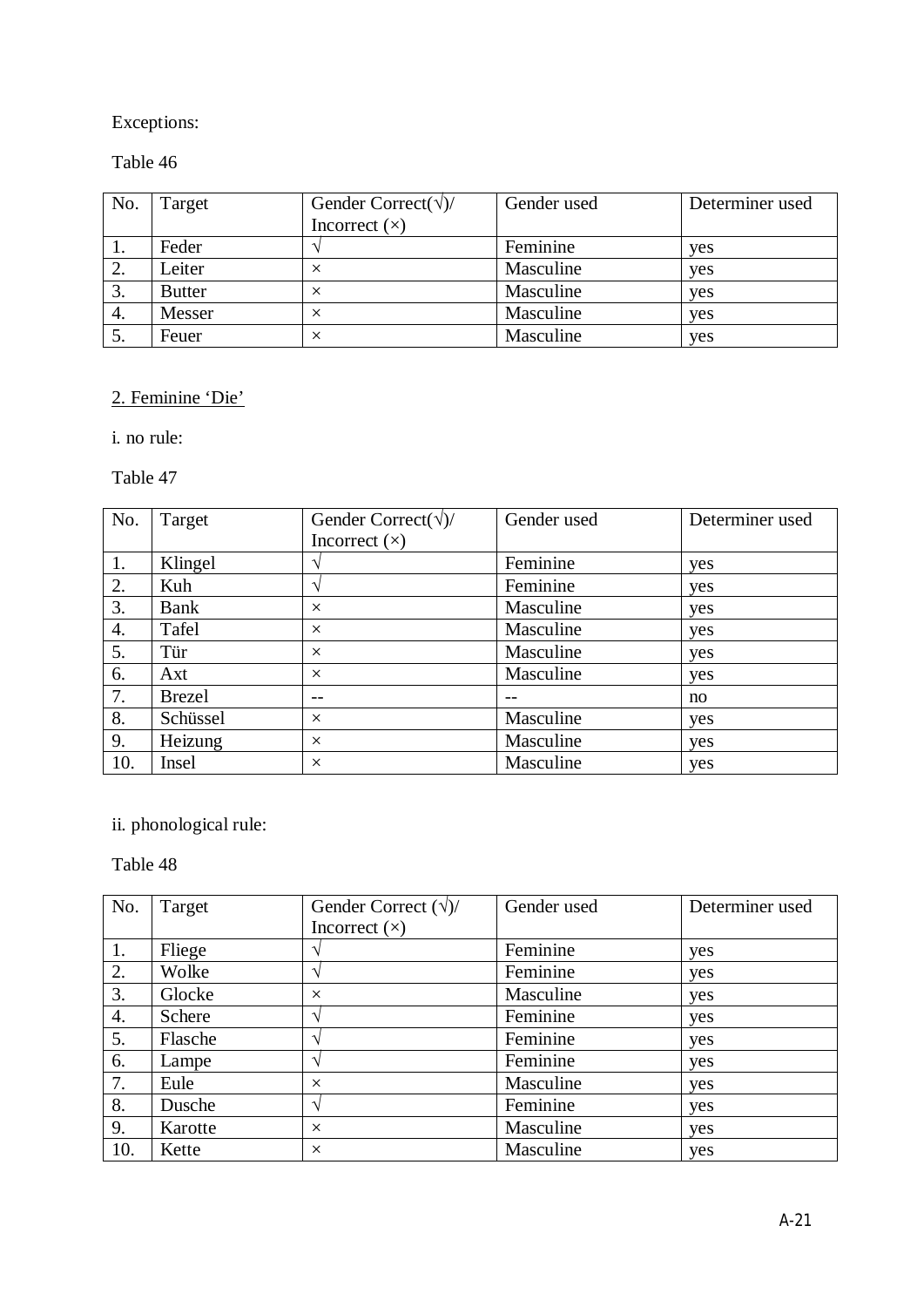#### Table 49

| No. | Target | Gender Correct( $\sqrt{2}$ )<br>Incorrect $(x)$ | Gender used | Determiner used |
|-----|--------|-------------------------------------------------|-------------|-----------------|
| 1.  | Affe   |                                                 | Masculine   | yes             |
| 2.  | Löwe   |                                                 | Masculine   | yes             |
| 3.  | Hase   |                                                 | Neuter      | yes             |
| 4.  | Käse   |                                                 | Masculine   | yes             |
| 5.  | Auge   |                                                 | Masculine   | yes             |

# iii. morphological rule:

## Table 50

| No. | Target          | Gender Correct( $\sqrt{2}$ ) | Gender used | Determiner used |
|-----|-----------------|------------------------------|-------------|-----------------|
|     |                 | Incorrect $(x)$              |             |                 |
| 1.  | <b>Bäckerin</b> |                              | Feminine    | yes             |
| 2.  | <b>Bäuerin</b>  | $\times$                     | Masculine   | yes             |
| 3.  | Königin         | $\times$                     | Masculine   | yes             |
| 4.  | Freundin        | $\mathcal{L}$                | Feminine    | yes             |
| 5.  | Zwergin         | $\times$                     | Masculine   | yes             |
| 6.  | Prinzessin      |                              | Feminine    | yes             |
| 7.  | Hündin          | $\times$                     | Masculine   | yes             |
| 8.  | Köchin          | $\times$                     | Masculine   | yes             |
| 9.  | Löwin           | $\times$                     | Masculine   | yes             |
| 10. | Sängerin        | ان                           | Feminine    | yes             |

### 3. Neuter 'Das'

i. no rule:

| No. | Target      | Gender Correct( $\sqrt{2}$ ) | Gender used | Determiner used |
|-----|-------------|------------------------------|-------------|-----------------|
|     |             | Incorrect $(x)$              |             |                 |
| 1.  | Geld        |                              | Neuter      | yes             |
| 2.  | Paket       | $\times$                     | Masculine   | yes             |
| 3.  | Sofa        | $\times$                     | Masculine   | yes             |
| 4.  | Küken       | $\times$                     | Feminine    | yes             |
| 5.  | <b>Boot</b> | $\times$                     | Masculine   | yes             |
| 6.  | Schloss     | $\times$                     | Masculine   | yes             |
| 7.  | Gras        | $\times$                     | Masculine   | yes             |
| 8.  | Hemd        | $\times$                     | Masculine   | yes             |
| 9.  | Auto        | $\times$                     | Masculine   | yes             |
| 10. | Buch        | $\times$                     | Masculine   | yes             |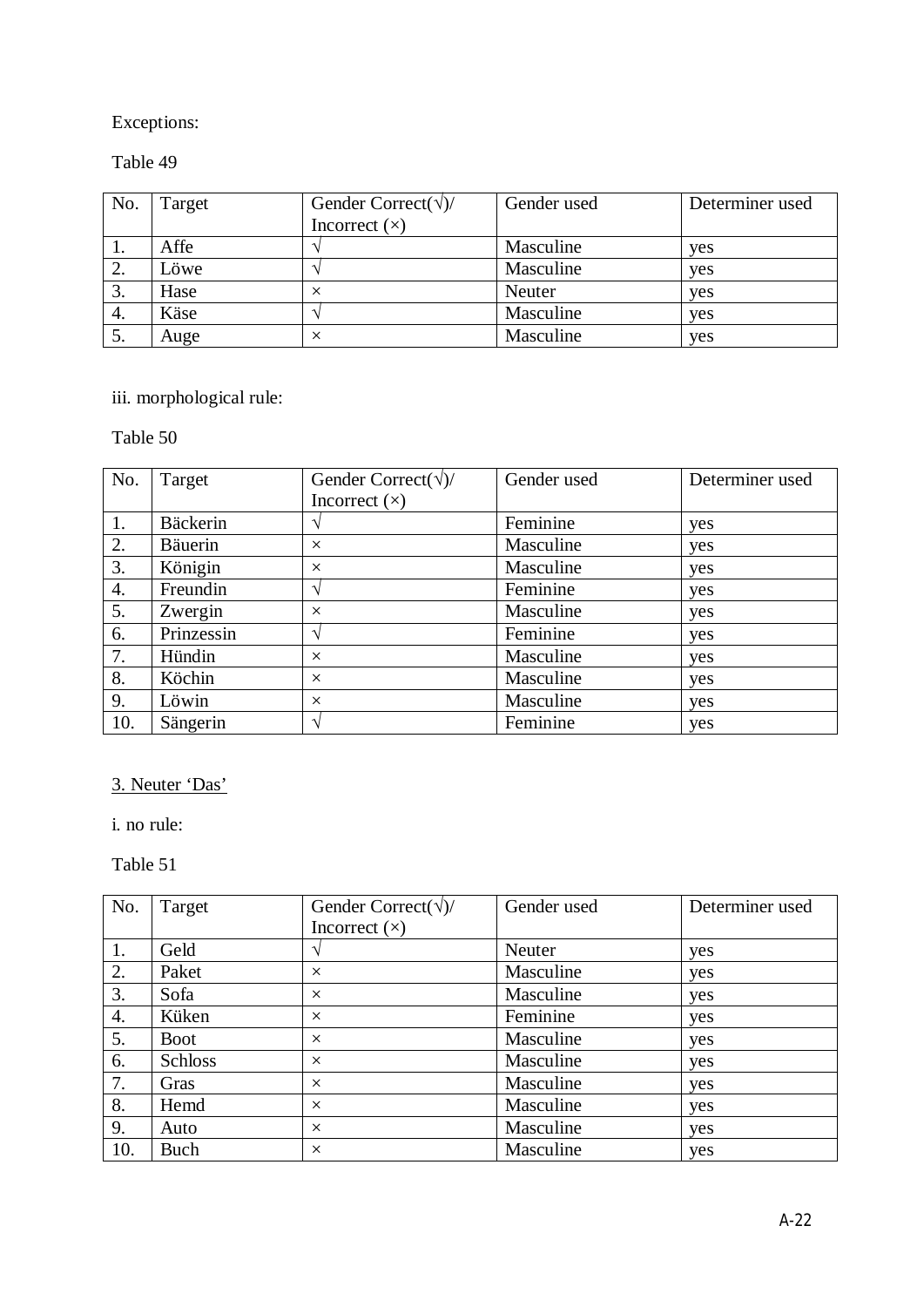## ii. morphological rule [-chen]:

#### Table 52

| No. | Target          | Gender Correct( $\sqrt{2}$ ) | Gender used | Determiner used |
|-----|-----------------|------------------------------|-------------|-----------------|
|     |                 | Incorrect $(x)$              |             |                 |
| 1.  | Häschen         | $\times$                     | Masculine   | yes             |
| 2.  | Schiffchen      | $\times$                     | Masculine   | yes             |
| 3.  | <b>Blümchen</b> | $\times$                     | Masculine   | yes             |
| 4.  | Entchen         | $\times$                     | Masculine   | yes             |
| 5.  | Schirmchen      | $\times$                     | Masculine   | yes             |
| 6.  | Mädchen         | $\times$                     | Masculine   | yes             |
| 7.  | Würstchen       | $\times$                     | Masculine   | yes             |
| 8.  | Häuschen        | $\times$                     | Masculine   | yes             |
| 9.  | Eimerchen       | $\times$                     | Masculine   | yes             |
| 10. | Gläschen        | $\times$                     | Masculine   | yes             |

### *Session III – Total of tested nouns: 95*

## 1. Masculine 'Der'

i. no rule:

| No. | Target  | Gender Correct( $\sqrt{2}$ ) | Gender used | Determiner used |
|-----|---------|------------------------------|-------------|-----------------|
|     |         | Incorrect $(x)$              |             |                 |
| 1.  | Sand    |                              | Masculine   | yes             |
| 2.  | Baum    |                              | Masculine   | yes             |
| 3.  | Mond    |                              | Masculine   | yes             |
| 4.  | Hut     |                              | Masculine   | yes             |
| 5.  | Kopf    |                              | Masculine   | yes             |
| 6.  | Elefant |                              | Masculine   | yes             |
| 7.  | Kuchen  |                              | Masculine   | yes             |
| 8.  | Stuhl   |                              | Masculine   | yes             |
| 9.  | Schirm  | $\mathbf \Lambda$            | Masculine   | yes             |
| 10. | König   |                              | Masculine   | yes             |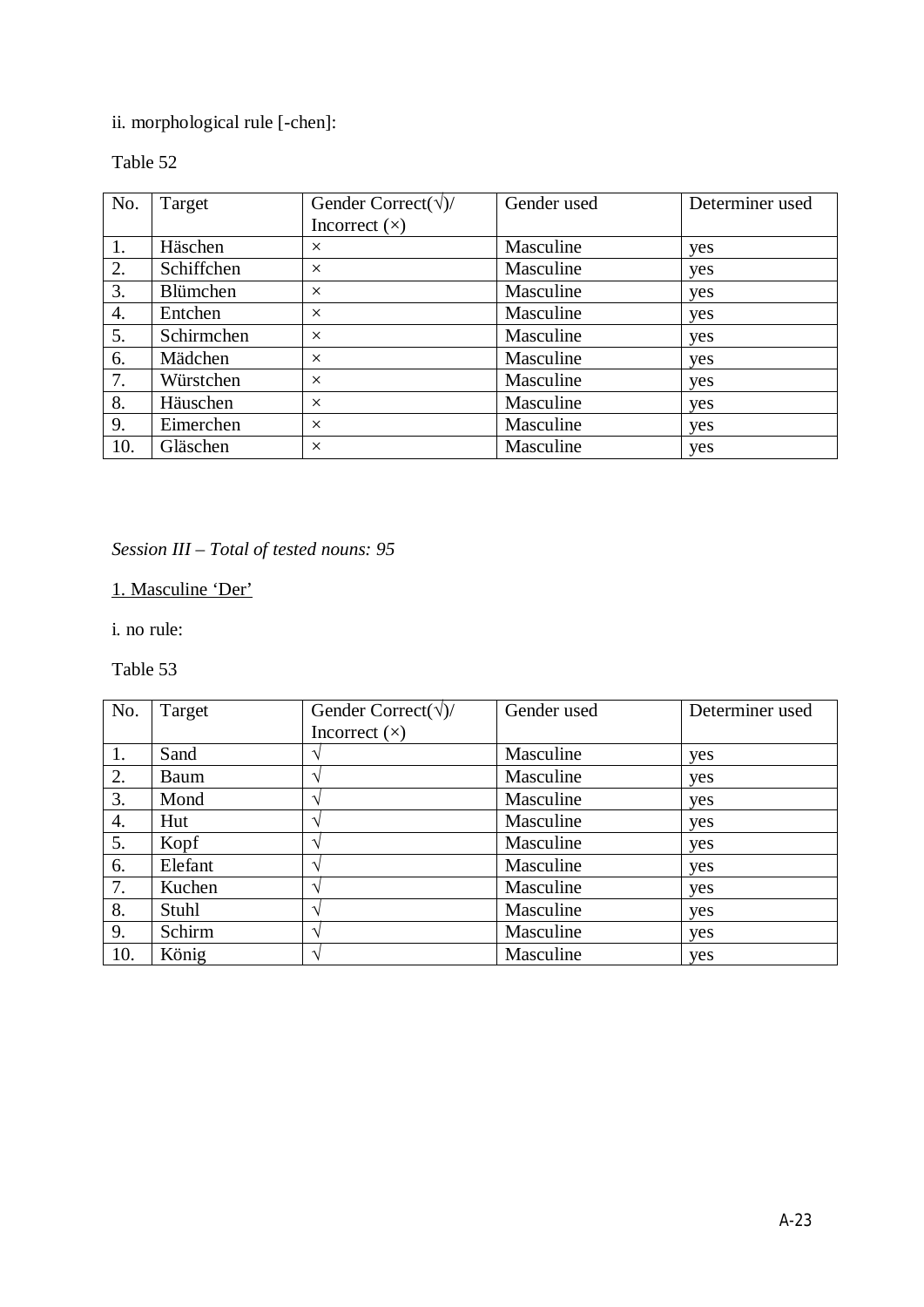## ii. phonological rule:

### Table 54

| No. | Target | Gender Correct( $\sqrt{2}$ ) | Gender used | Determiner used |
|-----|--------|------------------------------|-------------|-----------------|
|     |        | Incorrect $(x)$              |             |                 |
| 1.  | Spatz  |                              | Masculine   | yes             |
| 2.  | Hals   |                              | Masculine   | yes             |
| 3.  | Fels   |                              | Masculine   | yes             |
| 4.  | Pilz   |                              | Masculine   | yes             |
| 5.  | Filz   |                              | Masculine   | yes             |
| 6.  | Kranz  |                              |             | no              |
| 7.  | Schatz | $\mathbf \Lambda$            | Masculine   | yes             |
| 8.  | Gips   |                              | Masculine   | yes             |
| 9.  | Klotz  |                              | Masculine   | yes             |
| 10. | Kleks  | $ -$                         | $- -$       | no              |

Exceptions:

Table 55

| No. | Target      | Gender Correct( $\sqrt{2}$ ) | Gender used | Determiner used |
|-----|-------------|------------------------------|-------------|-----------------|
|     |             | Incorrect $(x)$              |             |                 |
|     | Holz        | $- -$                        |             | no              |
| 2.  | Herz        |                              | Masculine   | yes             |
| 3.  | Gans        |                              | Masculine   | yes             |
| 4.  | <b>Box</b>  |                              | Masculine   | yes             |
| J.  | <b>Netz</b> |                              | Masculine   | yes             |

iii. morphological rule:

| No. | Target    | Gender Correct( $\sqrt{2}$ ) | Gender used | Determiner used |
|-----|-----------|------------------------------|-------------|-----------------|
|     |           | Incorrect $(x)$              |             |                 |
| 1.  | Räuber    |                              | Masculine   | yes             |
| 2.  | Hörer     | $\overline{\phantom{a}}$     | Masculine   | yes             |
| 3.  | Spitzer   | $\lambda$                    | Masculine   | yes             |
| 4.  | Fernseher | $\triangleleft$              | Masculine   | yes             |
| 5.  | Fahrer    | $\mathbf{\hat{}}$            | Masculine   | yes             |
| 6.  | Jäger     |                              | Masculine   | yes             |
| 7.  | Roboter   | $\overline{\phantom{a}}$     | Masculine   | yes             |
| 8.  | Locher    | $\overline{\phantom{a}}$     | Masculine   | yes             |
| 9.  | Lutscher  | $\overline{\phantom{a}}$     | Masculine   | yes             |
| 10. | Wecker    |                              | Masculine   | yes             |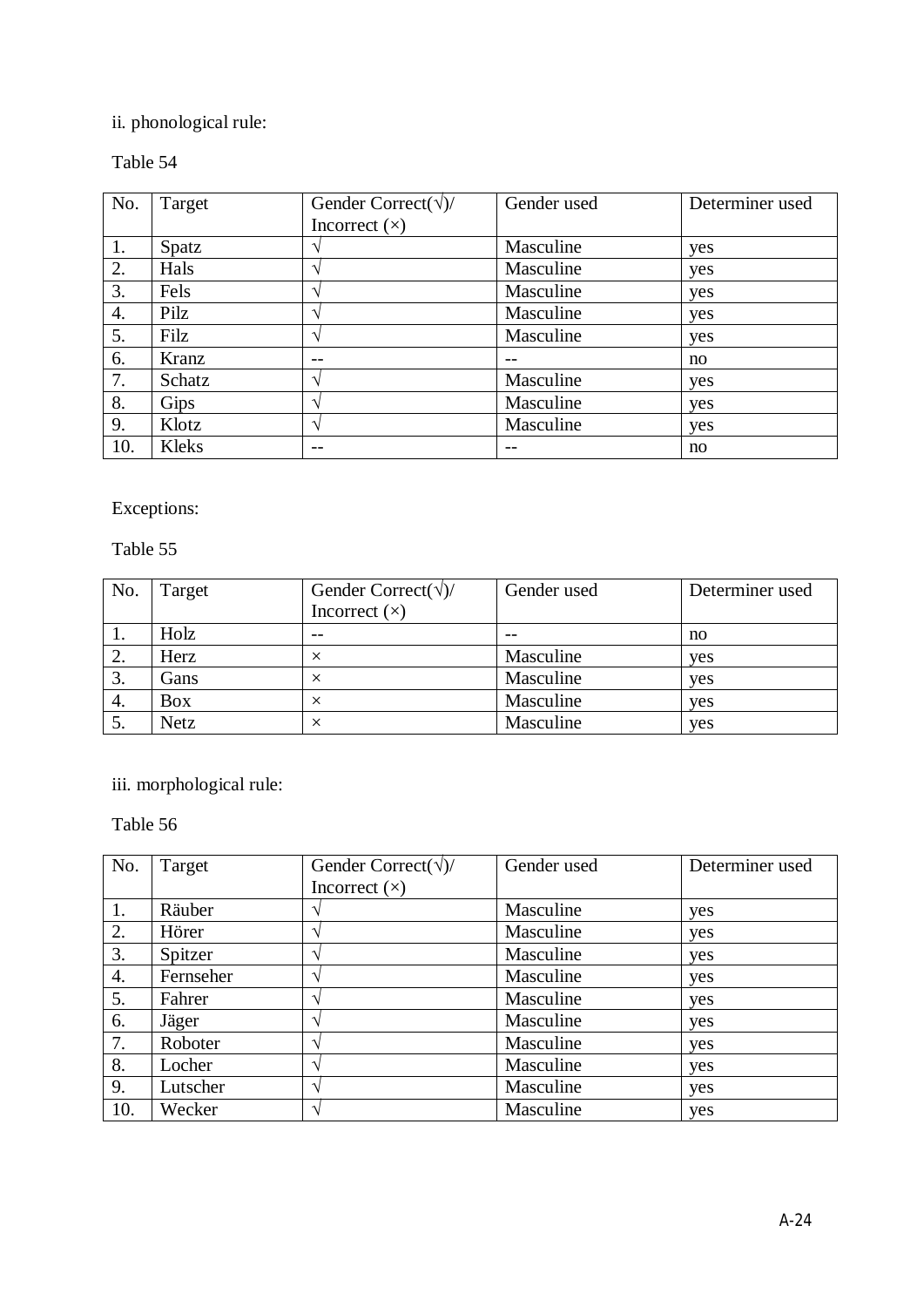### Table 57

| No. | Target        | Gender Correct( $\sqrt{2}$ )<br>Incorrect $(x)$ | Gender used | Determiner used |
|-----|---------------|-------------------------------------------------|-------------|-----------------|
|     | Feder         |                                                 | Masculine   | yes             |
| 2.  | Leiter        |                                                 | Masculine   | yes             |
| 3.  | <b>Butter</b> | ×                                               | Masculine   | yes             |
| 4.  | Messer        |                                                 | Masculine   | yes             |
| 5.  | Feuer         |                                                 | Masculine   | yes             |

## 2. Feminine 'Die'

i. no rule:

Table 58

| No. | Target  | Gender Correct( $\sqrt{2}$ ) | Gender used | Determiner used |
|-----|---------|------------------------------|-------------|-----------------|
|     |         | Incorrect $(x)$              |             |                 |
| 1.  | Klingel |                              | Feminine    | yes             |
| 2.  | Kuh     |                              | Feminine    | yes             |
| 3.  | Bank    | $\times$                     | Masculine   | yes             |
| 4.  | Heizung | $\times$                     | Masculine   | yes             |
| 5.  | Gabel   |                              | Feminine    | yes             |
| 6.  | Wurst   | $\times$                     | Masculine   | yes             |
| 7.  | Waffel  | $\times$                     | Masculine   | yes             |
| 8.  | Zahl    | $\times$                     | Masculine   | yes             |
| 9.  | Ampel   | $\mathcal{L}$                | Feminine    | yes             |
| 10. | Luft    | $\times$                     | Masculine   | yes             |

## ii. phonological rule:

| No. | Target  | Gender Correct( $\sqrt{2}$ ) | Gender used | Determiner used |
|-----|---------|------------------------------|-------------|-----------------|
|     |         | Incorrect $(x)$              |             |                 |
| 1.  | Wolke   | $\times$                     | Masculine   | yes             |
| 2.  | Fliege  | $\mathbf \Lambda$            | Feminine    | yes             |
| 3.  | Glocke  | $\times$                     | Masculine   | yes             |
| 4.  | Schere  | $\mathbf \Lambda$            | Feminine    | yes             |
| 5.  | Säge    | $\times$                     | Masculine   | yes             |
| 6.  | Tasche  | $\times$                     | Masculine   | yes             |
| 7.  | Hose    | $\times$                     | Masculine   | yes             |
| 8.  | Kerze   | $\times$                     | Masculine   | yes             |
| 9.  | Rutsche | $\mathbf \Lambda$            | Feminine    | yes             |
| 10. | Ente    | $\Delta$                     | Feminine    | yes             |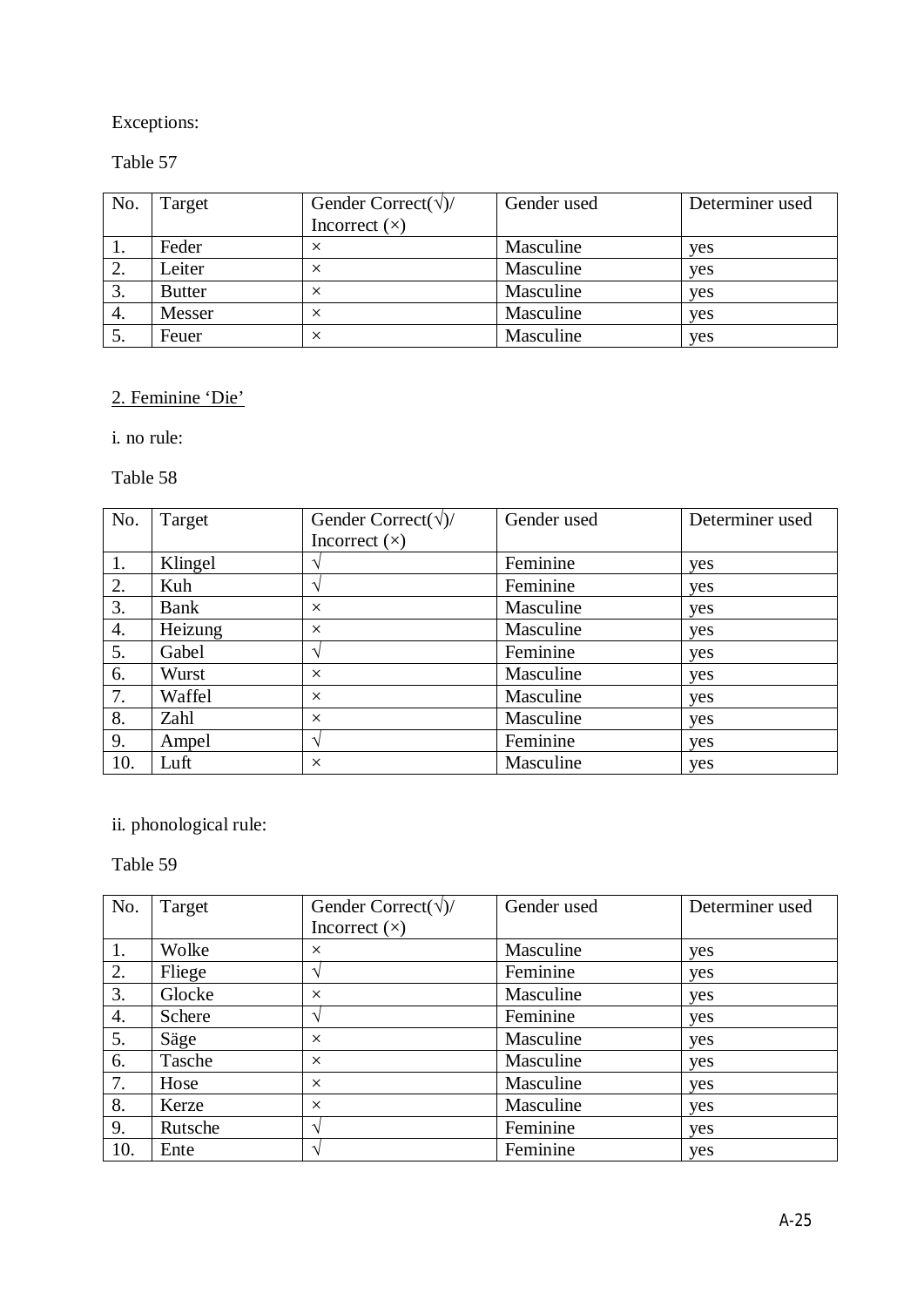#### Table 60

| No. | Target | Gender Correct( $\sqrt{2}$ )<br>Incorrect $(x)$ | Gender used | Determiner used |
|-----|--------|-------------------------------------------------|-------------|-----------------|
| 1.  | Affe   |                                                 | Masculine   | yes             |
| 2.  | Löwe   |                                                 | Masculine   | yes             |
| 3.  | Hase   |                                                 | Masculine   | yes             |
| 4.  | Käse   |                                                 | Masculine   | yes             |
| 5.  | Auge   |                                                 | Masculine   | yes             |

# iii. morphological rule:

#### Table 61

| No. | Target          | Gender Correct( $\sqrt{2}$ ) | Gender used | Determiner used |
|-----|-----------------|------------------------------|-------------|-----------------|
|     |                 | Incorrect $(x)$              |             |                 |
| 1.  | <b>Bäckerin</b> | $\times$                     | Masculine   | yes             |
| 2.  | <b>Bäuerin</b>  | $\times$                     | Masculine   | yes             |
| 3.  | Königin         | $\times$                     | Masculine   | yes             |
| 4.  | Freundin        | $\times$                     | Masculine   | yes             |
| 5.  | Chinesin        | $\times$                     | Masculine   | yes             |
| 6.  | Gärtnerin       | $\times$                     | Masculine   | yes             |
| 7.  | Reiterin        | $\times$                     | Masculine   | yes             |
| 8.  | Schneiderin     | $\times$                     | Masculine   | yes             |
| 9.  | Jägerin         | $\times$                     | Masculine   | yes             |
| 10. | Enkelin         | $\times$                     | Masculine   | yes             |

### *3. Neuter 'Das'*

i. no rule:

| No. | Target       | Gender Correct( $\sqrt{2}$ ) | Gender used | Determiner used |
|-----|--------------|------------------------------|-------------|-----------------|
|     |              | Incorrect $(x)$              |             |                 |
| 1.  | Geld         | $\times$                     | Masculine   | yes             |
| 2.  | Paket        | $\times$                     | Masculine   | yes             |
| 3.  | Sofa         | $\times$                     | Masculine   | yes             |
| 4.  | <b>Boot</b>  | $\times$                     | Masculine   | yes             |
| 5.  | Schwein      | $\times$                     | Masculine   | yes             |
| 6.  | Fleisch      | $\times$                     | Masculine   | yes             |
| 7.  | Fahrrad      | $\times$                     | Masculine   | yes             |
| 8.  | <b>Blatt</b> | $\times$                     | Masculine   | yes             |
| 9.  | Krokodil     | $\times$                     | Masculine   | yes             |
| 10. | Glas         | $\times$                     | Masculine   | yes             |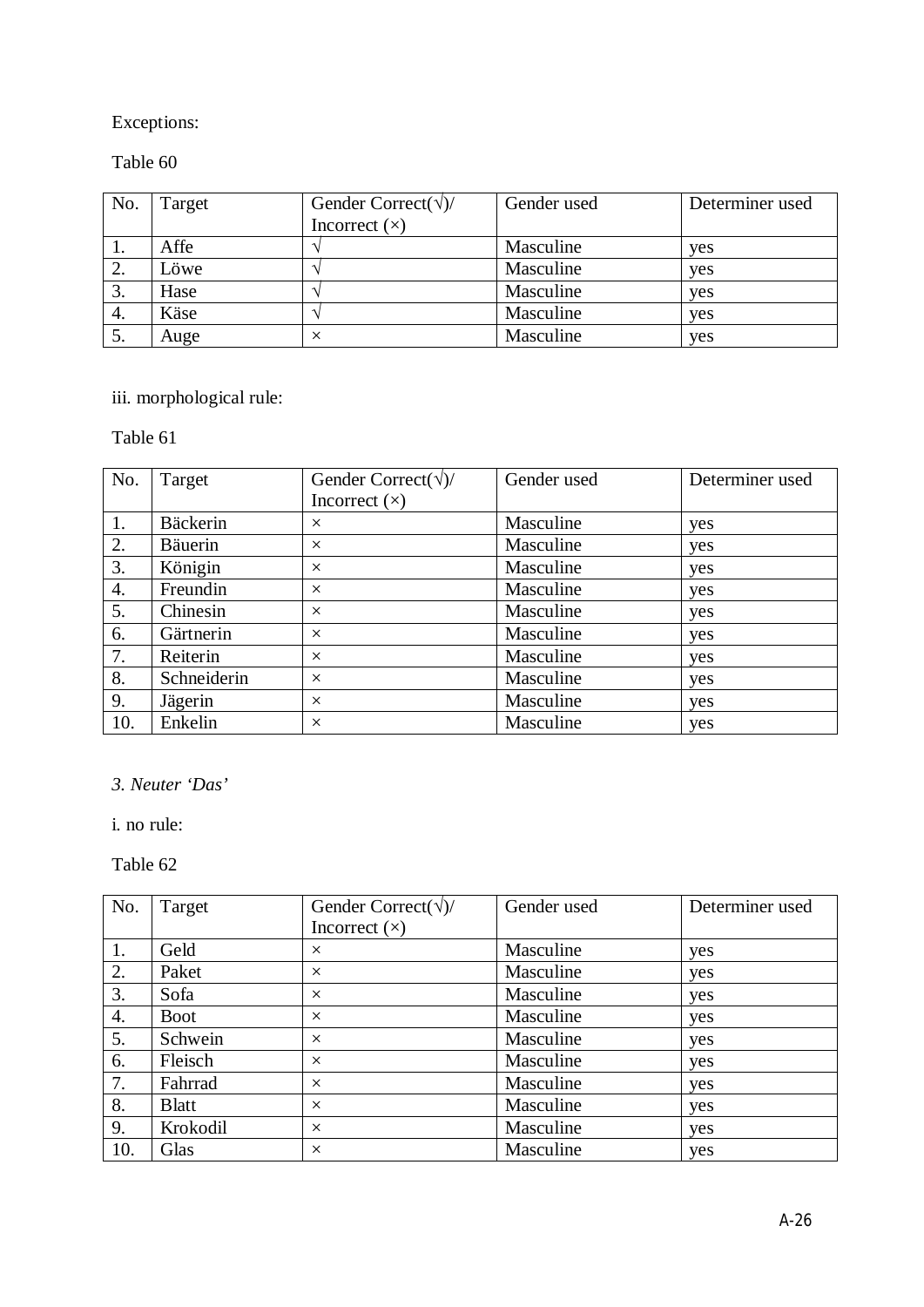## ii. morphological rule [-chen]:

| No. | Target          | Gender Correct( $\sqrt{2}$ ) | Gender used | Determiner used |
|-----|-----------------|------------------------------|-------------|-----------------|
|     |                 | Incorrect $(x)$              |             |                 |
| 1.  | Häschen         | $\times$                     | Masculine   | yes             |
| 2.  | Entchen         | $\times$                     | Masculine   | yes             |
| 3.  | Blümchen        | $\times$                     | Masculine   | yes             |
| 4.  | Würstchen       | $\times$                     | Masculine   | yes             |
| 5.  | Säckchen        | $\times$                     | Masculine   | yes             |
| 6.  | Vögelchen       | $\times$                     | Masculine   | yes             |
| 7.  | Bäumchen        | $\times$                     | Masculine   | yes             |
| 8.  | Tässchen        | $\times$                     | Masculine   | yes             |
| 9.  | Stühlchen       | $\times$                     | Masculine   | yes             |
| 10. | <b>Bällchen</b> | $\times$                     | Masculine   | yes             |